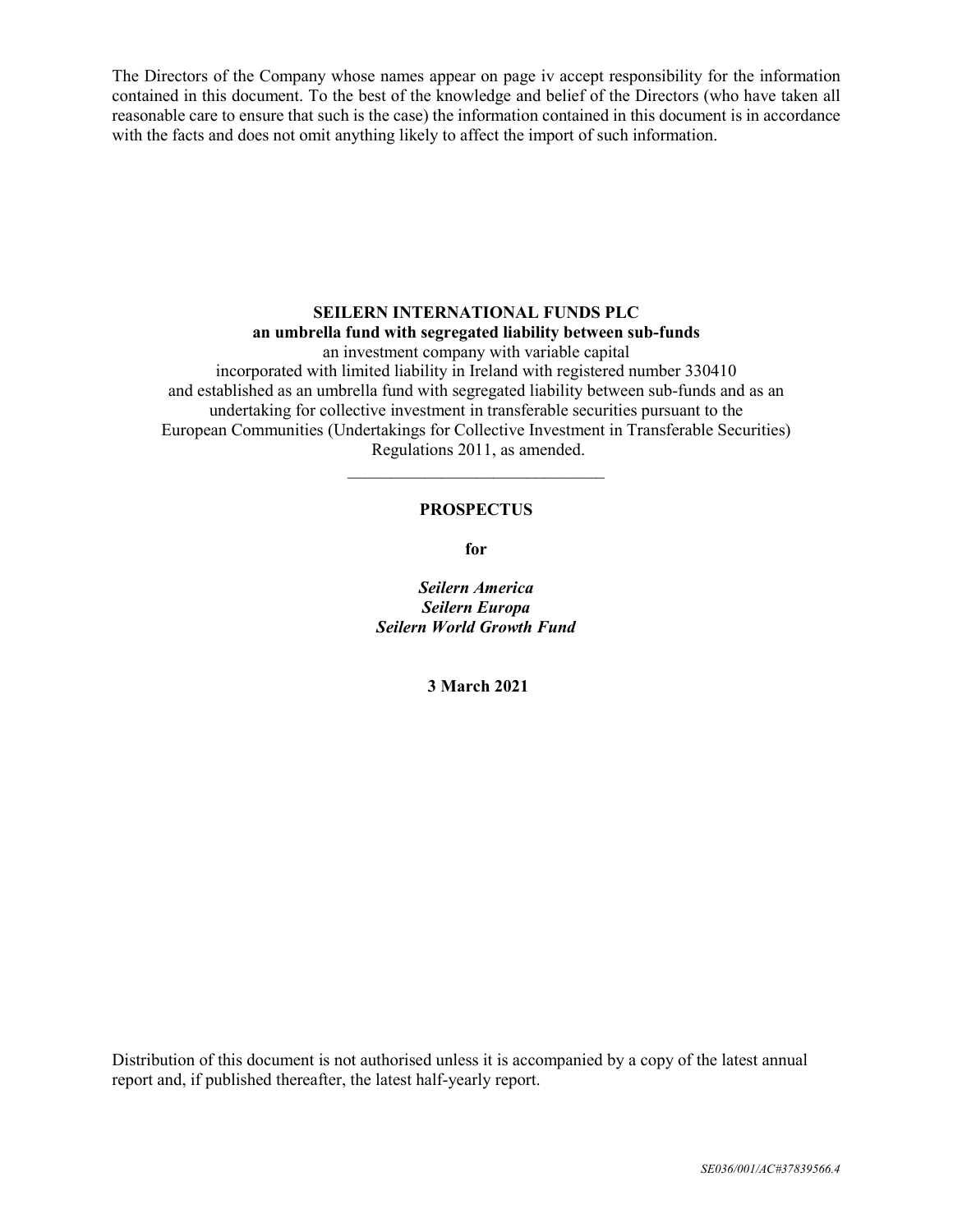**THIS DOCUMENT CONTAINS IMPORTANT INFORMATION ABOUT THE COMPANY AND THE FUNDS AND SHOULD BE READ CAREFULLY BEFORE INVESTING. IF YOU HAVE ANY QUESTIONS ABOUT THE CONTENTS OF THIS PROSPECTUS YOU SHOULD CONSULT YOUR BANK MANAGER, LEGAL ADVISER, ACCOUNTANT OR OTHER FINANCIAL ADVISER.**

*Certain terms used in this Prospectus are defined in the section entitled "Definitions" of this document.* 

## **CENTRAL BANK AUTHORISATION**

**The Company has been authorised by the Central Bank as a UCITS within the meaning of the Regulations. The authorisation of the Company is not an endorsement or guarantee of the Company by the Central Bank nor is the Central Bank responsible for the contents of this Prospectus. Authorisation of the Company by the Central Bank does not constitute a warranty by the Central Bank as to the performance of the Company and the Central Bank shall not be liable for the performance or default of the Company.**

#### **INVESTMENT RISKS**

There can be no assurance that a Fund will achieve its investment objective. **It should be appreciated that the value of Shares may go down as well as up.** An investment in a Fund involves investment risks, including possible loss of the amount invested. The capital return and income of a Fund are based on the capital appreciation and income on the investments it holds, less expenses incurred. Therefore, a Fund's return may be expected to fluctuate in response to changes in such capital appreciation or income. **An investment in the Funds should not constitute a substantial proportion of an investor's portfolio and may not be appropriate for all investors. Investors' attention is drawn to the specific risk factors set out in the section entitled "Risk Factors". In view of the fact that an initial charge of up to 5 per cent. of the initial subscription price or the Net Asset Value per Share may be deducted from investors' subscription monies, an investment in the Funds should be viewed as medium to long term.** 

#### **SELLING RESTRICTIONS**

The distribution of this Prospectus and the offering or purchase of the Shares may be restricted in certain jurisdictions. No persons receiving a copy of this Prospectus or the accompanying application form in any such jurisdiction may treat this Prospectus or such application form as constituting an invitation to them to subscribe for Shares, nor should they in any event use such application form, unless in the relevant jurisdiction such an invitation could lawfully be made to them and such application form could lawfully be used without compliance with any registration or other legal requirements. Accordingly, this Prospectus does not constitute an offer or solicitation by anyone in any jurisdiction in which such offer or solicitation is not lawful or in which the person making such offer or solicitation is not qualified to do so or to anyone to whom it is unlawful to make such offer or solicitation. It is the responsibility of any persons in possession of this Prospectus and any persons wishing to apply for Shares pursuant to this Prospectus to inform themselves of, and to observe, all applicable laws and regulations of any relevant jurisdiction. Prospective applicants for Shares should inform themselves as to the legal requirements of so applying and any applicable exchange control regulations and taxes in the countries of their respective citizenship, residence, incorporation or domicile.

The Shares have not been and will not be registered under the 1933 Act, as amended, and may not, except in a transaction which does not violate applicable U.S. laws, be offered or sold, directly or indirectly, in the U.S. or to any U.S. Person. The Company has not been and will not be registered under the 1940 Act, as amended. The Company may arrange the offer and sale of a portion of the Shares to a limited number of accredited investors and sophisticated institutional investors which are U.S. Persons in transactions which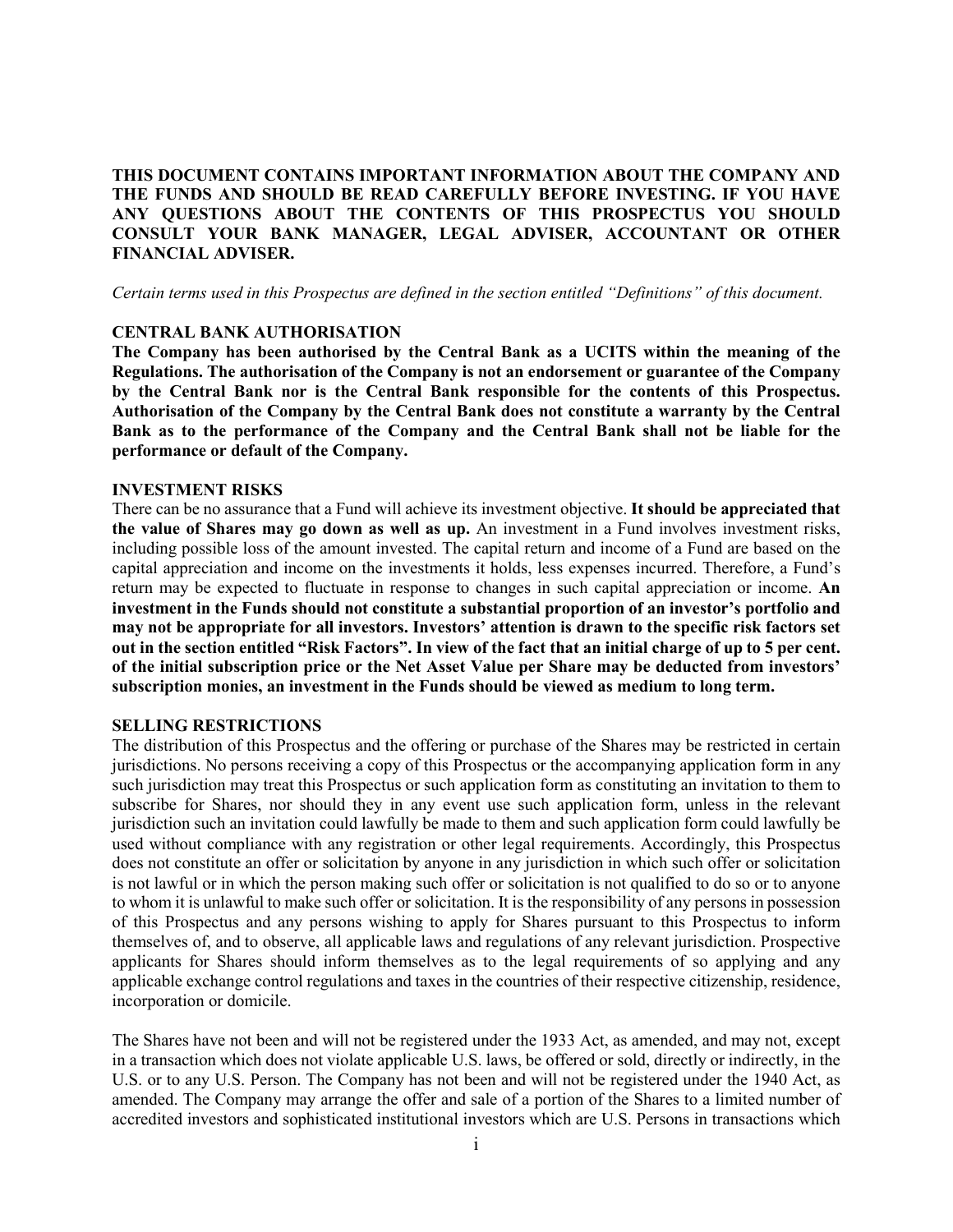are exempt from the registration requirements of the 1933 Act.

Applicants may be required to certify that they are not U.S. Persons. In addition, applicants may also be required to complete a declaration as to residency or status in Ireland in the form specified by the Revenue Commissioners of Ireland.

The Company is recognised in the U.K. under Section 264 of the U.K. Financial Services and Markets Act 2000 (the "**FSMA**"). The Shares are promoted to investors in the U.K. by the Manager. Additional information on the offering of Shares in the U.K. and the sub-funds available for distribution in the U.K. are set out in the relevant country annex. U.K. shareholders should note that the holding of Shares will not be covered by the provisions of the U.K. Financial Services Compensation Scheme.

# **FOR RESIDENTS OF HONG KONG**

**WARNING: THE CONTENTS OF THIS PROSPECTUS HAVE NOT BEEN REVIEWED BY ANY REGULATORY AUTHORITY IN HONG KONG. YOU ARE ADVISED TO EXERCISE CAUTION IN RELATION TO THE OFFER. IF YOU ARE IN ANY DOUBT ABOUT ANY OF THE CONTENTS OF THIS PROSPECTUS, YOU SHOULD OBTAIN INDEPENDENT PROFESSIONAL ADVICE.** 

**THE CONTENTS OF THIS PROSPECTUS HAVE NOT BEEN REVIEWED OR APPROVED BY ANY REGULATORY AUTHORITY IN HONG KONG. THIS PROSPECTUS DOES NOT CONSTITUTE AN OFFER OR INVITATION TO THE PUBLIC IN HONG KONG TO ACQUIRE INTERESTS. ACCORDINGLY, NO PERSON MAY ISSUE OR HAVE IN ITS POSSESSION FOR THE PURPOSES OF ISSUE, THIS PROSPECTUS OR ANY ADVERTISEMENT, INVITATION OR DOCUMENT RELATING TO THE INTERESTS, WHICH IS DIRECTED AT, OR THE CONTENTS OF WHICH ARE LIKELY TO BE ACCESSED OR READ BY, THE PUBLIC IN HONG KONG EXCEPT WHERE: (I) THE INTERESTS ARE ONLY INTENDED TO BE OFFERED TO "PROFESSIONAL INVESTORS" (AS SUCH TERM IS DEFINED IN THE SECURITIES AND FUTURES ORDINANCE OF HONG KONG (CAP. 571 OF THE LAWS OF HONG KONG), AS AMENDED (THE "SFO") AND THE SUBSIDIARY LEGISLATION MADE THEREUNDER); (II) IN CIRCUMSTANCES WHICH DO NOT RESULT IN THIS PROSPECTUS BEING A "PROSPECTUS" AS DEFINED IN THE COMPANIES (WINDING UP AND MISCELLANEOUS PROVISIONS) ORDINANCE OF HONG KONG (CAP. 32 OF THE LAWS OF HONG KONG), AS AMENDED (THE "CO"); OR (III) IN CIRCUMSTANCES WHICH DO NOT CONSTITUTE AN OFFER OR AN INVITATION TO THE PUBLIC FOR THE PURPOSES OF THE SFO OR THE CO. THE OFFER OF THE INTERESTS IS PERSONAL TO THE PERSON TO WHOM THIS PROSPECTUS HAS BEEN DELIVERED AND A SUBSCRIPTION FOR INTERESTS WILL ONLY BE ACCEPTED FROM SUCH PERSON. NO PERSON TO WHOM A COPY OF THIS PROSPECTUS IS ISSUED MAY COPY, ISSUE OR DISTRIBUTE THIS PROSPECTUS IN HONG KONG, OR MAKE OR GIVE A COPY OF THIS PROSPECTUS TO ANY OTHER PERSON.** 

# **MARKETING RULES**

Shares are offered only on the basis of the information contained in the current Prospectus and the latest audited annual accounts and any subsequent half-yearly report.

Any further information or representation given or made by any dealer, salesman or other person should be disregarded and accordingly should not be relied upon. Neither the delivery of this Prospectus nor the offer, issue or sale of Shares shall, under any circumstances, constitute a representation that the information given in this Prospectus is correct as of any time subsequent to the date of this Prospectus. Statements made in this Prospectus are based on the law and practice currently in force in Ireland and are subject to changes therein.

This Prospectus may be translated into other languages provided that any such translation shall be a direct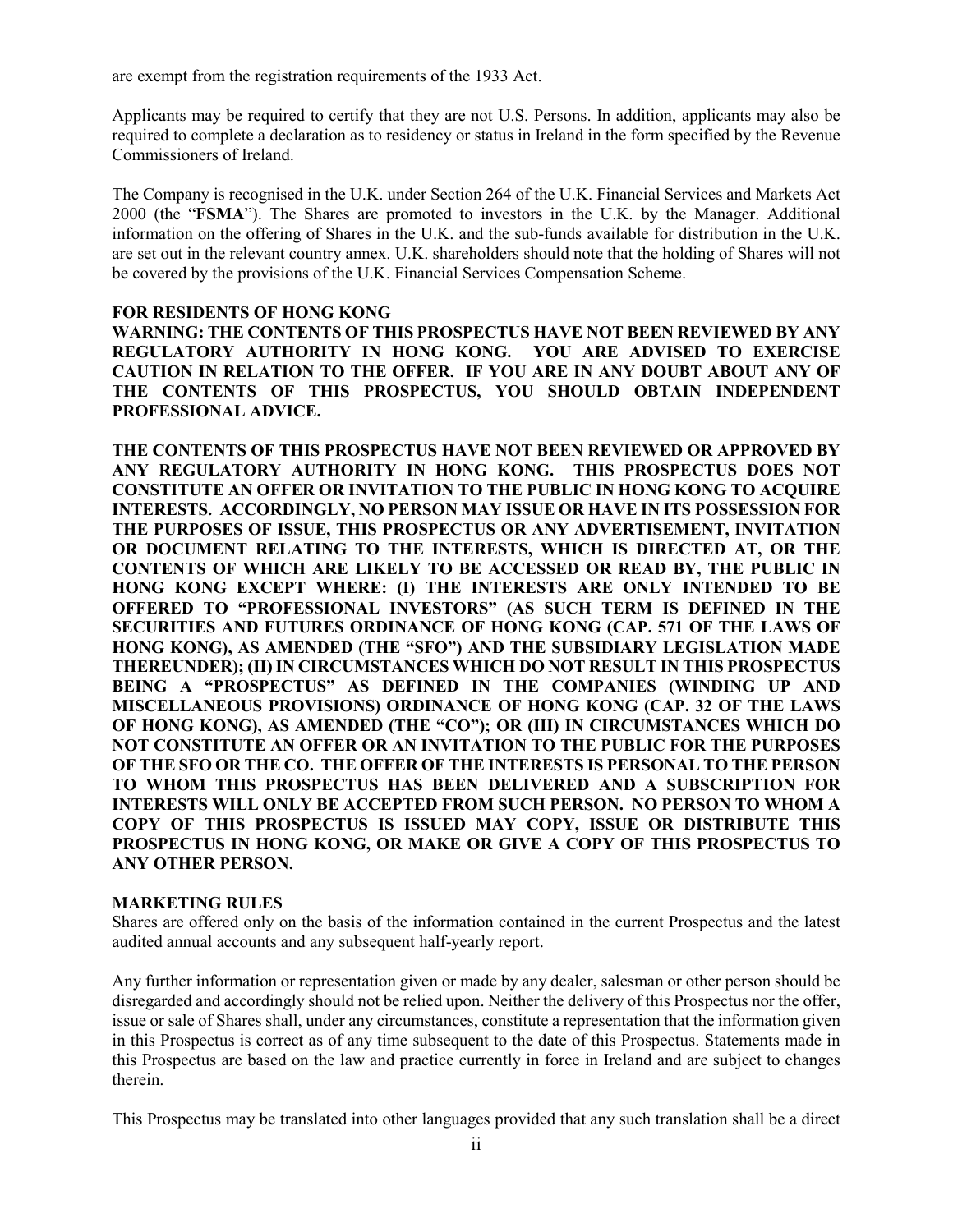translation of the English text. In the event of any inconsistency or ambiguity in relation to the meaning of any word or phrase in translation, the English text shall prevail and all disputes as to the terms thereof shall be governed by, and construed in accordance with, the law of Ireland.

This Prospectus should be read in its entirety before making an application for Shares.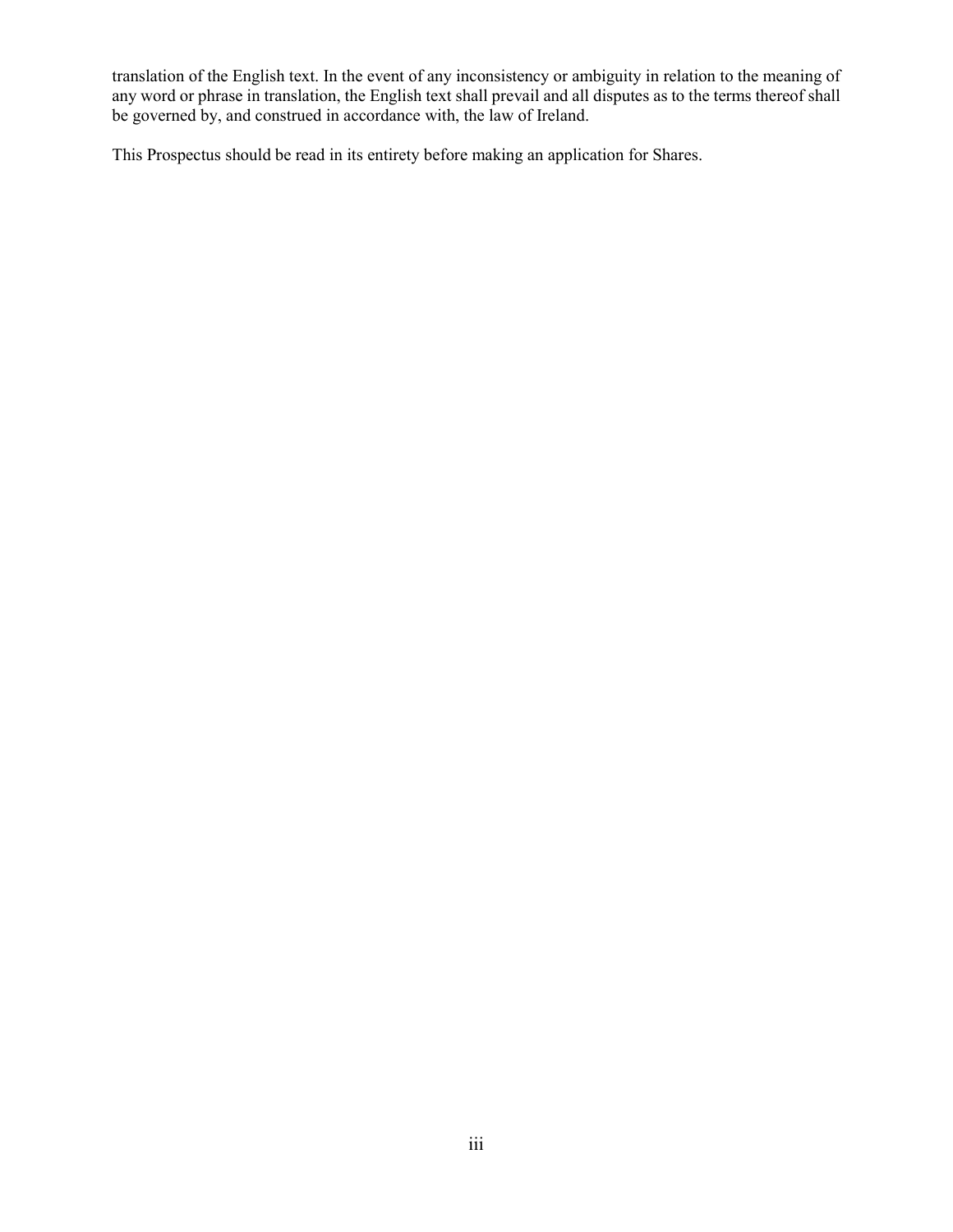## **SEILERN INTERNATIONAL FUNDS PUBLIC LIMITED COMPANY**

an umbrella fund with segregated liability between sub-funds

## *Board of Directors*

Mr. Alan McCarthy Mr. Lorenzo Ward Mr. Peter Seilern-Aspang Mr. Marc Zahn

#### *Manager*

Seilern Investment Management (Ireland) Ltd. 30 Herbert Street Dublin 2 Ireland

#### *Depositary*

Brown Brothers Harriman Trustee Services (Ireland) Limited 30 Herbert Street Dublin 2 Ireland

#### *Investment Manager*

Seilern Investment Management Ltd. 43 Portland Place London W1B 1QH England

# *Management Service Provider*

KB Associates 5 George's Dock **IFSC** Dublin 1 Ireland

## *Company Secretary and Registered Office*

Brown Brothers Harriman Fund Administration Services (Ireland) Limited 30 Herbert Street Dublin 2 Ireland

#### *Legal Advisers*

Arthur Cox 10 Earlsfort Terrace Dublin 2 Ireland

# *Administrator*

Brown Brothers Harriman Fund Administration Services (Ireland) Limited 30 Herbert Street Dublin 2 Ireland

# *Auditors*

PricewaterhouseCoopers Chartered Accountants One Spencer Dock North Wall Quay Dublin 1 Ireland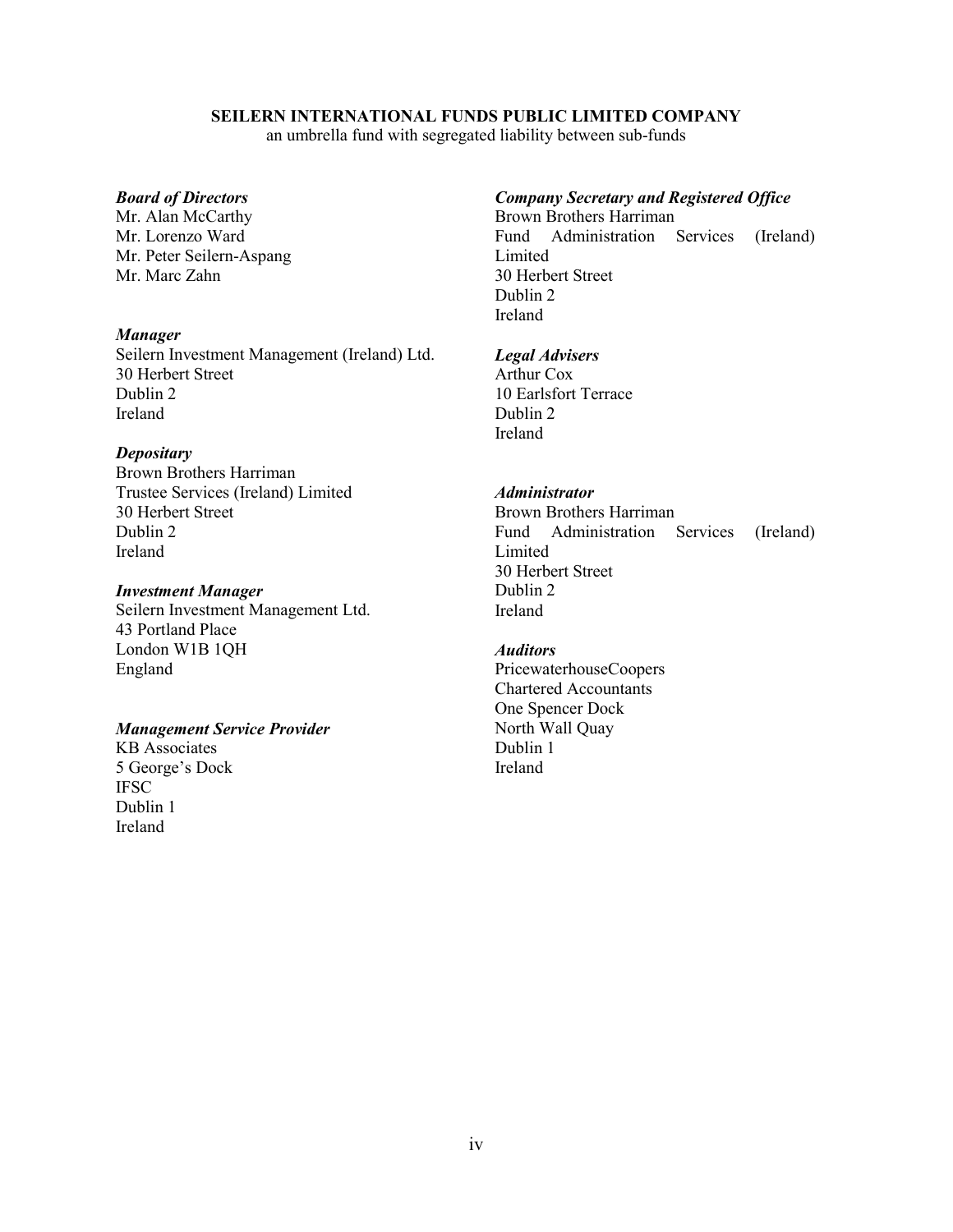# **INDEX**

| Temporary Suspension of Valuation of the Shares and of Sales and Repurchases 31 |  |
|---------------------------------------------------------------------------------|--|
|                                                                                 |  |
|                                                                                 |  |
|                                                                                 |  |
|                                                                                 |  |
|                                                                                 |  |
|                                                                                 |  |
|                                                                                 |  |
|                                                                                 |  |
|                                                                                 |  |
|                                                                                 |  |
|                                                                                 |  |
|                                                                                 |  |
|                                                                                 |  |
|                                                                                 |  |
|                                                                                 |  |
|                                                                                 |  |
|                                                                                 |  |
|                                                                                 |  |
|                                                                                 |  |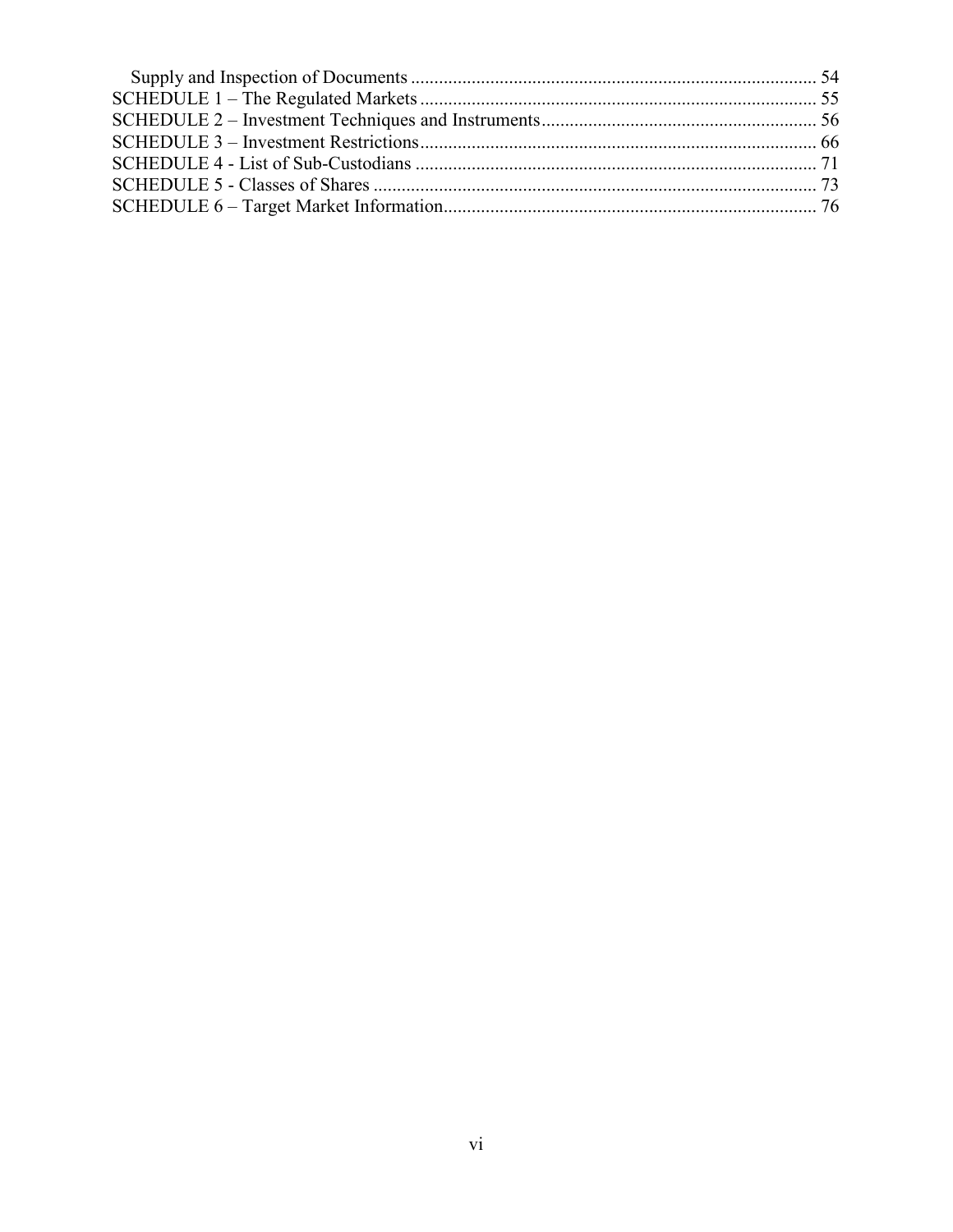#### **SEILERN INTERNATIONAL FUNDS PLC**

#### **SUMMARY**

#### *Structure*

The Company is an umbrella fund with segregated liability between sub-funds established as an open-ended, variable capital investment company incorporated with limited liability under the laws of Ireland. Its sole object, as set out in Clause 2 of the Company's memorandum of association, is the collective investment in transferable securities and/or other liquid financial assets referred to in Regulation 68 of the Regulations of capital raised from the public and which operates on the principle of risk spreading. The Articles of Association provide for separate funds, each representing interests in a defined portfolio of assets and liabilities which may be issued from time to time with the prior approval of the Central Bank. This Prospectus relates to Seilern America, Seilern Europa and Seilern World Growth Fund.

#### *Investment Objectives and Policy of the Funds*  **Seilern America**

The investment objective of Seilern America is to seek capital appreciation through investment in equity or equity-related securities issued by high quality companies listed on the stock exchanges of countries within the OECD and, in particular, the U.S. and North American OECD countries. The Base Currency of Seilern America is U.S. Dollar.

#### **Seilern Europa**

The investment objective of Seilern Europa is to seek capital appreciation through investment in equity or equity-related securities of the highest quality listed on the stock exchanges of the European OECD member countries. The Base Currency of Seilern Europa is Euro.

#### **Seilern World Growth Fund**

The investment objective of Seilern World Growth Fund is to seek capital appreciation through investment in equity or equity-related securities of the highest quality listed on the stock exchanges of the major OECD member countries. The Base Currency of Seilern World Growth Fund is Sterling.

#### *The Investment Manager*

The Company has appointed Seilern Investment Management Ltd. as the Investment Manager of the Funds to provide investment management services to the Manager pursuant to the Investment Management and Distribution Agreement, as amended. The Investment Manager is a company incorporated in England under registration number 2962937, is authorised and regulated by the FCA and provides discretionary investment management services to institutional and private clients.

#### *Offer Period*

The Initial Offer Period in respect of new and extended classes of Shares in the Funds, as indicated in Schedule 5 of this Prospectus, shall commence at 9.00 a.m. on 3 April 2020 and shall end at 5.00 p.m. on 2 October 2020, or such other time as the Directors may determine, in accordance with the requirements of the Central Bank.

#### *Dealing Days*

Subscriptions for Shares and repurchases of Shares may be made on any Dealing Day. Unless otherwise determined by the Directors and notified in advance to Shareholders, the Dealing Day shall be every Business Day, except where the Net Asset Value determination has been temporarily suspended in the circumstances outlined in the section entitled "Temporary Suspension of Valuation of the Shares and of Sales and Repurchases".

#### *Subscriptions and Repurchases*

Details of the various Share classes of the Funds, including the minimum initial investment applicable to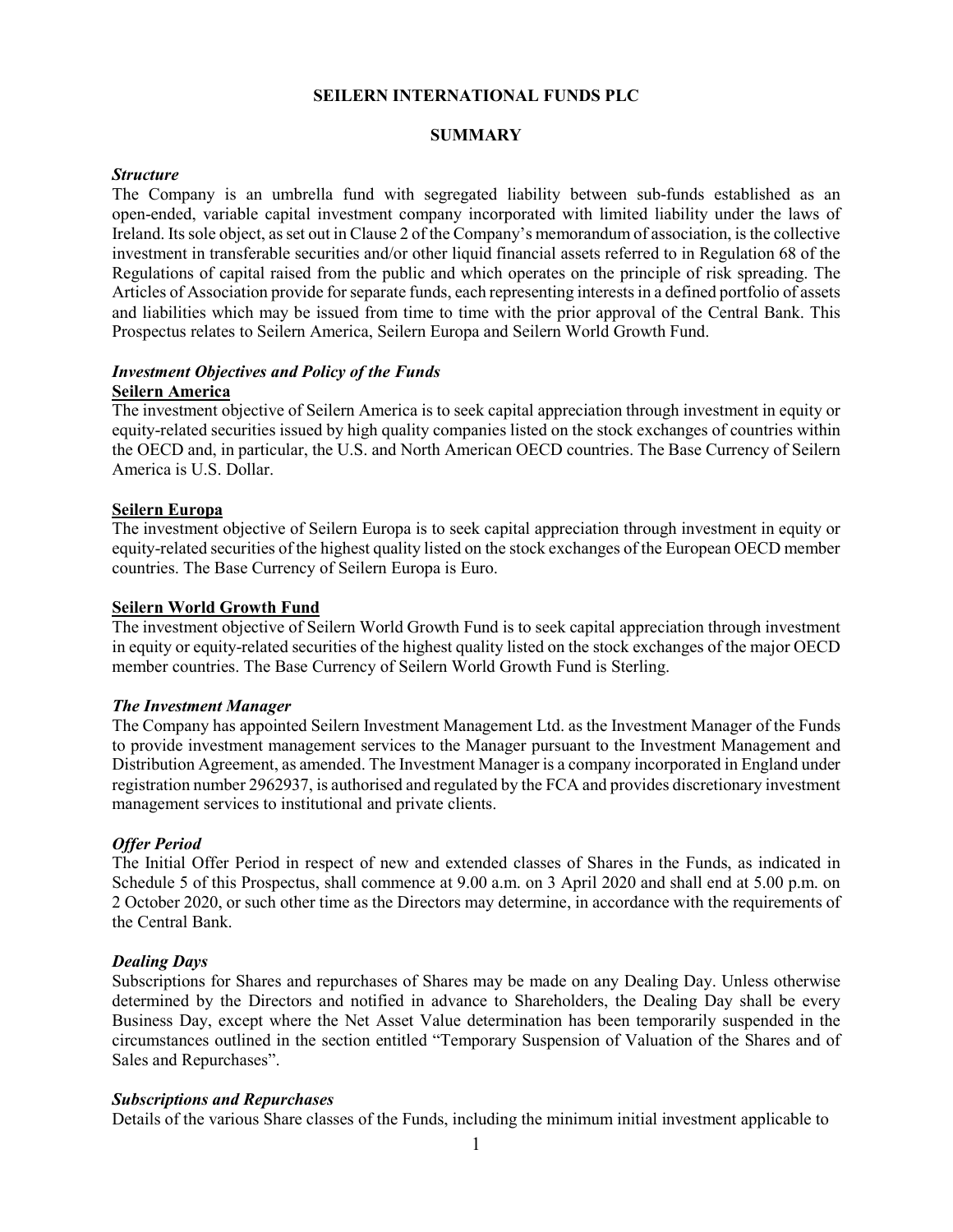the various Share classes of the Funds, are set out in Schedule 5.

The Seilern Europa EUR U R (Founders) Share class has been closed to subscriptions from new Shareholders from 31 March 2011. (Additional subscriptions may however continue to be accepted from the holders of Shares of the Seilern Europa EUR U R (Founders) Share class who are on the register of Shareholders as at 31 March 2011.)

The Directors may waive the investment minimum amounts at their discretion.

# *Investor Restrictions*

The Shares may not be purchased or held by U.S. Persons, unless pursuant to an exemption under applicable U.S. law, and may not be offered or sold in any jurisdiction in which such offer or sale is not lawful or in which the person making such offer or sale is not qualified to do so or to anyone to whom it is unlawful to make such an offer or sale.

It is the Directors' current policy not to permit Shares to be purchased by or on behalf of Irish Residents who are not Exempt Irish Residents prior to 1 January 2001. The Directors may amend this policy with the prior agreement of the Administrator.

## *Dividends*

It is proposed that the Company will normally declare and pay a distribution in respect of each Fund in March of each year from the net income of the relevant Fund and any currency conversion charges will be at prevailing rates.

## *Fees and Expenses*

An initial charge of up to 5 per cent. of the initial subscription price or the Net Asset Value per Share may be deducted from an investor's subscription monies and paid to a sub-distributor appointed by the Manager in consideration for its services as sub-distributor of Shares in a Fund. For the avoidance of doubt, such a charge will be charged outside of the relevant Fund, and the Company or the Manager will not be in receipt of or administer such a charge. The initial charge may be waived at the discretion of the sub-distributor.

Details of the maximum management fees applicable to the various Share classes of the Funds are set out in Schedule 5.

Investors' attention is drawn to the details of the fees and expenses charged to the Funds set out in the section entitled "Fees and Expenses".

#### *Taxation*

As an investment undertaking within the meaning section 739 (B) (1) of the TCA the Company is exempt from Irish tax on its income and gains and the Company will not be required to account for any tax in respect of Shareholders who are not Irish Residents. The Company may be required to account for tax in respect of Shareholders who are Irish Residents. Shareholders who are not Irish Residents will not be liable to Irish tax on income from their Shares or gains made on the disposal of their Shares, provided the Shares are not held directly or indirectly by or for a branch or agency in Ireland. No stamp duty or other tax is payable in Ireland on the subscription, issue, holding, redemption or transfer of Shares. A gift or inheritance of Shares may be liable to Irish capital acquisitions tax. Potential investors are advised to consult their own tax advisers as to the implications of an investment in the Shares.

# *Investment Risks*

An investment in the Funds involves investment risks, including possible loss of the amount invested. Moreover, there can be no assurance that the Funds will achieve their investment objectives. A more detailed description of certain investment risks relevant to investors in the Funds is set out under "Investment Objective and Policy" and "Risk Factors".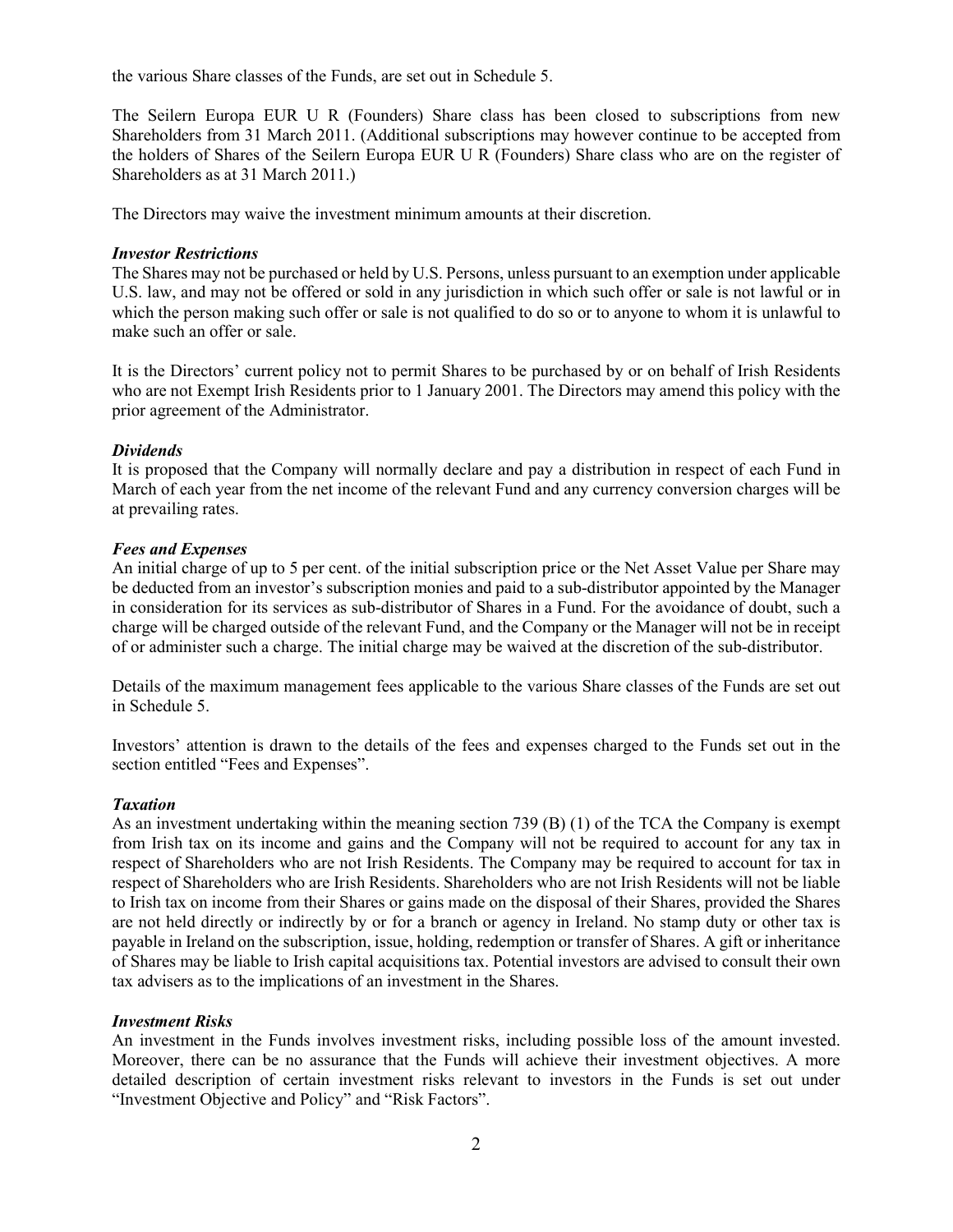# **DEFINITIONS**

In this Prospectus the following words and phrases shall have the meanings indicated below:

| "1933 Act"                 | means the U.S. Securities Act of 1933, as amended;                                                                                                                                                                                                                                                                                |
|----------------------------|-----------------------------------------------------------------------------------------------------------------------------------------------------------------------------------------------------------------------------------------------------------------------------------------------------------------------------------|
| "1940 Act"                 | means the U.S. Investment Company Act of 1940, as amended;                                                                                                                                                                                                                                                                        |
| "Administrator"            | means Brown Brothers Harriman Fund Administration Services (Ireland)<br>Limited or such other person from time to time appointed by the Company,<br>to act as administrator for the Company in accordance with the<br>requirements of the Central Bank;                                                                           |
|                            | "Administration Agreement" means the agreement between the Company, the Manager and the<br>Administrator, as may be amended from time to time, pursuant to which<br>the Administrator was appointed administrator of the Company;                                                                                                 |
| "Articles of Association"  | means the articles of association of the Company;                                                                                                                                                                                                                                                                                 |
| "Base Currency"            | means the currency of denomination of a fund which in the case of Seilern<br>America shall be U.S. Dollar, in the case of Seilern Europa shall be Euro<br>and in the case of Seilern World Growth Fund shall be Sterling;                                                                                                         |
| "Business Day"             | means a day on which retail banks are open for business in Dublin;                                                                                                                                                                                                                                                                |
| "Central Bank"             | means the Central Bank of Ireland or any successor regulatory authority<br>with responsibility for the authorisation and supervision of the Company;                                                                                                                                                                              |
| "Central Bank Regulations" | means the Central Bank (Supervision and Enforcement) Act 2013 (Section<br>48(1)) (Undertakings for Collective Investment in Transferable Securities)<br>Regulations 2019;                                                                                                                                                         |
| "CHF"                      | means the Swiss Franc, the lawful currency of Switzerland;                                                                                                                                                                                                                                                                        |
| "Company"                  | means Seilern International Funds plc, an investment company with<br>variable capital, incorporated in Ireland pursuant to the Companies Act<br>2014 and the Regulations and organised as an umbrella fund with<br>segregated liability between sub-funds;                                                                        |
| "Dealing Day"              | means such Business Day or Business Days as the Directors from time to<br>time may determine and notified in advance to the Shareholders, provided<br>that there will always be two dealing days per month occurring at regular<br>intervals and that, unless otherwise determined, every Business Day shall<br>be a Dealing Day; |
| "Depositary"               | means Brown Brothers Harriman Trustee Services (Ireland) Limited or<br>such other person from time to time appointed by the Company, to act as<br>depositary for the Company in accordance with the requirements of the<br>Central Bank;                                                                                          |
| "Depositary Agreement"     | means the agreement between the Company and the Depositary, as may<br>be amended from time to time, pursuant to which the latter was appointed<br>depositary of the Company;                                                                                                                                                      |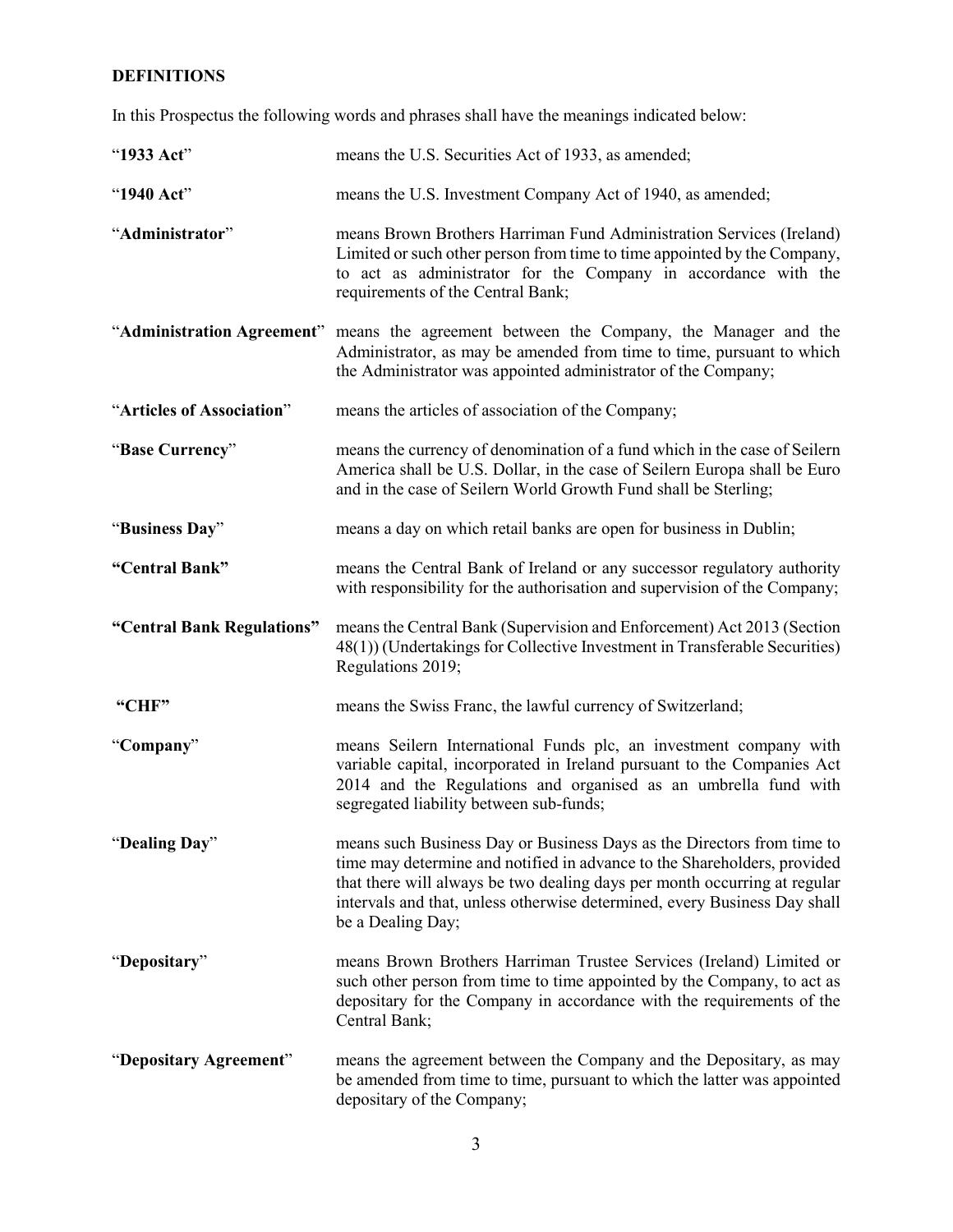| "Directors"                                             |                                                                                                                                                                                                                        | means the directors of the Company for the time being and any duly<br>constituted committee thereof;                                                                                                                                                                                                                                        |
|---------------------------------------------------------|------------------------------------------------------------------------------------------------------------------------------------------------------------------------------------------------------------------------|---------------------------------------------------------------------------------------------------------------------------------------------------------------------------------------------------------------------------------------------------------------------------------------------------------------------------------------------|
| "EEA"                                                   |                                                                                                                                                                                                                        | means the European Economic Area being the member countries of the<br>EU, Liechtenstein, Norway and Iceland;                                                                                                                                                                                                                                |
| "EU"                                                    |                                                                                                                                                                                                                        | means the European Union;                                                                                                                                                                                                                                                                                                                   |
| "Euro", "EUR" or " $\epsilon$ "                         |                                                                                                                                                                                                                        | means the currency unit referred to in the second Council Regulation (EC)<br>no. 974/98 of 3 May 1998 on the introduction of the euro;                                                                                                                                                                                                      |
| "Fund" or "Funds"                                       | Fund;                                                                                                                                                                                                                  | means Seilern America, Seilern Europa and/or Seilern World Growth                                                                                                                                                                                                                                                                           |
| "fund"                                                  |                                                                                                                                                                                                                        | means any fund from time to time established by the Company including<br>the Funds, where appropriate;                                                                                                                                                                                                                                      |
| "Initial Offer Period"                                  |                                                                                                                                                                                                                        | means the period commencing at 9.00 a.m. on 3 April 2020 and ending at<br>5.00 p.m. on 2 October 2020 in respect of the new and extended classes of<br>Shares in the Funds as indicated in Schedule 5 of this Prospectus, or such<br>other time as the Directors may determine, in accordance with the<br>requirements of the Central Bank; |
| "Intermediary"                                          |                                                                                                                                                                                                                        | means a person who:                                                                                                                                                                                                                                                                                                                         |
|                                                         | (a)                                                                                                                                                                                                                    | carries on a business which consists of, or includes, the receipt of<br>payments from an investment undertaking on behalf of other<br>persons or;                                                                                                                                                                                           |
|                                                         | (b)                                                                                                                                                                                                                    | holds units or shares in an investment undertaking on behalf of<br>other persons;                                                                                                                                                                                                                                                           |
| "Investment Manager"                                    |                                                                                                                                                                                                                        | means Seilern Investment Management Ltd.;                                                                                                                                                                                                                                                                                                   |
| "Investment<br><b>Distribution</b><br>and<br>Agreement" |                                                                                                                                                                                                                        | Management means the amended and restated investment management and<br>distribution agreement dated 5 May 2011 between the Manager and the<br>Investment Manager, as amended, pursuant to which the Investment<br>Manager was appointed as discretionary investment manager and<br>distributor of the Funds;                                |
| "Investor Money<br><b>Regulations</b> "                 | means the Central Bank (Supervision and Enforcement) Act 2013<br>(Section 48(1)) Investor Money Regulations 2015 for Fund Service<br>Providers, as such may be amended, supplemented or replaced from<br>time to time; |                                                                                                                                                                                                                                                                                                                                             |
| "Investor Monies"                                       |                                                                                                                                                                                                                        | means subscription monies received from, and redemption monies due<br>to, investors in the Funds and dividend monies due to Shareholders;                                                                                                                                                                                                   |
| "Irish Resident"                                        | Resident;                                                                                                                                                                                                              | means unless otherwise determined by the Directors, any person Resident<br>in Ireland or Ordinarily Resident in Ireland other than an Exempt Irish                                                                                                                                                                                          |
| "LIBOR"                                                 |                                                                                                                                                                                                                        | means the London Inter Bank Offered Rate, the rate at which major banks<br>will offer to make eurocurrency deposits with each other for a given                                                                                                                                                                                             |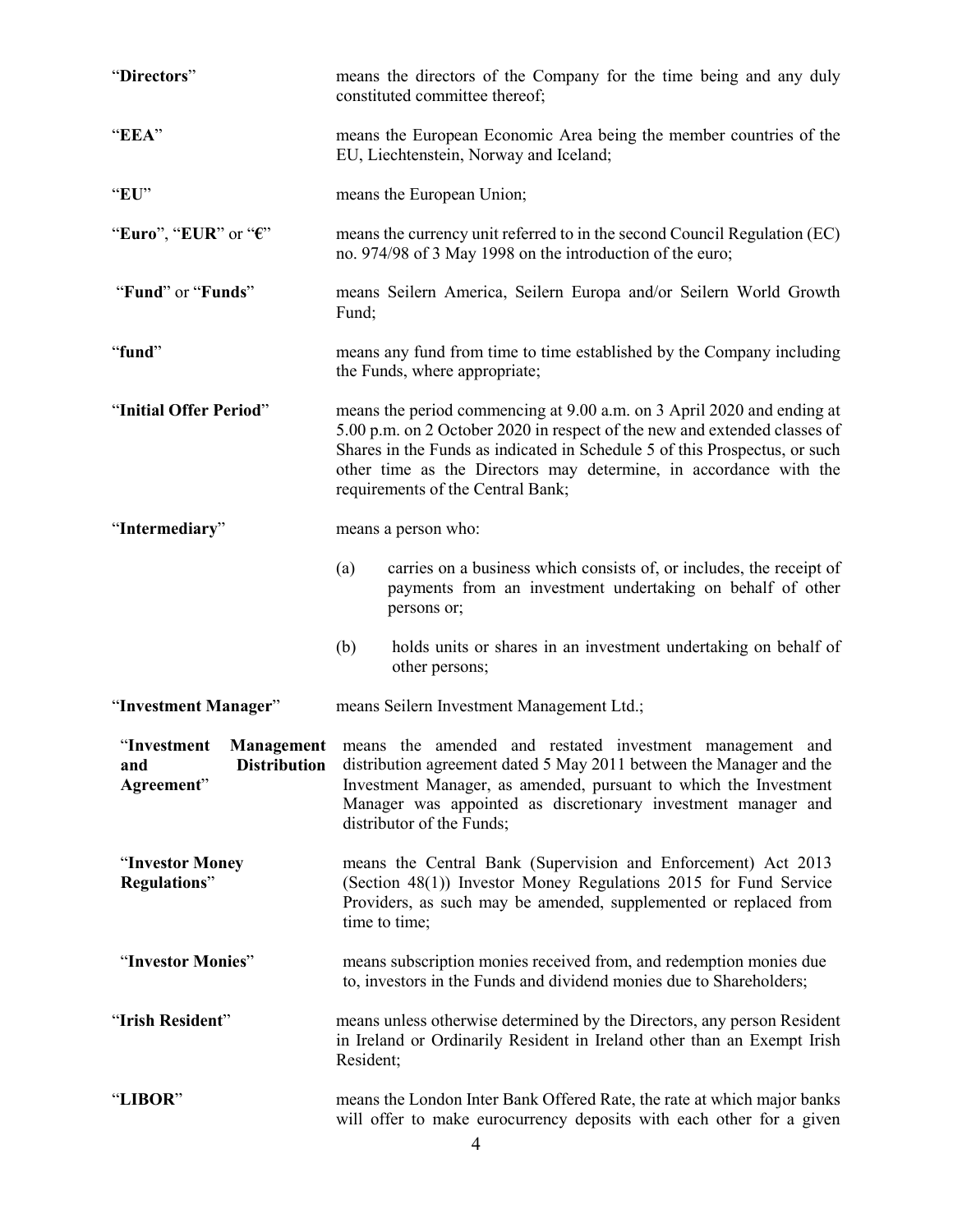|                                                          | maturity, normally between overnight and five years;                                                                                                                                                                                                                                                                                                                               |
|----------------------------------------------------------|------------------------------------------------------------------------------------------------------------------------------------------------------------------------------------------------------------------------------------------------------------------------------------------------------------------------------------------------------------------------------------|
| "Management Agreement"                                   | means the agreement between the Company and the Manager, as may be<br>amended from time to time, pursuant to which the Manager acts as<br>manager of the Company;                                                                                                                                                                                                                  |
| "Management Services<br>Provider"                        | means KB Associates;                                                                                                                                                                                                                                                                                                                                                               |
| "Manager"                                                | means Seilern Investment Management (Ireland) Limited;                                                                                                                                                                                                                                                                                                                             |
| "Net Asset Value"                                        | means the net asset value of any fund, calculated as described herein;                                                                                                                                                                                                                                                                                                             |
| "Net Asset Value per Share"                              | means in respect of any Shares the Net Asset Value attributable to the<br>Shares issued in respect of a fund divided by the number of Shares in issue<br>in respect of that fund and rounded to two decimal places;                                                                                                                                                                |
| "OECD"                                                   | means the Organisation for Economic Co-Operation and Development;                                                                                                                                                                                                                                                                                                                  |
| "Regulated Market"                                       | means any stock exchange or regulated market which are set out in<br>Schedule 1;                                                                                                                                                                                                                                                                                                   |
| "Regulations"                                            | means the European Communities (Undertakings for Collective<br>Investment in Transferable Securities) Regulations 2011 or any<br>amendment thereto for the time being in force and any rules made by the<br>Central Bank pursuant to the Regulations;                                                                                                                              |
| "Relevant Institution"                                   | means (i) a credit institution authorised in the EEA; (ii) a credit institution<br>authorised within a signatory state, other than a Member State of the EEA,<br>to the Basle Capital Convergence Agreement of July 1988 (Canada, Japan,<br>Switzerland and the U.S.); or (iii) a credit institution authorised in<br>Australia, Guernsey, the Isle of Man, Jersey or New Zealand; |
| "SEC"                                                    | means the Securities and Exchange Commission of the U.S.;                                                                                                                                                                                                                                                                                                                          |
| "Securities Financing<br><b>Transactions Regulation"</b> | means Regulation (EU) 2015/2365 of the European Parliament and of the<br>Council of 25 November 2015 on transparency of securities financing<br>transactions and of reuse and amending Regulation (EU) No 648/2012, as<br>such may be amended, supplemented or replaced from time to time;                                                                                         |
| "SFDR"                                                   | Regulation (EU) 2019/2088 of the European Parliament and of the<br>Council of 27 November 2019 on sustainability-related disclosures in the<br>financial services sector;                                                                                                                                                                                                          |
| "Share" or "Shares"                                      | means a share or shares in the Company representing a fund;                                                                                                                                                                                                                                                                                                                        |
| "Shareholder"                                            | means a holder of Shares;                                                                                                                                                                                                                                                                                                                                                          |
| "Sterling", "GBP" or "Stgf"                              | means pounds sterling, the lawful currency of the United Kingdom;                                                                                                                                                                                                                                                                                                                  |
| "Subscriber Shares"                                      | means the initial share capital of 39,000 Shares of no par value subscribed<br>for the foreign currency equivalent of $\epsilon$ 39,000;                                                                                                                                                                                                                                           |
| "Supplemental Prospectus"                                | means any supplemental prospectus issued by the Company in connection                                                                                                                                                                                                                                                                                                              |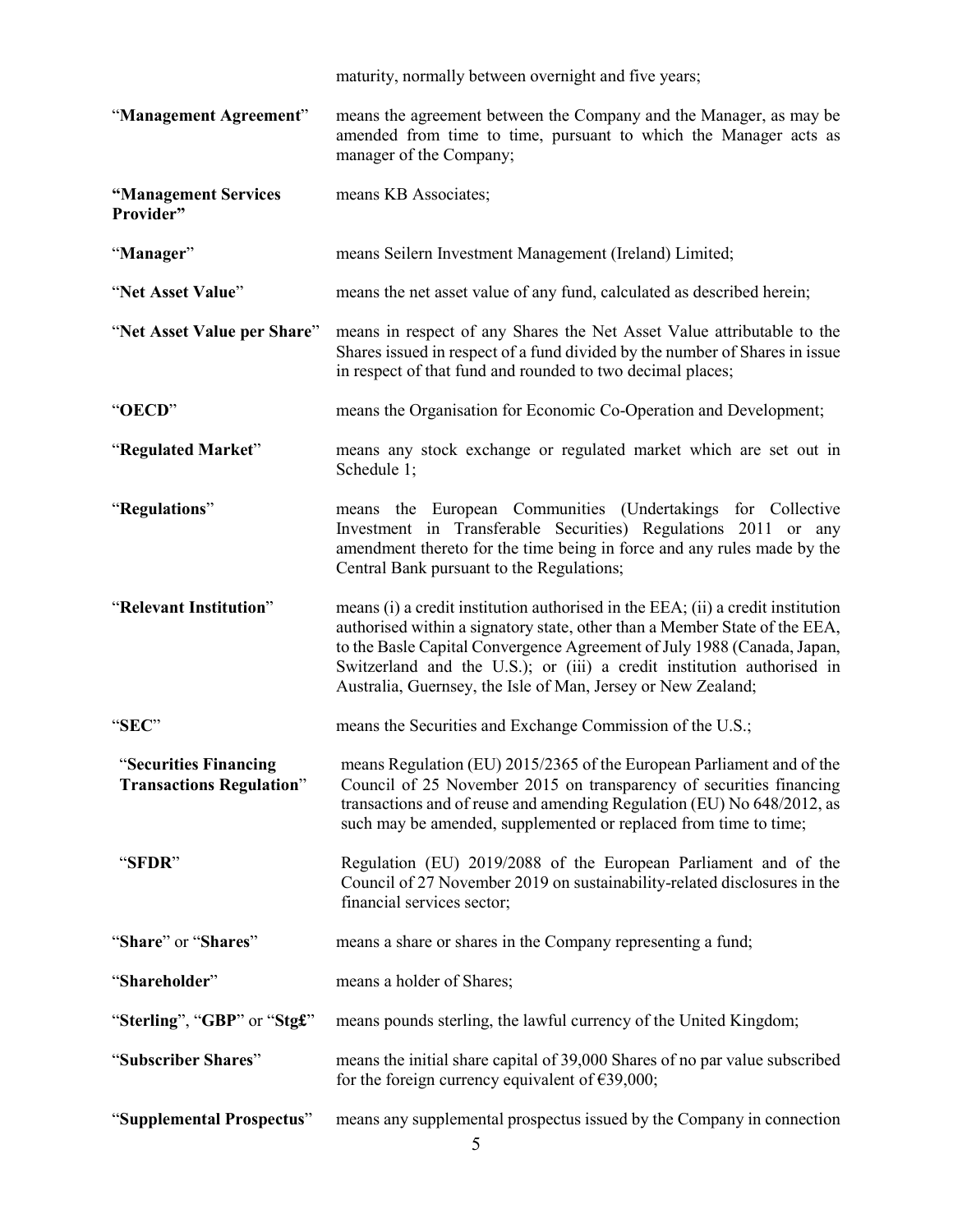|                                   | with a fund from time to time;                                                                                                                                                                                                                                                                                                                                                                                                                                                                                                                                                                                                                                                                                                                                                                                                                                                                             |
|-----------------------------------|------------------------------------------------------------------------------------------------------------------------------------------------------------------------------------------------------------------------------------------------------------------------------------------------------------------------------------------------------------------------------------------------------------------------------------------------------------------------------------------------------------------------------------------------------------------------------------------------------------------------------------------------------------------------------------------------------------------------------------------------------------------------------------------------------------------------------------------------------------------------------------------------------------|
| "UCITS"                           | means an undertaking for collective investment in transferable securities<br>established pursuant to the Regulations;                                                                                                                                                                                                                                                                                                                                                                                                                                                                                                                                                                                                                                                                                                                                                                                      |
| "UCITS Directive"                 | means Directive 2009/65/EC of the European Parliament and of the<br>Council of 13 July 2009 on the coordination of laws, regulations, and<br>administrative provisions relating to undertakings for collective<br>investment in transferable securities (UCITS), as amended by Directive<br>2014/91/EU of 23 July 2014 amending Directive 2009/65/EC on the<br>coordination of laws, regulations and administrative provisions relating or<br>undertakings for collective investment in transferable securities (UCITS)<br>as regards depositary functions, remuneration policies and sanctions, and<br>as may be further amended, supplemented or replaced from time to time;                                                                                                                                                                                                                             |
| "UCITS Rules"                     | means the Regulations and the Central Bank Regulations, as such may be<br>amended, supplemented or replaced from time to time;                                                                                                                                                                                                                                                                                                                                                                                                                                                                                                                                                                                                                                                                                                                                                                             |
| "U.K."                            | means the United Kingdom of Great Britain and Northern Ireland;                                                                                                                                                                                                                                                                                                                                                                                                                                                                                                                                                                                                                                                                                                                                                                                                                                            |
| "Umbrella Cash Accounts"          | means any umbrella cash accounts in the name of the Company;                                                                                                                                                                                                                                                                                                                                                                                                                                                                                                                                                                                                                                                                                                                                                                                                                                               |
| "U.S."                            | means the United States of America (including the States and the District<br>of Columbia), its territories, possessions and all other areas subject to its<br>jurisdiction;                                                                                                                                                                                                                                                                                                                                                                                                                                                                                                                                                                                                                                                                                                                                |
| "U.S. Dollar", "USD"<br>or "US\$" | means U.S. Dollars, the lawful currency of the U.S.; and                                                                                                                                                                                                                                                                                                                                                                                                                                                                                                                                                                                                                                                                                                                                                                                                                                                   |
| "U.S. Person"                     | means, unless otherwise determined by the Directors, a person resident in<br>the U.S., a corporation, partnership or other entity created or organised in<br>or under the laws of the U.S. or any estate or trust the income of which is<br>subject to U.S. federal income taxation regardless of its source. However,<br>a foreign branch or agency of a bank or insurance company organised and<br>regulated under U.S. federal or state law (whether acting as principal for<br>its own account, with discretion for others or without investment discretion<br>for non-U.S. persons) is not a U.S. Person in respect of the purchase of<br>Shares, provided that it is operating for valid business reasons as a locally<br>regulated branch or agency engaged in the banking or insurance business<br>and not solely for the purpose of investing in securities not registered<br>under the 1933 Act. |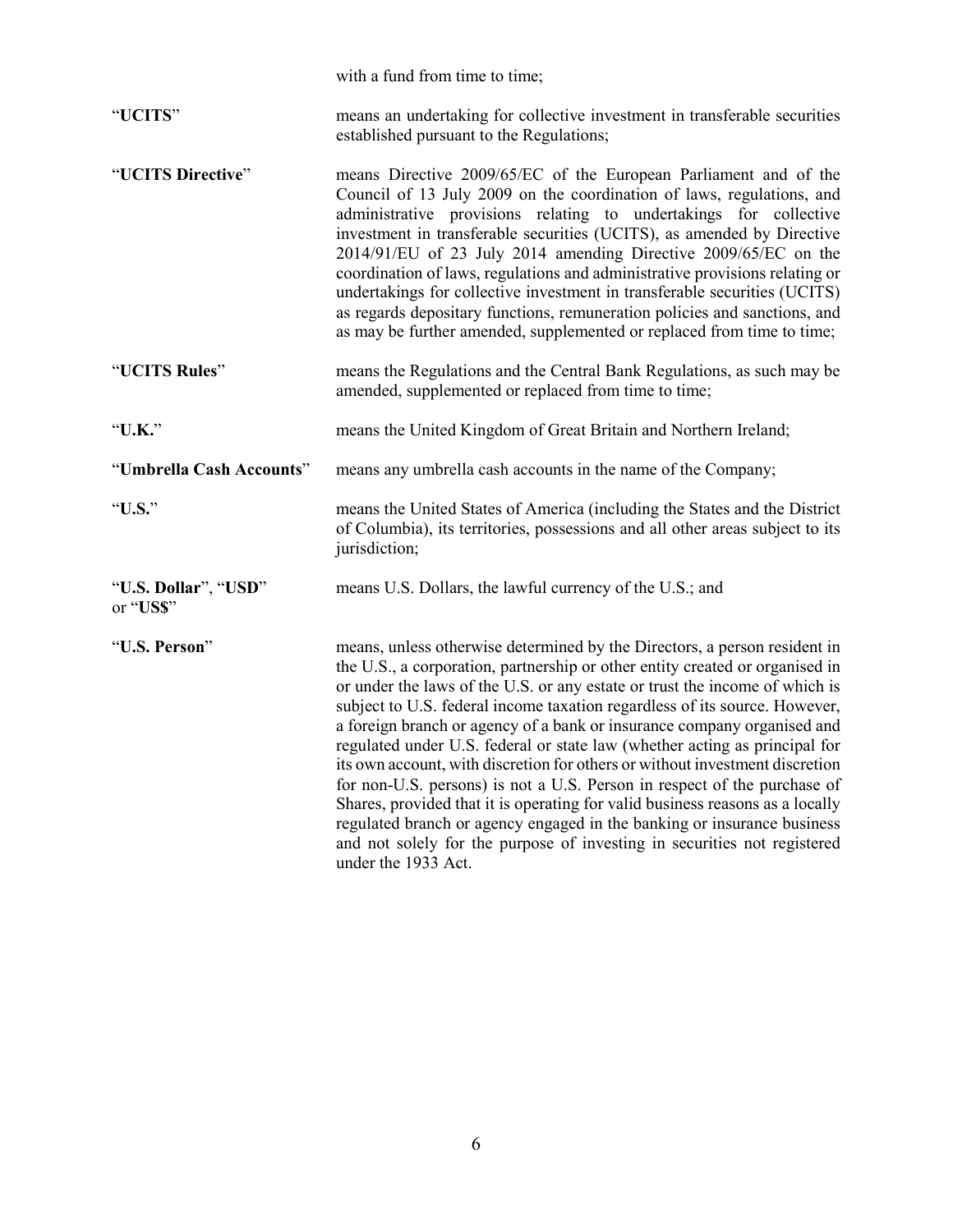# **STRUCTURE**

The Company is an open-ended investment company with variable capital organised under the laws of Ireland as a public limited company pursuant to the Companies Act 2014 and the Regulations. It was incorporated on 21 July 2000 under registration number 330410. Its object, as set out in Clause 2 of the Company's Memorandum of Association, is the collective investment in transferable securities of capital raised from the public and which operates on the basis of risk spreading.

The Company is organised in the form of an umbrella fund with segregated liability between sub-funds. The Articles of Association provide that the Company may offer separate classes of Shares, each representing interests in a fund comprising a distinct portfolio of investments. The Company has obtained the approval of the Central Bank for the establishment of Seilern America, Seilern Europa and Seilern World Growth Fund. With the prior approval of the Central Bank, the Company from time to time may create an additional fund or funds, the investment policies and objectives for which shall be outlined in a Prospectus or a Supplemental Prospectus, together with details of the Initial Offer Period, the initial subscription price for each Share and such other relevant information in relation to the additional fund or funds as the Directors may deem appropriate, or the Central Bank require, to be included. Each Supplemental Prospectus shall form part of, and should be read in conjunction with, this Prospectus.

The Directors may issue more than one class of Shares in each Fund which may have different levels of fees or distributions. A number of classes of Shares are available in respect of the Funds including currency classes and unhedged and hedged classes, further details of which are set out in Schedule 5. A separate portfolio of assets will not be maintained for separate classes of Shares within the same Fund. Where unhedged currency Share classes are created, the value of the class expressed in the class currency will be subject to exchange rate risk in relation to the Base Currency. Currency hedging strategies may substantially limit holders of the class from benefiting if the class currency falls against the Base Currency and/or the currency in which the assets of the Fund are denominated. The costs and gains/losses of the hedging transactions will accrue solely to the relevant class and hedging transactions will be clearly attributable to a specific class. Accordingly, currency exposures of assets of the Fund will not be allocated to separate classes. In the case of foreign exchange transactions in a non-hedging instance, performance may be strongly influenced by movements in foreign exchange rates because currency positions held by the Company may not correspond with the securities positions that are held.

# **INVESTMENT OBJECTIVES AND POLICY OF THE FUNDS**

#### **Investment Objective and Policy of Seilern America**

The investment objective of Seilern America is to seek capital appreciation through investment in equity or equity related securities (i.e. equity warrants and convertible bonds) of the issued by high quality companies listed on the stock exchanges of countries within the OECD. Investment will be made predominantly in the equities of issuers established in the U.S. and North American OECD member countries. Seilern America may purchase securities denominated in any of the major convertible currencies of the member countries of the OECD. Seilern America will invest in large, successful companies with proven track records and high predictability of future earnings growth. Such companies generally will have most or all of the following characteristics: (i) multinational businesses including exposure to the fast growing economies of the world; (ii) steady, non-cyclical demand for their products or services; (iii) unbroken earnings growth records over the last ten years; (iv) global branded products or services often sought after by developing market consumers; (v) the potential for long term consistent earnings growth; (vi) high returns on equity reflecting a technological advantage over their competition or uniqueness of their products or services; (vii) dynamic management, and; (viii) internal resources sufficient to finance their global development and maintain their competitive position.

It is not proposed to concentrate investment in any one industrial sector or to limit the amount which may be invested in any one country.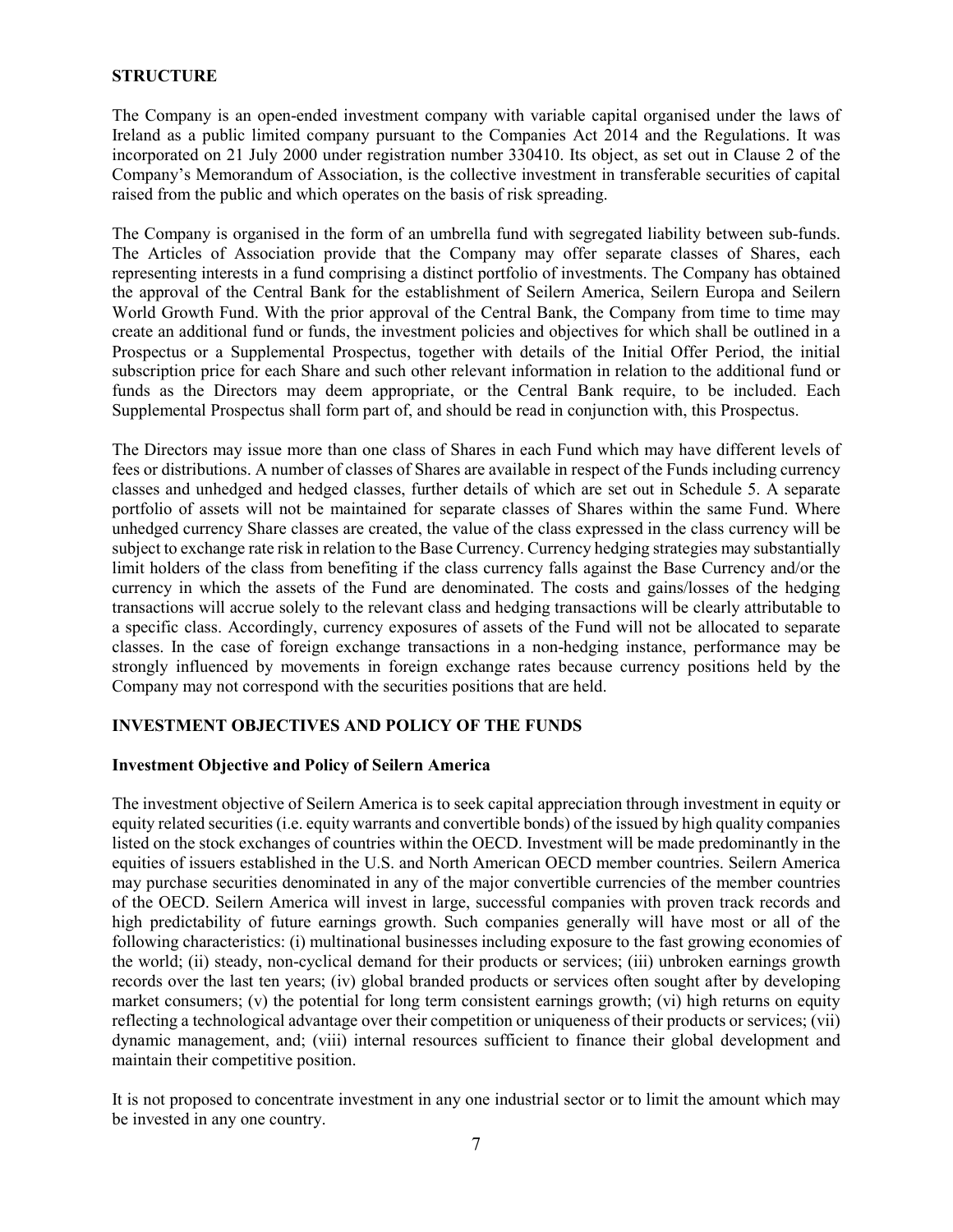Investments in equity warrants will not exceed 5 per cent of the Net Asset Value of Seilern America. The convertible bonds in which Seilern America may invest shall be at fixed or floating rates and rated A or better as determined by Moody's Investor Services Inc. or Standard & Poor's Corporation.

Seilern America may invest up to 5 per cent of its Net Asset Value in open-ended collective investment schemes within the meaning of Regulation 68 of the Regulations which invest in any of the foregoing.

Please see Schedule 5 for further information in relation to the Share classes of the Fund. To the extent that Seilern America holds securities denominated in currencies other than the Base Currency, the Fund may hedge against any currency exposure so arising within the limits set forth in Schedule 2 as described in the section entitled "Investment Techniques and Financial Derivative Instruments".

The Company may also create hedged currency Share classes to hedge the currency exposure that may arise where securities held by the Fund are denominated in currencies other than the currency in which the Share class is denominated. In no case shall any hedging transaction exceed 100 per cent of the Net Asset Value of the relevant class. The costs and gains/losses of the hedging transactions entered into by each class will be borne solely by the relevant class.

The securities in which Seilern America may invest shall be traded on any one of the Regulated Markets, subject to section 2.2 of Schedule 3.

The S&P 500 TR Index is the benchmark index against which the Fund's performance is compared. Details of the Fund's performance relative to the benchmark index are available in the Fund's KIID and certain marketing materials. The benchmark index is used for illustrative purposes only. The Fund is actively managed and, while a proportion of the Fund's assets may from time to time be components of, and have similar weightings to, the benchmark index, the Investment Manager may use its discretion to invest a significant proportion of the Fund in assets which are not included in the benchmark index or with weightings different to that of the benchmark index. There is no guarantee that the Fund's performance will match or exceed the benchmark index.

Any change in the investment objective and any material change in the investment policy of Seilern America will be subject to the approval of the Shareholders of Seilern America by ordinary resolution. In the event of a change in the investment objective and/or policy of Seilern America, a reasonable notification period will be provided by the Company to the Shareholders of Seilern America to enable those Shareholders to redeem their Shares prior to implementation of these changes.

# **Investment Objective and Policy of Seilern Europa**

The investment objective of Seilern Europa is to seek capital appreciation through investment in equity or equity related securities (i.e. equity warrants and convertible bonds) of the highest quality companies listed on the stock exchanges of the European OECD member countries. Seilern Europa may purchase securities denominated in any of the major convertible currencies of the European member countries of the OECD. Seilern Europa will invest in large, successful companies with proven track records and high predictability of future earnings growth. Such companies generally will have most or all of the following characteristics: (i) multinational businesses including exposure to the fast growing economies of the world; (ii) steady, non-cyclical demand for their products or services; (iii) superior earnings growth records over the last ten years; (iv) global branded products or services often sought after by developing market consumers; (v) the potential for long term consistent earnings growth; (vi) high returns on equity reflecting a technological advantage over their competitors or uniqueness of their products or services; (vii) dynamic management, and; (viii) internal resources sufficient to finance their global development and maintain their competitive position.

It is not proposed to concentrate investment in any one industrial sector or to limit the amount which may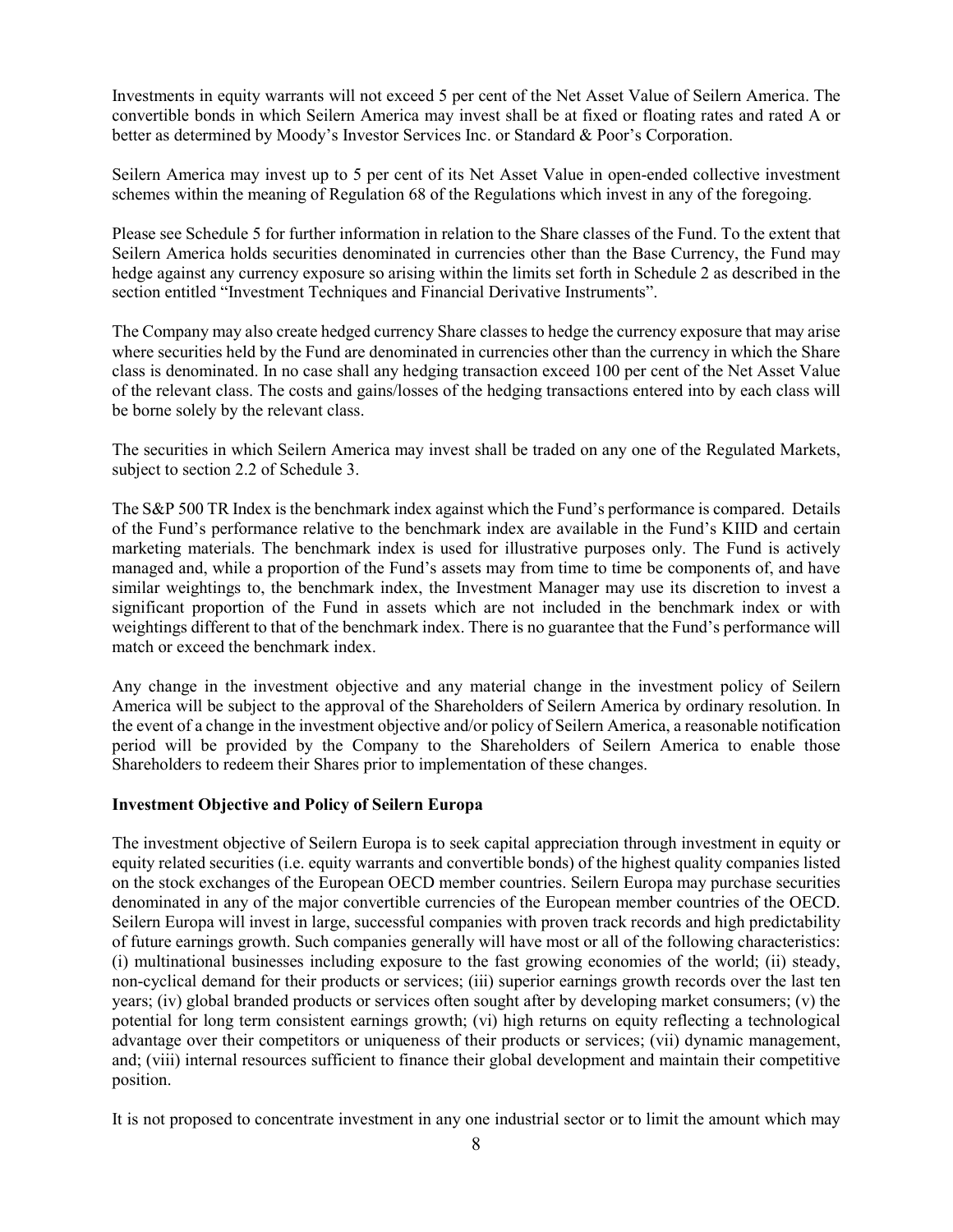be invested in any one country.

Investments in equity warrants will not exceed 5 per cent of the Net Asset Value of Seilern Europa. The convertible bonds in which Seilern Europa may invest shall be at fixed or floating rates and rated A or better as determined by Moody's Investor Services Inc. or Standard & Poor's Corporation.

Seilern Europa may invest up to 5 per cent of its Net Asset Value in open-ended collective investment schemes within the meaning of Regulation 68 of the Regulations which invest in any of the foregoing.

Please see Schedule 5 for further information in relation to the Share classes of the Fund. To the extent that Seilern Europa holds securities denominated in currencies other than the Base Currency, the Fund may hedge against any currency exposure so arising within the limits set forth in Schedule 2 as described in the section entitled "Investment Techniques and Financial Derivative Instruments".

The Company may also create hedged currency Share classes to hedge the currency exposure that may arise where securities held by the Fund are denominated in currencies other than the currency in which the Share class is denominated. In no case shall any hedging transaction exceed 100 per cent of the Net Asset Value of the relevant class. The costs and gains/losses of the hedging transactions entered into by each class will be borne solely by the relevant class.

The securities in which Seilern Europa may invest shall be traded on any one of the Regulated Markets, subject to section 2.2 of Schedule 3.

The MSCI Europe TR Index is the benchmark index against which the Fund's performance is compared. Details of the Fund's performance relative to the benchmark index are available in the Fund's KIID and certain marketing materials. The benchmark index is used for illustrative purposes only. The Fund is actively managed and, while a proportion of the Fund's assets may from time to time be components of, and have similar weightings to, the benchmark index, the Investment Manager may use its discretion to invest a significant proportion of the Fund in assets which are not included in the benchmark index or with weightings different to that of the benchmark index. There is no guarantee that the Fund's performance will match or exceed the benchmark index.

Any change in the investment objective and any material change in the investment policy of Seilern Europa will be subject to the approval of the Shareholders of Seilern Europa by ordinary resolution. In the event of a change in the investment objective and/or policy of Seilern Europa, a reasonable notification period will be provided by the Company to the Shareholders of Seilern Europa to enable those Shareholders to redeem their Shares prior to implementation of these changes.

# **Investment Objective and Policy of Seilern World Growth Fund**

The investment objective of Seilern World Growth Fund is to seek capital appreciation through investment in equity or equity related securities (i.e. equity warrants and convertible bonds) of the highest quality companies listed on the stock exchanges of the OECD countries. Investment will be made predominantly in the equities of issuers established in the U.S. and Western European OECD member countries. Seilern World Growth Fund may purchase securities denominated in any of the major convertible currencies of the member countries of the OECD. Seilern World Growth Fund will invest in large, successful companies with proven track records and high predictability of future earnings growth. Such companies generally will have most or all of the following characteristics: (i) multinational businesses including exposure to the fast growing economies of the world; (ii) steady, non-cyclical demand for their products or services; (iii) unbroken earnings growth records over the last ten years; (iv) global branded products or services often sought after by developing market consumers; (v) the potential for long term consistent earnings growth; (vi) high returns on equity reflecting a technological advantage over their competition or uniqueness of their products or services; (vii) dynamic management, and; (viii) internal resources sufficient to finance their global development and maintain their competitive position.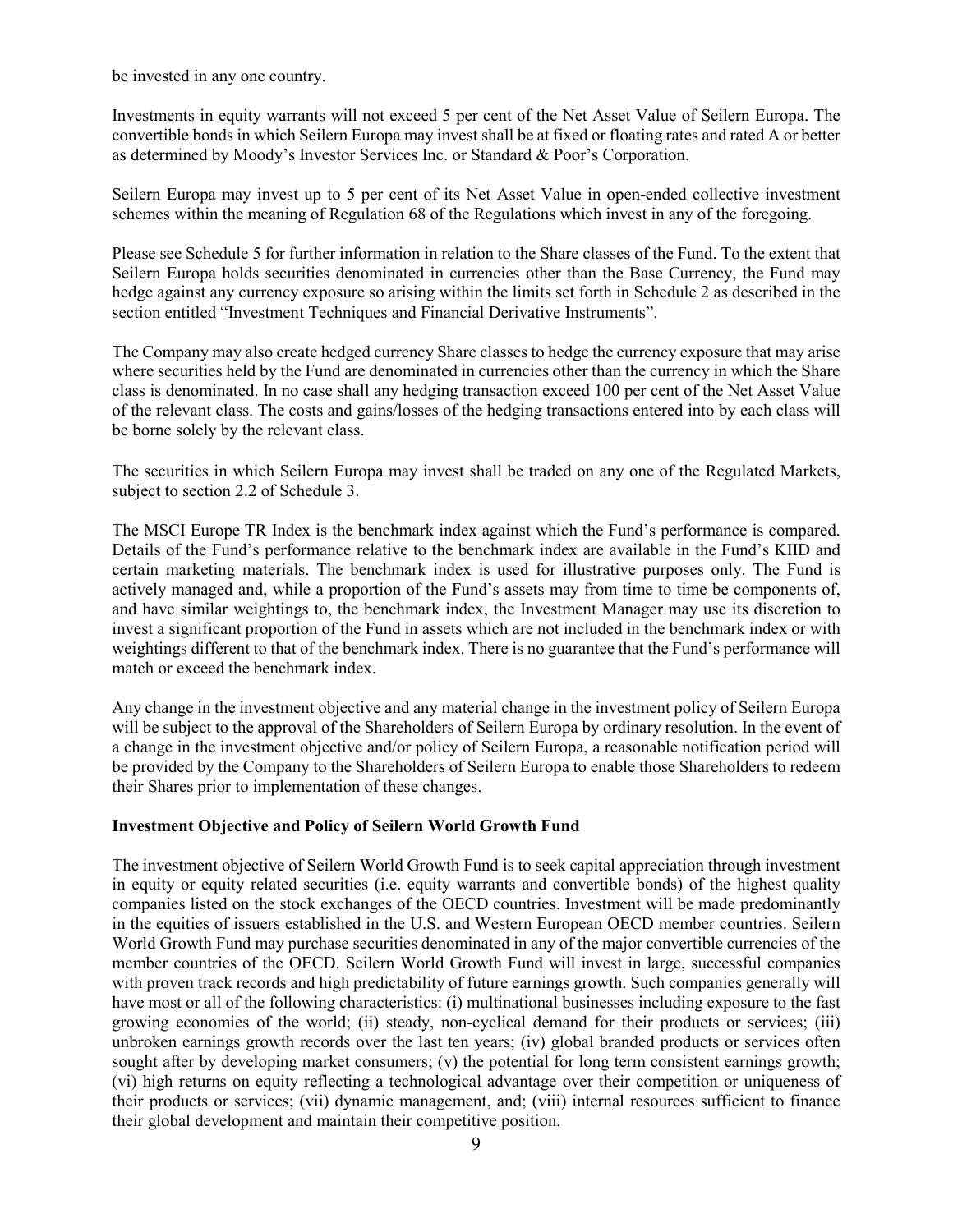It is not proposed to concentrate investment in any one industrial sector or to limit the amount which may be invested in any one country.

Investments in equity warrants will not exceed 5 per cent of the Net Asset Value of Seilern World Growth Fund. The convertible bonds in which Seilern World Growth Fund may invest shall be rated A or better as determined by Moody's Investor Services Inc. or Standard & Poor's Corporation.

Seilern World Growth Fund may invest up to 5 per cent of its Net Asset Value in open-ended collective investment schemes within the meaning of Regulation 68 of the Regulations which invest in any of the foregoing.

Please see Schedule 5 for further information in relation to the Share classes of the Fund. To the extent that Seilern World Growth Fund holds securities denominated in currencies other than the Base Currency of the Fund, the Fund may hedge against any currency exposure so arising within the limits set forth in Schedule 2 as described in the section entitled "Investment Techniques and Financial Derivative Instruments".

The Company may also create hedged currency Share classes to hedge the currency exposure that may arise where securities held by the Fund are denominated in currencies other than the currency in which the Share class is denominated. In no case shall any hedging transaction exceed 100 per cent of the Net Asset Value of the relevant class. The costs and gains/losses of the hedging transactions entered into by each class will be borne solely by the relevant class.

The securities in which Seilern World Growth Fund may invest shall be traded on any one of the Regulated Markets, subject to section 2.2 of Schedule 3.

The MSCI World TR Index is the benchmark index against which the Fund's performance is compared. Details of the Fund's performance relative to the benchmark index are available in the Fund's KIID and certain marketing materials. The benchmark index is used for illustrative purposes only. The Fund is actively managed and, while a proportion of the Fund's assets may from time to time be components of, and have similar weightings to, the benchmark index, the Investment Manager may use its discretion to invest a significant proportion of the Fund in assets which are not included in the benchmark index or with weightings different to that of the benchmark index. There is no guarantee that the Fund's performance will match or exceed the benchmark index.

Any change in the investment objective and any material change in the investment policy of Seilern World Growth Fund will be subject to the approval of the Shareholders of Seilern World Growth Fund by ordinary resolution. In the event of a change in the investment objective and/or policy of Seilern World Growth Fund, a reasonable notification period will be provided by the Company to the Shareholders of Seilern World Growth Fund to enable those Shareholders to redeem their Shares prior to implementation of these changes.

# **Profile of a Typical Investor in the Funds and Target Market**

Seilern America, Seilern Europa and Seilern World Growth Fund are suitable for investors seeking seek capital appreciation over a long-term investment horizon with a high level of risk.

Please see Schedule 6 for information on the target market of the Funds.

# **Distribution Policy**

The Directors may distribute dividend and interest income earned, plus net realised and unrealised capital gains, after the deduction of expenses in respect of each accounting period. If a distribution is to be made it will normally be paid in March following the accounting period terminating on 31 December each year.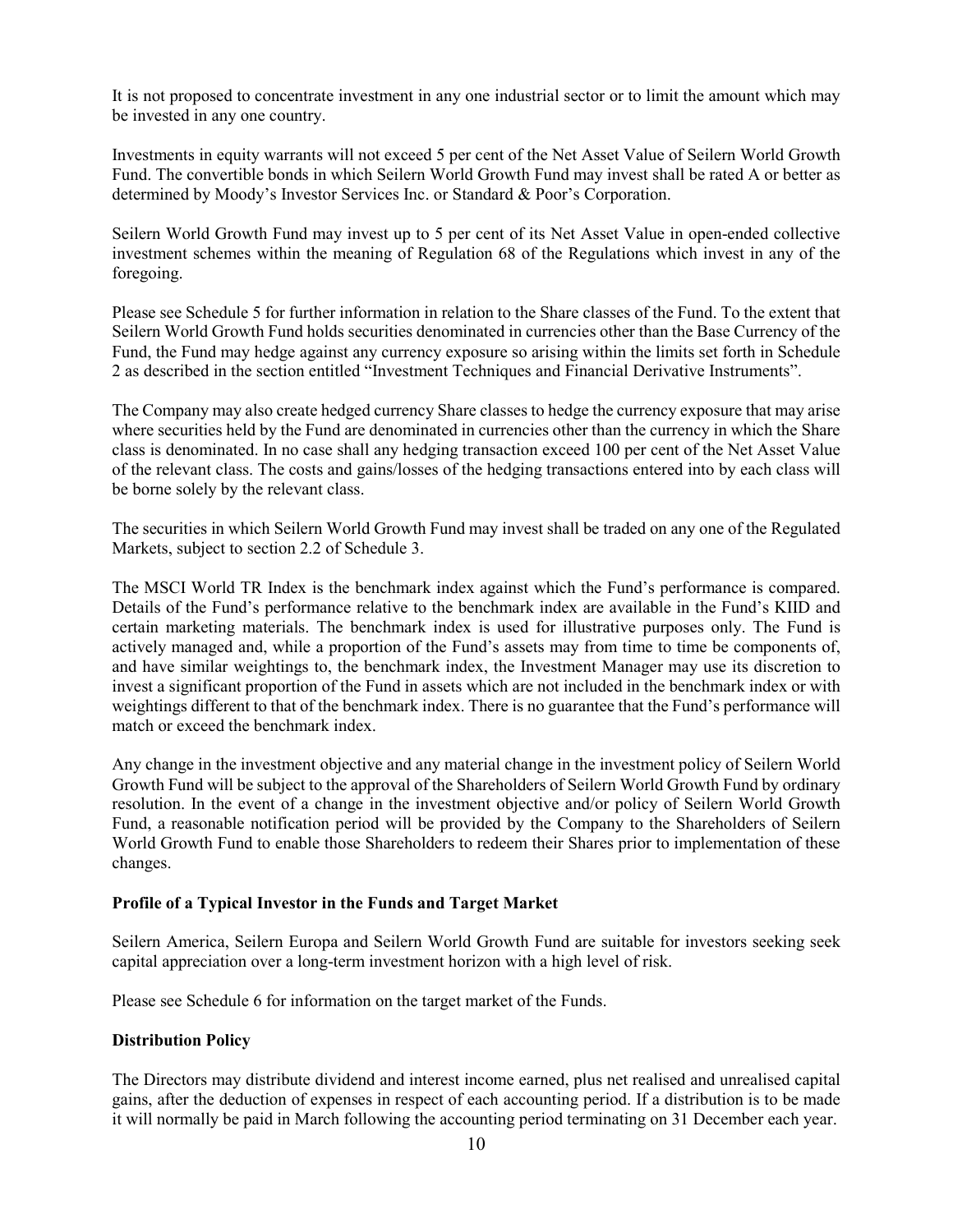The Directors will pursue a policy of distribution of income earned on investments in order to be classified as a "distributing fund" by the U.K. Revenue and Customs in respect of each accounting year (each financial year of the Company). As certification in respect of an accounting period may only be applied for retrospectively, there can be no guarantee that certification from the U.K. Revenue and Customs will be obtained. Neither can there be any guarantee or assurance that the law and regulations governing distributing status, or the U.K. Revenue and Customs' interpretation of them, will remain the same.

Any dividend will be paid by wire transfer. Any dividend which is unclaimed six years from the date it became payable shall be forfeited and become the property of the relevant fund.

## **Investment Restrictions**

Each of the Fund's investments will be limited to investments permitted by the Regulations and set forth in Schedule 3. If the limits referred to in Schedule 3 are exceeded for any reason beyond the control of the Company or as a result of the exercise of subscription rights, the Company shall adopt as a priority objective for its sales transactions the remedying of that situation, taking due account of the interests of the Shareholders of the relevant Fund.

If the Regulations are altered during the life of the Company, the investment restrictions may be changed to take account of any such alterations and Shareholders will be advised of such changes in the next succeeding annual or half-yearly report of the relevant fund. Any change in the above investment restrictions shall be subject to the prior approval of the Central Bank.

# *Classification as an Equity Fund for German Tax Purposes*

Seilern America, Seilern Europa and Seilern World Growth Fund will be managed in such a way to ensure that these Funds each continuously qualify as an "Equity Fund", as defined in the German Investment Tax Act 2018, as amended. Please see the section of this Prospectus entitled "Additional Information for German Tax Purposes" for more information.

#### **Borrowings**

A Fund may not borrow money, except as follows:

- (a) a Fund may acquire foreign currency by means of a "back to back" loan. Foreign currency obtained in this manner is not classified as borrowing for the purpose of Regulation 103(1) of the Regulations, except to the extent that such foreign currency exceeds the value of a "back to back" deposit; and
- (b) a Fund may borrow up to 10 per cent of its Net Asset Value, provided that such borrowing is on a temporary basis.

Foreign currency obtained under (a) above is not classed as borrowings for the purposes of the borrowing restrictions contained in the Regulations or (b) above, provided that the offsetting deposit equals or exceeds the value of the foreign currency loan outstanding.

However, where foreign currency borrowings exceed the value of the back-to-back deposit, any excess is regarded as borrowing for the purpose of Regulation 103 of the Regulations and (b) above.

It is not the current intention of the Directors to borrow but the Directors may decide to do so in the future.

The Funds will engage in leverage to the extent permitted by Schedule 2 and as described in the section "Investment Techniques and Financial Derivative Instruments".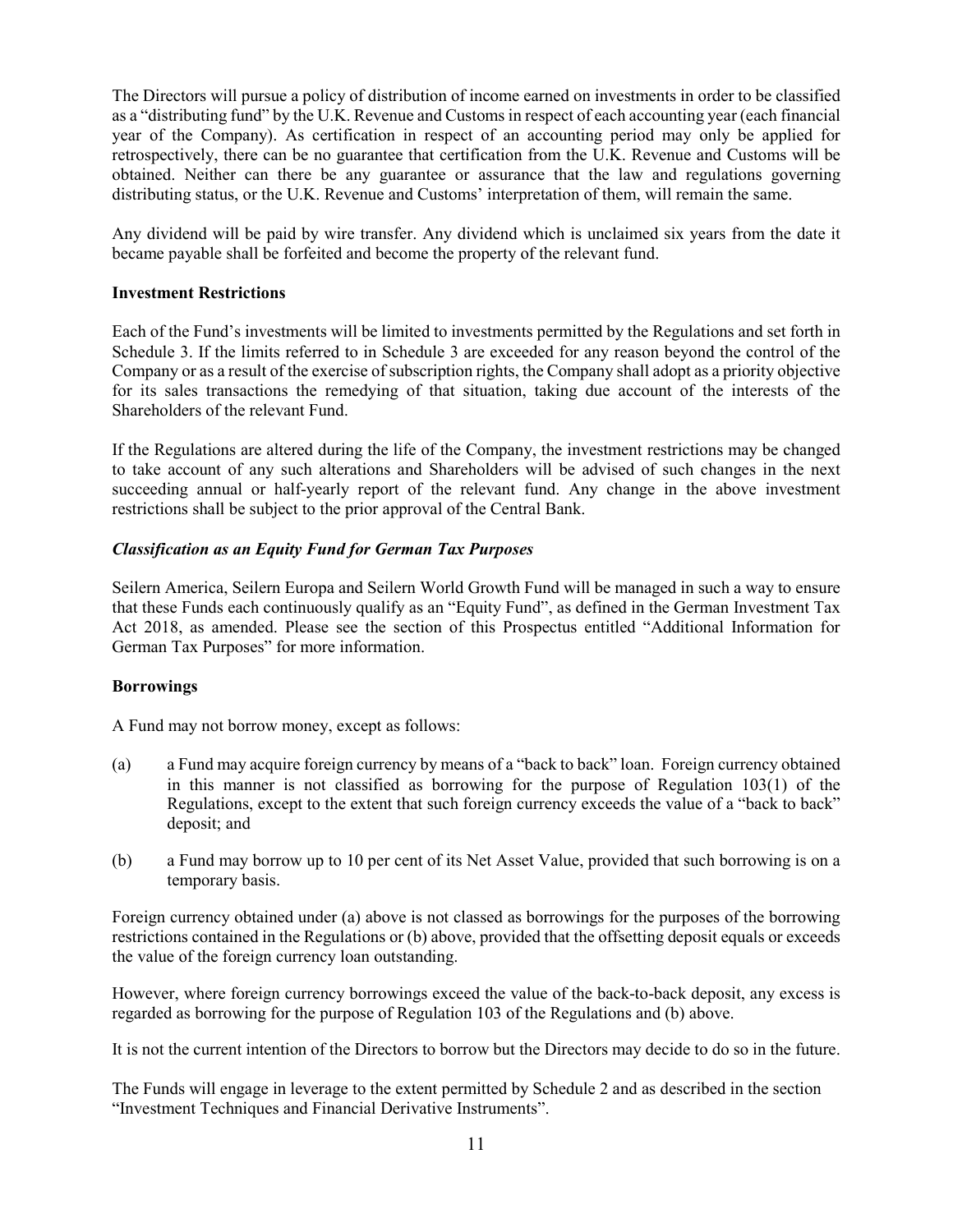## **Investment Techniques and Financial Derivative Instruments**

The Company may employ investment techniques and financial derivative instruments for efficient portfolio management and investment purposes, subject to the conditions and within the limits from time to time laid down by the Central Bank. Furthermore, new investment techniques and financial derivative instruments may be developed which may be suitable for use by a fund in the future and a fund may employ such techniques and instruments subject to the prior approval, and any restrictions imposed by, the Central Bank. Notwithstanding this, it is not proposed for the present that the Funds will employ investment techniques and financial derivative instruments including, but not limited to trading in futures and options and other derivatives for investment purposes. The Funds may use investment techniques and financial derivative instruments including, but not limited to trading futures and options and other derivative instruments, for efficient portfolio management (namely; for the purposes of reducing risk, reducing costs or generating additional capital or income for the Company) with details of the appropriate risks associated taking into account the risk profile of the Company with such instruments set out in the section of this Prospectus entitled "Risk Factors" and the general provisions of the Regulations.

The Funds may use investment techniques and financial derivative instruments relating to transferable securities for efficient portfolio management purposes and details of the risks associated with such instruments are set out in the section entitled "Risk Factors". The Company shall supply to a Shareholder on request supplementary information in relation to the quantitative risk management limits applied by it, the risk management methods used by it and any recent developments in the risk and yield characteristics for the main categories of financial derivative instruments used for efficient portfolio management purposes. A list of the Regulated Markets on which the financial derivative instruments may be quoted or traded is set out in Schedule 1. Currency options, forward currency options, interest rate swap and exchange rate swap contracts may be used by the Funds for efficient portfolio management purposes. Options will be used to hedge or achieve exposure to a particular currency instead of holding that currency. Forward foreign exchange transactions will be used to reduce the risk of adverse market changes in exchange rates or to increase exposure to foreign currencies or to shift exposure to foreign currency fluctuations from one country to another. Swaps will be used to hedge existing long positions.

If a Fund invests in total return swaps or other financial derivative instruments with the same characteristics, the underlying asset or index may be comprised of equity or debt securities, money market instruments or other eligible investments which are consistent with the investment objective and policies of the Funds as set out above. The counterparties to such transactions are typically banks, investment firms, broker-dealers, collective investment schemes or other financial institutions or intermediaries. The risk of the counterparty defaulting on its obligations under the total return swap and its effect on investor returns are described in the risk factors under the heading "Trading in Derivatives for Efficient Portfolio Management". It is not intended that the counterparties to total return swaps entered into by a Fund assume any discretion over the composition or management of the Fund's investment portfolio or over the underlying of the financial derivative instruments, or that the approval of the counterparty is required in relation to any portfolio transactions by the Fund.

The policy that will be applied to collateral arising from over-the-counter ("**OTC**") derivative transactions or efficient portfolio management techniques relating to the Funds is to adhere to the requirements set out in Schedule 2 and as described in the section "Investment Techniques and Financial Derivative Instruments". This sets out the permitted types of collateral, level of collateral required and haircut policy and, in the case of cash collateral, the re-investment policy prescribed by the Central Bank pursuant to the Regulations. The categories of collateral which may be received by the Funds include cash and non-cash assets such as equities, debt securities and money market instruments. From time to time and subject to the requirements in Schedule 2, the policy on levels of collateral required and haircuts may be adjusted, at the discretion of the Investment Manager, where this is determined to be appropriate in the context of the specific counterparty, the characteristics of the asset received as collateral, market conditions or other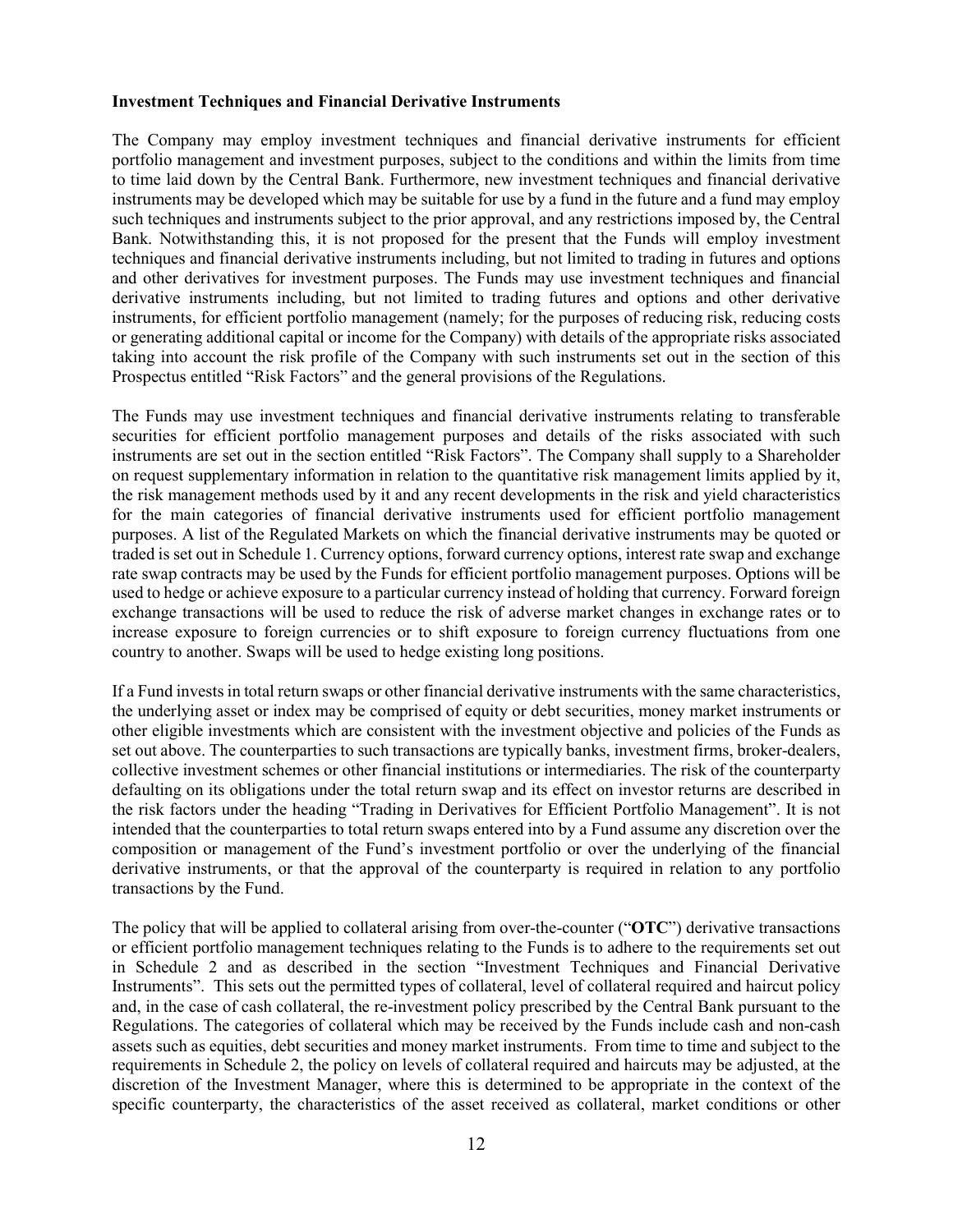circumstances. The haircuts applied (if any) by the Investment Manager are adapted for each class of assets received as collateral, taking into account the characteristics of the assets such as the credit standing and/or the price volatility, as well as the outcome of any stress tests performed in accordance with the requirements in Schedule 2. Each decision to apply a specific haircut, or to refrain from applying any haircut, to a certain class of assets should be justified on the basis of this policy.

If cash collateral received by a Fund is re-invested, the Fund is exposed to the risk of loss on that investment. Should such a loss occur, the value of the collateral will be reduced and the Fund will have less protection if the counterparty defaults. The risks associated with the re-investment of cash collateral are substantially the same as the risks which apply to the other investments of the Fund. For further details see the section entitled "Risk Factors".

Direct and indirect operational costs and fees arising from the efficient portfolio management techniques of stock lending, repurchase and reverse repurchase arrangements may be deducted from the revenue delivered to the Funds (e.g., as a result of revenue sharing arrangements). These costs and fees do not and should not include hidden revenue. All the revenues arising from such efficient portfolio management techniques, net of direct and indirect operational costs, will be returned to the relevant Fund. The entities to which direct and indirect costs and fees may be paid include banks, investment firms, broker-dealers, securities lending agents or other financial institutions or intermediaries and may be related parties to the Manager or the Depositary.

The revenues arising from such efficient portfolio management techniques for the relevant reporting period, together with the direct and indirect operational costs and fees incurred and the identity of the counterparty(ies) to these efficient portfolio management techniques, will be disclosed in the annual and half-yearly reports of the Company.

# **Securities Financing Transaction Regulation**

It is not intended that the Funds shall enter into any securities financing transactions or total return swaps within the meaning of the Securities Financing Transaction Regulation. This Prospectus will be updated if it is intended that a Fund will enter into any securities financing transactions or total return swaps within the meaning of the Securities Financing Transaction Regulation.

#### **Sustainable Finance Disclosures Regulation**

Pursuant to SFDR, the Manager is required to disclose the manner in which sustainability risks are integrated into the investment process and the results of the assessment of the likely impacts of sustainability risks on the returns of the Funds. A sustainability risk is defined in SFDR as an environmental, social or governance ("**ESG**") event or condition that, if it occurs, could cause an actual or a potential material negative impact on the value of an investment.

The Manager has adopted the Investment Manager's policy on the integration of sustainability risks in its investment decision-making process, as described in the Investment Manager's Responsible Investment Policy.

# *Investment Philosophy*

The highest priority of the Manager is the preservation and enhancement of client capital, focusing on clients' long-term interests by investing in companies that it believes can grow sustainably over time. The Manager invests in companies that will have superior business models, stable and predictable business economics and a sustainable competitive advantage. The Manager looks for strong management teams which exhibit high integrity and whose interests are closely aligned with long-term Shareholders.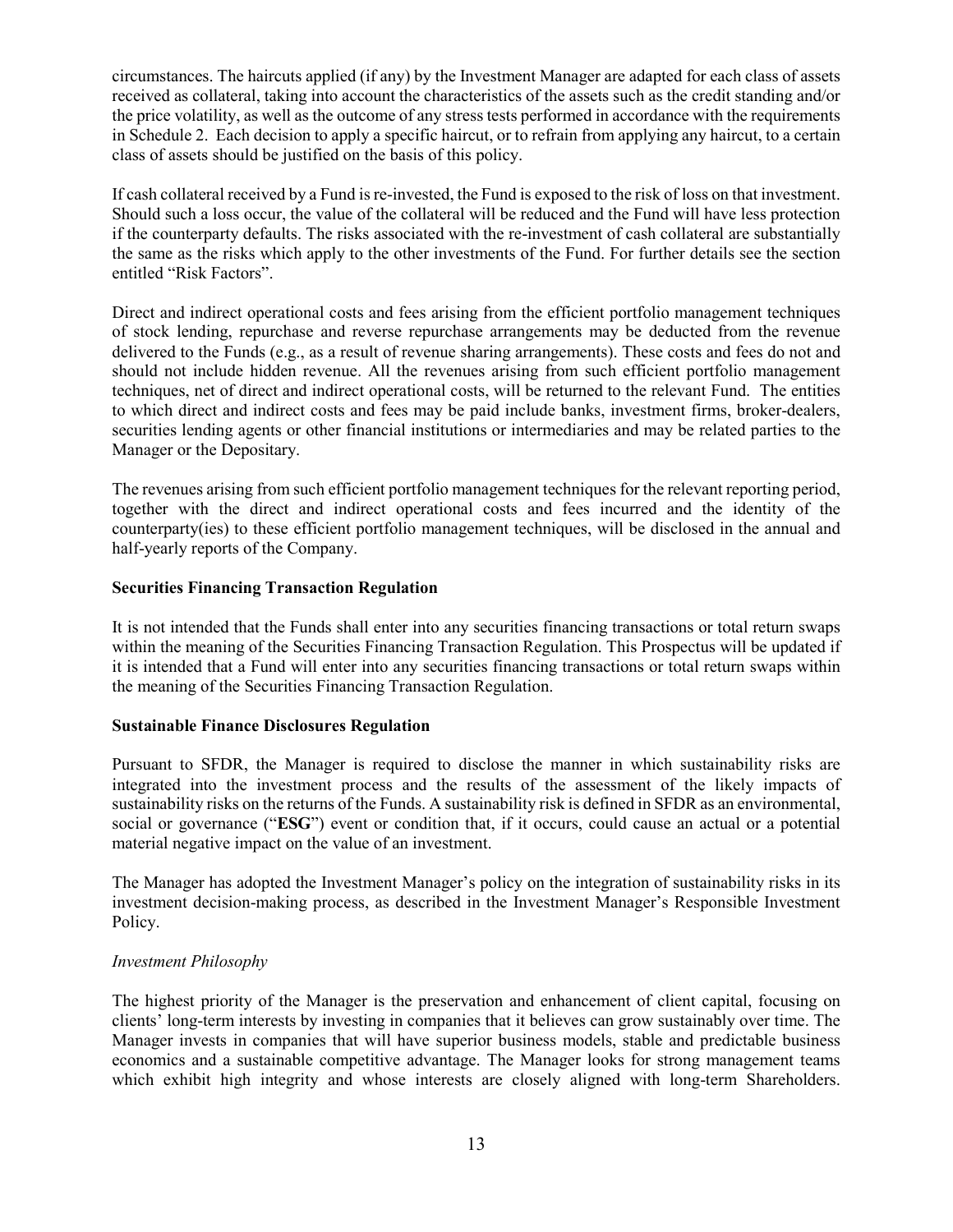Importantly, investee companies tend to have strong structures in place in order to consider ESG risks.

It is an essential component of the Manager's investment process to understand the sustainability of the earnings growth for investee companies. ESG risks can be material to a company's ability to grow in the long-term. As a result, the Manager focuses on financial and non-financial criteria that investee companies must demonstrate.

# *Integration*

Once a company passes the initial stages of screening, it will be scrutinised by the Manager's investment analysts before admission. They will review (i) the business model and financials; (ii) the sector and value chain; (iii) the long-term dynamics and risks of the company's growth; and (iv) the sustainability risks. The investment analysts will continue reviewing the companies after admission on an ongoing basis to keep research up-to-date. This will take the form of research updates which are communicated in report form as well as deep-dive investigations at regular investment meetings. They will be responsible for flagging any matter which poses a risk to the long-term sustainability of the Manager's investments. These include, among others, issues concerning corporate governance, matters that adversely impact their reputation, matters that could lead to regulatory fines or disproportionate behaviour towards stakeholders as well as the environment in which they operate.

The Manager identifies and integrates sustainability risk as part of the integration process. The primary tool to manage sustainability-related risks is through the Manager's exclusion process which eliminates industries that do not fit its investment criteria. By formally excluding those sectors with the highest sustainability risk, the Manager considerably reduces the Funds' exposure to such risks in the first instance.

# *Responsible Investment Framework*

As part of the Manager's commitment to transparency and accountability and as members of the UK's Investment Association ("**IA**"), it have chosen to adopt the IA's framework on sustainability. The Manager believes that utilising these common definitions will increase clarity surrounding ESG issues and implementation.

# *Resources*

To gather and assess ESG information and risks, the Manager leverages its in-house research team, but also utilises two specialised firms to expand its knowledge and understanding of ESG risks. These external partners are Sustainalytics and ISS and they have been selected based on the quality of the information provided and scope of coverage.

# *Principles for Responsible Investment ("PRI")*

The Manager is a signatory of the United Nations PRI, effective January 2019. The Manager will complete a reporting and assessment questionnaire to measure its progress and adherence to the PRI. Once published, the questionnaire will be made available on the Manager's website.

The Investment Manager may take a different approach on the integration of sustainability risks in its investment decision-making process in respect of each Fund. While consideration is given to sustainability matters in the investment decision-making process, there are no restrictions on the investment universe of the Fund by reference to sustainability factors, unless otherwise specifically stated within a Fund's investment objectives and policy. The Investment Manager can invest in any companies it believes could create beneficial long-term returns for Shareholders. However, this might result in investments being made in companies that ultimately cause what may be considered to be a negative outcome for the environment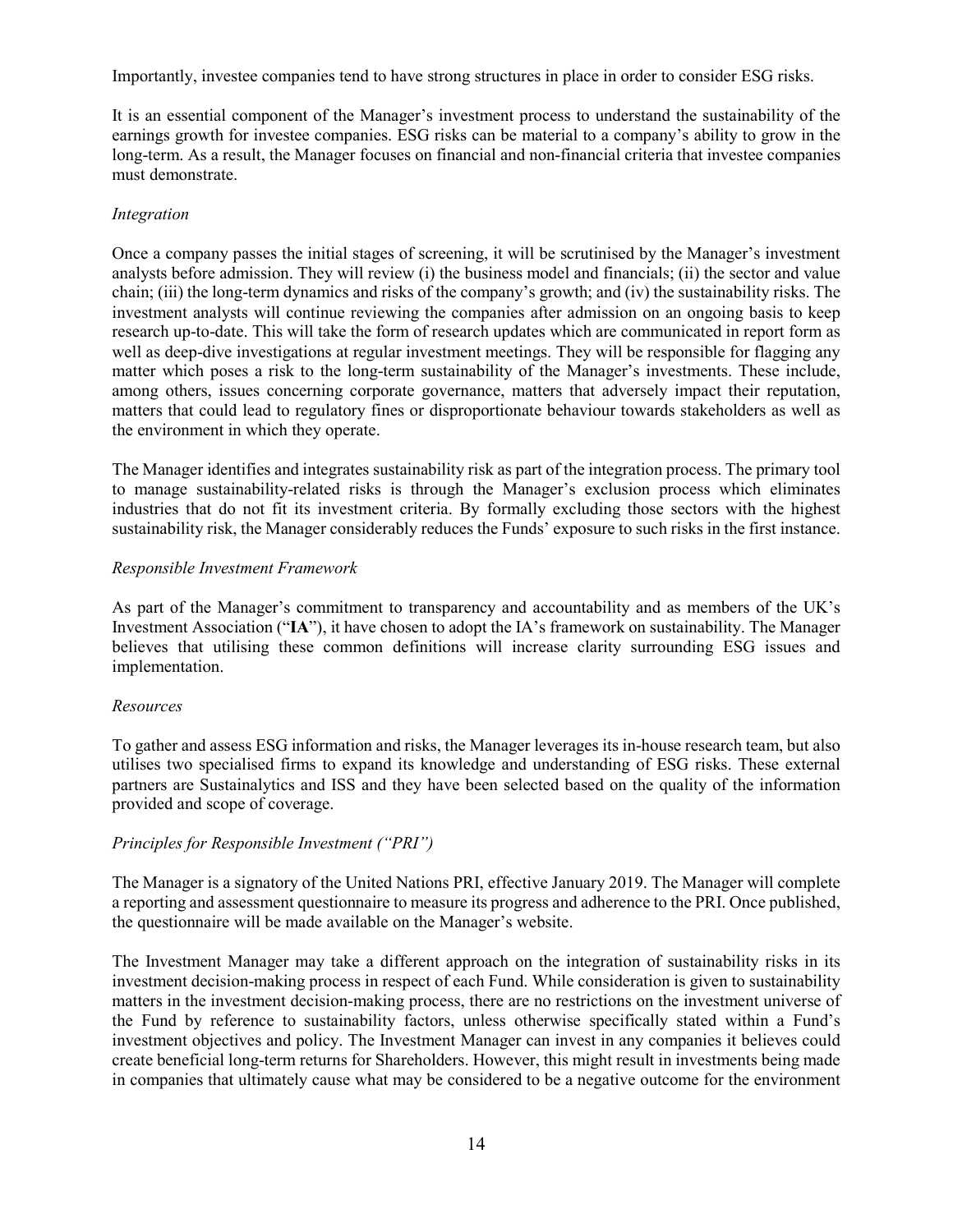or society.

None of the Funds specifically promotes ESG characteristics and none of the Funds has sustainable investment as its objective.

More detail on the Manager's approach to sustainability can be found in the Investment Manager's Responsible Investment Policy, available publicly on its website (https://www.seilernfunds.com/).

# **Risk Factors**

# **Investors' attention is drawn to the following risk factors. This does not purport to be an exhaustive list of the risk factors relating to investment in the Funds.**

## *Investment Risk*

There can be no assurance that the Funds will achieve their investment objectives. The value of Shares may rise or fall as the capital value of the securities in which the Funds invest may fluctuate. The investment income of the Funds is based on the income earned on the securities they hold, less expenses incurred. Therefore, the Funds' investment income may be expected to fluctuate in response to changes in such expenses or income. As an initial charge is payable on the subscription for Shares, the difference at any one time between the issue and repurchase price of Shares means that an investment should be viewed as medium to long term.

# *Risks of Debt Securities*

The prices of debt securities fluctuate in response to perceptions of the issuer's creditworthiness and also tend to vary inversely with market interest rates. The value of such securities is likely to decline in times of rising interest rates. Conversely, when rates fall, the value of these investments is likely to rise. The longer the time to maturity the greater are such variations. A Fund may be subject to credit risk (i.e. the risk that an issuer of securities will be unable to pay principal and interest when due, or that the value of a security will suffer because investors believe the issuer is less able to pay). This is broadly gauged by the credit ratings of the securities in which the Fund invests. However, ratings are only the opinions of the agencies issuing them and are not absolute guarantees as to quality.

Not all government securities are backed by the full faith and credit of the U.S. or other national government in the case of non-U.S. government securities. Some are backed only by the credit of the issuing agency or instrumentality. Accordingly, there is at least a chance of default on these U.S. government securities, as well as on non-U.S. government securities in which a Fund may invest, which may subject the Fund to credit risk.

The ratings of NRSROs represent the opinions of those agencies. Such ratings are relative and subjective, and are not absolute standards of quality. Unrated debt securities are not necessarily of lower quality than rated securities, but they may not be attractive to as many buyers. The NRSROs may change, without prior notice, their ratings on particular debt securities held by a Fund, and downgrades in ratings are likely to adversely affect the price of the relevant debt securities.

# *Credit and Settlement Risk*

Each Fund will be exposed to credit risk on parties with whom it trades and may also bear the risk of settlement default.

# *Political Risks*

The value of a Fund's assets may be affected by uncertainties, such as political developments, changes in government policies, taxation and currency repatriation and restrictions on foreign investment in some of the countries in which the relevant Fund may invest.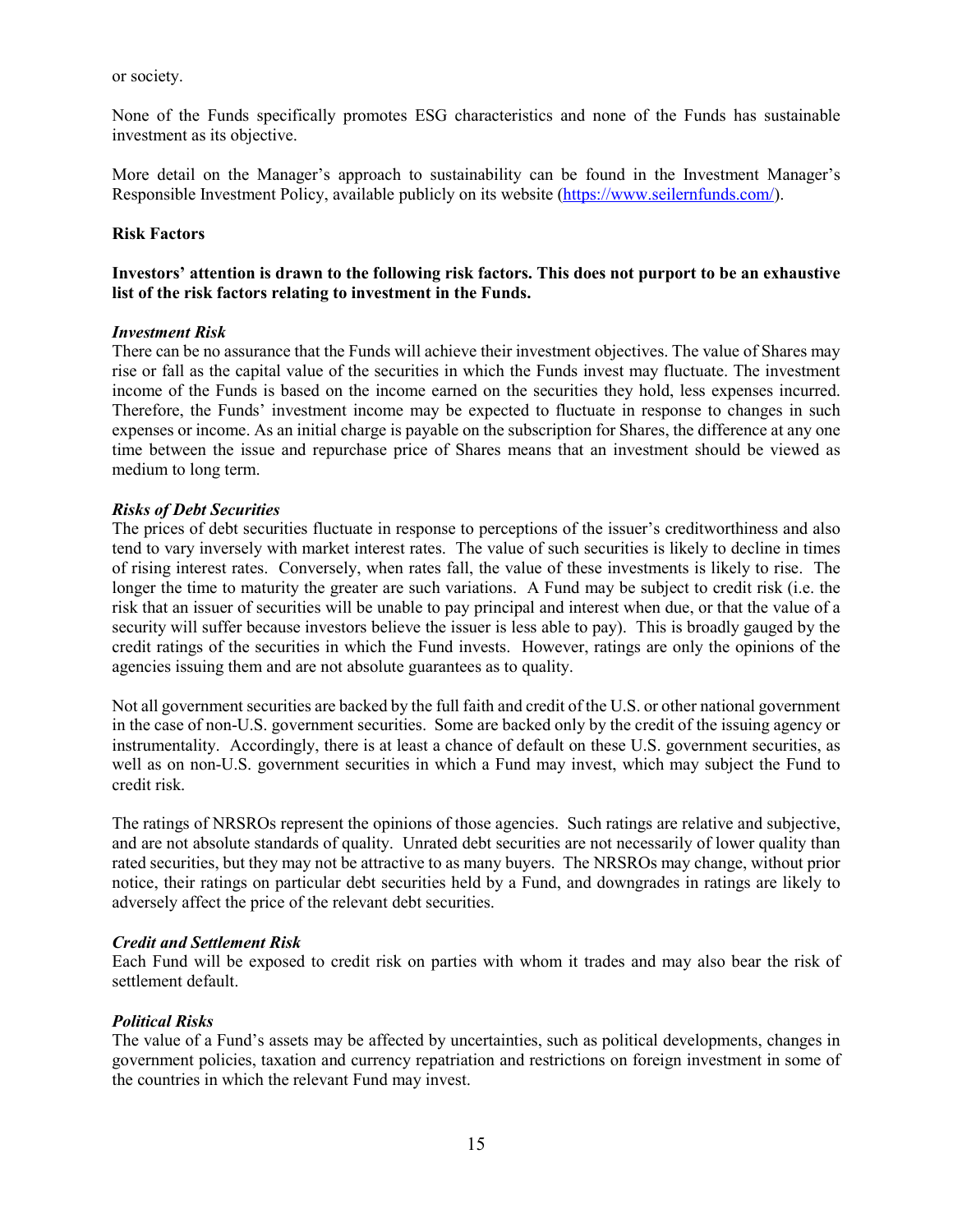# *Currency Risks*

The Net Asset Value of the Company and of the Shares will be computed in the Base Currency of each Fund whereas each Fund's investments may be acquired in other currencies. The value in terms of the Base Currency of the investments of each Fund, which may be designated in any currency, may rise and fall due to exchange rate fluctuations of individual currencies. Adverse movements in currency exchange rates can result in a decrease in return and a loss of capital. It may not be possible or practicable to hedge against the consequent currency risk exposure in all circumstances. A description of the techniques and instruments used is set out in Schedule 2. The Company may create hedged currency classes to hedge the resulting currency exposure back into the Base Currency of the relevant Share class. In addition, the Fund may hedge the currency exposure due to investing in assets denominated in a currency other than the Fund's Base Currency. The relevant currency of the Share class may be hedged so that the resulting currency exposure will not exceed 100 per cent of the Net Asset Value of the Share class provided that if this limit is exceeded the Company shall adopt as a priority objective the managing back of the leverage to within the limit taking due account of the interests of the Shareholders and provided further that the positions will be reviewed on a monthly basis and over or under hedged positions will not be carried forward. The costs and gains or losses associated with any hedging transactions for hedged class currencies will accrue solely to the hedged currency class to which they relate. Where hedged currency Share classes have been created the Investment Manager will use instruments such as forward currency contracts to hedge the currency exposures implied by the Fund's relevant or appropriate benchmark to the currency of denomination of the relevant Share class. Whilst these hedging strategies are designed to reduce the losses to a Shareholder's investment if the currency of that Share class or the currencies of assets which are denominated in currencies other than the Fund's Base Currency fall against that of the Base Currency of the relevant Fund and/or the currencies of the relevant or appropriate benchmark, the use of hedging strategies may substantially limit holders of Shares in the relevant Share class from benefiting if the currency of that lass rises against that of the Base Currency of the relevant Fund and/or the currency in which the assets of the relevant Fund are denominated and/or the currencies of the relevant or appropriate benchmark. The same applies where the currency exposure due to holding non-Base Currency investments is carried out by a Fund.

# *Liquidity Risk*

The assets in which the Company may invest may prove to be illiquid and prices may be highly volatile. This may affect the price at which and the time period in which the Company may liquidate positions to meet redemption requests or other funding requirements. The Company may be unable to dispose of the investments acquired by it or, should it be able to dispose of them, may realise a price at significantly less than par (or even zero) or significantly less than any net asset value or valuation it has previously obtained for such investments.

# *Umbrella structure of the Company and Cross-Liability Risk*

Each Fund will be responsible for paying its fees and expenses regardless of the level of its profitability. The Company is an umbrella fund with segregated liability between sub-funds and under Irish law the Company generally will not be liable as a whole to third parties and there generally will not be the potential for cross liability between the Funds. Notwithstanding the foregoing, there can be no assurance that, should an action be brought against the Company in the courts of another jurisdiction, the segregated nature of the Funds would necessarily be upheld.

# *Risks Associated with Umbrella Cash Accounts*

The Umbrella Cash Accounts will operate in respect of the Company rather than a relevant Fund and the segregation of Investor Monies from the liabilities of Funds other than the relevant Fund to which the Investor Monies relate is dependent upon, among other things, the correct recording of the assets and liabilities attributable to individual Funds by or on behalf of the Company.

In the event of an insolvency of the Fund, there is no guarantee that the Fund will have sufficient monies to pay unsecured creditors (including the investors entitled to Investor Monies) in full.

Monies attributable to other Funds within the Company will also be held in the Umbrella Cash Accounts.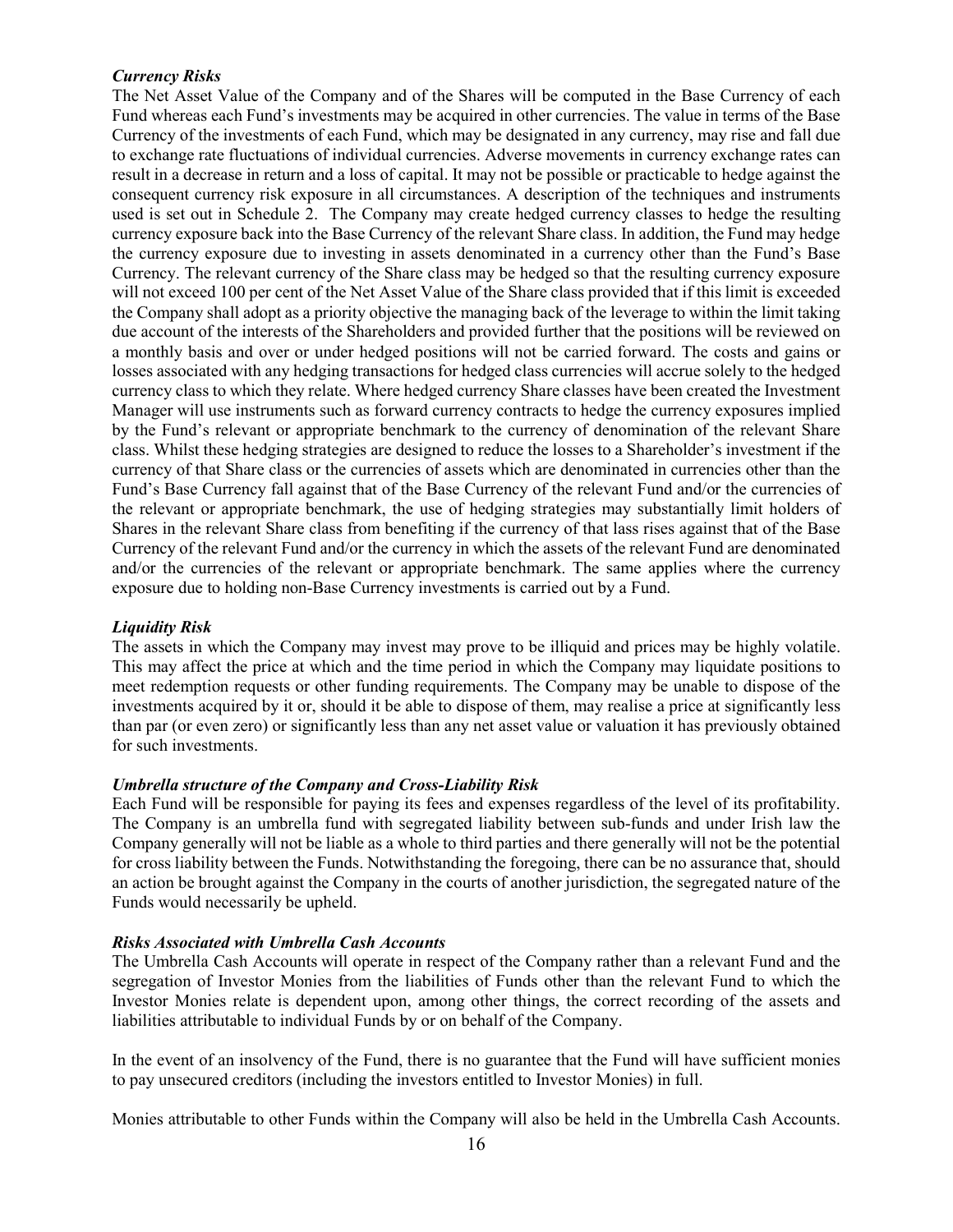In the event of the insolvency of a Fund (an "**Insolvent Fund**"), the recovery of any amounts to which another Fund (the "**Beneficiary Fund**") is entitled, but which may have transferred in error to the Insolvent Fund as a result of the operation of the Umbrella Cash Accounts, will be subject to applicable law and the operational procedures for the Umbrella Cash Accounts. There may be delays in effecting, and/or disputes as to the recovery of, such amounts, and the Insolvent Fund may have insufficient funds to repay amounts due to the Beneficiary Fund.

In the event that an investor fails to provide the subscription monies within the timeframe stipulated in the Prospectus the investor may be required to indemnify the Fund against the liabilities that may be incurred by it. The Company may cancel any Shares that have been issued to the investor and charge the investor interest and other expenses incurred by the relevant Fund. In the event that the Company is unable to recoup such amounts from the defaulting investor, the relevant Fund may incur losses or expenses in anticipation of receiving such amounts, for which the relevant Fund, and consequently its Shareholders, may be liable.

It is not expected that any interest will be paid on the amounts held in the Umbrella Cash Accounts. Any interest earned on the monies in the Umbrella Cash Accounts will be for the benefit of the relevant Fund and will be allocated to the Fund on a periodic basis for the benefit of the Shareholders at the time of the allocation.

The Central Bank's guidance on umbrella cash accounts is new and, as a result, may be subject to change and further clarification.

## *Trading in Derivatives for Efficient Portfolio Management ("EPM")*

While the prudent use of financial derivative instruments ("**FDI**") and EPM techniques and instruments such as repurchase agreements, reverse repurchase agreements and stocklending agreements can be beneficial, FDIs and EPM techniques also involve risks different from, and in certain cases greater than, the risks presented by more traditional investments. The prices of all derivative instruments, including futures and options prices, are highly volatile. Price movements of futures and options contracts are influenced by, among other things, interest rates, changing supply and demand relationships, trade, fiscal, monetary and exchange control programmes and policies of governments, and national and international political and economic events and policies. The value of futures and options also depends upon the price of the securities underlying them.

#### *Counterparty (credit) risk*

Each Fund may enter transactions in OTC markets that expose it to the credit of its counterparties and their ability to satisfy the terms of such contracts. Where the Funds enter into swap arrangements and derivative techniques, they will be exposed to the risk that the counterparty may default on its obligations to perform under the relevant contract. In the event of a bankruptcy or insolvency of a counterparty, the Funds could experience delays in liquidating the position and may incur a significant losses.

#### *Position (market) risk*

There is also a possibility that ongoing derivative transactions will be terminated unexpectedly as a result of events outside the control of the Company, for instance, bankruptcy, supervening illegality or a change in the tax or accounting laws relative to those transactions at the time the agreement was originated. In accordance with standard industry practice, it is the Company's policy to net exposures against its counterparties.

#### *Liquidity risk*

The swap market has grown substantially in recent years with a large number of banks and investment banking firms acting both as principals and as agents utilising standardised swap documentation. As a result, the swap market has become liquid but there can be no assurance that a liquid secondary market will exist at any specified time for any particular swap.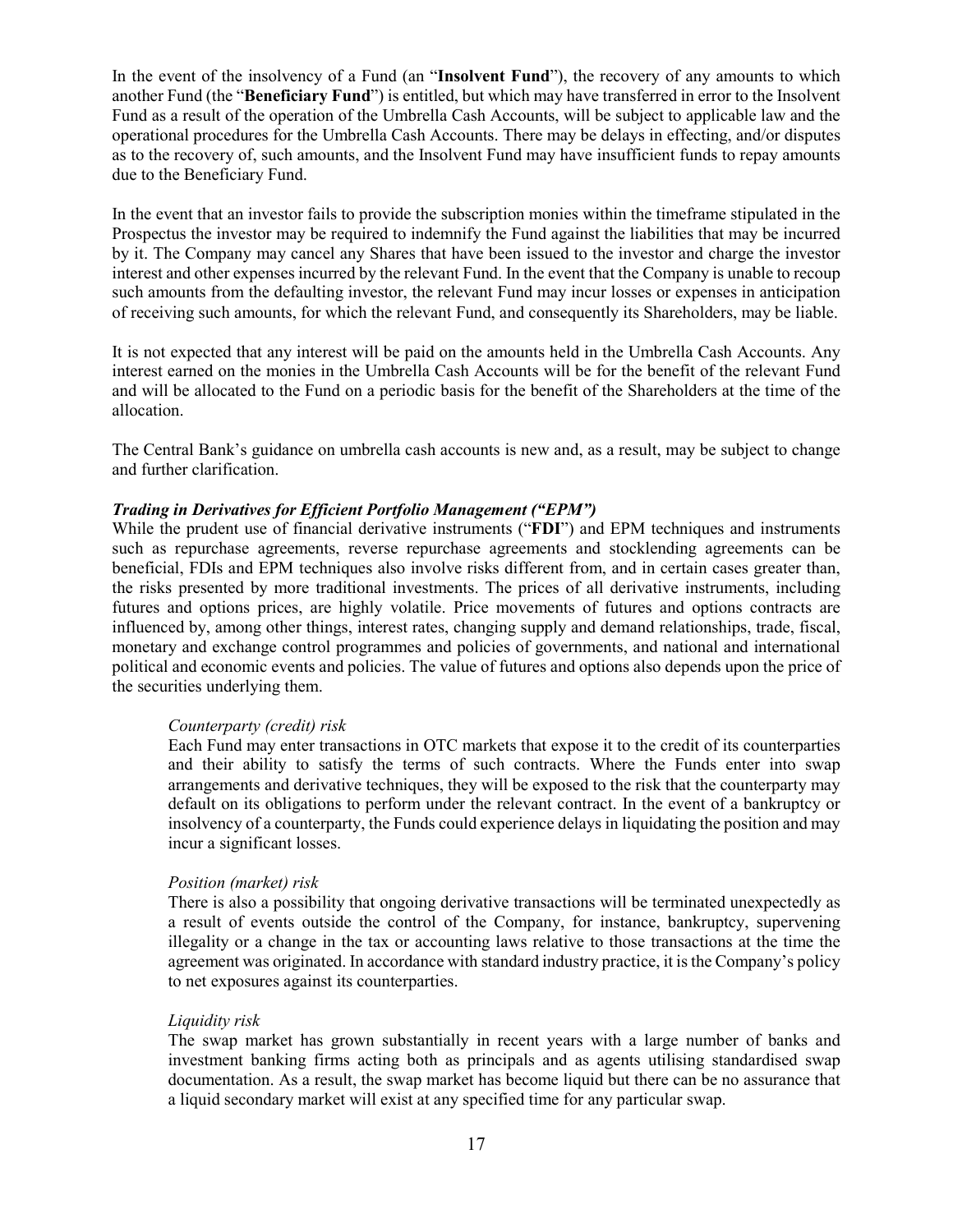## *Settlement risk*

The Funds also are subject to the risk of the failure of any of the exchanges on which these instruments are traded or of their clearing houses.

#### *Correlation risk*

Derivatives do not always perfectly or even highly correlate or track the value of the securities, rates or indices they are designed to track. Consequently, the Company's use of derivative techniques may not always be an effective means of, and sometimes could be counter-productive to, the Company's investment objective. An adverse price movement in a derivative position may require cash payments of variation margin by the Company that might in turn require, if there is insufficient cash available in the portfolio, the sale of the Company's investments under disadvantageous conditions.

#### *Legal risk*

There are legal risks involved in using FDIs which may result in loss due to the unexpected application of a law or regulation or because contracts are not legally enforceable or documented correctly.

# *Expected effect of FDI transactions on the risk profile of the Company and the extent to which the Company will be leveraged through the use of FDIs*

Since many FDIs have a leverage component, adverse changes in the value or level of the underlying asset, rate or index can result in a loss substantially greater than the amount invested in the derivative itself. Certain FDIs have the potential for unlimited loss regardless of the size of the initial investment. If there is a default by the other party to any such transaction, there will be contractual remedies; however, exercising such contractual rights may involve delays or costs which could result in the value of the total assets of the related portfolio being less than if the transaction had not been entered.

#### *Risks associated with Futures and Options*

The Funds may from time to time use both exchange-traded and over the counter futures and options as part of its investment policy or for hedging purposes. These instruments are highly volatile, involve certain special risks and expose investors to a high risk of loss. The low initial margin deposits normally required to establish a futures position permit a high degree of leverage. As a result, a relatively small movement in the price of a futures contract may result in a profit or a loss which is high in proportion to the amount of funds actually placed as initial margin and may result in un-quantifiable further loss exceeding any margin deposited. Further, when used for hedging purposes there may be an imperfect correlation between these instruments and the investments or market sectors being hedged. Transactions in OTC derivatives may involve additional risk as there is no exchange or market on which to close out an open position. It may be impossible to liquidate an existing position, to assess or value a position or to assess the exposure to risk.

# *Custody Risks*

The Depositary and its sub-custodians, if any, will have custody of a Fund's securities, cash, distributions and rights accruing to the Fund's securities accounts. If the Depositary or a sub-custodian holds cash on behalf of a Fund, the Fund may be an unsecured creditor in the event of the insolvency of the Depositary or sub-custodian. Although this is generally done to reduce or diversify risk, there can be no assurance that holding securities through the Depositary or its sub-custodians will eliminate custodial risk. The Funds will be subject to credit risk with respect to the Depositary and the sub-custodians, if any.

#### *Concentration Risk*

Where a Fund focuses its investments on a limited number of markets, countries, types of investment and/or issuers, it will not enjoy the same level of diversification of risks across different markets, countries, types of investment and/or issuers that would be possible if investments were not so concentrated. Such a concentration of investments could increase the potential for volatility and risk of loss, especially in periods of pronounced market volatility. While the Investment Manager may allocate a Fund's assets among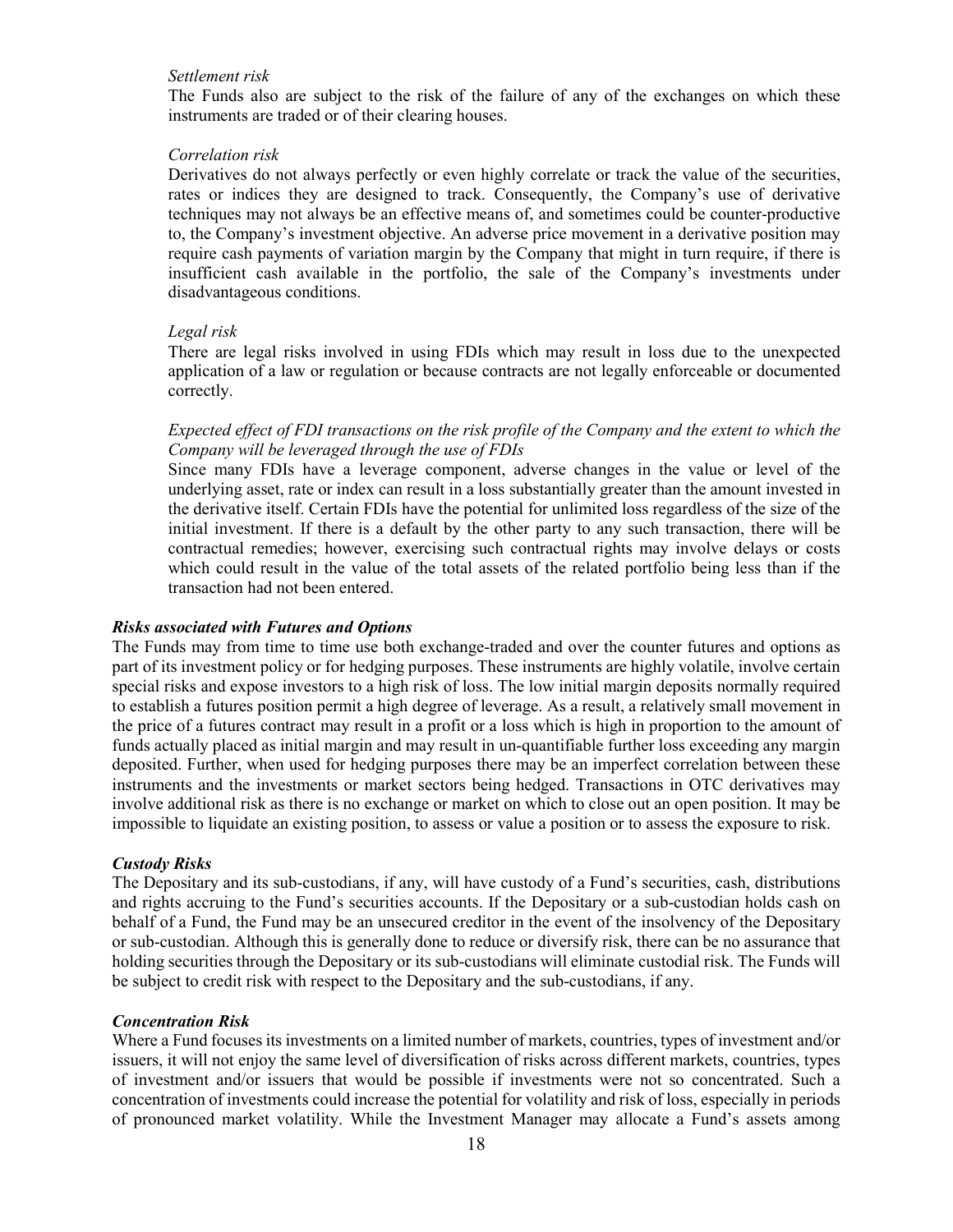differing investment strategies and techniques, there are no fixed allocation percentages. There is the risk that a disproportionate share of a Fund's assets may be committed to one or more strategies or techniques. In particular, Funds invested in a limited number of markets or countries are generally considered higher risk as they are exposed to the fluctuations of a more limited number of markets and currencies. Also, where a Fund has a concentrated portfolio this may increase the likelihood of volatile performance, especially in periods of pronounced market volatility.

# *European Market Infrastructure Regulation ("EMIR")*

A Fund may enter into OTC derivative contracts. EMIR establishes certain requirements for OTC derivatives contracts, including mandatory clearing obligations, bilateral risk management requirements and reporting requirements. Although not all the regulatory technical standards specifying the risk management procedures, including the levels and type of collateral and segregation arrangements, required to give effect to EMIR have been phased in and it is therefore not possible to be definitive as to what the implications will actually be, investors should be aware that certain provisions of EMIR impose obligations on the Funds in relation to its transaction of OTC derivative contracts.

The potential implications of EMIR for the Funds include, without limitation, the following:

- 2. clearing obligation: certain standardised OTC derivative transactions will be subject to mandatory clearing through a central counterparty (a "**CCP"**). Clearing derivatives through a CCP may result in additional costs and may be on less favourable terms than would be the case if such derivative was not required to be centrally cleared;
- 3. risk mitigation techniques: for those of its OTC derivatives which are not subject to central clearing, the Funds will be required to put in place risk mitigation requirements, which include the collateralisation of all OTC derivatives. These risk mitigation requirements may increase the cost to the Funds of pursuing their investment strategies (or hedging risks arising from their investment strategies);
- 4. reporting obligations: each Fund's derivative transactions must be reported to a trade repository or where such a trade repository is not available, ESMA. This reporting obligation may increase the costs to the Funds of utilising derivatives; and
- 5. risk of sanction by the Central Bank in the event of non-compliance with the EMIR obligations.

# *Cyber Security Risk*

Like other business enterprises, the use of the internet and other electronic media and technology exposes the Company, the Company's service providers, and their respective operations, to potential risks from cyber-security attacks or incidents (collectively, "**cyber-events**"). Cyber-events may include, for example, unauthorised access to systems, networks or devices (such as, for example, through "hacking" activity), infection from computer viruses or other malicious software code, and attacks which shut down, disable, slow or otherwise disrupt operations, business processes or website access or functionality. In addition to intentional cyber-events, unintentional cyber-events can occur, such as, for example, the inadvertent release of confidential information. Any cyber-event could adversely impact the Company and the Shareholders, and cause the Fund to incur financial loss and expense, as well as face exposure to regulatory penalties, reputational damage, and additional compliance costs associated with corrective measures. A cyber-event may cause the Company, the Fund, or the Company's service providers to lose proprietary information, suffer data corruption, lose operational capacity (such as, for example, the loss of the ability to process transactions, calculate the Net Asset Value of the Fund or allow Shareholders to transact business) and/or fail to comply with applicable privacy and other laws. Among other potentially harmful effects, cyberevents also may result in theft, unauthorised monitoring and failures in the physical infrastructure or operating systems that support the Company and the Company's service providers. In addition, cyberevents affecting issuers in which the Fund invests could cause the Fund's investments to lose value.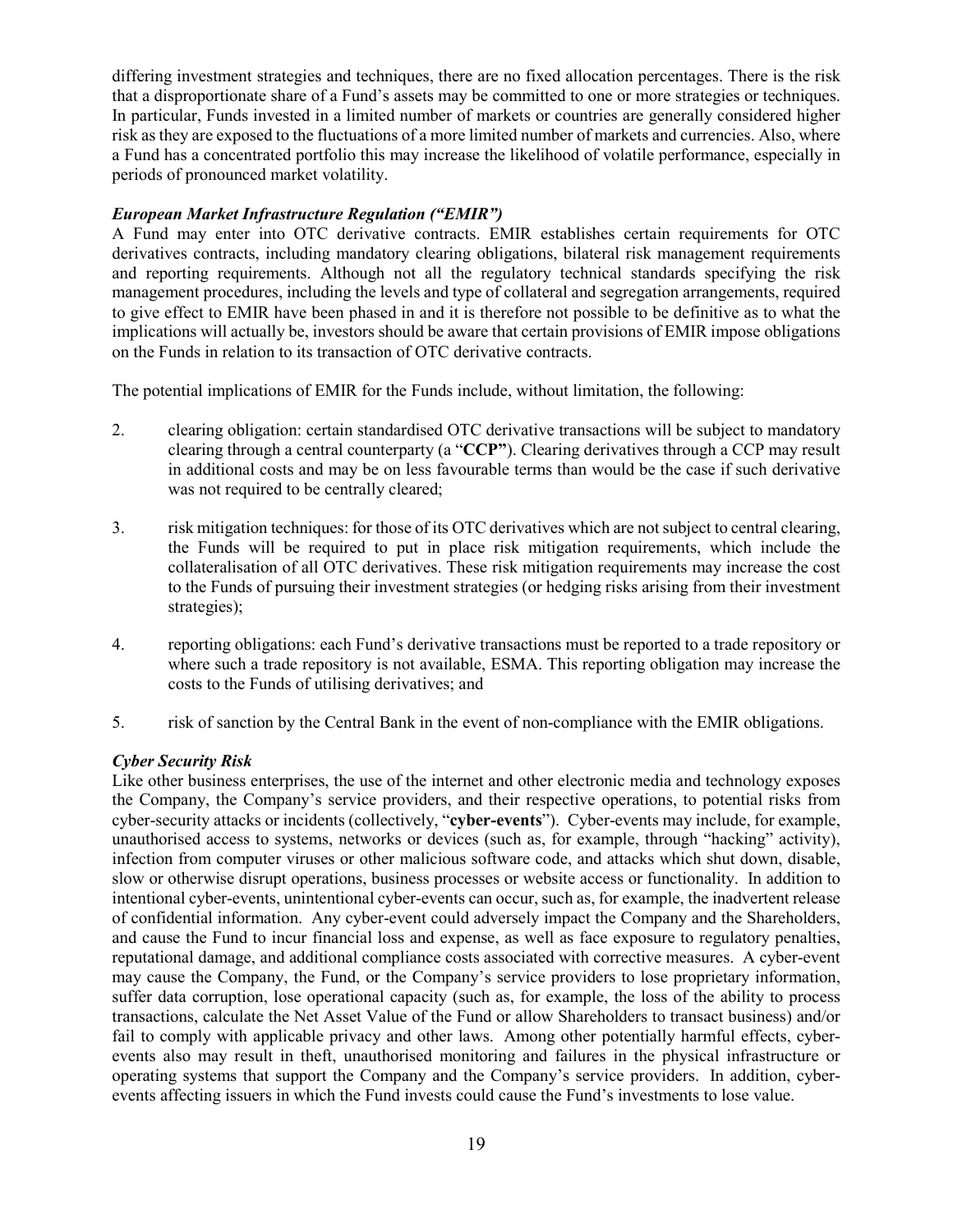# *Cyber Security and Identity Theft*

Information and technology systems relied upon by a Fund, a Fund's service providers (including, but not limited to, the auditors, Depositary, Administrator and Transfer Agent) and/or the issuers of securities in which a Fund invests may be vulnerable to damage or interruption from computer viruses, network failures, computer and telecommunication failures, infiltration by unauthorised persons and security breaches, usage errors by their respective professionals, power outages and catastrophic events such as fires, tornadoes, floods, hurricanes and earthquakes. Although the parties noted above have implemented measures to manage risks relating to these types of events, if these systems are compromised, become inoperable for extended periods of time or cease to function properly, significant investment may be required to fix or replace them. The failure of these systems and/or of disaster recovery plans for any reason could cause significant interruptions in the operations of a Fund, a service provider and/or the issuer of a security in which a Fund invests and may result in a failure to maintain the security, confidentiality or privacy of sensitive data, including personal information relating to investors (and the beneficial owners of investors). Such a failure could also harm a Fund's, a service provider's and/or an issuer's reputation, subject such entity and its affiliates to legal claims and otherwise affect their business and financial performance.

#### *Taxation Risks*

Statements in this Prospectus concerning the taxation of Shareholders, the Company or a Fund are based on law and our understanding of the practice of the Revenue Commissioners or Ireland as at the date of this Prospectus. Any change in the tax status of the Company or a Fund, or in accounting standards, or in tax legislation or the tax regime, or in the practice relating to, the interpretation or application of tax legislation applicable to the Company, a Fund or the assets of a Fund, could affect the value of the investments held by the Fund, the Fund's ability to achieve its stated objective, the Fund's ability to provide distributions to Shareholders and/or alter the post-tax returns to Shareholders. It is possible that any legislative changes may have retrospective effect. The information contained in this Prospectus is intended as a guide only and is not a substitute for professional advice. A Shareholder that is eligible for an exemption from Irish withholding tax is required to provide a declaration to the Company confirming their status as a condition of obtaining the exemption. Investors are advised to consult their own tax advisors in relation to their personal circumstances and suitability of this investment. Please see the section of this Prospects entitled "Taxation".

# *The U.K.'s Withdrawal from the EU*

On 31 January 2020 the U.K. left the EU ("**Brexit**"). The U.K. and the EU agreed a transition period from 31 January 2020 to 31 December 2020 (the "**Transition Period**"), during which the U.K. will generally continue to apply EU law. An extension to the Transition Period of up to two years may be agreed by the U.K. and the EU.

Notwithstanding the above, the U.K.'s future economic and political relationship with the EU (and with other non-EU countries by agreement) continues to remain uncertain. This uncertainty is likely to generate further global currency and asset price volatility. This may negatively impact the returns of the Funds and their investments resulting in greater costs if a Fund employs currency hedging policies. Ongoing uncertainty could adversely impact the general economic outlook and as such, this may impact negatively on the ability of a Fund and its investments to execute their strategies effectively, and may also result in increased costs to the Company.

At the date of this Prospectus, the Funds continue to be recognised by the FCA and can be marketed to U.K. investors. During the Transition Period, the Funds may continue to use their passporting rights into the U.K. Once the Transition period expires, all cross-border passporting rights to the U.K. for the Funds will cease; however, the U.K. has committed to a temporary permission regime to permit the Funds, subject to certain conditions, to continue to be marketed in the U.K.

As the Investment Manager is based in the U.K. and a Fund's investments may be located in the U.K. or the EU, a Fund may as a result be affected by the events described above. The impact of such events on a Fund is difficult to predict but there may be detrimental implications for the value of certain of the Fund's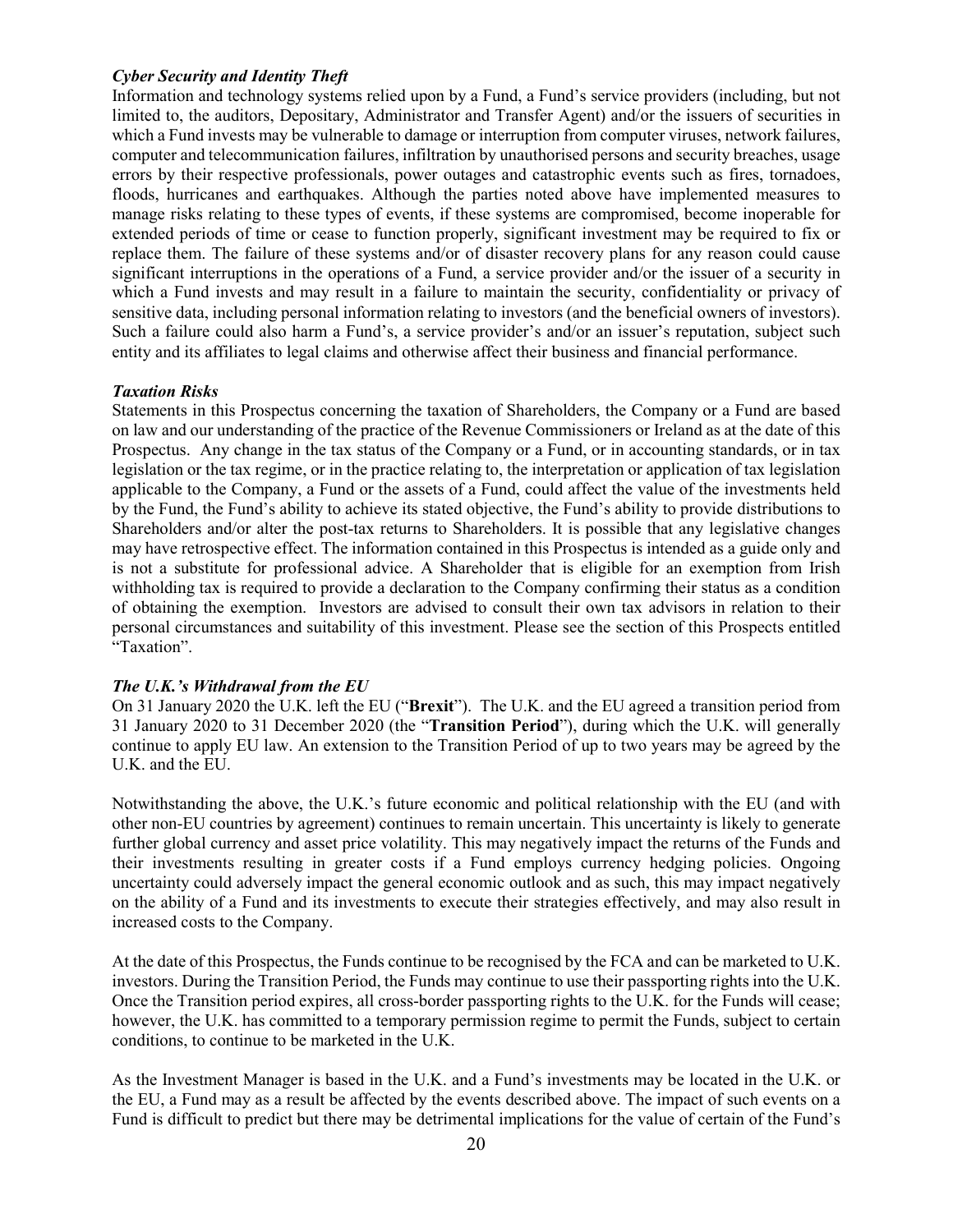investments, or its ability to enter into transactions or to value or realise such investments. This may be due to, among other things: (i) increased uncertainty and volatility in the U.K. and EU financial markets; (ii) fluctuations in the market value of sterling and of the U.K. and EU assets; (iii) fluctuations in exchange rates between sterling, the euro and other currencies; (iv) increased illiquidity of investments located or listed within the U.K. or the EU; and/or (v) the willingness of financial counterparties to enter into transactions, or the price at which they are prepared to transact in relation to the management of a Fund's investment, currency and other risks.

It is possible that there will be more divergence between U.K. and EU regulations post-Brexit, limiting what cross-border activities can take place. However it is unlikely to affect the Funds' ability to receive portfolio management services. The nature and extent of the impact of any Brexit-related changes are uncertain, but may be significant.

The information provided in this section is correct as at the date of this Prospectus.

## *Risks Associated with delays in providing complete Customer Due Diligence*

Investors should note that there is a risk that any delay in providing a signed copy of the application form and all documents required in connection with the obligations to prevent money laundering and terrorist financing to the Administrator may result in Shares not being issued on a particular Dealing Day.

## *Force Majeure Events*

Each of the Manager, Administrator, Depository, Investment Manager and other service providers to the Company and their delegates may be affected by force majeure events (i.e., events beyond the control of the party claiming that the event has occurred, including, without limitation, acts of God, fire, flood, earthquakes, outbreaks of an infectious disease, pandemic or any other serious public health concern, war, terrorism and labour strikes, major plant breakdowns, pipeline or electricity line ruptures, failure of technology, defective design and construction, accidents, demographic changes, government macroeconomic policies and social instability). Some force majeure events may adversely affect the ability of any such parties to perform their obligations to the Company until they are able to remedy the force majeure event. While it is expected that such service providers will implement contingency plans for addressing force majeure events it is possible that such force majeure events exceed the assumptions of such plans.

Certain force majeure events (such as war or an outbreak of an infectious disease) may also have a broader negative impact on the world economy and international business activity generally, or in any of the countries in which the Funds may invest specifically. Since late 2019, several countries have experienced outbreaks of a novel coronavirus (nCoV) which is from a family of viruses that cause illnesses ranging from the common cold to more severe diseases. Any spread of an infectious illness or similar public health threat could reduce consumer demand or economic output, impact on the market value of investments, result in market closures, travel restrictions or quarantines, and generally have a significant impact on the world economy and disrupt markets. The nature and extent of the impact of such events is difficult to predict but they may adversely affect the return on each Fund and its investments. Market disruptions or closures may result in the Investment Manager being unable to accurately value the assets of a Fund, or in the event of high levels of redemption, the Company may use certain liquidity management tools permitted by the Central Bank, including deferred redemptions, the implementation of fair value pricing or temporary suspension of a Fund.

# *ESG and Sustainability Risk*

The Manager has adopted the Investment Manager's policy on the integration of sustainability risks in its investment decision-making process. A sustainability risk is an ESG event or condition that, if it occurs, could cause an actual or a potential material negative impact on the value of an investment. A summary of the Manager's policy can be found in the section titled "Investment Objectives and Policy of the Funds – Sustainable Finance Disclosures Regulation" above.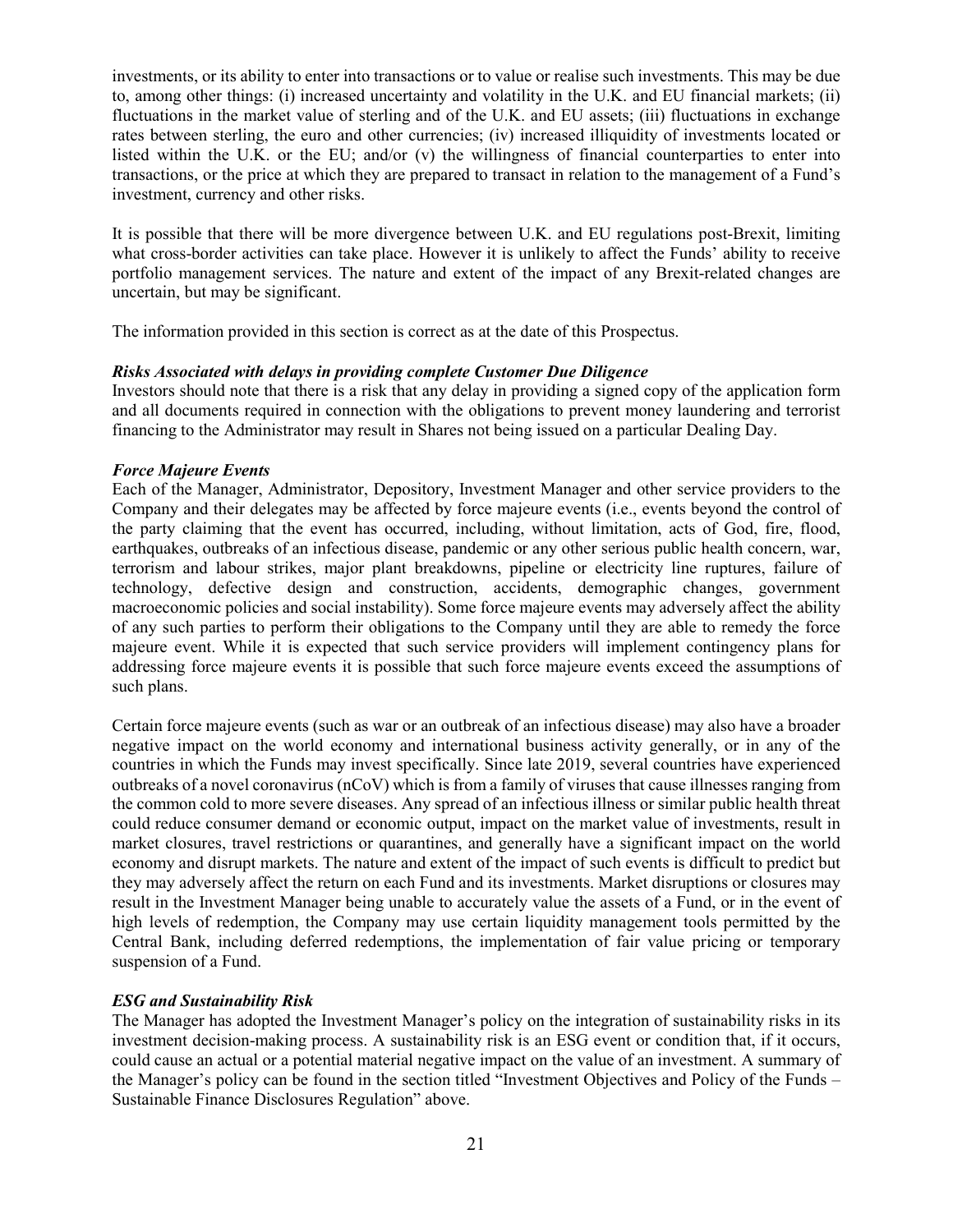As part of its broader risk assessment for each Fund, the Investment Manager will selectively consider the potential sustainability risks that would likely impact on the performance of a Fund. These risks are monitored on an ongoing basis as part of the Investment Manager's active portfolio management strategy.

The Manager will assess the impact of sustainability risks on the returns of a Fund by relying on the Investment Manager to monitor sustainability risks on an ongoing basis as part of its portfolio management of such Fund. The likely impacts of sustainability risks on the returns of a Fund will depend on the Fund's exposure to investments that are vulnerable to sustainability risks and the materiality of the sustainability risks. The negative impacts of sustainability risks on a Fund should be mitigated by the Investment Manager's approach to integrating sustainability risks in its investment decision-making as described in the section titled "Investment Objectives and Policy of the Funds – Sustainable Finance Disclosures Regulation" above. However, there is no guarantee that these measures will mitigate or prevent sustainability risks from materialising in respect of a Fund.

The likely impact on the returns of a Fund from an actual or potential material decline in the value of an investment due to an ESG event or condition will vary and depend on several factors including, but not limited to, the type, extent, complexity and duration of the event or condition, prevailing market conditions and the existence of any mitigating factors.

The ESG information used to determine whether companies are managed and behave responsibly may be provided by third-party sources and is based on backward-looking analysis. The subjective nature of nonfinancial ESG criteria means a wide variety of outcomes are possible. The data may not adequately address material sustainability factors. The analysis is also dependent on companies disclosing relevant data and the availability of this data can be limited. These limitations are mitigated through the use of a variety of data sources and the Investment Manager's own in-house research.

Further information on the Manager's approach to sustainability is available on its website at https://www.seilernfunds.com/.

# *No Consideration of Sustainability Adverse Impacts*

SFDR requires the Manager to determine whether it considers the principal adverse impacts of its investment decisions on sustainability factors at Manager level. The Manager is supportive of the aim of this requirement which is to improve transparency to investors and the market generally as to how to integrate the consideration of the adverse impacts of investment decisions on sustainability factors. However, the Manager could not gather and/or measure all of the data on which it would be obliged by SFDR to report, or it could not do so systematically, consistently and at a reasonable cost to investors. This is in part because underlying companies or issuers are not widely obliged to, and overwhelmingly do not currently, report by reference to the same data. On this basis, and due to the size, nature and scale of the Funds, and in the absence of the finalised regulatory technical standards relating to this disclosure, the Manager does not consider the principal adverse impacts of investment decisions on sustainability factors at this time. The Manager's position on this matter will be reviewed annually by reference to market developments.

SFDR also requires the Manager to determine and disclose whether it considers the principal adverse impacts of its investment decisions on sustainability factors at the level of each Fund. For the reasons set out above, the Manager does not consider adverse impacts of investment decisions on sustainability factors at the level of each Fund at this time. This position will be kept under review by the Manager.

# *Other Risks*

The Company will be responsible for paying its fees and expenses regardless of the level of its profitability.

# **Fees and Expenses**

Each fund shall pay all of its expenses and its due proportion of any expenses allocated to it. These expenses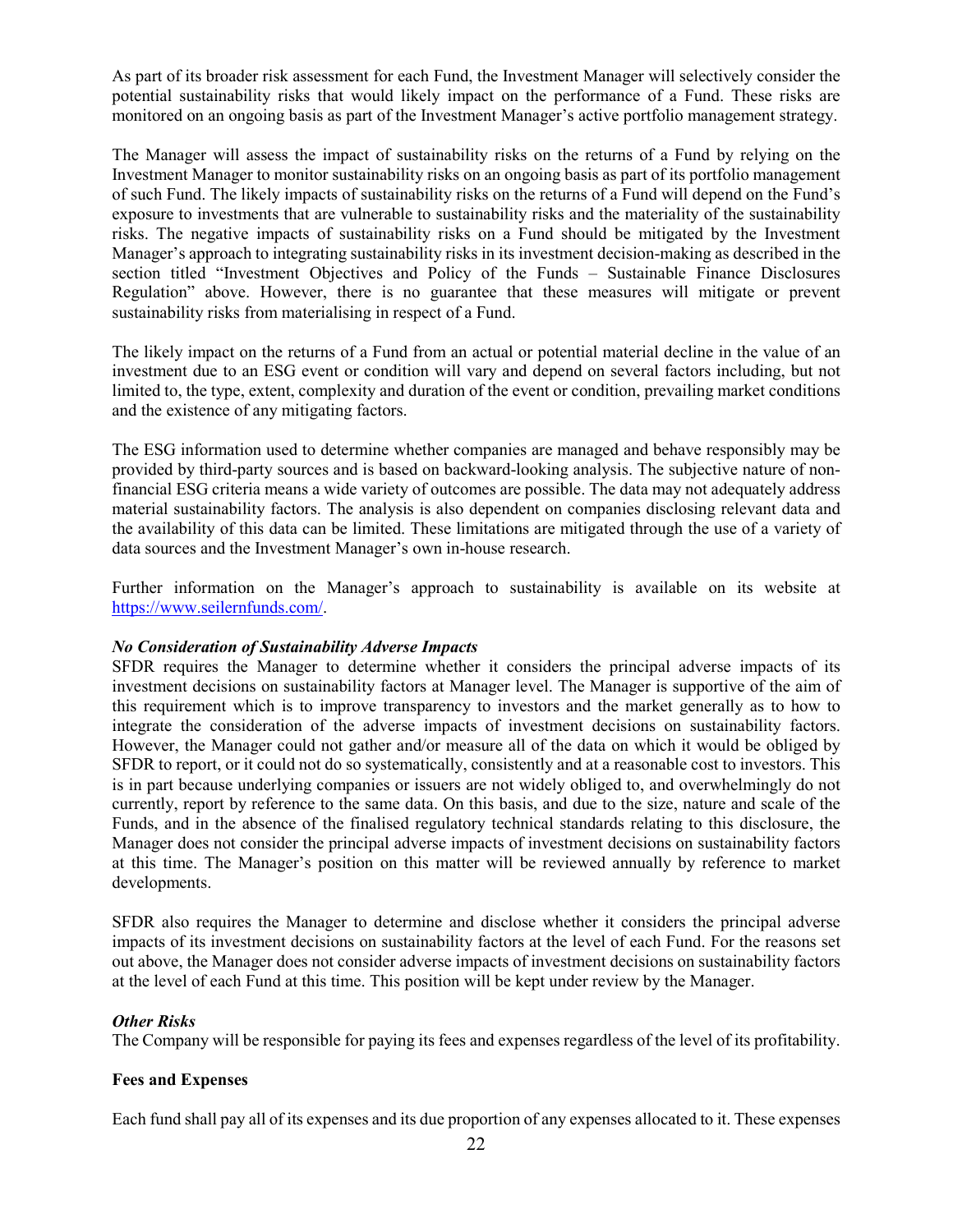may include the costs of maintaining the Company, the relevant fund and any subsidiary company established with the prior approval of the Central Bank and registering the Company, the relevant fund and the Shares with any governmental or regulatory authority or with any regulated market, (i) management, administration, management services, custodial, paying agency and related services, (ii) preparation, printing and posting of prospectuses, sales literature and reports to Shareholders, the Central Bank and governmental agencies, (iii) taxes, (iv) commissions and brokerage fees, (v) auditing, tax and legal fees, (vi) insurance premiums and (vii) other operating expenses. Such fees and expenses will be a normal commercial rates. The costs of establishing the Company and the Funds will be discharged by the Manager out of its own fee.

In addition, each Fund shall pay the following expenses:

## *Management Fee*

Details of the maximum management fees applicable to the various Share classes of the Funds are set out in Schedule 5.

The management fee will accrue on each Dealing Day and shall be paid to the Manager monthly in arrears. In addition, the Manager will be entitled to be reimbursed its reasonable out of pocket expenses. From this the Manager shall discharge the fees and out-of-pocket expenses of the Investment Manager in respect of its services as investment manager to the Company.

## *Administrator's Fee*

The Administrator is entitled to receive administration and fund accounting fees ranging between 0.03 per cent and 0.06 per cent per annum of the Net Asset Value of each Fund. Such fees shall accrue daily and be paid monthly in arrears, calculated based on the month end Net Asset Value, and are subject to an annual minimum charge of US\$192,000 for the first four Funds per annum in respect of the Company. Additional share classes in excess of fifteen share classes in respect of the Company shall be charged at US\$500 per month. The Administrator shall also be entitled to receive registration fees and transaction and reporting charges at normal commercial rates which shall accrue daily and be paid monthly in arrears.

The Administrator shall also be entitled to be reimbursed by the Company for all reasonable and vouched out-of-pocket expenses incurred by it for the benefit of the Company in the performance of its duties under the administration agreement.

#### *Depositary's Fee*

The Depositary shall be entitled to receive, out of the assets of each Fund, a trustee fee accrued at each Dealing Day and payable monthly in arrears, of 0.025 per cent per annum of the Net Asset Value of each Fund.

The Depositary will also receive from each Fund a custodial fee of up to 0.03 per cent of the Net Asset Value of each Fund. Such fees shall accrue daily and be paid monthly in arrears, calculated based on the month end assets, and are subject to a minimum charge of US\$48,000 for the first four Funds per annum in respect of the Company. The Depositary shall also be entitled to receive transaction charges and all sub custodian charges will be recovered by the Depositary from the Company as they are incurred by the relevant sub custodians. All such charges shall be at normal commercial rates. The Depositary is also entitled to reimbursement of all reasonable out-of-pocket expenses incurred for the benefit of the Company.

# *Management Services Provider Fee*

The Manager shall pay an annual fee of  $630,600$  to the Management Services Provider (excluding VAT if any). Such fee shall accrue daily and be paid quarterly in arrears.

The Management Services Provider is also entitled to reimbursement of all reasonable out-of-pocket expenses incurred for the benefit of the Company. These fees and expenses shall be exclusive of VAT.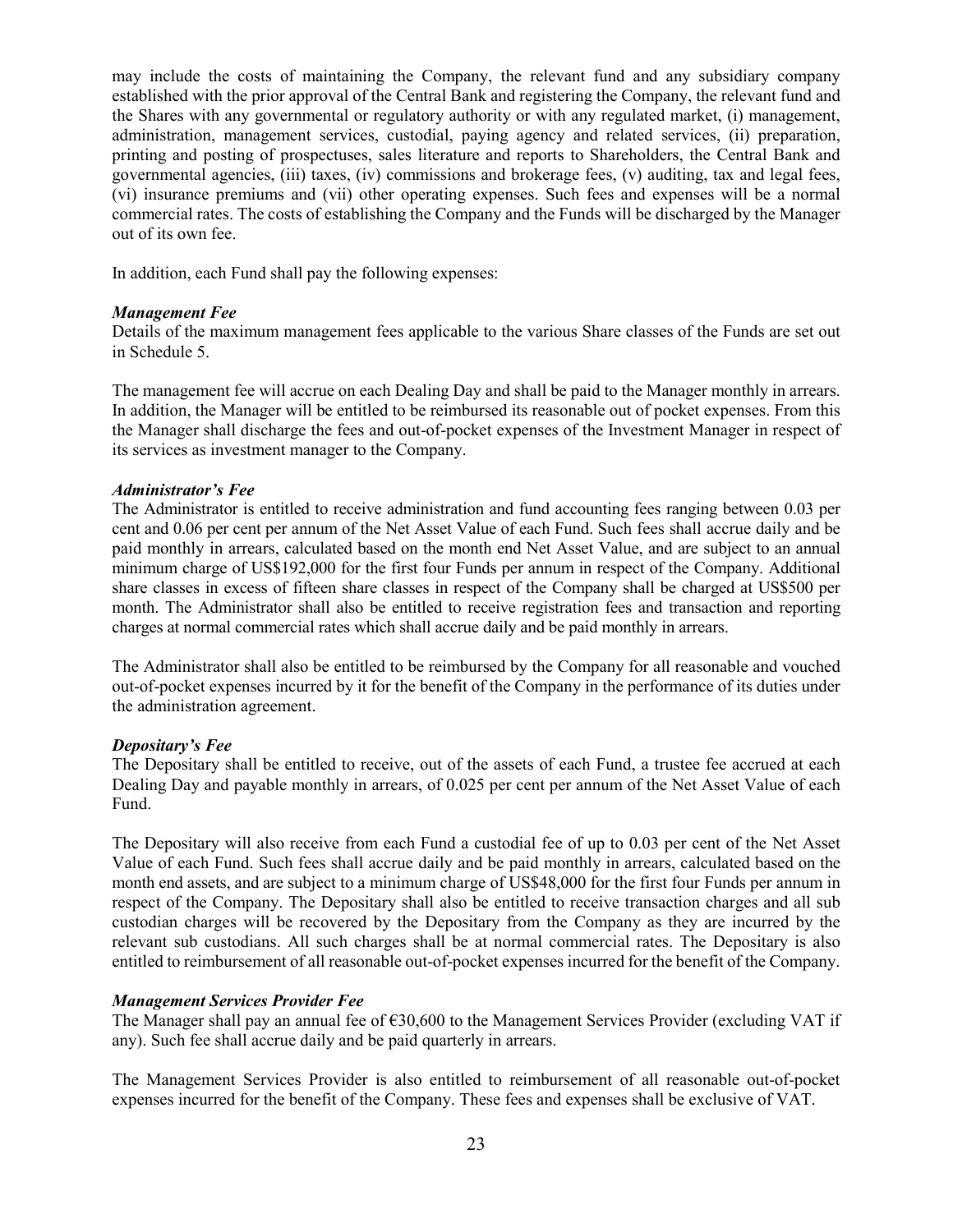# *Directors' Fees*

The Directors shall be entitled to a fee for their services which shall not in aggregate exceed €33,000 (or the foreign currency equivalent thereof) per annum. Such remuneration shall be deemed to accrue from day to day. The Directors and any alternate Directors may also be paid all travelling, hotel and other expenses properly incurred by them in attending and returning from meetings of the Directors or any committee of the Directors or general meetings or any meetings in connection with the business of the Company.

# *Initial charge*

An initial charge of up to 5 per cent. of the initial subscription price or the Net Asset Value per Share may be deducted from an investor's subscription monies and paid to a sub-distributor appointed by the Manager in consideration for its services as sub-distributor of Shares in a Fund. For the avoidance of doubt, such a charge will be charged outside of the relevant Fund, and the Company or the Manager will not be in receipt of or administer such a charge. The initial charge may be waived at the discretion of the sub-distributor.

# **ADMINISTRATION OF THE COMPANY**

# **Determination of Net Asset Value**

The Administrator (in consultation with the Investment Manager) shall determine the Net Asset Value per Share of each fund on each Dealing Day. The assets of each fund shall be determined as at the Business Day immediately preceding the relevant Dealing Day by taking into account the closing price of each security on the Business Day immediately preceding that Dealing Day in accordance with the Articles. The Net Asset Value per Share in each fund shall be calculated by dividing the assets of the relevant fund, less its liabilities, by the number of Shares in issue in respect of that fund. Where a fund is made up of more than one class of Shares, the Net Asset Value of each class shall be determined by calculating the amount of the Net Asset Value of the relevant fund attributable to each class. The amount of the Net Asset Value of a fund attributable to a class shall be determined by establishing the value of Shares in issue in the class and by allocating relevant fees and expenses to the class and making appropriate adjustments to take account of distributions paid out of the relevant fund, if applicable, and apportioning the Net Asset Value of the relevant fund accordingly. The Net Asset Value per share of a class shall be calculated by dividing the Net Asset Value of the class by the number of Shares in issue in that class. In the event that classes of Shares within a fund are issued which are priced in a currency other than the Base Currency for that fund, currency conversion costs and the costs and gains/losses of the hedging transactions will be borne solely by that class. Any liabilities of the Company which are not attributable to any one fund shall be allocated *pro rata* to the Net Asset Value amongst all of the funds or those funds to which they relate.

Assets listed or traded on a Regulated Market (other than those referred to below) for which market quotations are readily available shall be valued on the Business Day immediately preceding the relevant Dealing Day as at the official close of business price on the principal Regulated Market for such investment on that Business Day, provided that the value of the investment listed on a Regulated Market but acquired or traded at a premium or at a discount outside or off the relevant stock exchange or an over-the-counter market may be valued taking into account the level of premium or discount as at the date of valuation of the investment with the approval of the Depositary.

If for specific assets the official close of business prices do not, in the opinion of the Administrator (in consultation with the Investment Manager), reflect their fair value or if prices are unavailable, the value shall be estimated with care and in good faith by the Administrator (in consultation with the Investment Manager), approved for that purpose by the Depositary, as at the Business Day immediately preceding the relevant Dealing Day on the basis of the probable realisation value for such assets as at the close of business on the Business Day immediately preceding the relevant Dealing Day.

In the case of unlisted securities or any assets listed or traded on a Regulated Market, but in respect of which a price or quotation is not available at the time of valuation which would provide a fair valuation, the value of such asset shall be estimated with care and in good faith by a competent person selected by the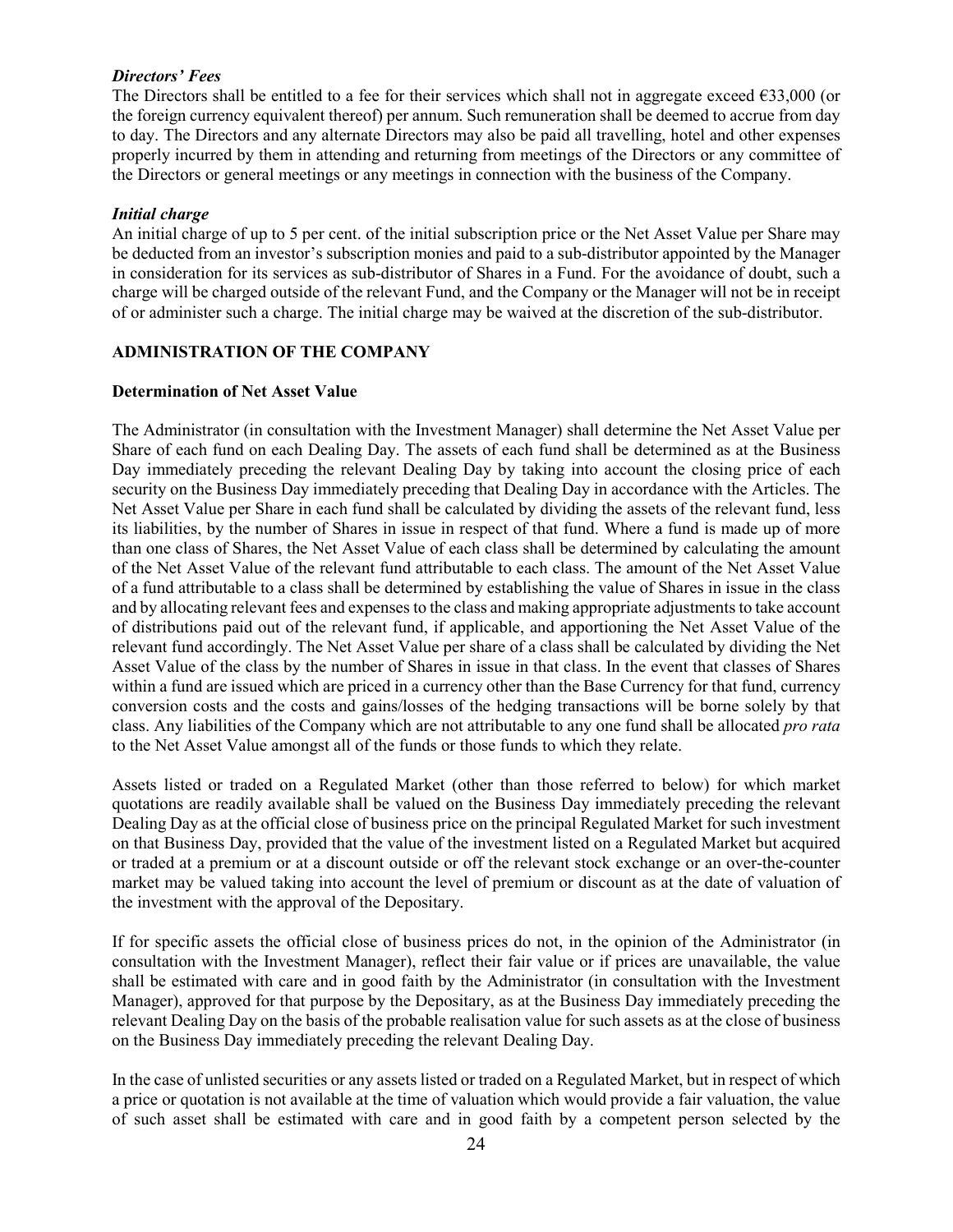Administrator (in consultation with the Investment Manager) and approved for the purpose by the Depositary and such value shall be determined on the basis of the probable realisation value of the investment.

Cash and other liquid assets will be valued at their face value with interest accrued (if any) to the relevant Dealing Day.

Units or shares in open-ended collective investment schemes will be valued at the latest available net asset value; units or shares in closed-ended collective investment schemes will, if listed, quoted or traded on a Regulated Market, be valued at the latest quoted trade price or, if unavailable, a mid quotation (or, if unavailable, a bid quotation) or, if unavailable or unrepresentative, the latest available net asset value as deemed relevant to the collective investment scheme.

Exchange traded derivative instruments shall be valued at the relevant settlement price on the applicable exchange. If such price is not available such value will be the probable realisation value estimated with care and in good faith by the Administrator (in conjunction with the Investment Manager) and approved for such purpose by the Depositary. Derivative instruments not traded on an exchange shall be valued daily at the settlement price provided by the counterparty to the transaction provided that the valuation is approved or verified at least weekly by an independent party approved for the purpose by the Depositary. Forward foreign exchange contracts shall be valued by reference to the price at which a new forward contract of the same size and maturity could be undertaken as of the Dealing Day, or if unavailable, at the settlement price provided by an independent party to the counterparty approved for such purpose by the Depositary.

In determining the value of the assets there shall be added to the assets any interest or dividends accrued but not received and any amounts available for distribution but in respect of which no distribution has been made and there shall be deducted from the assets all liabilities accrued.

Where applicable, values shall be converted into the Base Currency of the relevant fund at a rate which the Administrator (in conjunction with the Investment Manager) deems appropriate in the circumstances.

# **Application for Shares**

Payment for Shares in the Sterling denominated classes of the Funds must normally be made in Sterling. Payment for Shares in the Euro denominated classes of the Funds must normally be made in Euro. Payment for Shares in the U.S. Dollar denominated classes of the Funds must normally be made in U.S. Dollar. By arrangement with the Manager and the Investment Manager, subscriptions may be made in any freely convertible currency approved by the Manager and Administrator but may be converted to the Base Currency at the rate of exchange available to the Administrator on the date of conversion, provided that the costs of conversion shall be deducted from the subscription monies.

After the Initial Offer Period, Shares in the Funds will be allotted at the Net Asset Value per Share. All applications for Shares, which shall include all documents required in connection with the obligations to prevent money laundering and terrorist financing, must be received by the Administrator by 3.00 pm (Irish time) on the relevant Dealing Day. All applications for Shares received by the Administrator after this time will be processed for the next available Dealing Day. For the avoidance of doubt the point at which the Net Asset Value per Share is calculated is after the cut-off time for the receipt of applications for subscriptions and redemptions in respect of a Dealing Day. Any applications or incomplete applications received after such times will, unless otherwise agreed with the Directors where such applications have been received prior to the commencement of the calculation of the Net Asset Value per Share and where all authorisations required by the Administrator have been received, be held over until the next Dealing Day. Subscription monies in cleared funds must be paid to the account of and be received by the Administrator by 12.00pm (Irish time) three Business Days after the Dealing Day. Payment in respect of the issue of Shares must be made by the relevant settlement date by electronic transfer in cleared funds in the currency of denomination of the relevant class. If payment in cleared funds in respect of subscription has not been received by the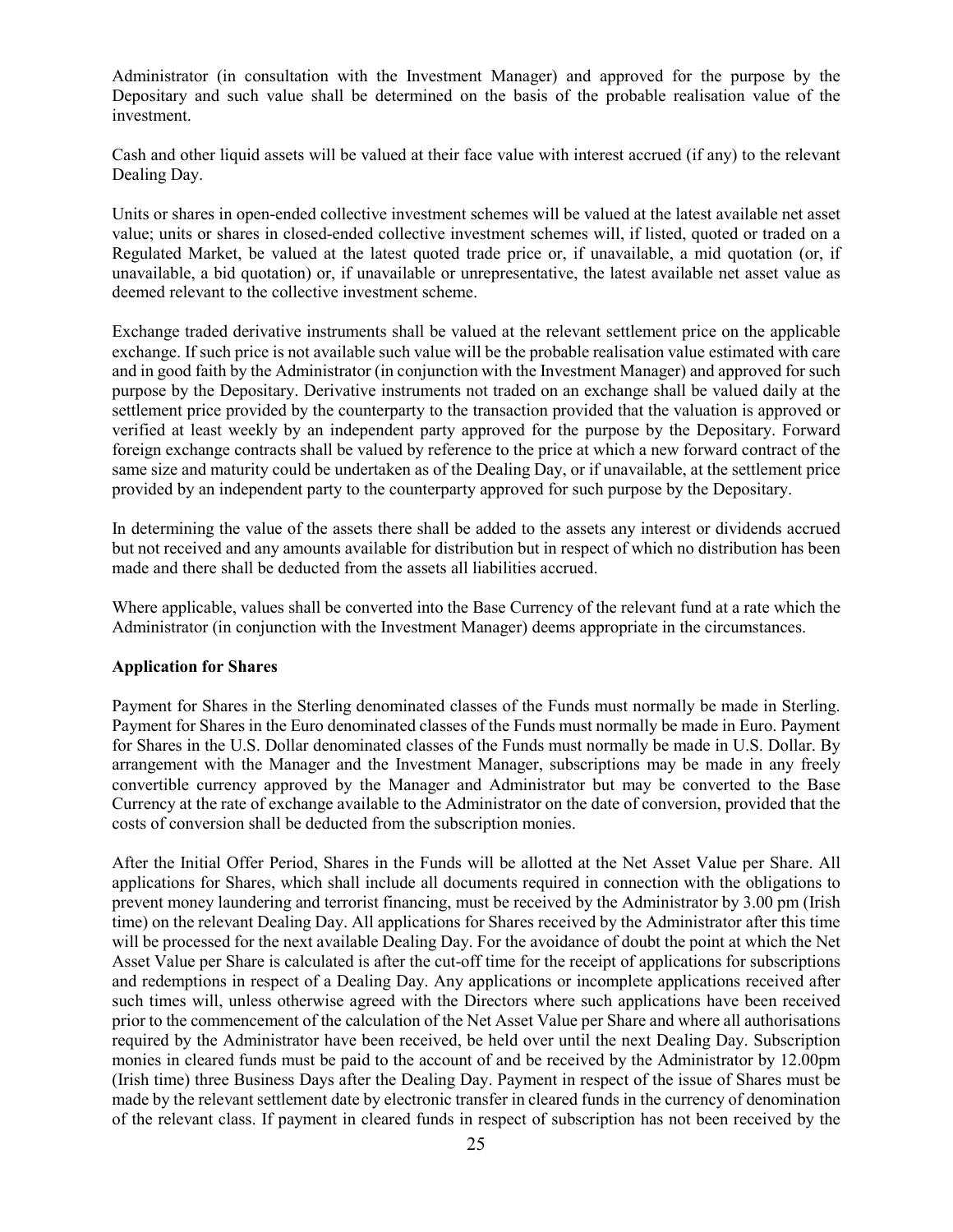relevant time, the Company or the Administrator may (and in the event of non-clearance of funds, shall) hold over the allotment until the next Dealing Day and/or charge the investor interest at LIBOR, which will be paid into the relevant Fund, together with any fees and charges incurred as a result of a failure to meet the subscription deadline, which is payable to the Company. However, the Company may, in exceptional circumstances (as determined by the Directors), decide to accept an application received by the Administrator after the cut-off time but before the Net Asset Value per Share is calculated. The Company may waive either of such charges in whole or in part. The Directors reserve the right to differentiate between Shareholders and to waive or reduce the minimum subscription for certain investors.

Initial applications for Shares should be made on the application form which should, when completed, be posted or sent by facsimile to the Administrator. Subsequent applications for Shares should be made in writing and posted or sent by facsimile in accordance with the aforementioned instructions or may alternatively be sent electronically in such format or method as shall be agreed in writing in advance with the Administrator and subject to and in accordance with the requirements of the Central Bank.

When instructions are initially given by facsimile, the original application form must be delivered to the Administrator as soon as possible thereafter.

Failure to provide the original application form may, at the discretion of the Directors, result in the cancellation of any allotment of Shares in respect of such application. The Directors have absolute discretion to accept or reject in whole or in part any application for Shares without assigning any reason therefor. The Directors have power to impose such restrictions as they think necessary to ensure that no Shares are acquired by any person which might result in the legal and beneficial ownership of Shares by persons who may expose the Company to adverse tax or regulatory consequences.

Measures aimed at the prevention of money laundering and terrorist financing, within the jurisdiction of the Administrator, will, amongst other things, require a detailed verification of the applicant's identity, address and the source of wealth and/or source of funds.

The Administrator reserves the right to request such information as is necessary to verify the identity, address and the source of wealth and/or source of funds of an applicant. In the event that the Administrator requires further proof of the identity of any applicant it will contact the applicant on receipt of subscription instructions. In the event of delay or failure by the applicant to produce any information required for verification purposes the Administrator or the Company may refuse to accept the application and return the subscription monies where permitted by applicable law. Redemption proceeds will not be paid by the Administrator unless the Administrator has received the original of the application form, used on initial subscription, the original repurchase request and all other documentation required by the Administrator, including any documentation required for anti-money laundering purposes. Before subscribing for Shares an investor will be required to complete a declaration as to the investor's tax residency or status in the form prescribed by the Revenue Commissioners of Ireland. Amendments to a Shareholder's registration details and payment instructions will only be effected on receipt of original documentation. Each applicant for Shares acknowledges that the Administrator and Manager shall be indemnified and held harmless against any loss arising as a result of failure to process his or her application for, or request for redemptions of, Shares if such information and documentation as has been properly requested by the Administrator or Manager has not been provided by the applicant.

The Administrator will complete each trade on receipt of all monies due in the original application form, together with any additional original documents requested. Any application may be rejected in whole or in part at the absolute discretion of the Directors or the Manager. Where rejected all subscription monies received by the Administrator will, where permitted by applicable law, be returned to the account from which the funds are initially paid at the expense of the applicant.

The Company may issue fractional Shares to the second decimal place. Fractional Shares shall not carry any voting rights.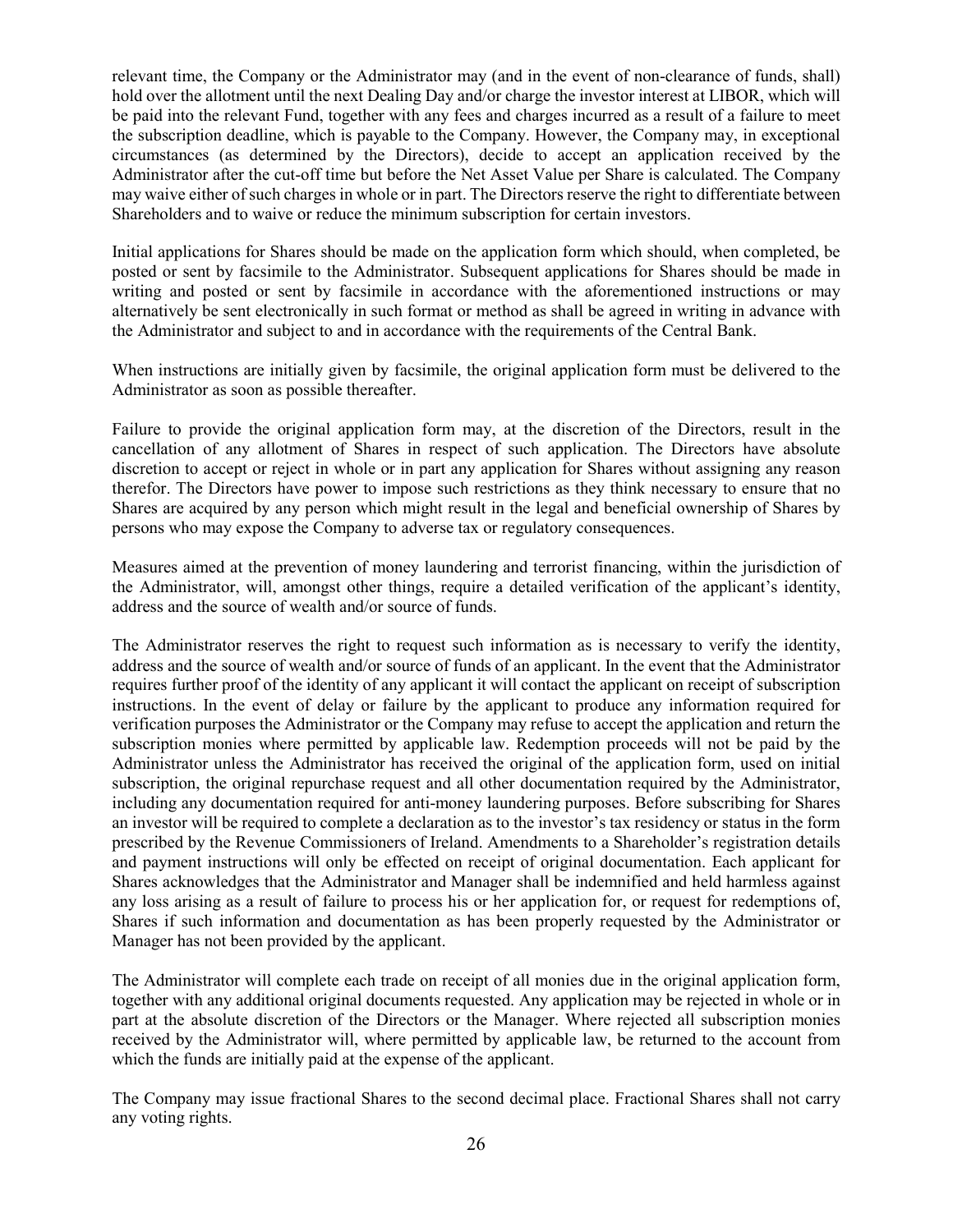Details of the minimum initial investment applicable to the various Share classes of the Funds is set out in Schedule 5.

All Share classes (with the exception of the Seilern Europa EUR Share class) follow a Share class naming convention: the letter U means that a Share class is unhedged, the letter H means that the Share class is hedged, the letter R means that the Share class is a retail Share class, the letter I means that the Share class is an institutional Share class and the letter C means that the Share class is a clean Share class.

Clean Share classes (Class C Shares) may only be:

- (a) made available, through distributors, to entities who cannot receive trail commissions (which may otherwise have been negotiated with the Investment Manager) either due to regulatory constraints or due to the nature of the individual fee arrangements with their clients. Such entities are independent financial advisors and discretionary portfolio managers. In such circumstances, no trail commission will be paid to any sales partners and the minimum investment amounts may be waived for investments made by distributors and their clients or upon the express approval by the Directors; or
- (b) invested in by investors upon the express approval by the Directors; or
- (c) available to distributors who have a separate fee agreement with their clients.

The Seilern Europa EUR U R (Founders) Share class has been closed to subscriptions from new Shareholders from 31 March 2011. (Additional subscriptions may however continue to be accepted from the holders of Shares of the Seilern Europa EUR U R (Founders) Share class who are on the register of Shareholders as at 31 March 2011.)

The Company reserves the right to vary the minimum initial investment and may choose to waive these minima if appropriate.

#### **Subscription Price**

The initial offer price of any new Share class shall be 100 in the relevant currency of the Share class.

Thereafter, each such Share Class shall be issued at the Net Asset Value per Share on the Dealing Day on which the Share is deemed to be issued. Currency conversion will take place in respect of any subscriptions at prevailing exchange rates.

An initial charge of up to 5 per cent. of the initial subscription price or the Net Asset Value per Share may be deducted from an investor's subscription monies and paid to a sub-distributor appointed by the Manager in consideration for its services as sub-distributor of Shares in a Fund. For the avoidance of doubt, such a charge will be charged outside of the relevant Fund, and the Company or the Manager will not be in receipt of or administer such a charge. The initial charge may be waived at the discretion of the sub-distributor.

# **Written Confirmations of Ownership**

The Administrator shall be responsible for maintaining the Company's register of Shareholders in which all issues, repurchases, conversions and transfers of Shares will be recorded. Contract notes will normally be sent to applicants within five Business Days of the Dealing Day, setting out details of the Shares which have been provisionally allotted. Contract notes confirming ownership of Shares will be sent to all applicants upon payment of subscription monies in cleared funds and receipt of the original application together with any documentation required by the Administrator. A Share may be registered in a single name or in up to four joint names. The register of Shareholders shall be available for inspection at the registered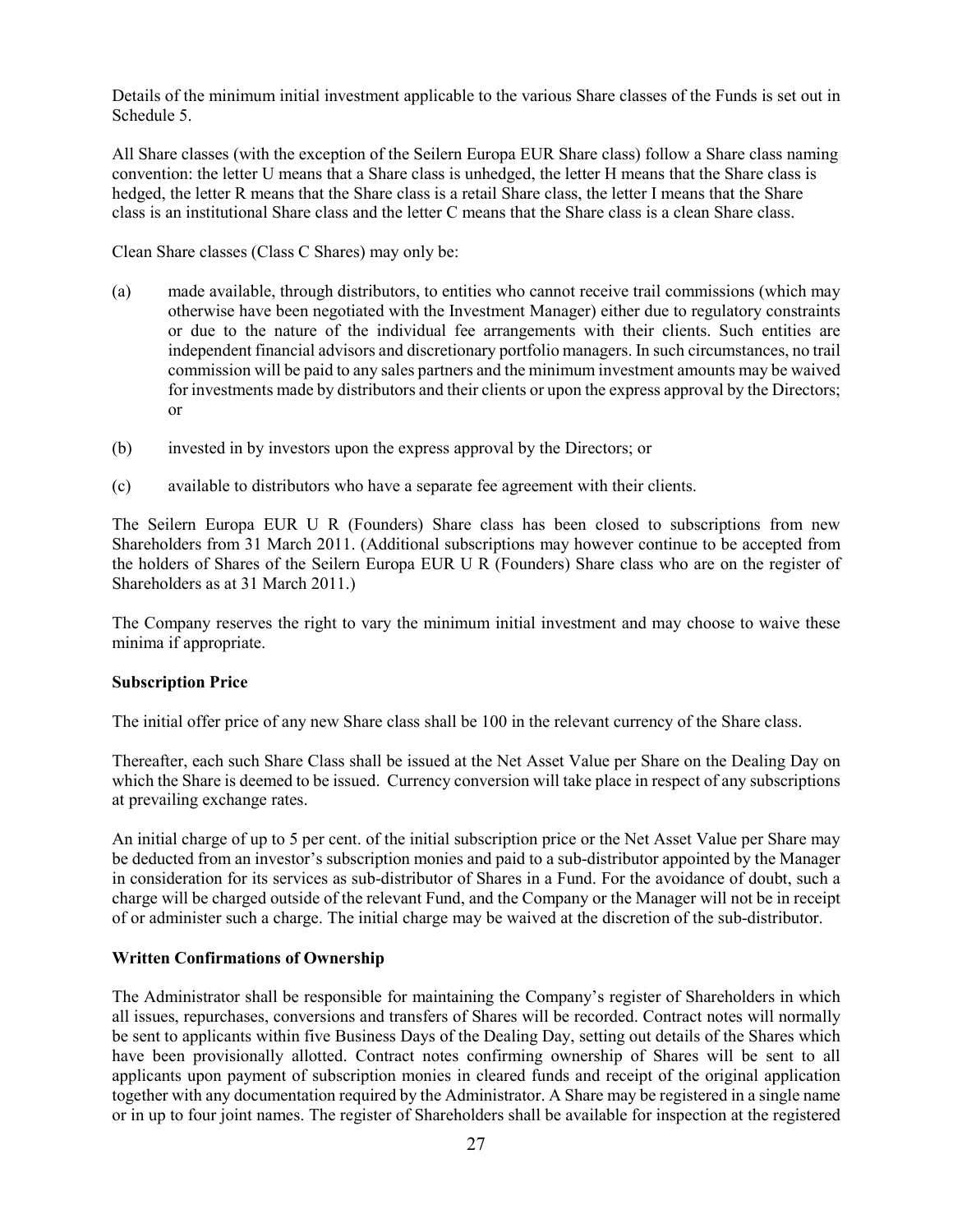office of the Company during normal business hours.

# **Repurchase Requests**

Shareholders may request that Shares be repurchased on any Dealing Day. A written repurchase request must be received by the Administrator at its address no later than 3.00pm (Irish time) on the Business Day before a Dealing Day, repurchase requests received by this time will be processed on the following Dealing Day. However, the Company may, in exceptional circumstances (as determined by the Directors), decide to accept an application received by the Administrator after the deadline but before the Net Asset Value per Share is calculated. All repurchase requests shall be irrevocable on receipt by the Administrator. Redemption requests may be made electronically in a format pre-approved by the Administrator or by facsimile. Redemption proceeds may be paid out where a redemption request has been received by the Administrator electronically or by facsimile provided that the Administrator has received an original of the application form used on initial subscription and any other documentation required by the Company and/or the Administrator including all anti-money laundering documentation. Redemption requests will only be processed on receipt of electronic or facsimile instructions where the payment is made to the bank account of record.

If repurchase requests on any Dealing Day exceed 10 per cent of the Shares in any Fund, the Company may defer the excess repurchase requests to subsequent Dealing Days and shall repurchase such Shares pro-rata. Any deferred repurchase requests shall be treated in priority to any repurchase requests received on subsequent Dealing Days.

# **Repurchase Price**

Shares shall be repurchased at the applicable Net Asset Value per Share obtaining on the Dealing Day on which repurchase is effected. Currency conversion will take place in respect of any repurchases at prevailing exchange rates. All payments of repurchase monies shall be made within three Business Days of the Dealing Day on which the repurchase request is effective and shall be made by electronic transfer at the Shareholder's expense to the Shareholder's account, details of which shall be notified by the Shareholder to the Administrator.

The Company will be required to withhold tax on redemption monies, at the applicable rate, unless it has received from the Shareholder a declaration in the prescribed form confirming that the Shareholder is not an Irish Resident in respect of whom it is necessary to deduct tax.

The Company, with the sanction of an ordinary resolution of the Shareholders, may transfer assets of the Company to a Shareholder in satisfaction of the repurchase monies payable on the repurchase of Shares, provided that, in the case of any repurchase request in respect of Shares representing 5 per cent. or less of the share capital of the Company or the relevant fund or with the consent of the Shareholder making such repurchase request, assets may be transferred without the sanction of an ordinary resolution, provided that such distribution is equitable and not prejudicial to the interests of the remaining Shareholders. Asset allocation in relation to such distributions in kind is subject to the approval of the Depositary. At the request of the Shareholder making such repurchase request such assets may be sold by the Company and the proceeds of sale shall be transmitted to the Shareholder.

# **Mandatory Repurchase of Shares and Forfeiture of Dividend**

If a repurchase causes a Shareholder's holding to fall below the currency equivalent of US\$20,000 in the case of Seilern America, below €15,000 in the case of Seilern Europa, below the currency equivalent of Stg£10,000 in respect of Seilern World Growth Fund, the Company may repurchase the whole of that Shareholder's holding in the relevant Fund. Before doing so, the Company shall notify the Shareholder in writing and allow the Shareholder thirty days to purchase additional Shares to meet the minimum holding requirement. The Company reserves the right to vary this mandatory redemption amount.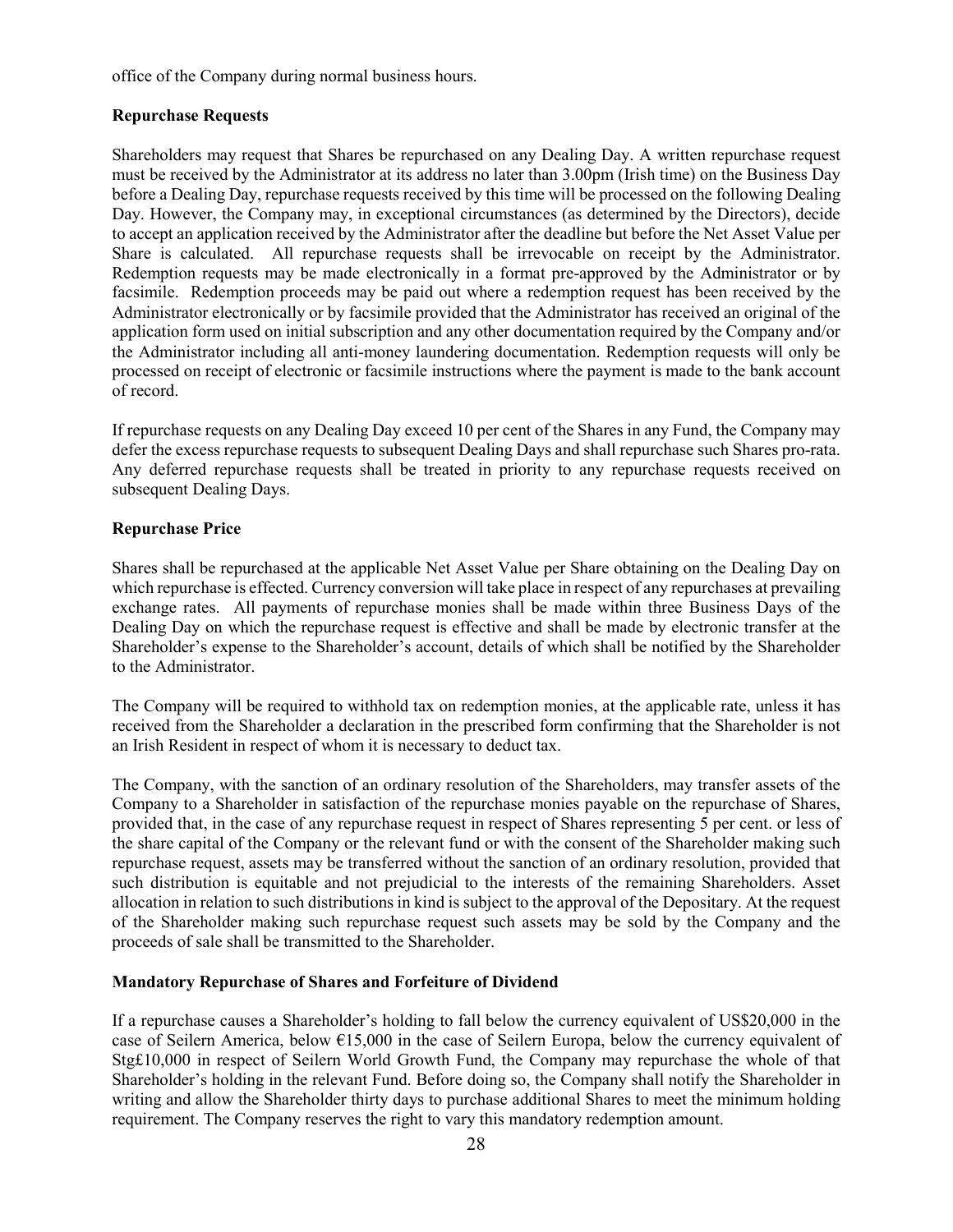Shareholders are required to notify the Administrator immediately in the event that they become U.S. Persons. Shareholders who become U.S. Persons will be required to dispose of their Shares to non-U.S. Persons on the next Dealing Day thereafter unless the Shares are held pursuant to an exemption which would allow them to hold the Shares. The Company reserves the right to repurchase or require the transfer of any Shares which are or become owned, directly or indirectly, by a U.S. Person or other person if the holding of the Shares by such other person is unlawful or, in the opinion of the Directors, the holding might result in the Company or the Shareholders incurring any liability to taxation or suffering pecuniary or material administrative disadvantage which the Company or the Shareholders might not otherwise suffer or incur.

The Articles of Association provide that any unclaimed dividends shall be forfeited automatically after six years and on forfeiture will form part of the assets of the relevant fund.

## **Transfer of Shares**

All transfers of Shares shall be effected by transfer in writing in any usual or common form and every form of transfer shall state the full name and address of the transferor and the transferee. The instrument of transfer of a Share shall be signed by or on behalf of the transferor. The transferee must also complete an application form to the satisfaction of the Administrator and furnish the Administrator with any documents required by it. The transferor shall be deemed to remain the holder of the share until the name of the transferee is entered in the share register in respect thereof.

The Directors may decline to register any transfer of Shares if in consequence of such transfer the transferor or transferee would hold less than the currency equivalent of the amount of the minimum initial investment for the relevant fund or would otherwise infringe the restrictions on holding Shares outlined above. If the Directors decline to register a transfer of any Share they shall within one month after the date on which the transfer was lodged with the Company send to the transferee notice of the refusal. The registration of transfers may be suspended at such times and for such periods as the Directors may from time to time determine, provided always that such registration shall not be suspended for more than thirty days in any year. The Directors may decline to register any transfer of Shares unless the instrument of transfer is deposited at the registered office of the Company or at such other place as the Directors may reasonably require together with such other evidence as the Directors may reasonably require to show the right of the transferor to make the transfer. Such evidence may include a declaration that the proposed transferee is not a U.S. Person.

The Company will be required to account for tax on the value of the shares transferred at the applicable rate unless it has received from the transferor a declaration in the prescribed form confirming that the shareholder is not an Irish Resident in respect of whom it is necessary to deduct tax. The Company reserves the right to redeem such number of shares held by a transferor as may be necessary to discharge the tax liability arising. The Company reserves the right to refuse to register a transfer of shares until it receives a declaration as to the transferee's residency or status in the form prescribed by the Revenue Commissioners of Ireland.

#### **Conversion of Shares**

With the consent of the Directors, a Shareholder may convert Shares of one fund into Shares of another fund on giving notice in written form to the office of the Manager and shall be accompanied by the contract note endorsed by the relevant Shareholder, provided that the shareholding satisfies the minimum investment criteria. The conversion is effected by arranging for the repurchase of Shares of one fund, converting the repurchase proceeds into the currency of another fund and subscribing for the Shares of the other fund with the proceeds of the currency conversion. During the period between the determination of the Net Asset Value applicable to the Shares being repurchased in one fund and the subscription for Shares in another fund, the Shareholder will not be the owner of, or be eligible to receive dividends with respect to, either the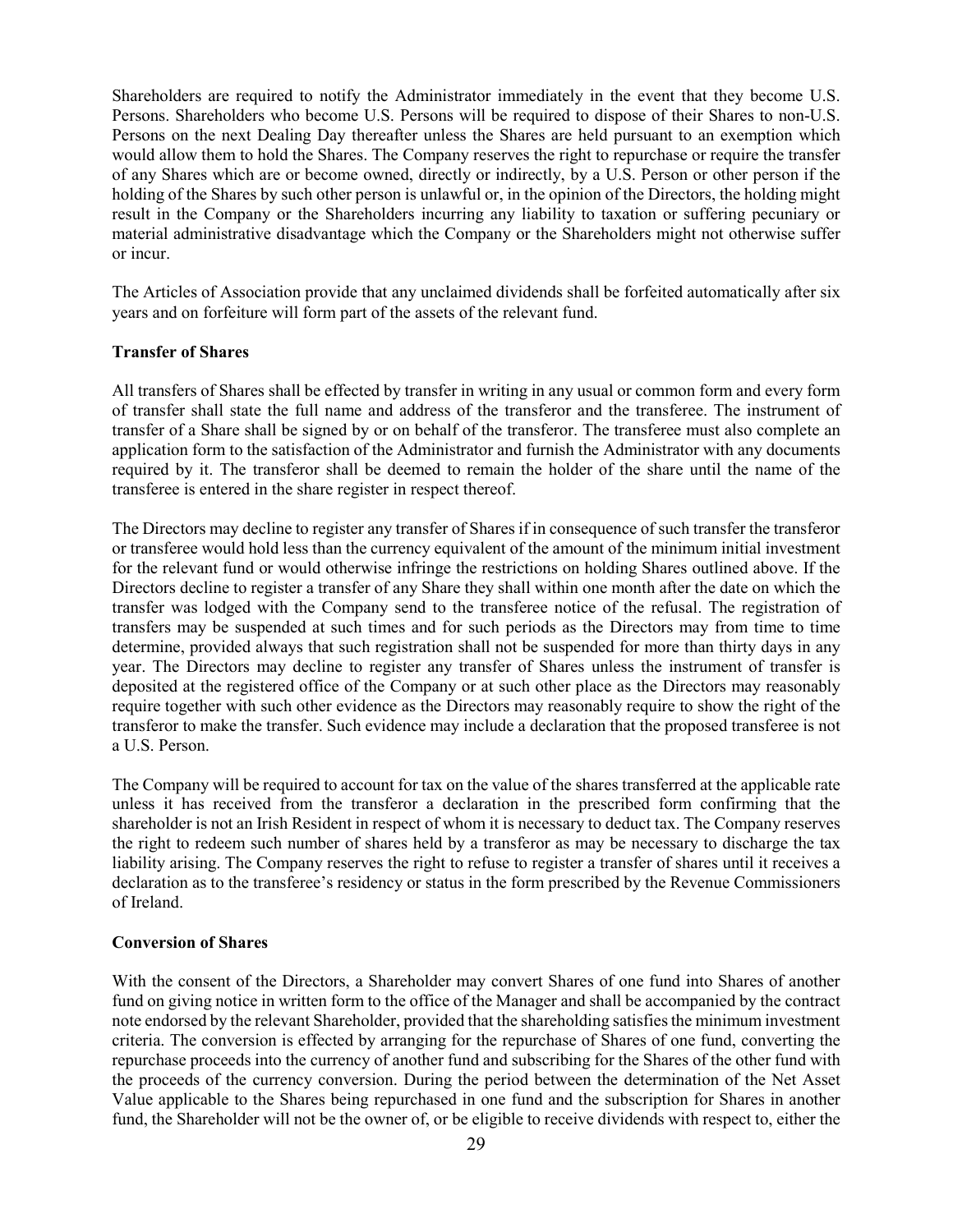Shares which have been repurchased or the Shares being acquired.

Conversion will take place in accordance with the following formula and currency conversion will take place at prevailing exchange rates:

$$
NS = \frac{A \times B \times C}{D}
$$

where:

| <b>NS</b> | $=$  | the number of Shares which will be issued in the new fund;                 |
|-----------|------|----------------------------------------------------------------------------|
| A         | $=$  | the number of the Shares to be converted;                                  |
| В         | Day; | the repurchase price of the Shares to be converted on the relevant Dealing |
| C         | $=$  | the currency conversion (if any) factor as determined by the Directors;    |
| D         | $=$  | the issue price of Shares in the new fund on the relevant Dealing Day.     |

If NS is not an integral number of Shares the Directors reserve the right to issue fractional Shares in the new fund or to return the surplus arising to the Shareholder seeking to convert the Shares.

The length of time for completion of a conversion will vary depending on the funds involved and the time when the conversion is initiated. In general, the length of time for completion of a conversion will depend upon each of the time required to obtain payment of repurchase proceeds from the fund whose Shares are being acquired and the time required to effect any foreign exchange transaction which may be necessary for the Shareholder to obtain the currency of the fund in which Shares are being subscribed. A Shareholder is not required to submit a new application form for the purchase of Shares in connection with a conversion.

## **Umbrella Cash Accounts**

Cash accounts arrangements will be put in place in respect of the Company and the Funds. The following is a description of how such cash accounts arrangements are expected to operate. These cash accounts are not subject to the protections of the Investor Money Regulations and instead will be subject to the guidance issued by the Central Bank from time to time in relation to umbrella cash accounts.

Investor Monies will be held in a single Umbrella Cash Account. The assets in the Umbrella Cash Accounts will be assets of the Company.

Subscription monies received by a Fund in advance of the issue of Shares will be held in the Umbrella Cash Accounts and will be treated as an asset of the relevant Fund. The subscribing investors will be unsecured creditors of the relevant Fund with respect to their subscription monies until the Shares are issued to them on the relevant Dealing Day. The subscribing investors will be exposed to the credit risk of the institution at which the Umbrella Cash Account has been opened. Such investors will not benefit from any appreciation in the Net Asset Value of the Fund or any other Shareholder rights in respect of the subscription monies (including dividend entitlements) until such time as the Shares are issued on the relevant Dealing Day.

Redeeming investors will cease to be Shareholders of the redeemed Shares from the relevant Dealing Day. Redemption and dividend payments will, pending payment to the relevant investors, be held in the Umbrella Cash Accounts. Redeeming investors and investors entitled to dividend payments held in the Umbrella Cash Accounts will be unsecured creditors of the relevant Fund with respect to those monies. Where the redemption and dividend payments cannot be transferred to the relevant investors, for example, where the investors have failed to supply such information as is required to allow the Company to comply with its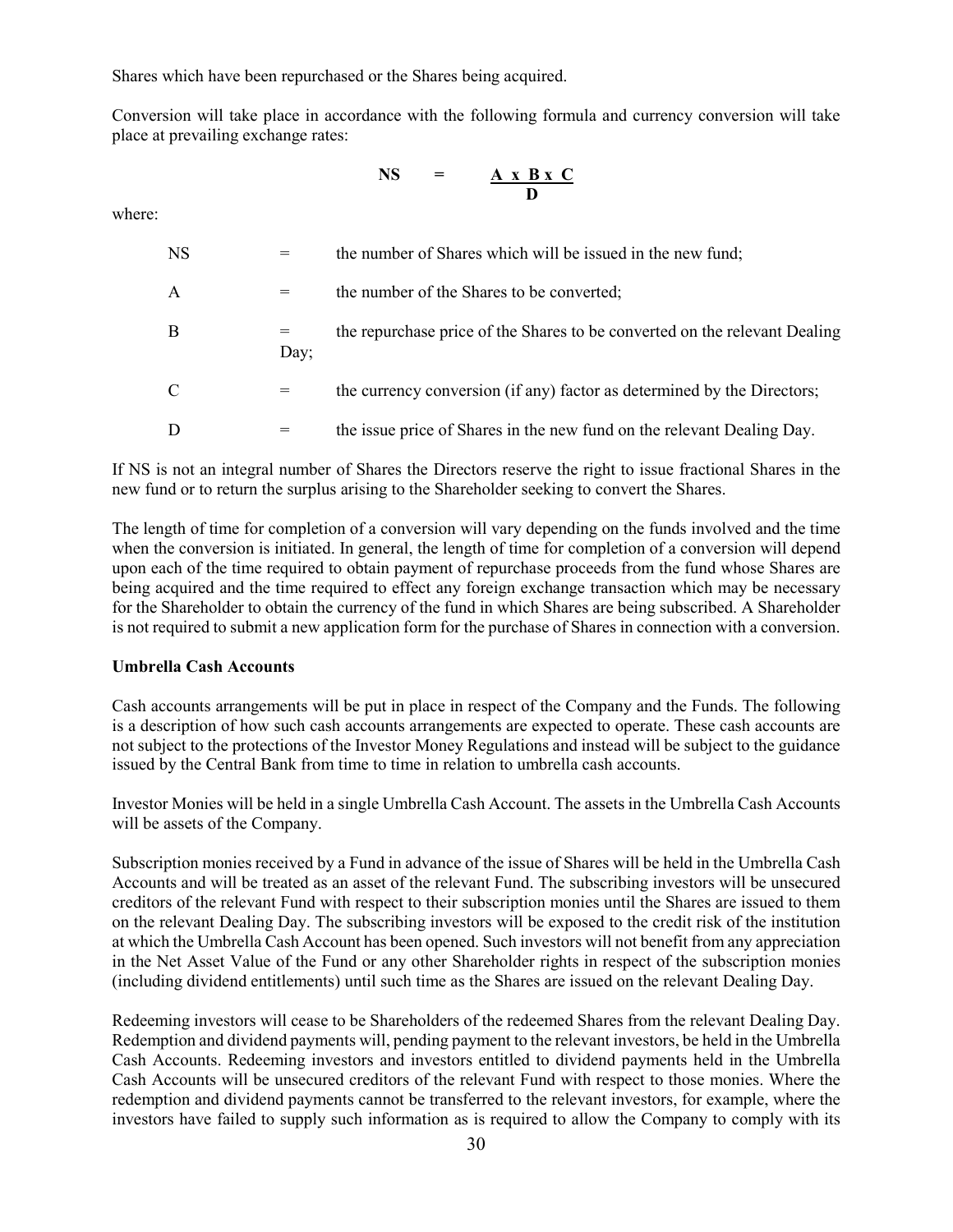obligations under applicable anti-money laundering and counter terrorist legislation, the redemption and dividend payments will be retained in the Umbrella Cash Accounts and investors should address the outstanding issues promptly. Redeeming investors will not benefit from any appreciation in the Net Asset Value of the Fund or any other Shareholder rights (including, without limitation, the entitlement to future dividends) in respect of such amounts.

For information on the risks associated with Umbrella Cash Accounts, see "Risks Associated with Umbrella Cash Accounts" in the section "Risk Factors in relation to the Funds" in this Prospectus.

## **Publication of the Price of the Shares**

Except where the determination of the Net Asset Value has been suspended, in the circumstances described below, the Net Asset Value per Share shall be made public at the registered office of the Administrator on each Dealing Day and shall be published on the Business Day immediately succeeding each Dealing Day on the Investment Manager's public website www.seilernfunds.com. Such information shall relate to the Net Asset Value per Share for the previous Dealing Day and is published for information purposes only. It is not an invitation to subscribe for, repurchase or convert Shares at that Net Asset Value per Share.

# **Temporary Suspension of Valuation of the Shares and of Sales and Repurchases**

The Company may temporarily suspend the determination of the Net Asset Value and the sale or repurchase of Shares in any fund during:

- (i) any period (other than ordinary holiday or customary weekend closings) when any market or exchange is closed which is the main market for a significant part of the relevant fund's investments, or when dealing therein or thereon is restricted or suspended;
- (ii) any period when any circumstance exists as a result of which disposal or valuation of investments the Company or a fund is not reasonably practicable;
- (iii) any period when for any reason the current prices on any market or stock exchange of any investments of any fund cannot be reasonably, promptly or accurately ascertained;
- (iv) any period during which the Directors are unable to remit funds required for the purposes of making payments due or where acquisition or realisation of assets of any fund cannot, in the opinion of the Directors, be carried out at normal rates of exchange;
- (v) any period when proceeds of the sale or repurchase of the Shares cannot be transmitted to or from the relevant fund's account; and
- (vi) any period after which a notice of general meeting has been issued to Shareholders at which a resolution to wind up the Company or any fund is proposed.

Any such suspension shall be published by the Company in such manner as it may deem appropriate to the persons likely to be affected thereby if, in the opinion of the Company, such suspension is likely to continue for a period exceeding fourteen days and any such suspension shall be notified immediately to the Central Bank and in any event within the same Business Day. The Company may elect to treat the first Business Day on which the conditions giving rise to the suspension have ceased as a substitute Dealing Day.

## **Data Protection Notice**

Prospective investors should note that by completing the application form they are providing personal information to the Company which may constitute personal data within the meaning of the Irish Data Protection Acts 1988 to 2018, the General Data Protection Regulation (Regulation (EU) 2016/679), the EU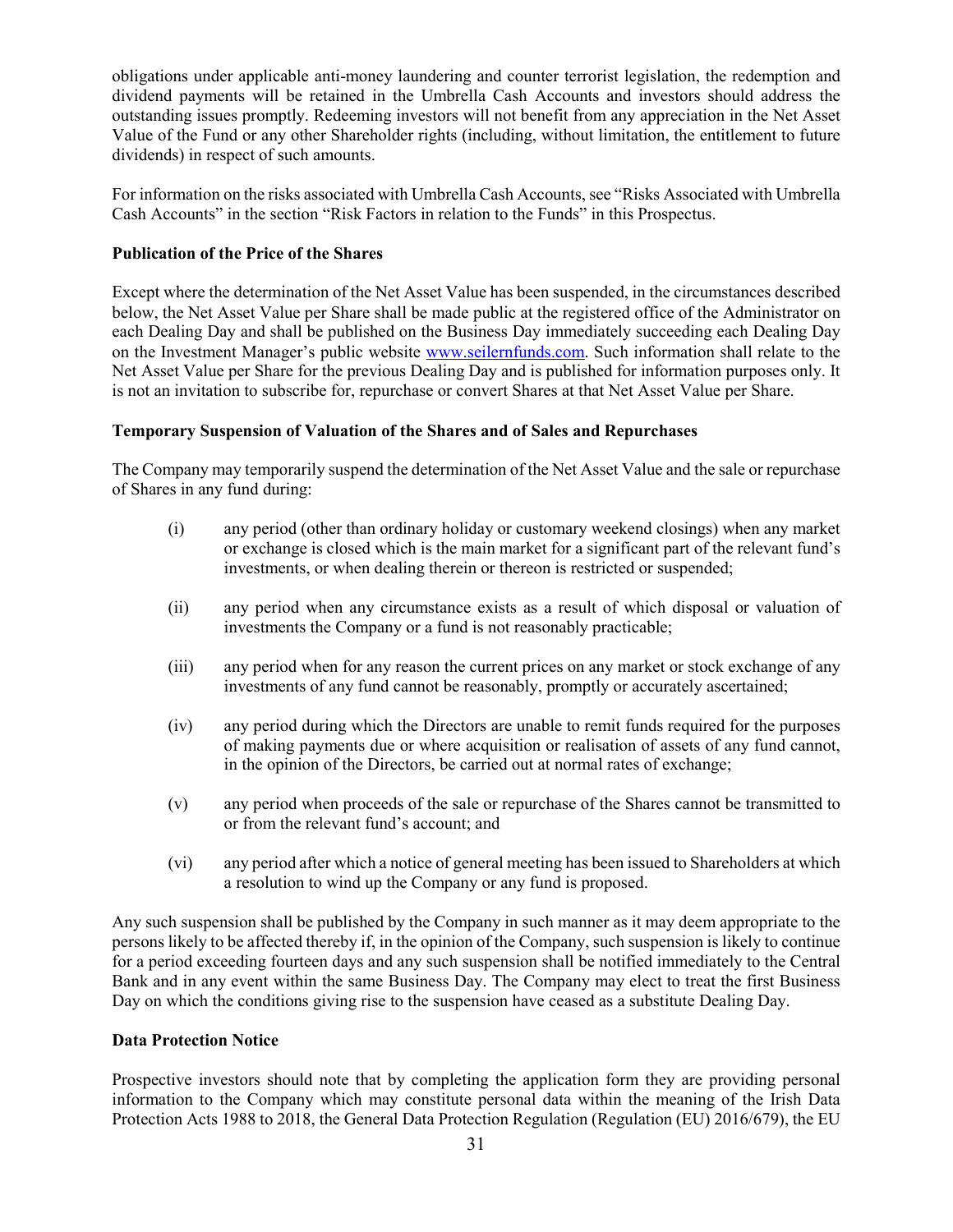ePrivacy Directive 2002/58/EC (as amended) and any relevant transposition of, or successor or replacement to, those laws (including, when it comes into force, the successor to the ePrivacy Directive) (together the "**Data Protection Legislation**"). Such personal data will be used for the purposes of administration, transfer agency, statistical analysis, research and disclosure to the Company, its delegates and agents. Such processing of personal data is required for the performance of tasks that are necessary for the performance of the application form and for compliance with certain legal obligations to which the Company or a Fund is subject.

By signing the Application Form, prospective investors further acknowledge that such personal data may be disclosed by the Company, its delegates and its or their duly authorised agents and any of their respective related, associated or affiliated companies and that such entities may further process (including obtaining, holding, using, disclosing and otherwise processing) the personal data for any one or more of the following purposes:

- to manage and administer the investor's holding in the Fund and any related accounts on an ongoing basis;
- for any other specific purposes where the investor has given specific consent;
- to carry out statistical analysis and market research;
- to comply with legal, regulatory and taxation obligations applicable to the investor and the Fund;
- for disclosure or transfer, whether in Ireland or countries outside Ireland, including, but without limitation to, the U.S. and the U.K. (which may not have the same data protection laws as Ireland), to third parties, including financial advisors, regulatory bodies, auditors and technology providers or to the Company and its delegates and its or their duly appointed agents and any of their respective related, associated or affiliated companies for the purposes specified above; or
- for other legitimate business interests of a Fund (including fraud prevention).

# *Investment Undertaking Reporting, FATCA and the Common Reporting Standard*

In particular, in order to comply with the above information reporting regimes as implemented in Ireland by Section 891E, Section 891F and Section 891G of the Taxes Consolidation Act, 1997, as amended and regulations made pursuant to those sections, an investor's personal data (including financial information) may be shared with the Irish tax authorities and the Revenue Commissioners of Ireland. The Revenue Commissions of Ireland in turn may exchange information (including personal data and financial information) with foreign tax authorities (including foreign tax authorities located outside the EEA). Please consult the AEOI (Automatic Exchange of Information) webpage on www.revenue.ie for further information in this regard.

Please note that personal data will be retained by Company for the duration of the relevant investment and otherwise in accordance with Company's legal obligations. Pursuant to the Data Protection Legislation, investors have a right of access to their personal data kept by the Company and the right to amend and rectify any inaccuracies in their personal data held by or on behalf of the Company and the right to data portability of their personal data held by or on behalf of the Company by making a request to the Company in writing at: clientservices@seilernfunds.com. For further information in relation to your data protection rights refer to the website of the Office of the Data Protection Commissioner at www.dataprotection.ie.

The Company is a data controller within the meaning of the Data Protection Legislation and undertakes to hold any personal data provided by investors in confidence and in accordance with the Data Protection Legislation.

# **MANAGEMENT AND ADMINISTRATION**

## **The Board of Directors**

The Board of Directors is responsible for managing the business affairs of the Company in accordance with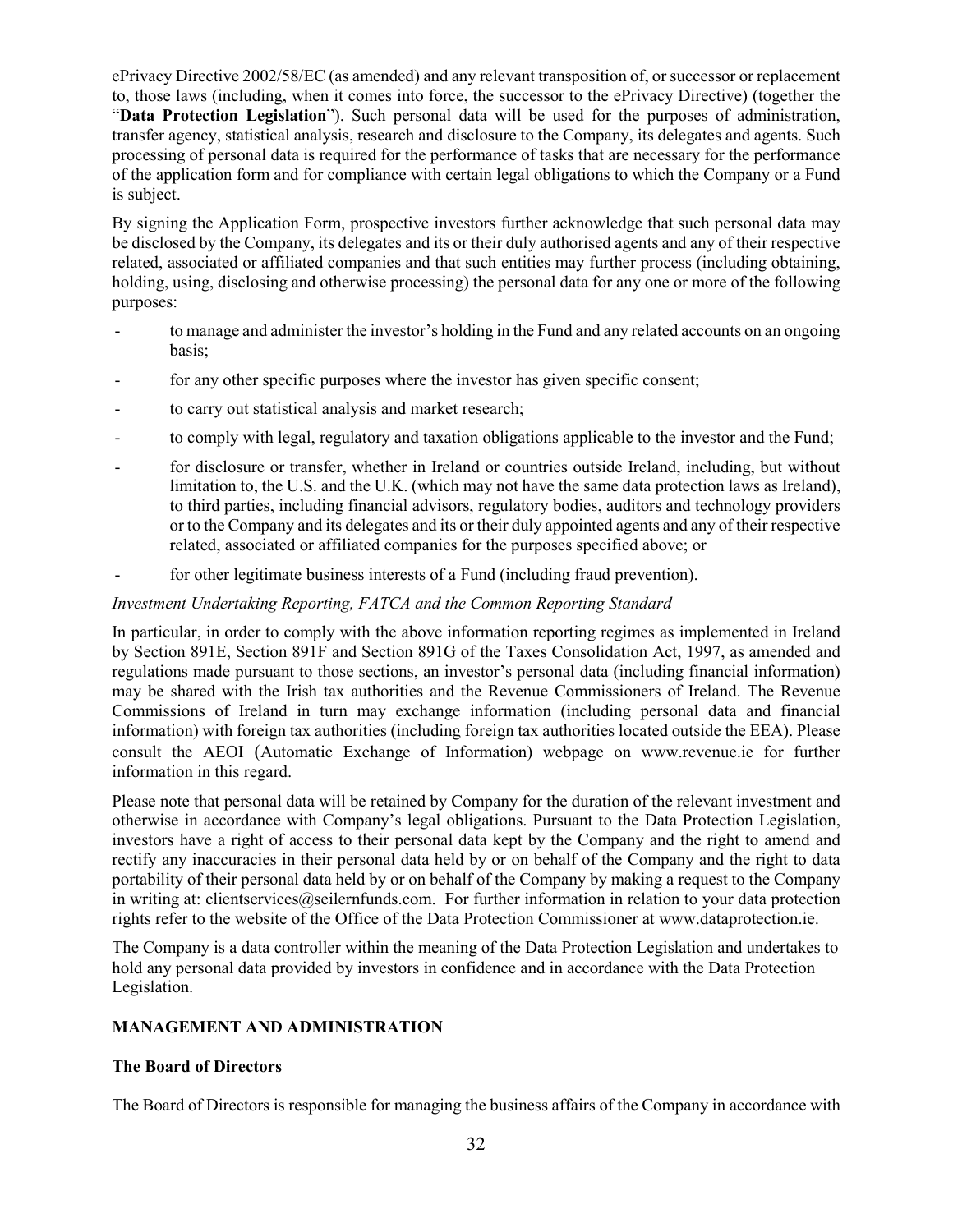the Articles of Association. The Directors may delegate certain functions to the Administrator, the Manager and other parties, subject to supervision and direction by the Directors.

The Directors and their principal occupations are set forth below. The Company has delegated the day- to-day administration of the Company to the Manager who, in turn, has delegated its functions to the Investment Manager and the Administrator and, consequently, none of the Directors is an executive director. The address of the Directors is the registered office of the Company.

**Alan McCarthy** (Irish) spent the major part of his career in international trade and trade promotion. He is a former Chief Executive of The Irish Trade Board. He remains a council member of The International Institute of Trade of Ireland. He is an adviser and consultant to two large companies in the international trade and services sector. He is a non-executive director of Irish based investment funds. He is also the Honorary Consul-General of New Zealand in Ireland, and a member of an advisory board for New Zealand companies entering EU markets.

**Lorenzo Ward** (Irish) has spent his whole career in the financial services industry as an investment banker, a hedge fund manager and, more recently, an investment advisor in the selection of fund managers. He started his career with Bankers Trust Company in New York in 1979. In later years, he worked as a corporate finance professional at Lehman Brothers and Salomon Brothers in London and New York, prior to opening his own financial advisory practice in London. In 2001 he established a hedge fund, Monsoon Value Discovery Fund, focusing on companies in Europe, usually undergoing some form of financial restructuring. He now undertakes short-term advisory and consultancy assignments on a variety of financial issues.

**Peter Seilern-Aspang** (British) is the majority owner and chairman of the Investment Manager. From 1973 to 1979 he was employed by Creditanstalt-Bankverein in Vienna and Sal. Oppenheim jr. & Cie. in Frankfurt. From 1979 until 1986 he provided investment management and advice with Hambros Bank Limited where he worked as an institutional portfolio manager. From 1986 until 1989 he worked with Notz, Stucki & Cie., Geneva, an investment management firm, where he was a portfolio manager. In 1989 Mr. Seilern-Aspang left Notz, Stucki & Cie. to establish the Investment Manager.

**Marc Zahn** (Swiss) spent the major part of his career in the financial industry. He was the CEO of two banks in Switzerland and also was the CEO of a stock exchange in Frankfurt and Zurich. Marc Zahn now is the Chief Operating Officer and Head of Business Development of Industrie- und Finanz-kontor, an independent advisory and fiduciary trust company in Vaduz (Liechtenstein). He holds an Honours Degree in Economics of the Zurich University of Applied Services and a Post-graduate MBA of the Harvard Business School and the St. Gallen Business School.

The Company Secretary is the Administrator.

The Articles of Association do not stipulate a retirement age for Directors and do not provide for retirement of Directors by rotation. The Articles of Association provide that a Director may be a party to any transaction or arrangement with the Company or in which the Company is interested provided that he has disclosed to the Directors the nature and extent of any material interest which he may have. A Director may not vote in respect of any contract in which he has a material interest. However, a Director may vote in respect of any proposal concerning any other company in which he is interested, directly or indirectly, whether as an officer or Shareholder or otherwise, provided that he is not the holder of 1 per cent. or more of the issued Shares of any class of such company or of the voting rights available to members of such company. A Director may also vote in respect of any proposal concerning an offer of Shares in which he is interested as a participant in an underwriting or sub-underwriting arrangement and may also vote in respect of the giving of any security, guarantee or indemnity in respect of money lent by the Director to the Company or in respect of the giving of any security, guarantee or indemnity to a third party in respect of a debt obligation of the Company for which the Director has assumed responsibility in whole or in part.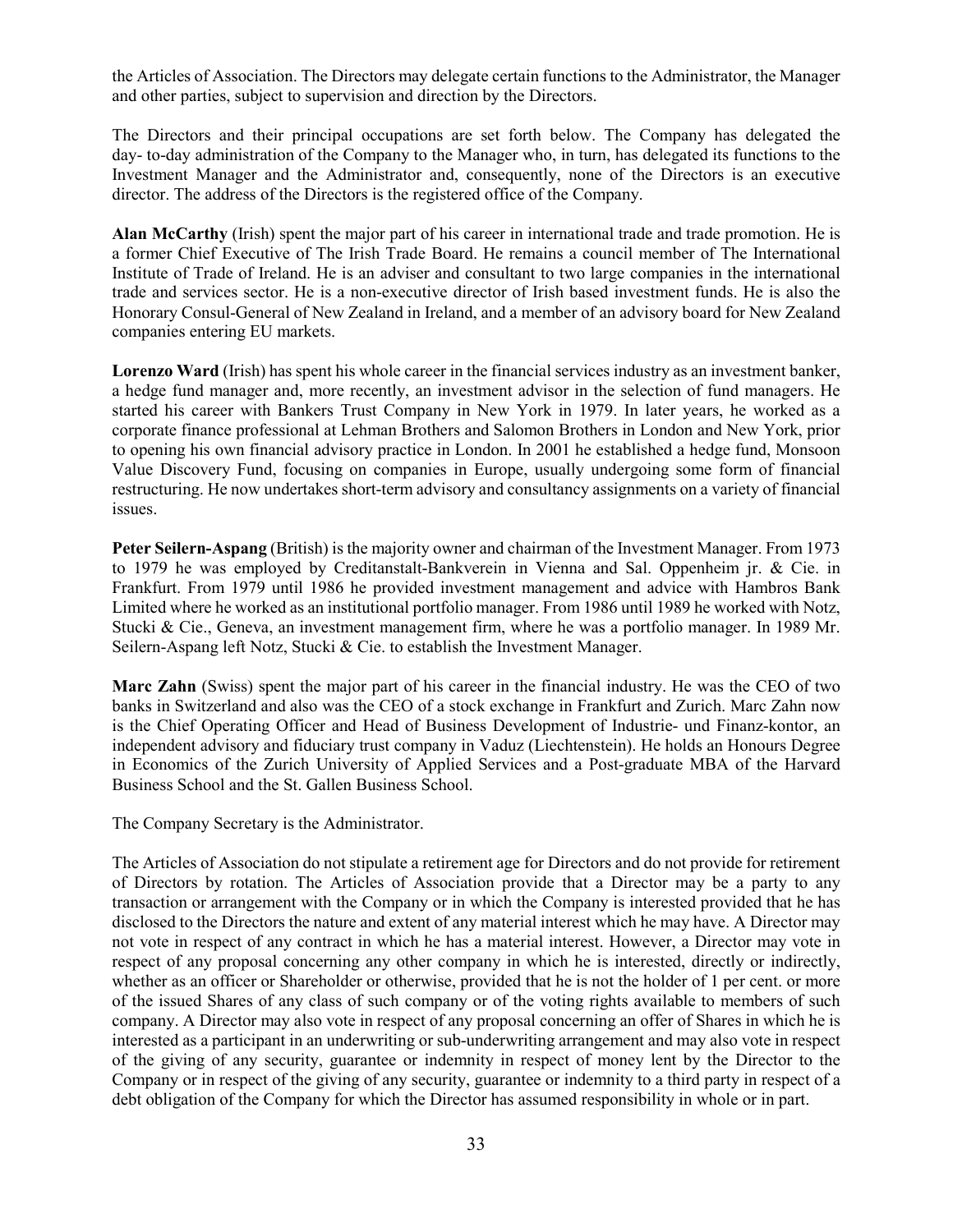The Articles of Association provide that the Directors may exercise all the powers of the Company to borrow money, to mortgage or charge its undertaking, property or any part thereof and may delegate these powers to the Manager.

# **The Manager**

The Company has appointed Seilern Investment Management (Ireland) Limited as the Manager of the Company. The Manager holds a tax certificate under Section 446 of the Taxes Consolidation Act, 1997 of Ireland in respect of the provision of fund management services.

The Manager was incorporated in Ireland as a private Limited liability company on 3 February 1995. The authorised share capital of the Manager is  $\epsilon$ 1.2 million divided into 1,000,000 Ordinary Shares of  $\epsilon$ 1.00 each and 2,000 non-cumulative, non-redeemable preference shares of  $\epsilon$ 100 each. The issued share capital of the Manager at the date of this Prospectus is  $\epsilon$ 1,111 fully paid-up ordinary shares and  $\epsilon$ 1,000 fully paidup redeemable preferences shares. However, total shareholders' funds in the Manager, as at 30 June 2020, amounted to  $\epsilon$ 1,548,612. Mr. Peter Seilern-Aspang indirectly has a majority shareholding and controlling interest in the Manager. The directors of the Manager are the Directors. The Manager is also the manager of other collective investment schemes including Seilern Balanced Fund plc.

The Company Secretary of the Manager is the Administrator.

The Management Agreement between the Company and the Manager dated 17 August 2000, under which the Manager has agreed to provide fund management and administrative services to the Company, shall continue in force until terminated by the Manager on ninety days' notice in writing to the Company. The Management Agreement may be terminated by the Manager on ninety days' notice in writing to the Company. The Management Agreement may be terminated by either party immediately if the other party shall commit a material breach of the Management Agreement or commit persistent breaches which is or are either incapable of remedy or have or have not been remedied within thirty days of notice being served on the other party requiring it to remedy same; if the other party is unable to pay its debts as they fall due or otherwise becomes insolvent or enters into any composition or arrangement with or for the benefit of its creditors; if the other party is subject to any petition for the appointment of an examiner, or a similar officer; if a receiver is appointed over the assets of the other party; if the other party is the subject of an effective resolution for its winding-up except in relation to a voluntary winding-up for the purposes of reconstruction or amalgamation upon terms previously approved in writing by the other party; or if the other party is the subject of a court order for its winding-up or the Manager being otherwise no longer permitted to perform its obligations under applicable law.

In the absence of negligence, willful default, fraud, bad faith or the reckless disregard of its duties by the Manager the Manager shall not be liable for any loss or damages arising out of or in connection with the performance of its duties under the Management Agreement. The Company shall indemnify the Manager against all actions, proceedings, claims, costs, demands and expenses arising out of or in connection with the Manager's performance of its duties under the Management Agreement other than due to the negligence, willful default, fraud, bad faith or the reckless disregard by the Manager in the performance of the said duties.

## **The Investment Manager**

Seilern Investment Management Ltd. is the promoter of the Company. The Manager with the consent of the Company has appointed Seilern Investment Management Ltd. as the discretionary Investment Manager of the Funds to provide discretionary investment management services to the Manager pursuant to the Investment Management and Distribution Agreement. The Investment Manager is a company incorporated in England under registration number 2962937, is authorised and regulated by the U.K. Financial Conduct Authority and provides discretionary and advisory investment management services. Mr. Peter Seilern-Aspang has a majority shareholding and controlling interest in the Investment Manager.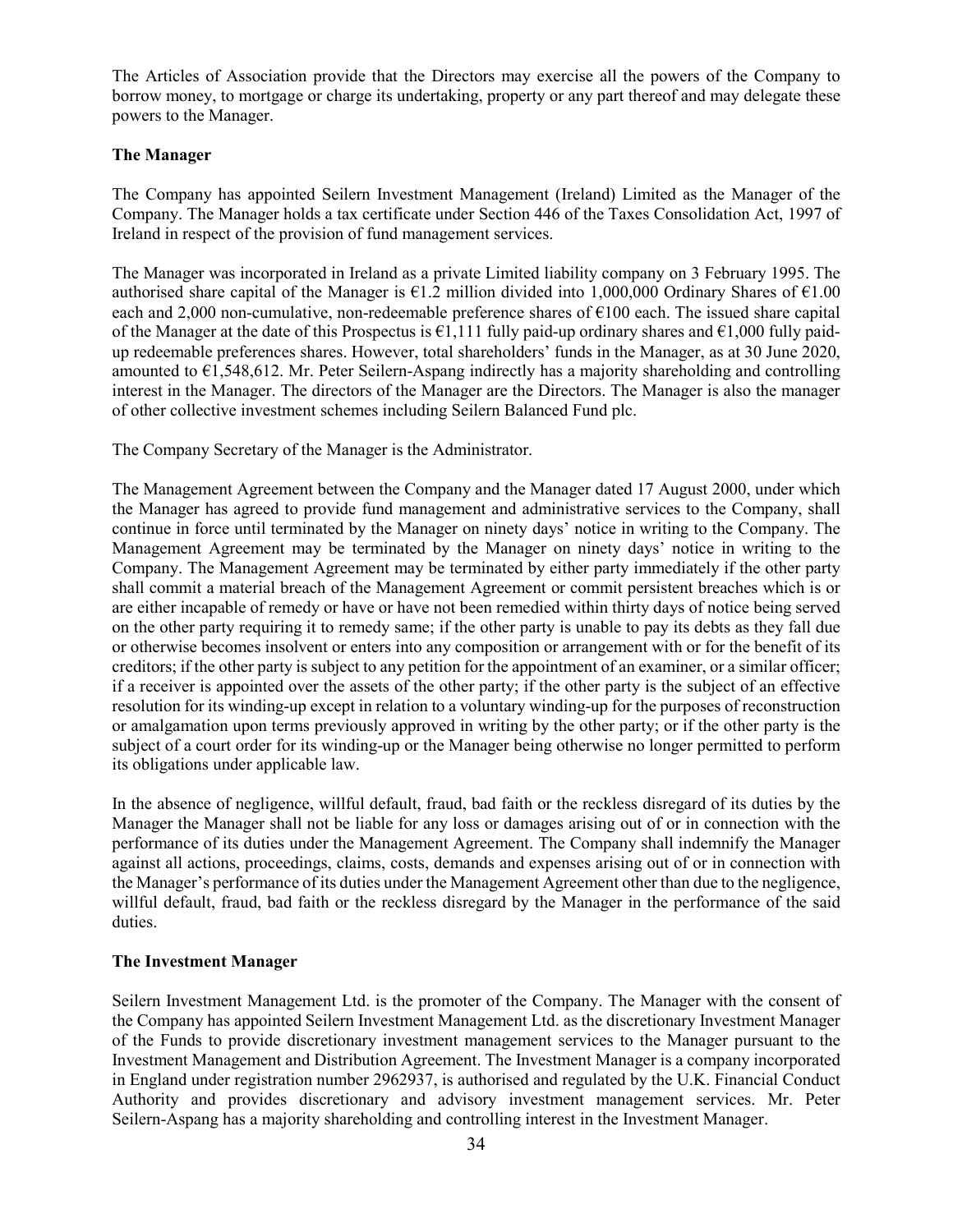The Investment Manager's equity investment philosophy has essentially a simple concept: to invest in large, successful companies with proven track records and high predictability of future earnings growth. Such companies generally have most or all of the following characteristics: (i) multinational businesses including exposure to the fast growing economies of the world; (ii) steady, non-cyclical demand for their branded products or services; (iii) unbroken earnings growth over the last ten years; (iv) high returns on equity reflecting a technological advantage over their competition or uniqueness of their products or services; (v) dynamic management, and; (vi) internal resources sufficient to finance their global development and maintain their competitive position.

The terms relating to the appointment of the Investment Manager are set out in the Investment Management and Distribution Agreement. The Investment Management and Distribution Agreement provides that the Investment Manager shall be responsible for investing and re-investing the assets of the Funds and for distributing the Shares of the Funds. The Investment Manager will be liable and hold harmless the Manager or its agents in connection with its obligations under the Investment Management and Distribution Agreement where such a loss results from negligence, willful misfeasance, bad faith or reckless disregard on the part of the Investment Manager or any of its employees in the performance of its duties and obligations. The Manager agrees to indemnify the Investment Manager and keep it indemnified from and against all liability, loss, damage or cost (including taxation) incurred by the Investment Manager, except in the case of negligence, fraud, willful misfeasance, bad faith or reckless disregard of its or their duties. The appointment of the Investment Manager shall continue in full force and effect unless and until terminated by either party giving ninety days' written notice to the other or may be terminated in the event of the insolvency of the other party or the inability of the other party to perform its obligations under applicable law.

## **The Administrator**

Brown Brothers Harriman Fund Administration Services (Ireland) Limited has been appointed by the Company as administrator, registrar, transfer agent and company secretary of the Company. As part of its duties, it will provide shareholder services, fund accounting and calculate the Net Asset Value.

The Administrator was incorporated in Ireland as a limited liability company on 29 March 1995 and is a subsidiary company of Brown Brothers Harriman & Co. It has an issued share capital of US\$700,000. The principal activity of the Administrator is to act as administrator of collective investment schemes.

The Administration Agreement shall continue in force until terminated by the Company, the Manager or the Administrator on 90 days' notice in writing to the other parties or may be terminated forthwith upon notice in writing to the other parties if a party (other than the terminating party) shall at any time: go into liquidation (except for a voluntary liquidation for the purposes of reconstruction or amalgamation upon terms previously approved in writing by the non-defaulting party) or a receiver or examiner is appointed to such party or upon the happening of a like event whether at the direction of an appropriate regulatory agency or court of competent jurisdiction or otherwise; or shall commit any material breach of the provisions of the Administration Agreement which, if capable of remedy, shall not have been remedied within thirty (30) consecutive calendar days after the service of written notice requiring it to be remedied; or any party ceases to be permitted to act as in its current capacity under any applicable laws; or the Depositary shall cease to be engaged as the depositary of the Company.

The Administrator shall not be held accountable for any losses, damages or expenses the Manager, the Company or any Shareholder or former Shareholder of the Company or any other person may suffer or incur arising from acts, omissions, errors, or delays of the Administrator in the performance of its obligations and duties, except a damage, loss or expense resulting from the Administrator's willful default, recklessness, fraud, bad faith or negligence in the performance of such obligations and duties. The Administrator agrees to indemnify and hold the Company and the Manager harmless for any and all losses, claims, damages, liabilities and expenses (including reasonable counsel's fees and expenses) resulting from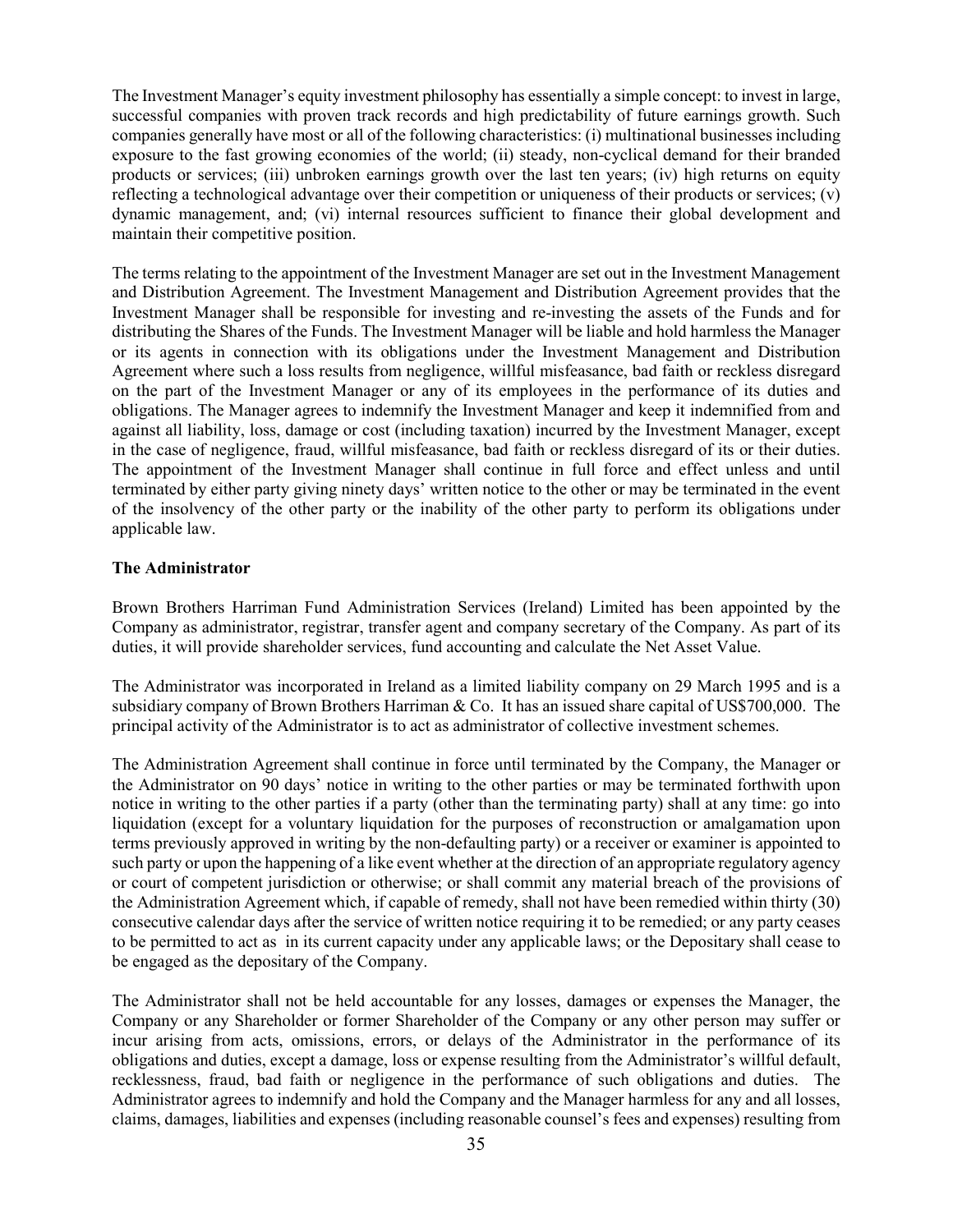any act, omission, error or delay or any claim, demand, action or suit, in connection with or arising out of the performance of obligations and duties under the Administration Agreement, resulting from the willful default, recklessness, fraud, bad faith or negligence of the Administrator in the performance of such obligations and duties . The Company, out of the assets of the relevant Fund, agrees to indemnify and hold the Administrator harmless for any and all losses, claims, damages, liabilities or expenses (including reasonable counsel's fees and expenses) resulting from any act, omission, error or delay or any claim, demand, action or suit, in connection with or arising out of the performance of obligations and duties under the Administration Agreement, not resulting from the willful default, recklessness, fraud, bad faith or negligence of the Administrator in the performance of such obligations and duties.

## **The Depositary**

The Company has appointed Brown Brothers Harriman Trustee Services (Ireland) Limited to act as depositary of the Company and to ensure that the issue, redemption, transfer and conversion of Shares by the Company and the calculation of the Net Asset Value is carried out and that all investments are made in accordance with the Articles of Association. The Depositary will be responsible for the safe-keeping of the Company's assets. In addition, the Depositary is obliged to enquire into the conduct of the Company in each financial year and report thereon to the Shareholders.

The Depositary was incorporated in Ireland as a limited liability company on 29 March 1995. The Depositary is a subsidiary of Brown Brothers Harriman & Co. and has issued share capital in excess of US\$1,500,000. The principal activity of the Depositary is to act as depositary and trustee of collective investment schemes.

The duty of the Depositary is to provide safekeeping, oversight and asset verification services in respect of the assets of the Company and each Fund in accordance with the provisions of the UCITS Rules and the UCITS Directive. The Depositary will also provide cash monitoring services in respect of each Fund's cash flows and subscriptions.

The Depositary has the power to delegate certain of its depositary functions. In general, whenever the Depositary delegates any of its custody functions to a delegate, the Depositary will remain liable for any losses suffered as a result of an act or omission of the delegate as if such loss had arisen as a result of an act or omission of the Depositary.

As at the date of this Prospectus, the Depositary has entered into written agreements delegating the performance of its safekeeping function in respect of certain of the Company's assets to sub-custodians. The list of sub-custodians appointed by the Depositary as at the date of this Prospectus is set out in Schedule 4. The use of particular sub-custodians will depend on the markets in which the Company invests.

The Depositary must exercise due skill, care and diligence in the discharge of its duties.

The Depositary will be liable for loss of financial instruments held in custody or in the custody of any subcustodian unless it can prove that loss was not as a result of the Depositary's negligent or intentional failure to perform its obligations and has arisen as a result of an external event beyond its reasonable control, the consequences of which would have been unavoidable despite all reasonable efforts to the contrary. The Depositary shall also be liable for all other losses suffered as a result of the Depositary's negligent or intentional failure to perform its obligations under the UCITS Directive and the Depositary Agreement. The liability of the Depositary will not be affected by the fact that it has delegated a third party certain of its safekeeping functions in respect of the Company's assets. The Depositary shall exercise due skill, care and diligence in the selection, continued appointment and ongoing monitoring of delegates and subdelegates.

From time to time conflicts may arise between the Depositary and the delegates or sub-delegates, for example where an appointed delegate or sub-delegate is an affiliated group company which receives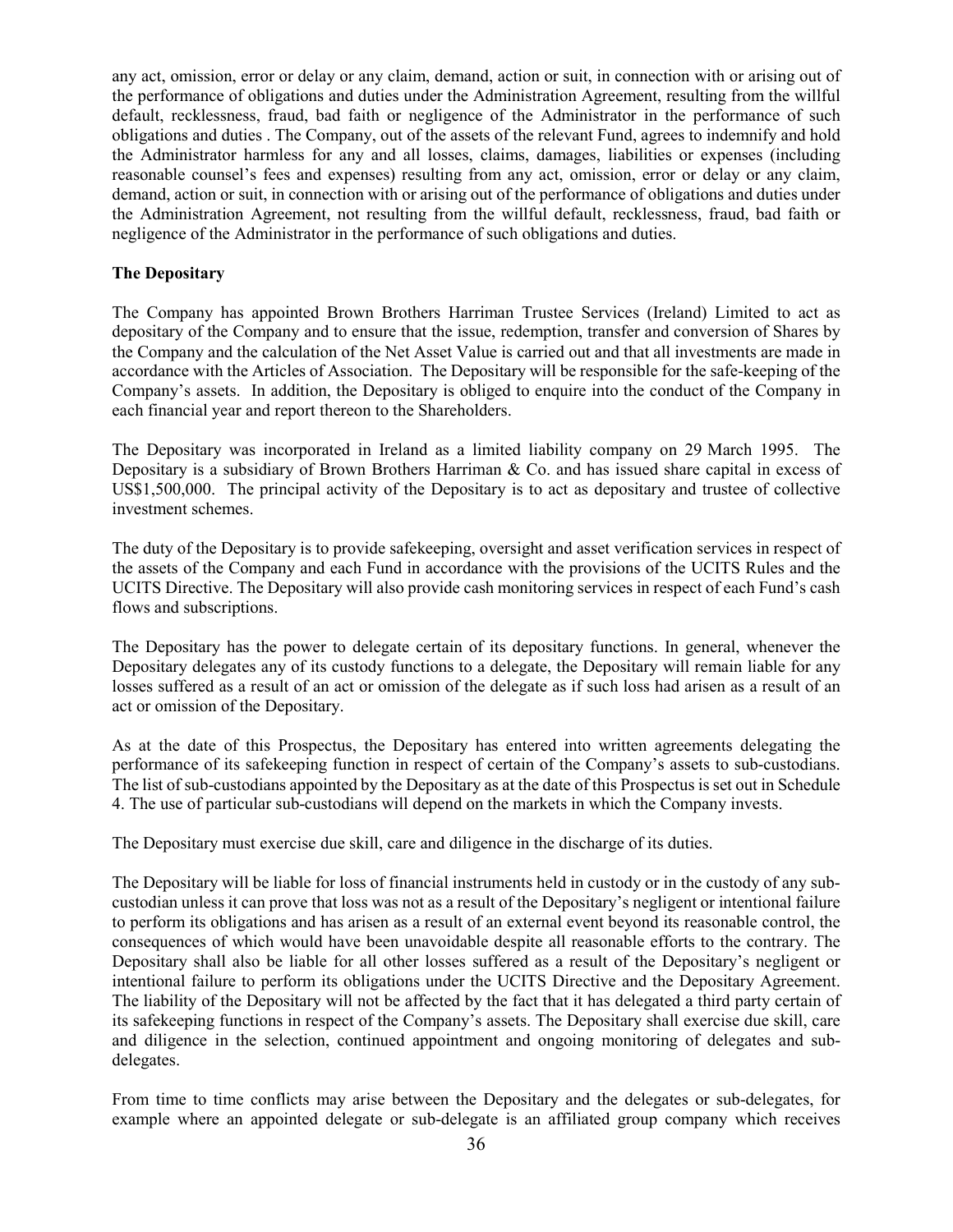remuneration for another depositary service it provides to the Company. In the event of any potential conflict of interest which may arise during the normal course of business, the Depositary will have regard to the applicable laws.

Up-to-date information regarding the duties of the Depositary, any conflicts of interest that may arise and the Depositary's delegation arrangements will be made available to investors from the Depositary on request.

The Depositary Agreement may be terminated by either the Depositary or the Company giving not less than 90 days' written notice to the other party. Either party may terminate the Depositary Agreement immediately by notice in writing to the other party in the event that: (i) a receiver or examiner is appointed to such party or upon the happening of a like event whether at the direction of an appropriate regulatory agency or court of competent jurisdiction or otherwise; or (ii) the other party fails to remedy a material breach of the Depositary Agreement within 30 days of being required to do so; or (iii) if the Depositary is no longer permitted to act as depositary or trustee by the Central Bank. The Depositary shall continue in office until a successor is appointed. If no successor depositary is appointed within 90 days of the service of notice of termination, an extraordinary general meeting shall be convened at which a special resolution to wind up the Company shall be considered so that Shares may be redeemed or a liquidator appointed who shall wind up the Company and as soon as possible thereafter the Company shall apply to the Central Bank to revoke the Company's authorisation whereupon the Depositary's appointment shall terminate. In such case, the Depositary's appointment shall not terminate until revocation of the Company's authorisation by the Central Bank.

## **Management Services Provider**

The Manager has appointed KB Associates pursuant to the Management Services Agreement, to provide management services to the Manager to assist the Manager in complying with the requirements of the UCITS management functions which are outlined in the business plan of the Manager.

KB Associates was established in 2003 and is an operational consulting firm with offices in Cayman, Dublin, London and New York. KB Associates advises managers on operational and compliance issues relevant to the establishment and ongoing management of offshore investment funds.

# **TAXATION**

**The following is a general summary of the main Irish tax considerations applicable to the Company and certain investors in the Company who are the beneficial owners of Shares in the Company. It does not purport to deal with all of the tax consequences applicable to the Company or to all categories of investors, some of whom may be subject to special rules. For instance, it does not address the tax position of Shareholders whose acquisition of Shares in the Company would be regarded as a shareholding in a Personal Portfolio Investment Undertaking (PPIU). Accordingly, its applicability will depend on the particular circumstances of each Shareholder. It does not constitute tax advice and Shareholders and potential investors are advised to consult their professional advisors concerning possible taxation or other consequences of purchasing, holding, selling, converting or otherwise disposing of the Shares under the laws of their country of incorporation, establishment, citizenship, residence or domicile, and in the light of their particular circumstances.**

The following statements on taxation are based on advice received by the Directors regarding the law and practice in force in Ireland at the date of this document. Legislative, administrative or judicial changes may modify the tax consequences described below and as is the case with any investment, there can be no guarantee that the tax position or proposed tax position prevailing at the time an investment is made will endure indefinitely.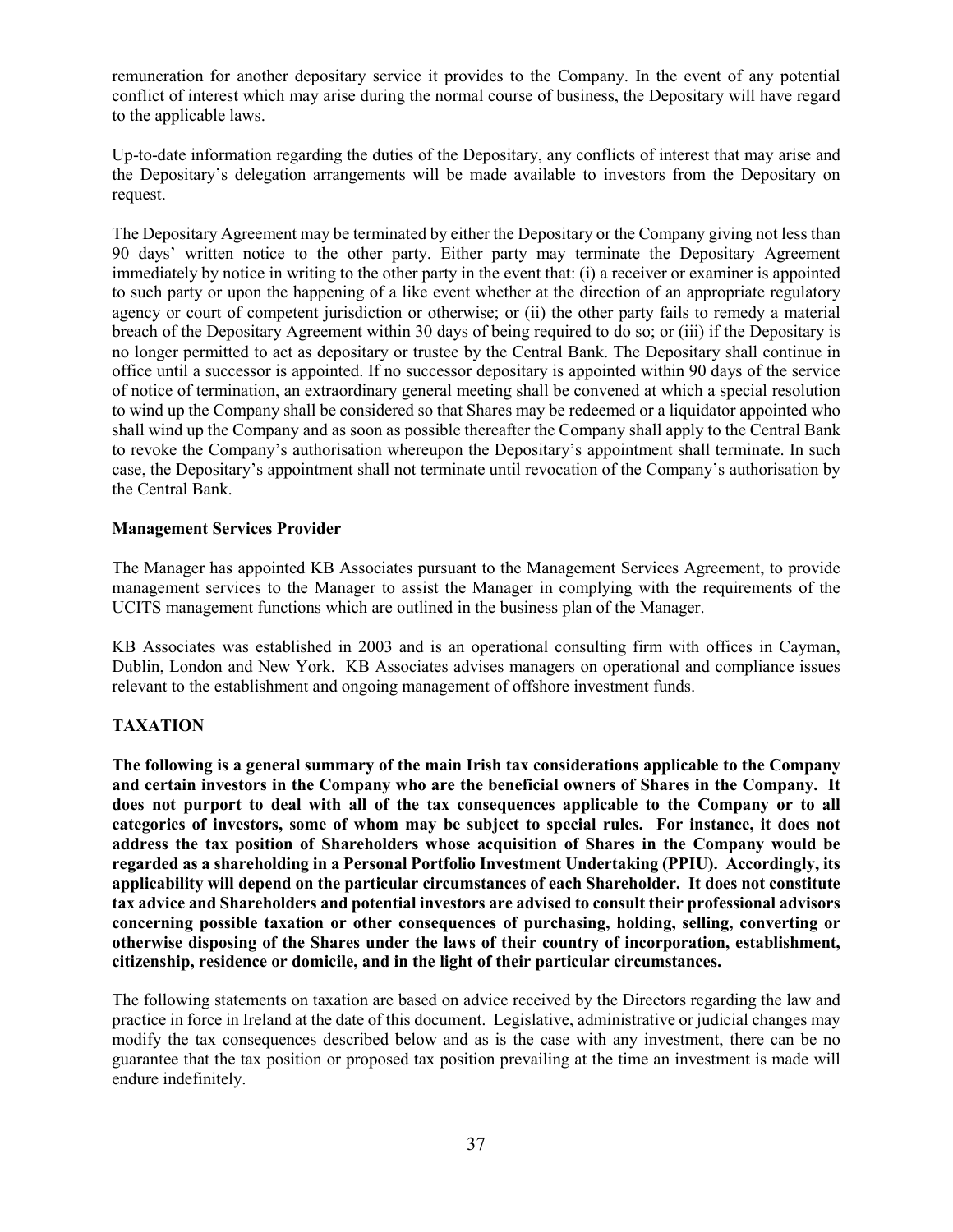# **Taxation of the Company**

The Directors have been advised that, under current Irish law and practice, the Company qualifies as an investment undertaking for the purposes of Section 739B of the Taxes Consolidation Act, 1997, as amended ("**TCA**") so long as the Company is resident in Ireland. Accordingly, it is generally not chargeable to Irish tax on its income and gains.

## *Chargeable Event*

Although the Company is not chargeable to Irish tax on its income and gains, Irish tax (at rates ranging from 25% to 60%) can arise on the happening of a "**chargeable event**" in the Company. A chargeable event includes any payments or distributions to Shareholders, any encashment, repurchase, redemption, cancellation or transfer of Shares and any deemed disposal of Shares as described below for Irish tax purposes arising as a result of holding Shares in the Company for a period of eight years or more. Where a chargeable event occurs, the Company is required to account for the Irish tax thereon.

No Irish tax will arise in respect of a chargeable event where:

- (a) the Shareholder is neither resident nor ordinarily resident in Ireland ("**Non-Irish Resident**") and it (or an intermediary acting on its behalf) has made the necessary declaration to that effect and the Company is not in possession of any information which would reasonably suggest that the information contained in the declaration is not, or is no longer, materially correct; or
- (b) the Shareholder is Non-Irish Resident and has confirmed that to the Company and the Company is in possession of written notice of approval from the Revenue Commissioners of Ireland to the effect that the requirement to provide the necessary declaration of non-residence has been complied with in respect of the Shareholder and the approval has not been withdrawn; or
- (c) the Shareholder is an Exempt Irish Resident as defined below.

A reference to "**intermediary**" means an intermediary within the meaning of Section 739B(1) of the TCA, being a person who (a) carries on a business which consists of, or includes, the receipt of payments from an investment undertaking on behalf of other persons; or (b) holds units in an investment undertaking on behalf of other persons.

In the absence of a signed and completed declaration or written notice of approval from the Revenue Commissioners of Ireland, as applicable, being in the possession of the Company at the relevant time there is a presumption that the Shareholder is resident or ordinarily resident in Ireland ("**Irish Resident**") or is not an Exempt Irish Resident and a charge to tax arises.

A chargeable event does not include:

- any transactions (which might otherwise be a chargeable event) in relation to Shares held in a recognised clearing system as designated by order of the Revenue Commissioners of Ireland; or
- a transfer of Shares between spouses/civil partners and any transfer of Shares between spouses/civil partners or former spouses/civil partners on the occasion of judicial separation, decree of dissolution and/or divorce, as appropriate; or
- an exchange by a Shareholder, effected by way of arm's length bargain, of Shares in the Company for other Shares in the Company; or
- an exchange of Shares arising on a qualifying amalgamation or reconstruction (within the meaning of Section 739H of the TCA) of the Company with another investment undertaking.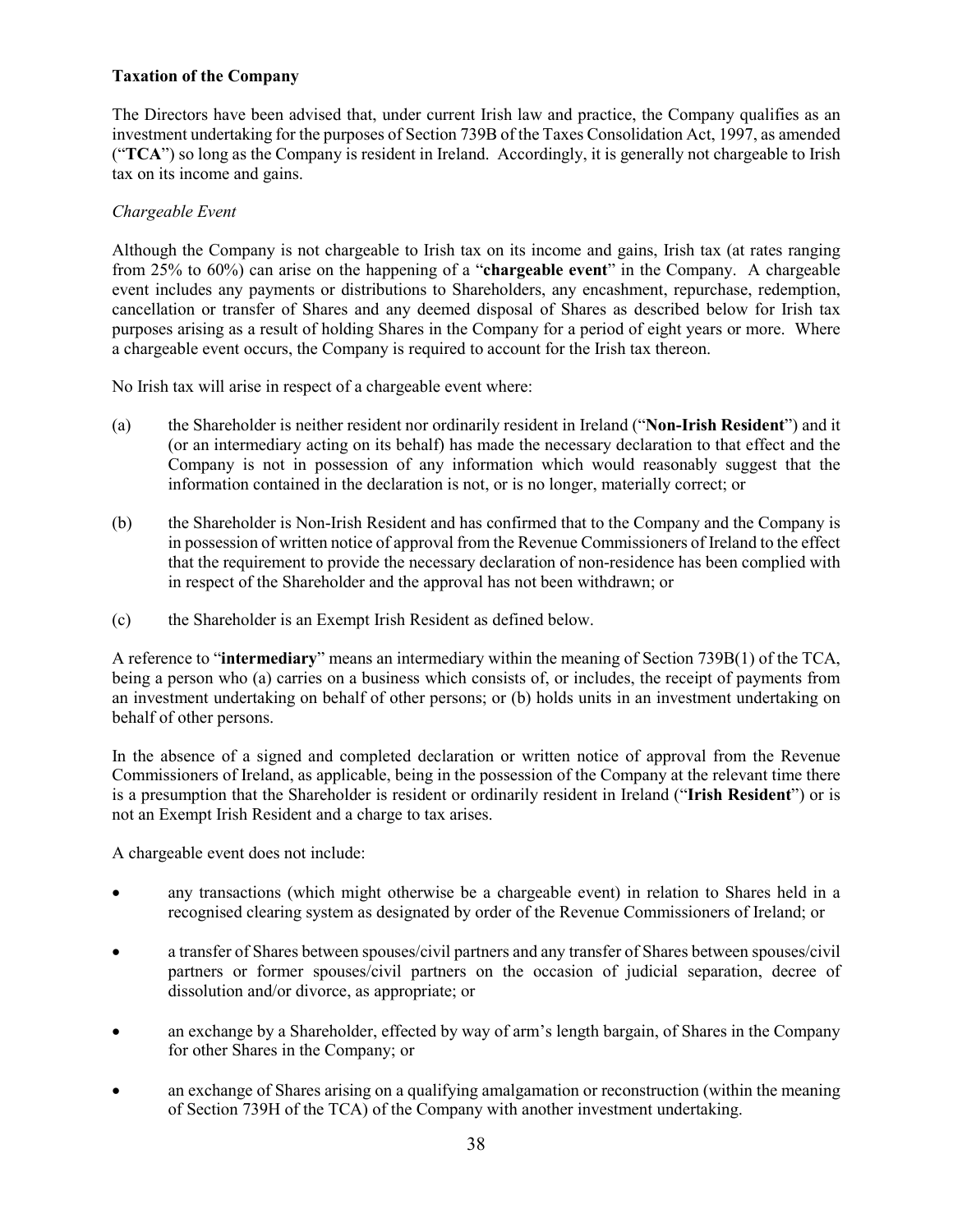If the Company becomes liable to account for tax on a chargeable event, the Company shall be entitled to deduct from the payment arising on that chargeable event an amount equal to the appropriate tax and/or, where applicable, to repurchase and cancel such number of Shares held by the Shareholder as is required to meet the amount of tax. The relevant Shareholder shall indemnify and keep the Company indemnified against loss arising to the Company by reason of the Company becoming liable to account for tax on the happening of a chargeable event.

## *Irish Courts Service*

Where Shares are held by the Irish Courts Service the Company is not required to account for Irish tax on a chargeable event in respect of those Shares. Rather, where money under the control or subject to the order of any Court is applied to acquire Shares in the Company, the Courts Service assumes, in respect of the Shares acquired, the responsibilities of the Company to, *inter alia*, account for tax in respect of chargeable events and file returns.

# **Exempt Irish Resident Shareholders**

The Company will not be required to deduct tax in respect of the following categories of Irish Resident Shareholders, provided the Company has in its possession the necessary declarations from those persons (or an intermediary acting on their behalf) and the Company is not in possession of any information which would reasonably suggest that the information contained in the declarations is not, or is no longer, materially correct. A Shareholder who comes within any of the categories listed below and who (directly or through an intermediary) has provided the necessary declaration to the Company is referred to herein as an "**Exempt Irish Resident**":

- (a) a pension scheme which is an exempt approved scheme within the meaning of Section 774 of the TCA, or a retirement annuity contract or a trust scheme to which Section 784 or Section 785 of the TCA, applies;
- (b) a company carrying on life business within the meaning of Section 706 of the TCA;
- (c) an investment undertaking within the meaning of Section 739B(1) of the TCA, or an investment limited partnership within the meaning of Section 739J of the TCA;
- (d) a special investment scheme within the meaning of Section 737 of the TCA;
- (e) a charity being a person referred to in Section  $739D(6)(f)(i)$  of the TCA;
- (f) a qualifying management company within the meaning of Section 739B(1) of the TCA;
- (g) a unit trust to which Section  $731(5)(a)$  of the TCA applies;
- (h) a person who is entitled to exemption from income tax and capital gains tax under Section 784A(2) of the TCA where the Shares held are assets of an approved retirement fund or an approved minimum retirement fund;
- (i) a person who is entitled to exemption from income tax and capital gains tax by virtue of Section 787I of the TCA, and the Shares are assets of a PRSA;
- (j) a credit union within the meaning of Section 2 of the Credit Union Act, 1997;
- (k) the National Asset Management Agency;
- (l) the National Treasury Management Agency or a Fund investment vehicle (within the meaning of section 37 of the National Treasury Management Agency (Amendment) Act 2014) of which the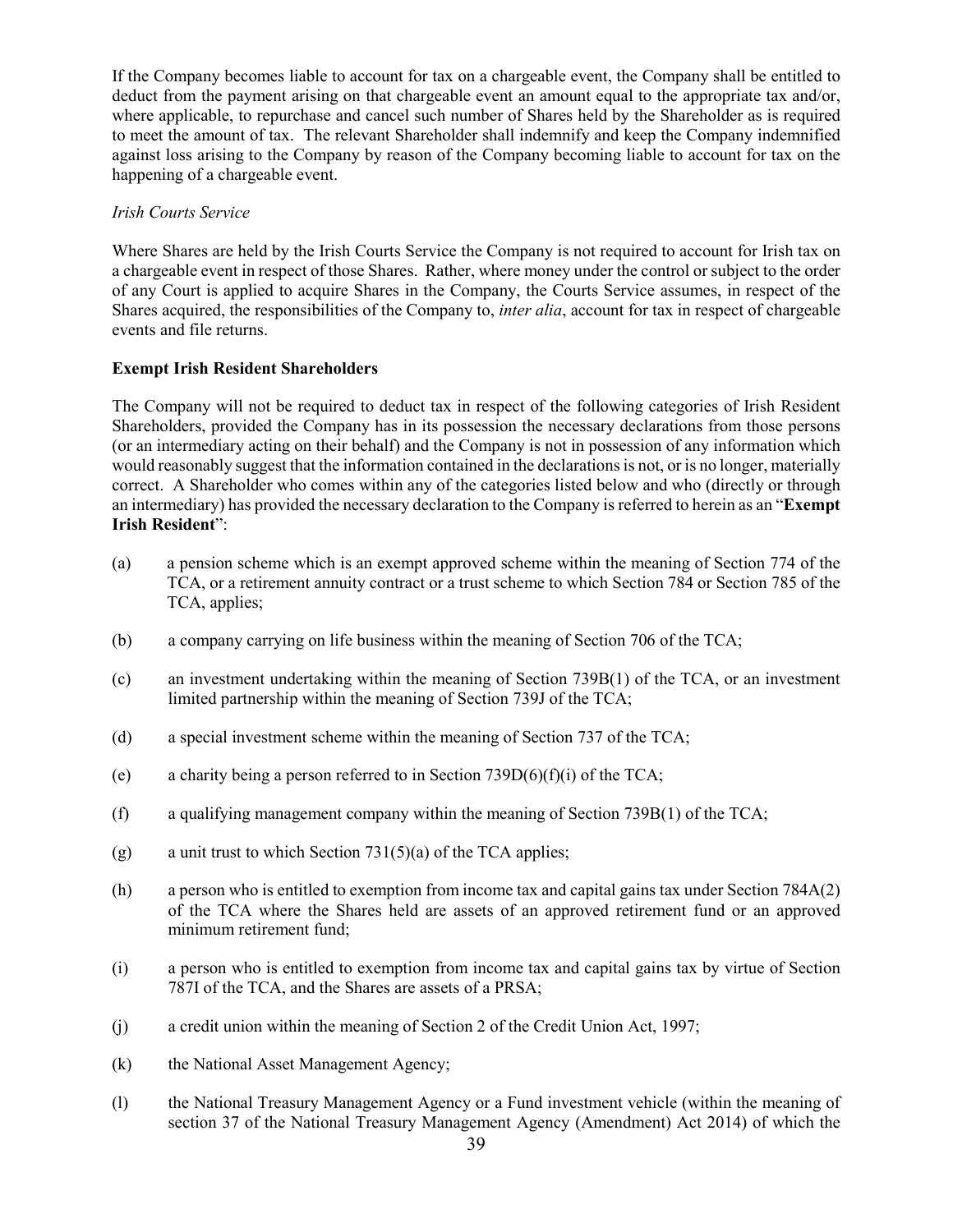Minister for Finance of Ireland is the sole beneficial owner or Ireland acting through the National Treasury Management Agency;

- (m) a company within the charge to corporation tax in accordance with Section 110(2) of the TCA (securitisation companies);
- (n) in certain circumstances, a company within the charge to corporation tax in accordance with Section 739G(2) in respect of payments made to it by the Company; or
- (o) any other person who is resident or ordinarily resident in Ireland who may be permitted to own Shares under taxation legislation or by written practice or concession of the Revenue Commissioners of Ireland without giving rise to a charge to tax in the Company or jeopardising the tax exemptions associated with the Company.

There is no provision for any refund of tax to Shareholders who are Exempt Irish Residents where tax has been deducted in the absence of the necessary declaration. A refund of tax may only be made to corporate Shareholders who are within the charge to Irish corporation tax.

## **Taxation of Non-Irish Resident Shareholders**

Non-Irish Resident Shareholders who (directly or through an intermediary) have made the necessary declaration of non-residence in Ireland, where required, are not liable to Irish tax on the income or gains arising to them from their investment in the Company and no tax will be deducted on distributions from the Company or payments by the Company in respect of an encashment, repurchase, redemption, cancellation or other disposal of their investment. Such Shareholders are generally not liable to Irish tax in respect of income or gains made from holding or disposing of Shares except where the Shares are attributable to an Irish branch or agency of such Shareholder.

Unless the Company is in possession of written notice of approval from the Revenue Commissioners of Ireland to the effect that the requirement to provide the necessary declaration of non-residence has been complied with in respect of the Shareholder and the approval has not been withdrawn, in the event that a non-resident Shareholder (or an intermediary acting on its behalf) fails to make the necessary declaration of non-residence, tax will be deducted as described above on the happening of a chargeable event and notwithstanding that the Shareholder is not resident or ordinarily resident in Ireland any such tax deducted will generally not be refundable.

Where a Non-Irish Resident company holds Shares in the Company which are attributable to an Irish branch or agency, it will be liable to Irish corporation tax in respect of income and capital distributions it receives from the Company under the self-assessment system.

#### **Taxation of Irish Resident Shareholders**

## *Deduction of Tax*

Tax will be deducted and remitted to the Revenue Commissioners of Ireland by the Company from any distributions made by the Company to an Irish Resident Shareholder who is not an Exempt Irish Resident at the rate of 41 per cent.

Tax will also be deducted by the Company and remitted to the Revenue Commissioners of Ireland from any gain arising on an encashment, repurchase, redemption, cancellation or other disposal of Shares by such a Shareholder at the rate of 41 per cent. Any gain will be computed as the difference between the value of the Shareholder's investment in the Company at the date of the chargeable event and the original cost of the investment as calculated under special rules.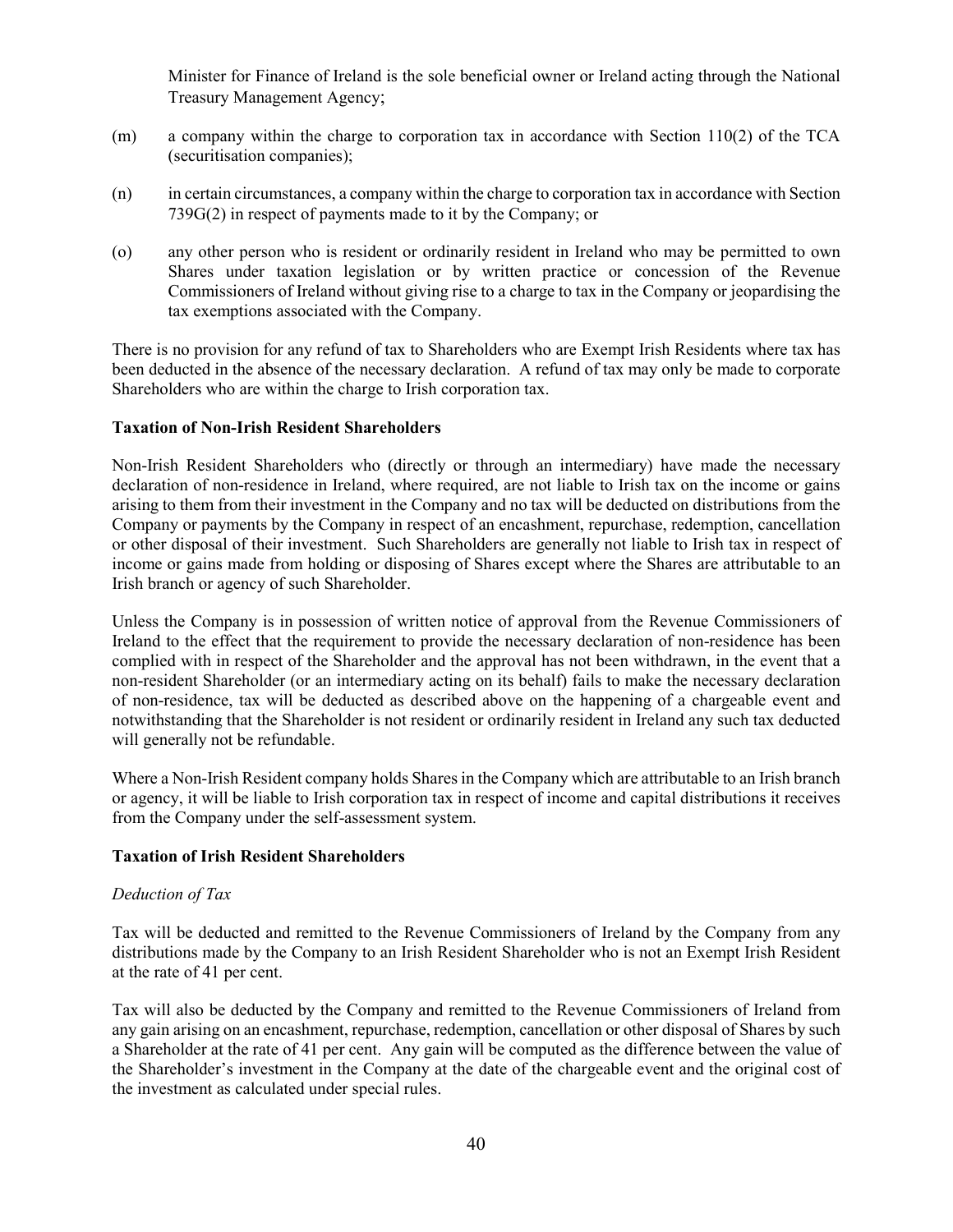Where the Shareholder is an Irish resident company and the Company is in possession of a relevant declaration from the Shareholder that it is a company and which includes the company's tax reference number, tax will be deducted by the Company from any distributions made by the Company to the Shareholder and from any gains arising on an encashment, repurchase, redemption, cancellation or other disposal of shares by the Shareholder at the rate of 25 per cent.

## *Deemed Disposals*

A deemed disposal of Shares will occur on each and every eighth anniversary of the acquisition of Shares in the Company held by Irish Resident Shareholders who are not Exempt Irish Residents. The Company may elect not to account for Irish tax in respect of deemed disposals in certain circumstances. Where the total value of Shares held by Shareholders who are Irish Resident and, who are not Exempt Irish Residents, is 10% or more of the Net Asset Value of the relevant Fund, the Company will be liable to account for the tax arising on a deemed disposal in respect of Shares in that Fund. However, where the total value of Shares held by such Shareholders is less than 10% of the Net Asset Value of the relevant Fund, the Company may, and it is expected that the Company will, elect not to account for tax on the deemed disposal. In this instance, the Company will notify relevant Shareholders that it has made such an election and those Shareholders will be obliged to account for the tax arising under the self-assessment system themselves.

The deemed gain will be calculated as the difference between the value of the Shares held by the Shareholder on the relevant eighth year anniversary or, where the Company so elects, the value of the Shares on the later of the 30 June or 31 December prior to the date of the deemed disposal and the relevant cost of those Shares. The excess arising will be taxable at the rate of 41% (or in the case of Irish resident corporate Shareholders where a relevant declaration has been made, at the rate of 25%). Tax paid on a deemed disposal should be creditable against the tax liability on an actual disposal of those Shares.

## *Residual Irish Tax Liability*

Corporate Shareholders resident in Ireland which receive payments from which tax has been deducted will be treated as having received an annual payment chargeable to tax under Case IV of Schedule D from which tax at the rate of 25 per cent. (or 41 per cent if no declaration has been made) has been deducted. Subject to the comments below concerning tax on a currency gain, in general, such Shareholders will not be subject to further Irish tax on payments received in respect of their holding from which tax has been deducted. A corporate Shareholder resident in Ireland which holds the Shares in connection with a trade will be taxable on any income or gains received from the Company as part of that trade with a set-off against corporation tax payable for any tax deducted from those payments by the Company. In practice, where tax at a rate higher than 25 per cent has been deducted from payments to a corporate Shareholder resident in Ireland, a credit of the excess tax deducted over the higher corporation tax rate of 25 per cent should be available.

Where a currency gain is made by a Shareholder on the disposal of Shares, the Shareholder will be liable to capital gains tax in respect of that gain in the year/s of assessment in which the Shares are disposed of.

Any Irish Resident Shareholder who is not an Exempt Irish Resident and who receives a distribution from which tax has not been deducted or who receives a gain on an encashment, repurchase, redemption, cancellation or other disposal from which tax has not been deducted (for example, because the Shares are held in a recognised clearing system) will be liable to account for income tax or corporation tax as the case may be on the payment or on the amount of the gain under the self-assessment system and in particular, Part 41A of the TCA.

## **Overseas Dividends**

Dividends (if any) and interest which the Company receives with respect to investments (other than securities of Irish issuers) may be subject to taxes, including withholding taxes, in the countries in which the issuers of the investments are located. It is not known whether the Company will be able to benefit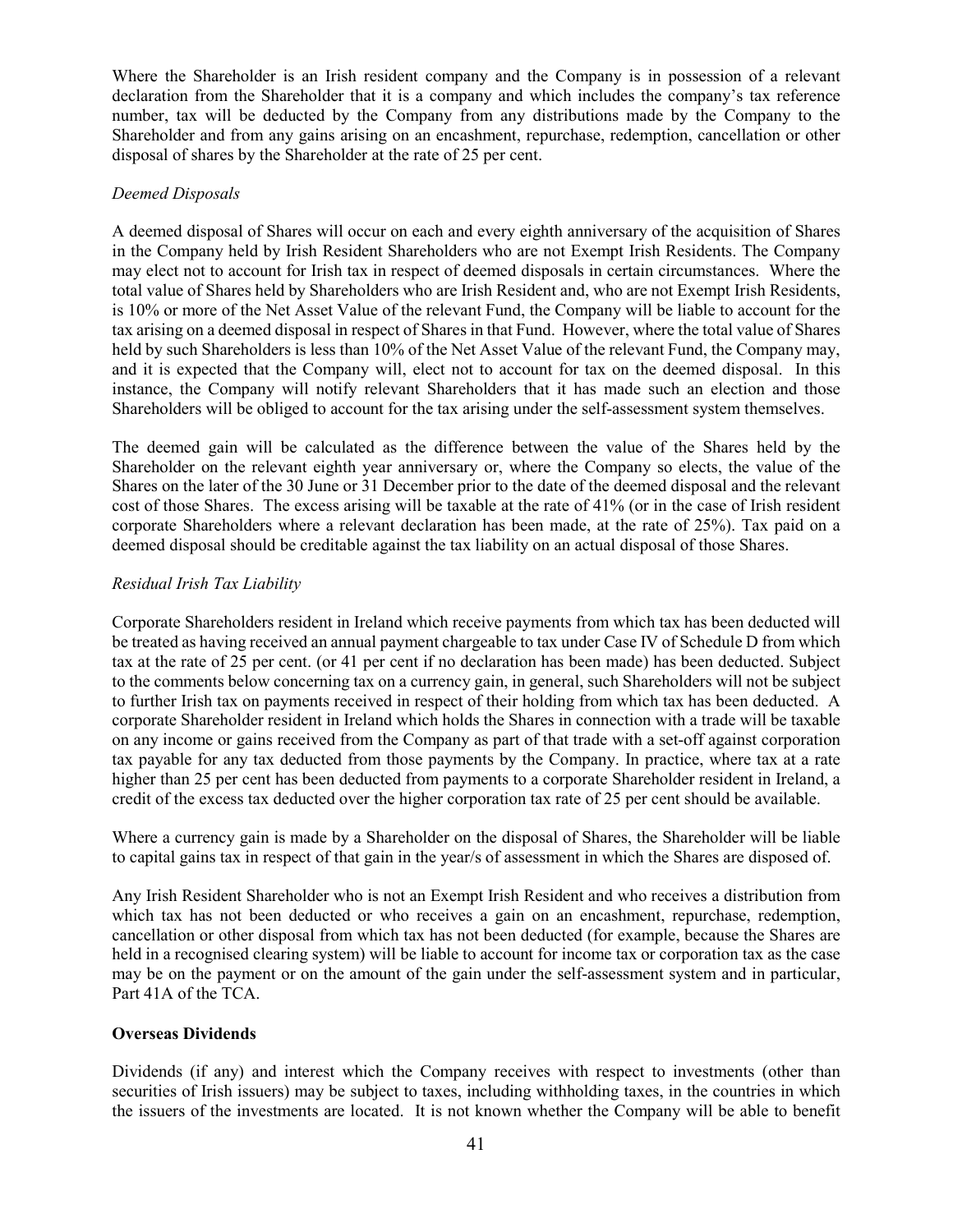from reduced rates of withholding tax under the provisions of the double tax treaties which Ireland has entered into with various countries.

However, in the event that the Company receives any repayment of withholding tax suffered, the Net Asset Value of the relevant Fund will not be restated and the benefit of any repayment will be allocated to the then existing Shareholders rateably at the time of such repayment.

## **Stamp Duty**

On the basis that the Company qualifies as an investment undertaking within the meaning of Section 739B of the TCA, generally, no stamp duty will be payable in Ireland on the issue, transfer, repurchase or redemption of Shares in the Company. However, where any subscription for or redemption of Shares is satisfied by an in-kind or in specie transfer of Irish securities or other Irish property, Irish stamp duty might arise on the transfer of such securities or properties.

No Irish stamp duty will be payable by the Company on the conveyance or transfer of stock or marketable securities of a company or other body corporate not registered in Ireland, provided that the conveyance or transfer does not relate to any immovable property situated in Ireland or any right over or interest in such property, or to any stocks or marketable securities of a company (other than a company which is an investment undertaking within the meaning of Section 739B of the TCA or a qualifying company within the meaning of Section 110 of the TCA) which is registered in Ireland.

#### **Residence**

In general, investors in the Company will be either individuals, corporate entities or trusts. Under Irish rules, both individuals and trusts may be resident or ordinarily resident. The concept of ordinary residence does not apply to corporate entities.

#### *Individual Investors*

## *Test of Residence*

An individual will be regarded as resident in Ireland for a particular tax year if the individual is present in Ireland: (1) for a period of at least 183 days in any one tax year; or (2) for a period of at least 280 days in any two consecutive tax years, provided that the individual is resident in Ireland for at least 31 days in each tax year. In determining days present in Ireland, an individual is deemed to be present if he / she is present in the country at any time during the day.

If an individual is not resident in Ireland in a particular tax year the individual may, in certain circumstances, elect to be treated as resident.

#### *Test of Ordinary Residence*

If an individual has been resident for the three previous tax years then the individual will be deemed "ordinarily resident" from the start of the fourth year. An individual will remain ordinarily resident in Ireland until the individual has been non-resident for three consecutive tax years.

## *Trust Investors*

A trust will generally be regarded as resident in Ireland where all of the trustees are resident in Ireland. Trustees are advised to seek specific tax advice if they are in doubt as to whether the trust is resident in Ireland.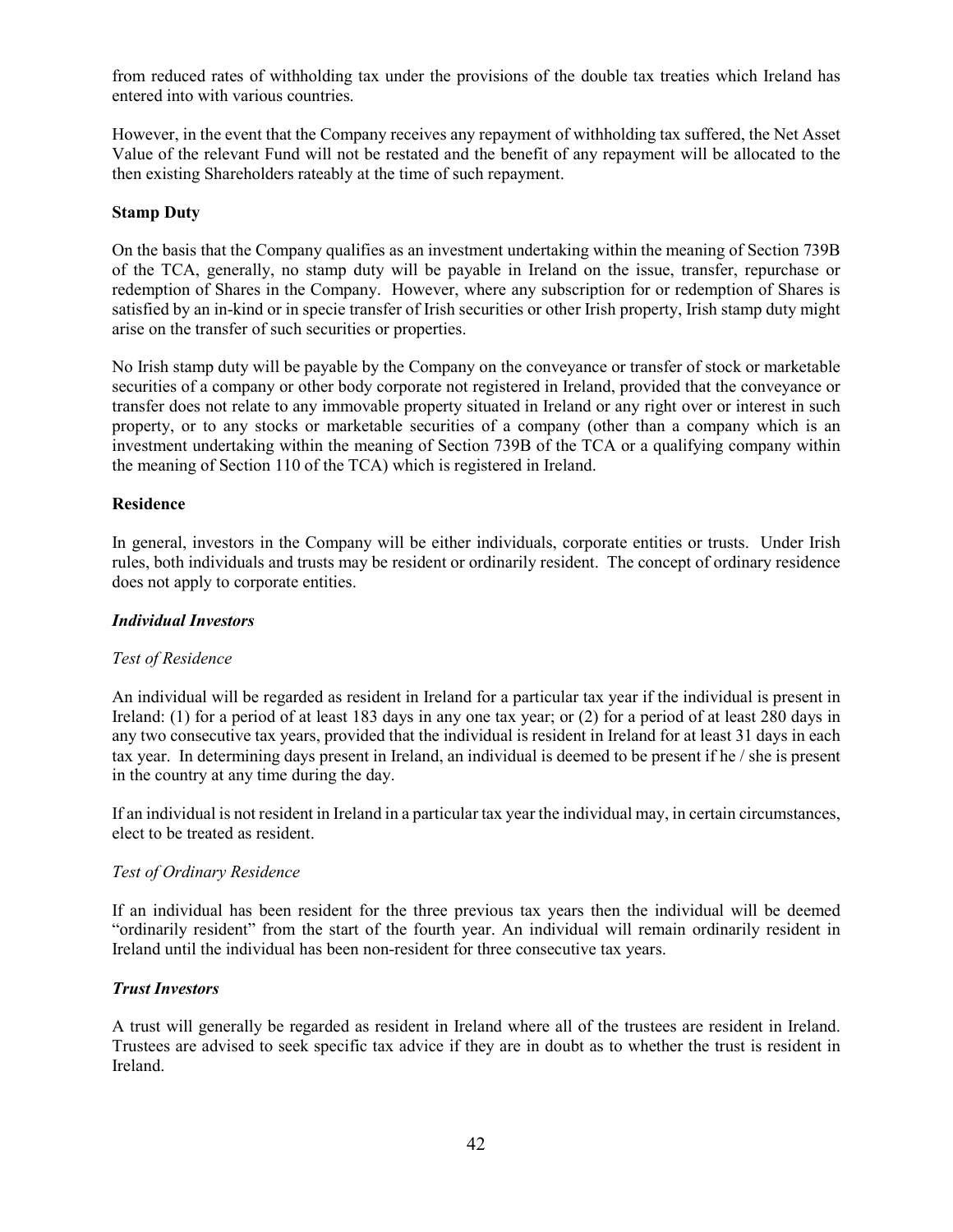# *Corporate Investors*

A company will be resident in Ireland if its central management and control is in Ireland or (in certain circumstances) if it is incorporated in Ireland. For Ireland to be treated as the location of a company's central management and control this typically means Ireland is the location where all fundamental policy decisions of the company are made.

All companies incorporated in Ireland are resident in Ireland for tax purposes except where:

- (i) in the case of a company incorporated before 1 January 2015, the company or a related company carries on a trade in Ireland, and either (a) the company is ultimately controlled by persons resident in a "relevant territory", being an EU member state or a country with which Ireland has a double taxation agreement in force by virtue of Section 826(1) of the TCA or that is signed and which will come into force once all the ratification procedures set out in Section 826(1) of the TCA have been completed, or (b) the principal class of the shares in the company or a related company is substantially and regularly traded on a recognised stock exchange in a relevant territory and the Company's central management and control is located outside of Ireland (however this exception does not apply where the Company's place of central management and control is in a jurisdiction that only applies an incorporation test for determining residency and the Company would thus not be regarded as tax-resident in any jurisdiction; or
- (ii) the company is regarded as resident in a country other than Ireland and not resident in Ireland under a double taxation agreement between Ireland and that other country.

The exception from the incorporation rule of tax residence at (i) above in respect of a company incorporated before 1 January 2015 will however cease to apply or be available after 31 December 2020, or, if earlier, from the date, after 31 December 2014, of a change in ownership (direct or indirect) of the company where there is a major change in the nature or conduct of the business of the company within the period beginning on the later of 1 January 2015 or the date which occurs one year before the date of the change in ownership of the company, and ending 5 years after the date of the change in ownership. For these purposes a major change in the nature or conduct of the business of the company includes the commencement by the company of a new trade or a major change arising from the acquisition by the company of property or of an interest in or right over property.

# **Disposal of Shares and Irish Capital Acquisitions Tax**

## (a) **Persons Domiciled or Ordinarily Resident in Ireland**

The disposal of Shares by means of a gift or inheritance made by a disponer domiciled or ordinarily resident in Ireland or received by a beneficiary domiciled or ordinarily resident in Ireland may give rise to a charge to Irish Capital Acquisitions Tax for the beneficiary of such a gift or inheritance with respect to those Shares.

## (b) **Persons Not Domiciled or Ordinarily Resident in Ireland**

On the basis that the Company qualifies as an investment undertaking within the meaning of Section 739B of the TCA, the disposal of Shares will not be within the charge to Irish Capital Acquisitions Tax provided that;

- the Shares are comprised in the gift or inheritance at the date of the gift or inheritance and at the valuation date;
- the donor is not domiciled or ordinarily resident in Ireland at the date of the disposition; and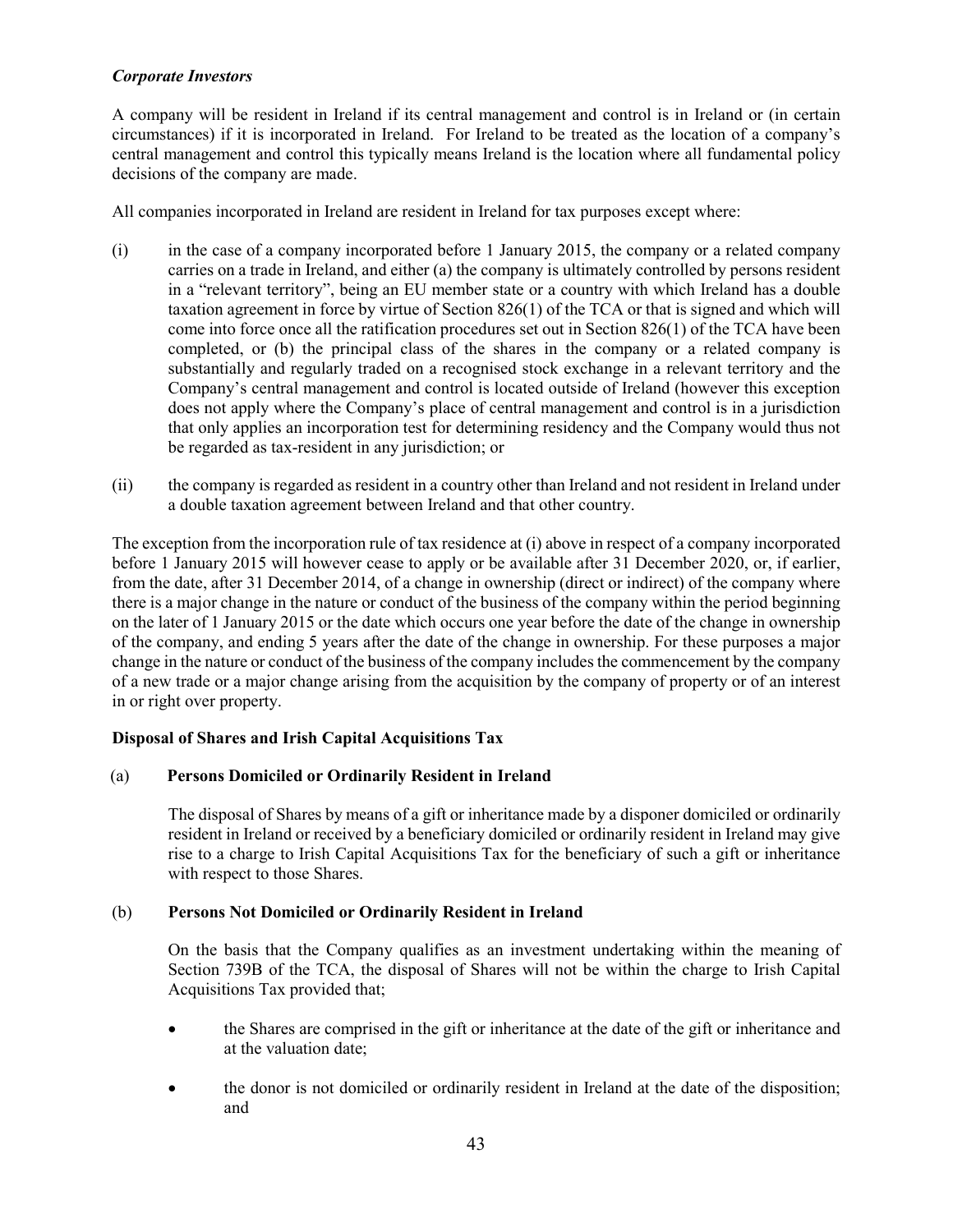• the beneficiary is not domiciled or ordinarily resident in Ireland at the date of the gift or inheritance.

# **The Foreign Account Tax Compliance Act (FATCA)**

The provisions of FATCA are designed to require certain U.S. persons' direct and indirect ownership of certain non-U.S. accounts and non-U.S. entities to be reported by foreign financial institutions ("**FFIs**") to foreign tax authorities who will then provide the information to the Internal Revenue Service (the "**IRS**").

The Company may be regarded as an FFI for FATCA purposes. FATCA may impose a withholding tax of up to 30 per cent. with respect to certain U.S. source income (including dividends and interest). A 30 per cent. withholding tax was also due to apply to gross proceeds from certain sales or other disposals of property producing U.S. source interest or dividends paid to an FFI as from 1 January 2019. However, the IRS published proposed FATCA Regulations on 13 December 2018 that eliminate gross proceeds withholding. The IRS has confirmed that taxpayers can rely on the proposed regulations until final regulations are issued and, consequently, no such withholding tax is payable at present.

FATCA compliance is enforced under Irish tax legislation, including the Financial Accounts Reporting (United States of America) Regulations 2014, and reporting rules and practices. The Company may require additional information from Shareholders in order to comply with these provisions. The Company may disclose the information, certificates or other documentation that it receives from (or concerning) its Shareholders to the Revenue Commissioners as necessary to comply with the Irish tax legislation and reporting rules and practices relating to FATCA, related intergovernmental agreements or other applicable law or regulation. The Revenue Commissioners, in turn, report such information to the IRS. If a Shareholder causes (directly or indirectly) the Company to suffer a withholding for or on account of FATCA ("**FATCA Deduction**") or other financial penalty, cost, expense or liability, the Company may compulsorily repurchase any Shares of such Shareholder and/or take any action required to ensure that such FATCA Deduction or other financial penalty, cost, expense or liability is economically borne by such shareholder. Each prospective investor is urged to consult its tax adviser regarding the applicability of FATCA and any other reporting requirements with respect to the prospective investor's own situation. If applicable, investors should contact their intermediary regarding the application of this regime to their investments in the Company.

## **The Common Reporting Standard**

Ireland has implemented the "Standard for Automatic Exchange of Financial Account Information", also known as the Common Reporting Standard ("**CRS**"), into Irish law.

The CRS is a single global standard on Automatic Exchange of Information ("**AEOI**") which was approved by the Council of the OECD in July 2014. It draws on earlier work of the OECD and the EU, global antimoney laundering standards and, in particular, the Model FATCA Intergovernmental Agreement. It draws on earlier work of the OECD and the EU, global anti-money laundering standards and, in particular, the Model FATCA Intergovernmental Agreement. The CRS sets out details of the financial information to be exchanged, the financial institutions required to report, together with common due diligence standards to be followed by financial institutions.

Under the CRS, participating jurisdictions are required to exchange certain information held by financial institutions regarding their non-resident customers. To comply with its obligations under the CRS (or similar information sharing arrangements), the Company may require additional information and documentation from Shareholders. The Company may disclose the information, certifications or other documentation that they receive from or in relation to Shareholders to the Revenue Commissioners of Ireland who may in turn exchange this information with tax authorities in other territories.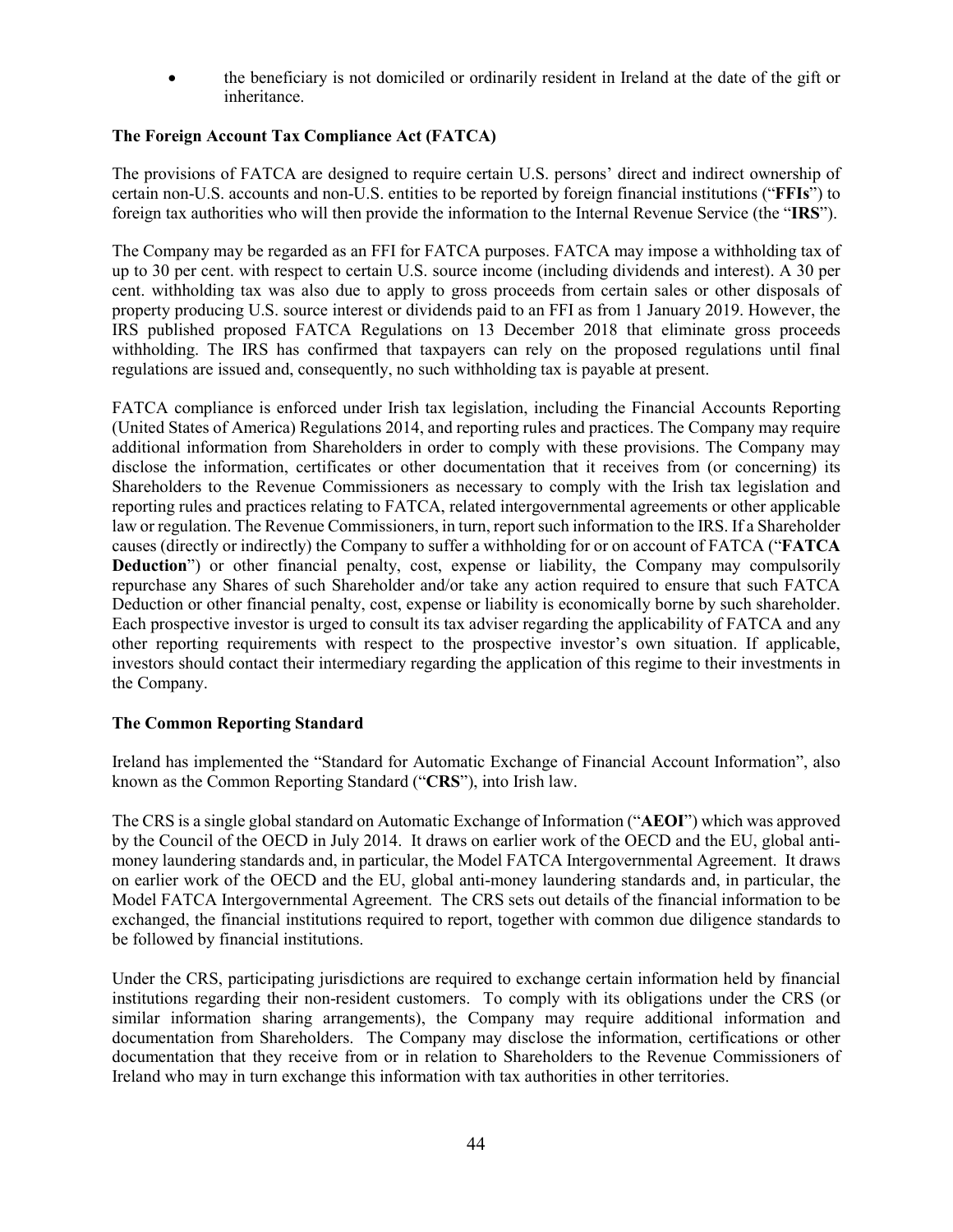By subscribing for Shares in the Company, each Shareholder is agreeing to provide such information upon request from the Company or its delegate. Shareholders refusing to provide the requisite information to the Company may be reported to the Irish tax authorities or other parties as necessary to comply with the CRS.

The above description is based in part on regulations, guidance from the OECD and the CRS, all of which are subject to change. Each prospective investor should consult their own tax adviser on the requirements applicable to their own situation under these arrangements.

# **Investment Undertaking Reporting**

Pursuant to Section 891C TCA and the Return of Values (Investment Undertakings) Regulations 2013, the Company is obliged to report certain details in relation to Shares held by investors to the Revenue Commissioners of Ireland on an annual basis. The details to be reported include the name, address, date of birth (if on record) and the tax reference number of the Shareholder (being an Irish tax reference number or VAT registration number, or in the case of an individual, the individual's PPS number or, in the absence of a tax reference number, a marker indicating that this was not provided) and the investment number associated with and the value of the Shares held by the Shareholder. These provisions do not require such details to be reported in respect of Shareholders who are:

- Exempt Irish Residents (as defined above);
- Shareholders who are neither Irish Resident nor ordinarily resident in Ireland (provided the relevant declaration has been made); or
- Shareholders whose Shares are held in a recognised clearing system.

Investors should note the section entitled "The Common Reporting Standard" for information on additional investor information gathering and reporting requirements to which the Company is subject.

# **Each prospective investor should consult its own tax advisers on the requirements applicable to it under these arrangements.**

# **Additional Information for German Tax Purposes**

Seilern America, Seilern Europa and Seilern World Growth Fund (referred to as "relevant Fund(s)") each invest at least 50% of gross assets on a continuous basis directly (i.e. not by holding Equities (as defined below) via an intermediate company in the legal form of a partnership) into Equities (the "Equity Fund Capital Participation Threshold", as defined for the purposes of eligibility for the partial exemption tax regime for Equity Funds, according to Secs. 2 and 20 of the German Investment Tax Act 2018, as amended). In order to be recognised as Equities for purposes of the Equity Fund Capital Participation Threshold, the Equities need to be owned ("assigned" for German tax purposes) by the relevant Fund (in the case of a securities lending arrangement or swap agreement, for example, the relevant Fund may lose tax ownership of those Equities for German tax purposes if they are subject to such agreements). The gross assets of the relevant Fund are determined by using the value of the assets of the Fund without taking into account liabilities of the Fund.

Passive violations of the Equity Fund Capital Participation Threshold defined above, caused for instance by unrealised changes in the value of the assets of a relevant Fund, do not result in the loss of the tax status as an Equity Fund, if the Fund undertakes immediately reasonable measures to restore the Equity Fund Capital Participation Threshold.

At the point in time where a relevant Fund materially violates the investment threshold of investing at least 50% of gross assets in Equities as set out in this section and hereby falls below the Equity Fund Capital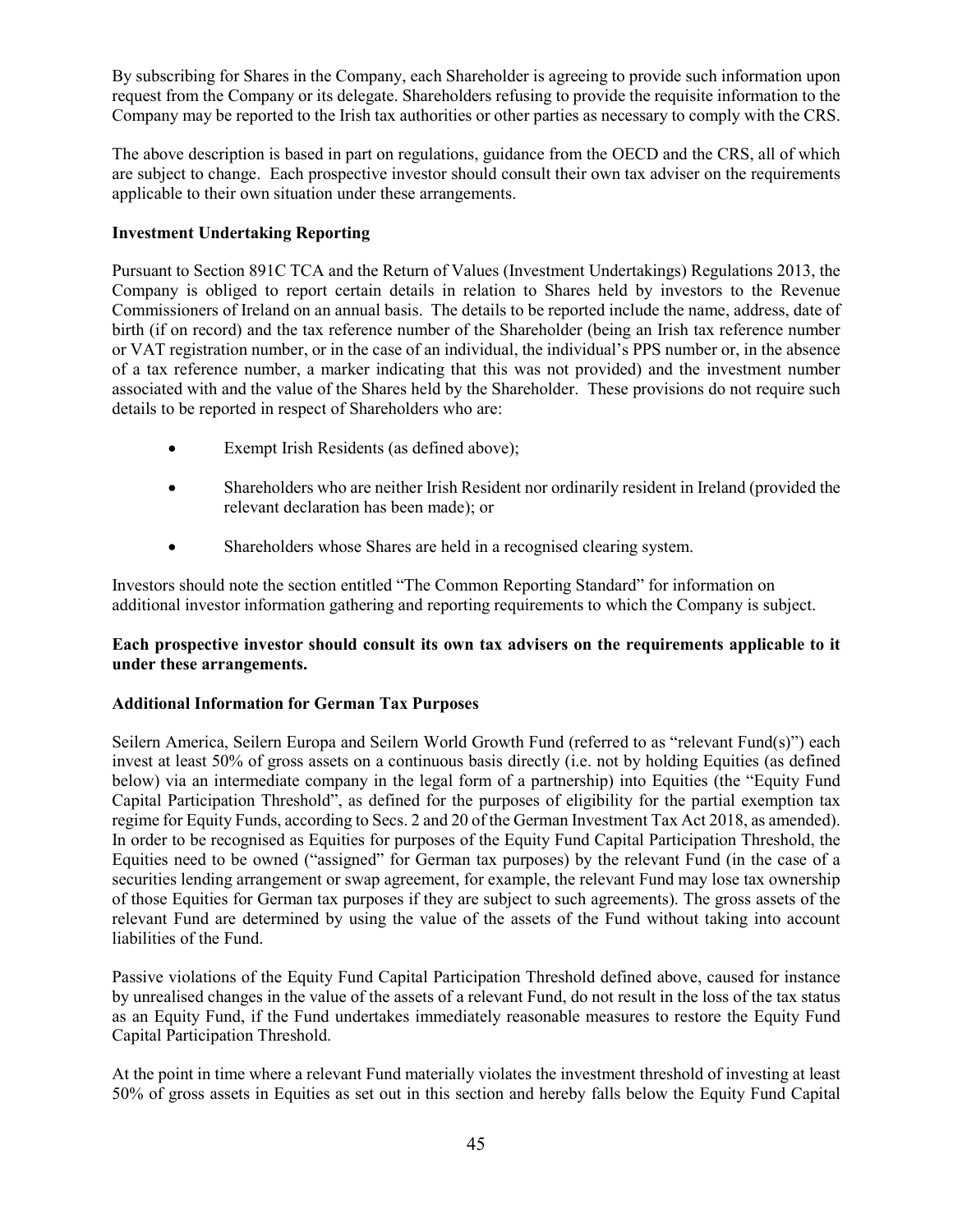Participation Threshold, the Fund loses its tax classification as an Equity Fund for the purposes of the German Investment Tax Act 2018, as amended.

For purposes of the above Equity Fund Capital Participation Threshold, "Equities" mean:

- 1. shares of a corporation which are admitted to official trading on a stock exchange or included in an organised market (which is a recognised market and open to the public and which operates in a due and proper manner);
- 2. shares of a corporation, which is not a real estate company and which:
	- (a) is resident in a member state of the EU or a member state of the EEA and is subject to income taxation for corporations in that state and is not exempt from such taxation; or
	- (b) is resident in any other state and is subject to an income taxation for corporations in that state at a rate of at least 15% and is not exempt from such taxation;
- 3. fund units of an Equity Fund (being a fund that invests at least 50% of its gross assets on a continuous basis directly into Equities according to its constitution or prospectus), with 51% of the Equity Fund units' value being taken into account as Equities;

or

4. fund units of a Mixed Fund (being a fund that invests at least 25% of its gross assets on a continuous basis directly into Equities according to its constitution or prospectus), with 25% of the Mixed Fund units' value being taken into account as Equities.

If the Equity Fund Capital Participation Threshold of an Equity Fund or the Mixed Fund Capital Participation Threshold of a Mixed Fund (both as defined for the purposes of eligibility for the partial exemption tax regime for Equity Funds and for Mixed Funds, according to Secs. 2 and 20 of the German Investment Tax Act 2018, as amended), used as a target fund and laid out with binding legal effect for those target funds and for all of their investors in their constitution or prospectus, define a percentage of more than 51 per cent (in case of an Equity Fund) or more than 25 per cent (in case of a Mixed Fund) of its gross assets for the continuous investment into Equities, then differing from no. 3 and 4 above, the Equity Fund or the Mixed Fund, used as a target fund, qualify as an Equity participation by the amount of this higher percentage.

If a relevant Fund invests in units or shares of a target fund, the Fund processes at this level (consolidates) the equity participation ratios of these target funds which are being published in the valuation frequency of each target fund. This consolidation method is only applicable to such target funds which produce a valuation at least once a week.

Each of Seilern America, Seilern Europa and Seilern World Growth Fund publish equity participation ratios with the same frequency as it deals on www.seilernfunds.com.

Due to the fact that the legal situation and / or the opinion of the German fiscal authorities might change between the publication of this Prospectus and any investment decision taken by a German tax resident investor, it is for the German investor to consider the financial consequences of such changes to an investment in a Fund and to consult, if necessary, a qualified tax professional before the investment in the Shares of a Fund is made. This information is not exhaustive and does not constitute legal or tax advice.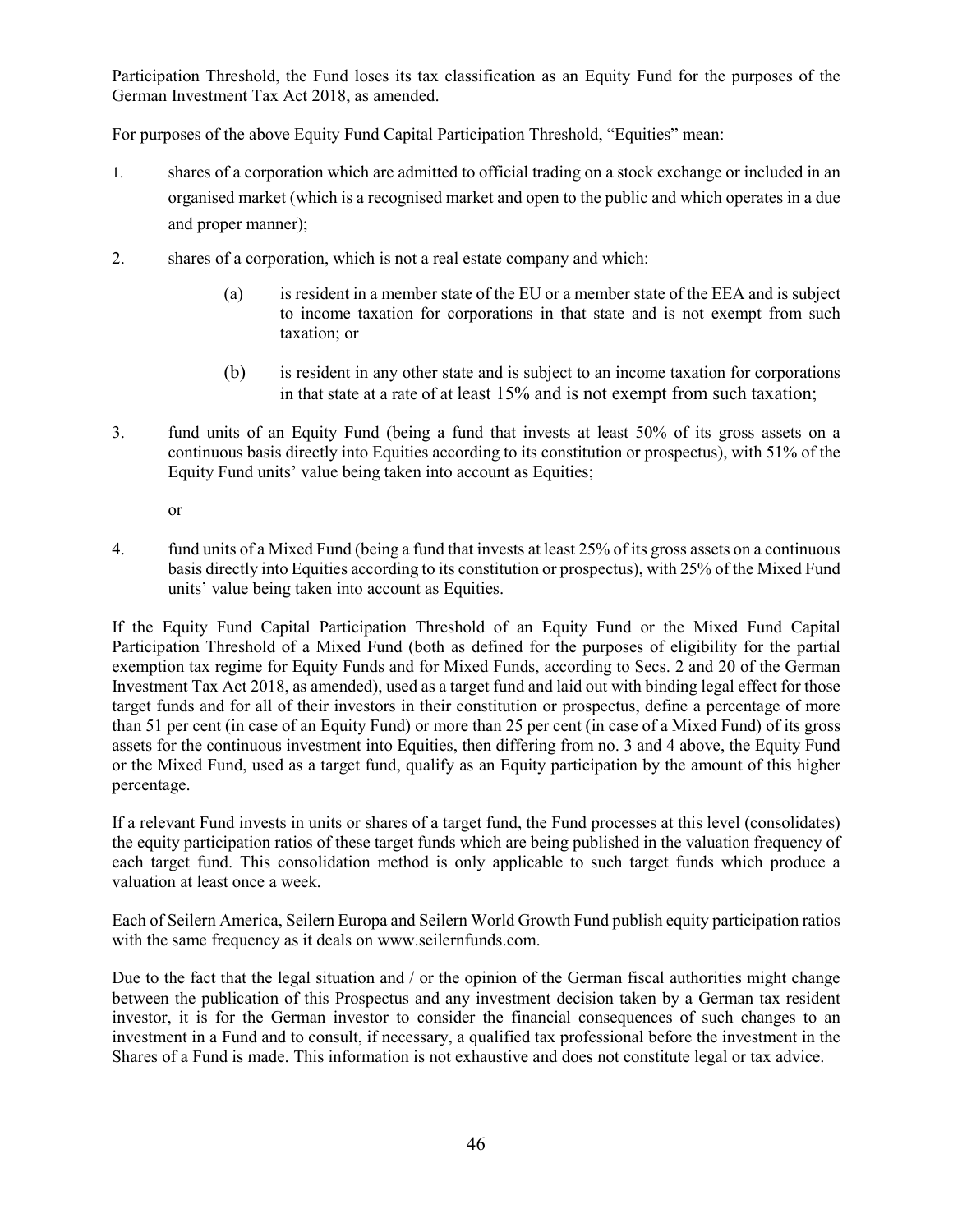## **GENERAL**

# **Remuneration Policy**

The Company has adopted a remuneration policy as required by the Regulations (the "**Remuneration Policy**"). The Remuneration Policy seeks to be consistent with, and promote, sound and effective risk management and is designed to discourage risk-taking by the Company which is inconsistent with the risk profiles of the Funds. The Remuneration Policy applies to those categories of staff of the Company whose professional activities have a material impact on the risk profile of the Company or the Funds ("**Identified Staff**"). As at the date of this Prospectus, the Identified Staff comprise the Directors. While certain Directors are paid a fixed annual fee for their services to the Company, Directors that are employees of the Investment Manager or an affiliate are not paid any fees for their services as a director. Due to the size and internal organisation of the Company and the nature, scope and complexity of its activities, a remuneration committee has not been established by the Company. Any fee arrangements with Directors of the Company shall be subject to the approval of the Board of Directors. Please see the section entitled "Fees and Expenses" for details of the fees and expenses payable to the Directors. Further information on the current remuneration policy of the Company, including a description of how remuneration and benefits are calculated and the identity of persons responsible for awarding the remuneration and benefits is available at the following website www.seilernfunds.com. A paper copy of this information is available free of charge upon request from the Manager.

# **Conflicts of Interest**

The Manager, the Investment Manager, the Depositary and the Administrator and their affiliates may from time to time act as manager, investment manager, depositary, administrator, company secretary, dealer or distributor in relation to, or be otherwise involved in, other funds established by parties other than the Company which have similar investment objectives to those of the Company and any fund. The Investment Manager may hold Shares in any fund. It is, therefore, possible that any of them may, in the course of business, have potential conflicts of interests with the Company and a fund. Each will, at all times, have regard in such event to its obligations to the Company and the funds and will ensure that such conflicts are resolved fairly. In addition, any of the foregoing may deal, as principal or agent, with the Company in respect of the assets of a fund, provided that such dealings are carried out as if effected on normal commercial terms negotiated on an arm's length basis and that such dealings are consistent with the best interests of Shareholders.

In addition, the Manager or the Depositary, the delegates or sub-delegates of the Manager or the Depositary (excluding any non-group company sub-custodians appointed by the Depositary) and any associated or group company of the Manager or the Depositary or may deal, as principal or agent, with the Company in respect of the assets of a Fund, provided that such dealings are conducted at arm's length. Transactions must be in the best interests of Shareholders.

Dealings will be deemed to have been conducted at arm's length if: (a) the value of the transaction is certified by either (i) a person who has been approved by the Depositary as being independent and competent or (ii) a person who has been approved by the Directors as being independent and competent in the case of transactions involving the Depositary; (b) the transaction is executed on best terms on an organised investment exchange in accordance with the rules of the relevant exchange; or (c) where (a) and (b) are not practical, the transaction is executed on terms which the Depositary or, in the case of a transaction involving the Depositary, the Directors, are satisfied are conducted at arm's length and are in the best interests of Shareholders. The Depositary or, in the case of a transaction involving the Depositary, the Directors, shall document how it complied with the requirements of paragraphs (a), (b) or (c) above. Where transactions are conducted in accordance with paragraph (c) above, the depositary or, in the case of a transaction involving the Depositary, the Directors, shall document its or their rationale for being satisfied that the transaction conformed to the principles outlined here.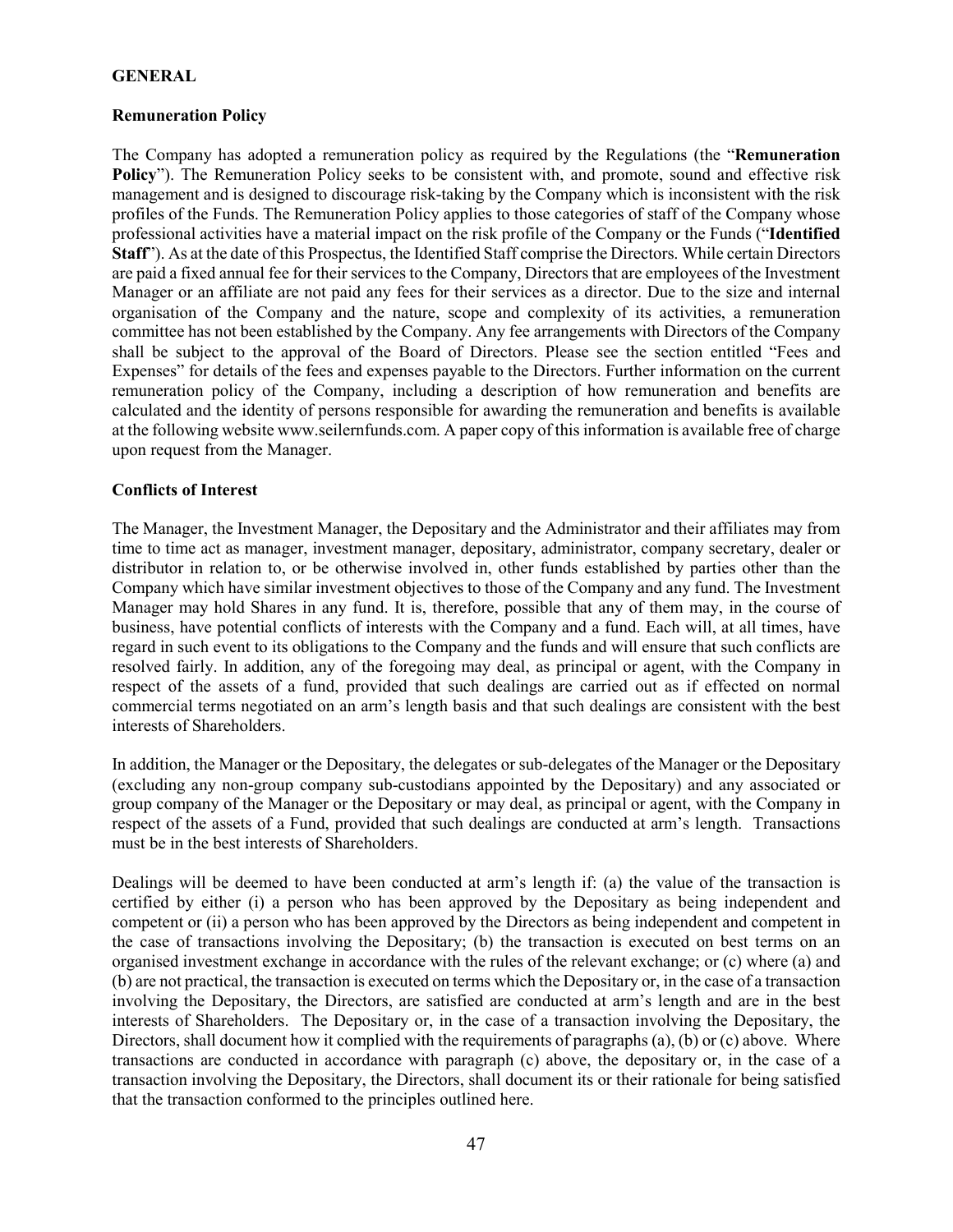Conflicts of interest may arise as a result of transactions in FDI and EPM techniques and instruments. For example, the counterparties to, or agents, intermediaries or other entities which provide services in respect of, such transactions may be related to the Manager or the Depositary. As a result, those entities may generate profits, fees or other income or avoid losses through such transactions. Furthermore, conflicts of interests may also arise where the collateral provided by such entities is subject to a valuation or haircut applied by a related party.

The Investment Manager and its affiliates may invest, directly or indirectly, or manage or advise other investment funds or accounts which invest in assets which may also be purchased or sold by the Company. Neither the Investment Manager nor any of its affiliates is under any obligation to offer investment opportunities of which any of them becomes aware to the Company or to account to the Company in respect of or share with the Company or inform the Company of any such transaction or any benefit received by any of them from any such transaction, but will allocate any such opportunities on an equitable basis between the Company and other clients.

The Investment Manager may assist the Administrator with valuing certain securities held by a Fund. The Investment Manager is paid a fee which is a percentage of the Net Asset Value of each Fund. Consequently, a conflict of interest could arise between its interest and those of a Fund. In the event of such a conflict of interests, the Investment Manager shall have regard to its obligations to the Company and the Funds and will ensure that such a conflict is resolved fairly and on a basis consistent with the best interests of the Shareholders.

The Company has policies designed to ensure that in all transactions, a reasonable effort is made to avoid conflicts of interest, and when they cannot be avoided, that the Funds and their shareholders are fairly treated.

The Company has policies designed to ensure that its service providers act in the Funds' best interests when executing decisions to deal on behalf of those Funds in the context of managing the Funds' portfolios. For these purposes, all reasonable steps must be taken to obtain the best possible result for the Funds, taking into account price, costs, speed, likelihood of execution and settlement, order size and nature, research services provided by the broker to the Investment Manager or any other consideration relevant to the execution of the order. Information about the Funds' execution policies are available to Shareholders at no charge upon request.

It is proposed that soft commissions may be paid to brokers. The brokers or counterparties to the soft commission arrangements have agreed to provide best execution to the Company. The benefits provided under the arrangements will assist the Investment Manager in the provision of investment services to the Funds and to other third parties. Details of the soft commission arrangements will be disclosed in the annual and half-yearly reports of the Company.

## **Payment for External Research**

The Investment Manager may use research, both internally and externally sourced, to inform its decision making. The Investment Manager may pay for external research out of the assets of the Funds.

The Investment Manager is authorised and regulated by the FCA and has established a research payment account from which it will pay for research (as defined in the FCA rules) ("**Research**") that it receives from third parties in connection with the provision of services to a Fund and its other clients (the "**RPA**"). The RPA will be funded by research charges ("**Research Charges**") paid by the Fund and other clients of the Investment Manager, with the amount to be paid by each client determined by the Investment Manager in accordance with the Investment Manager's research payment account policy and FCA rules as summarised below.

The Investment Manager has informed the Manager that it will set a single budget in respect of all of its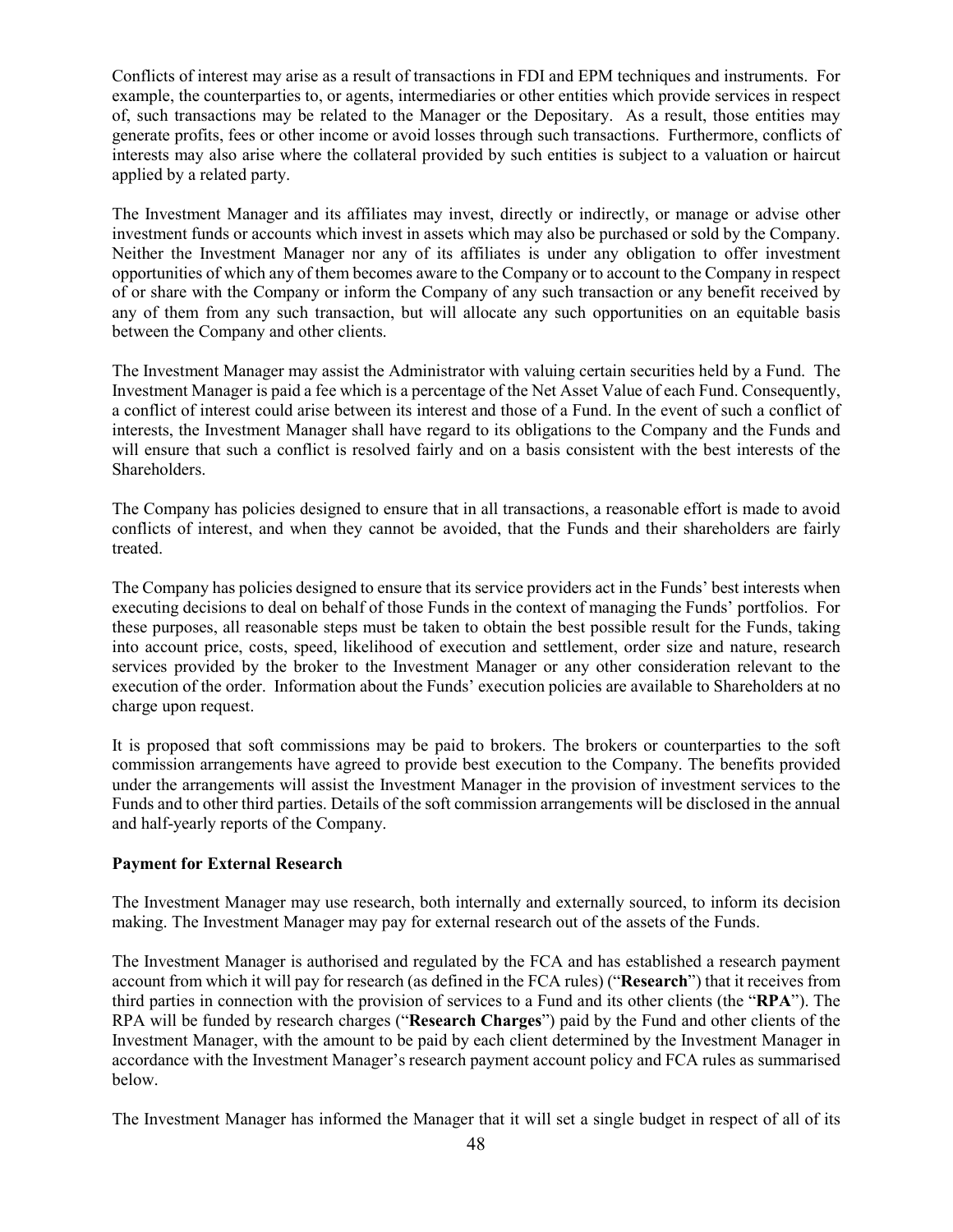clients (the "**Research Budget**") for the purchase of Research during each calendar year (an "**RPA Period**") on the basis that its clients share sufficiently similar investment objectives and research needs. The Research Budget for each RPA Period will include the estimated Research Charges for the Fund. The Investment Manager has informed the Manager that, in order to allocate research costs fairly across its clients, it intends to allocate the Research Budget to each of its clients (including the Fund) by reference to their net asset value at the end of each calendar quarter.

Information on the total costs that the Fund has incurred for Research in the most recent financial year will be set out in the Company's annual report.

Further information in relation to the RPA will be made available upon request.

# **Recording of Telephone Calls**

Investors who communicate with the Investment Manager or the Manager through telephone calls to landlines at the Investment Manager or the Manager will have their telephone calls recorded. Telephone calls to mobile devices of the Investment Manager or the Manager will not be recorded but trading orders (buying and selling of financial instruments) will never be passed by an unrecorded mobile device. Recorded voice data will be stored by the Investment Manager  $\overline{\ell}$  the Manager for seven years.

# **Voting Rights**

The Manager has developed a strategy for determining when and how voting rights are exercised. Details of the actions taken on the basis of those strategies are available to Shareholders free of charge upon request.

## **Complaints**

Information regarding the Manager's complaint procedures is available to Shareholders free of charge upon request. Shareholders may file complaints about the Funds free of charge at the registered office of the Manager.

## **The Share Capital**

The share capital of the Company shall at all times equal the Net Asset Value. The initial share capital of the Company is the foreign currency equivalent of  $\epsilon$ 39,000 as of the date of this Prospectus represented by 39,000 Subscriber Shares of no par value. The Directors are empowered to issue Shares in the Company provided that the number of issued shares in the Company does not exceed 500 billion. There are no rights of pre-emption upon the issue of Shares in the Company.

Each of the Shares entitles the Shareholder to participate equally on a *pro rata* basis in the dividends and net assets of the fund in respect of which they are issued, save in the case of dividends declared prior to becoming a Shareholder.

The proceeds from the issue of Shares shall be applied in the books of the Company to the relevant fund and shall be used in the acquisition on behalf of the relevant fund of assets in which the relevant fund may invest. The records and accounts of each fund shall be maintained separately.

## **The Funds and Segregation of Liability**

The Company is an umbrella fund with segregated liability between sub-funds and each Fund may comprise one or more classes of Shares in the Company. The Directors may, from time to time, upon the prior approval of the Central Bank, establish further Funds by the issue of one or more separate classes of Shares on such terms as the Directors may resolve. The Directors may, from time to time, in accordance with the requirements of the Central Bank, establish one or more separate classes of Shares within each Fund on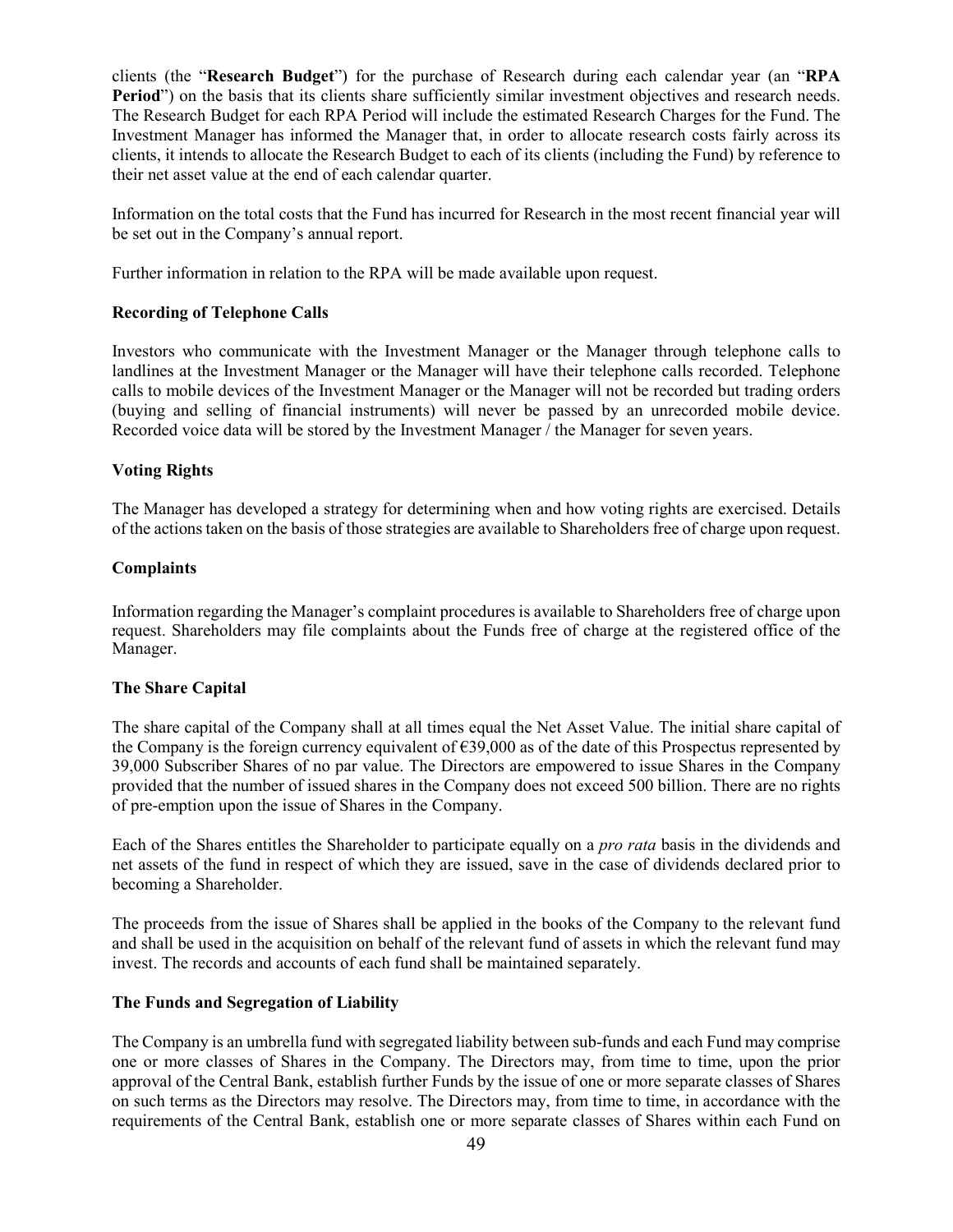such terms as the Directors may resolve.

The assets and liabilities of each Fund will be allocated in the following manner:

- (a) the proceeds from the issue of Shares representing a Fund shall be applied in the books of the Company to the Fund and the assets and liabilities and income and expenditure attributable thereto shall be applied to such Fund subject to the provisions of the Memorandum and Articles of Association;
- (b) where any asset is derived from another asset, such derivative asset shall be applied in the books of the Company to the same Fund as the assets from which it was derived and in each valuation of an asset, the increase or diminution in value shall be applied to the relevant Fund;
- (c) where the Company incurs a liability which relates to any asset of a particular Fund or to any action taken in connection with an asset of a particular Fund, such a liability shall be allocated to the relevant Fund, as the case may be; and
- (d) where an asset or a liability of the Company cannot be considered as being attributable to a particular Fund, such asset or liability, subject to the approval of the Depositary, shall be allocated to all the Funds *pro rata* to the Net Asset Value of each Fund.

Any liability incurred on behalf of or attributable to any Fund shall be discharged solely out of the assets of that Fund, and neither the Company nor any Director, receiver, examiner, liquidator, provisional liquidator or other person shall apply, nor be obliged to apply, the assets of any such Fund in satisfaction of any liability incurred on behalf of, or attributable to, any other Fund.

There shall be implied in every contract, agreement, arrangement or transaction entered into by the Company the following terms, that:

- (i) the party or parties contracting with the Company shall not seek, whether in any proceedings or by any other means whatsoever or wheresoever, to have recourse to any assets of any Fund in the discharge of all or any part of a liability which was not incurred on behalf of that Fund;
- (ii) if any party contracting with the Company shall succeed by any means whatsoever or wheresoever in having recourse to any assets of any Fund in the discharge of all or any part of a liability which was not incurred on behalf of that Fund, that party shall be liable to the Company to pay a sum equal to the value of the benefit thereby obtained by it; and
- (iii) if any party contracting with the Company shall succeed in seizing or attaching by any means, or otherwise levying execution against, the assets of a Fund in respect of a liability which was not incurred on behalf of that Fund, that party shall hold those assets or the direct or indirect proceeds of the sale of such assets on trust for the Company and shall keep those assets or proceeds separate and identifiable as such trust property.

All sums recoverable by the Company shall be credited against any concurrent liability pursuant to the implied terms set out in (i) to (iii) above.

Any asset or sum recovered by the Company shall, after the deduction or payment of any costs of recovery, be applied so as to compensate the Fund.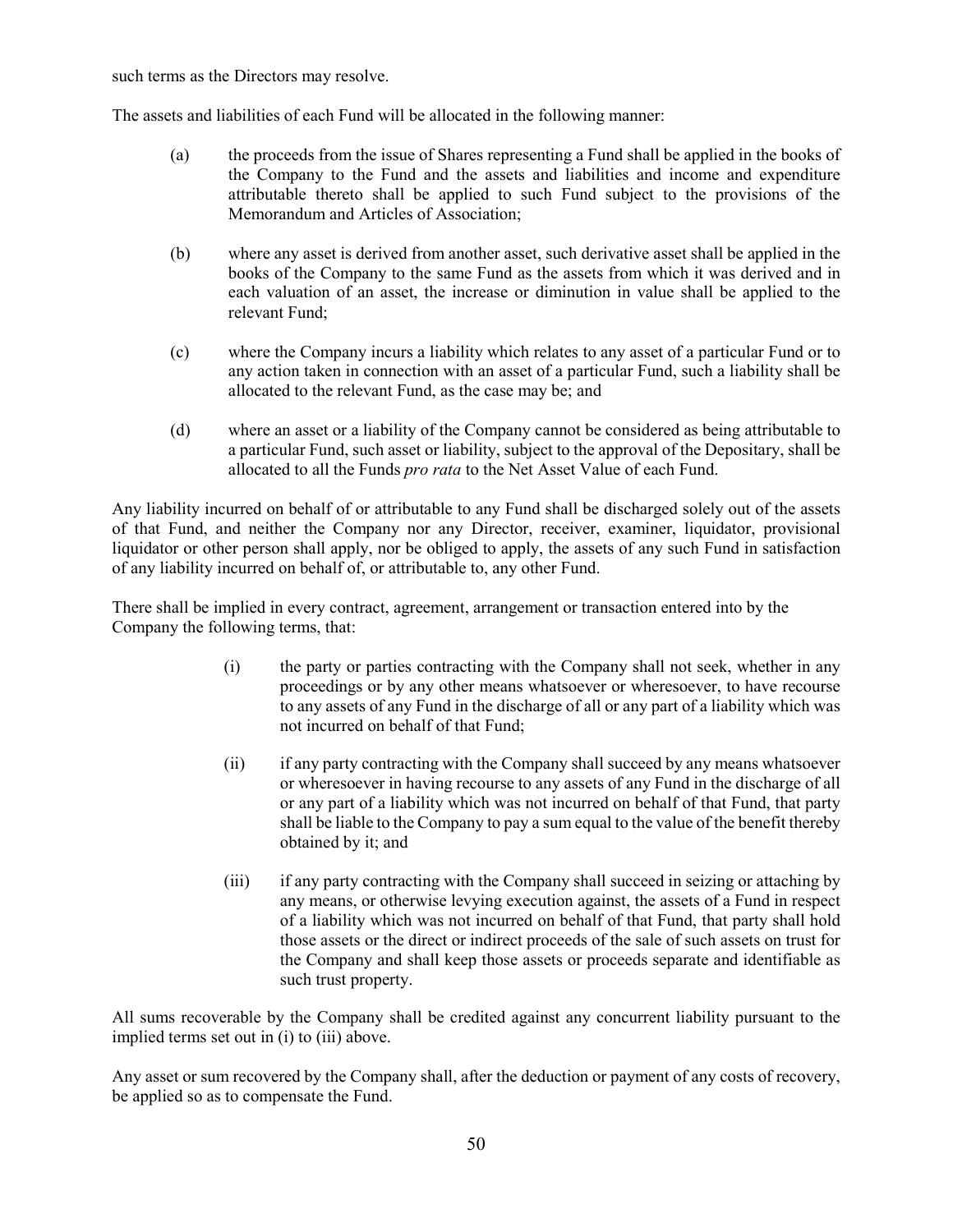In the event that assets attributable to a Fund are taken in execution of a liability not attributable to that Fund, and in so far as such assets or compensation in respect thereof cannot otherwise be restored to the Fund affected, the Directors, with the consent of the Depositary, shall certify or cause to be certified, the value of the assets lost to the Fund affected and transfer or pay from the assets of the Fund or Funds to which the liability was attributable, in priority to all other claims against such Fund or Funds, assets or sums sufficient to restore to the Fund affected, the value of the assets or sums lost to it.

A Fund is not a legal person separate from the Company but the Company may sue and be sued in respect of a particular Fund and may exercise the same rights of set-off, if any, as between its Funds as apply at law in respect of companies and the property of a Fund is subject to orders of the court as it would have been if the Fund were a separate legal person.

Separate records shall be maintained in respect of each Fund.

Each of the Shares entitles the holder to attend and vote at meetings of the Company and of the fund represented by those Shares.

Any resolution to alter the rights of the Shares requires the approval of three quarters of the holders of the Shares represented or present and voting at a general meeting duly convened in accordance with the Articles of Association.

The Articles of Association of the Company empower the Directors to issue fractional Shares in the Company. Fractional Shares may be issued rounded to the second decimal place and shall not carry any voting rights at general meetings of the Company or of any fund and the Net Asset Value of any fractional Share shall be the Net Asset Value per Share adjusted by the amount which such Fractional Share bears to an integral Share at the time of issue.

All but seven of the Subscriber Shares have been repurchased by the Company. The Subscriber Shares entitle the Shareholders holding them to attend and vote at all meetings of the Company, but do not entitle the holders to participate in the dividends or net assets of any fund or of the Company.

# **Termination**

All of the Shares or all of the Shares in a fund may be repurchased by the Company in the following circumstances:

- (i) if 75 per cent. of the holders of the Shares voting at a general meeting of the Company or the fund, of which not more than six and not less than four weeks' notice (expiring on a Dealing Day) of the repurchase has been given, approve the repurchase of the Shares and the Shareholders shall be deemed to have requested the repurchase of the Shares within sixty days of such notice;
- (ii) if following the initial subscription into any fund the Net Asset Value of the Company or the fund on each Dealing Day within a period of five consecutive weeks is less than Stg£5,000,000 or the foreign currency equivalent thereof, provided that notice of not less than four and not more than six weeks has been given to the holders of the Shares within four weeks of such period;
- (iii) on the 31 December 2005, or on any fifth anniversary thereof, provided that notice of not less than four and not more than six weeks has been given to the holders of the Shares and all of the Shares shall be repurchased by the Company; or
- (iv) if no replacement depositary shall have been appointed during the period of three months commencing on the date the Depositary or any replacement thereof shall have notified the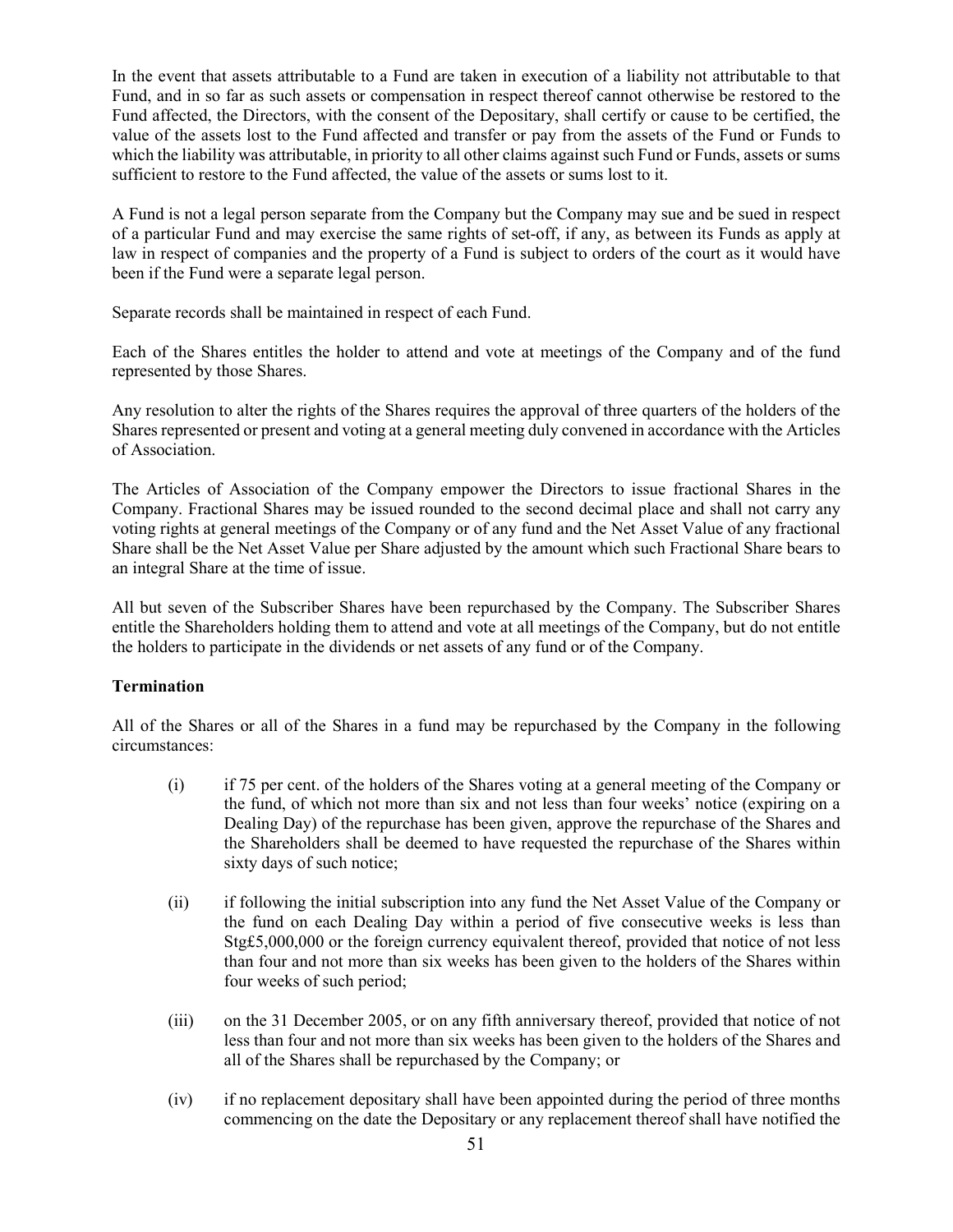Company of its desire to retire as depositary or shall have ceased to be approved by the Central Bank.

Where a repurchase of Shares would result in the number of Shareholders falling below seven or such other minimum number stipulated by statute or where a repurchase of Shares would result in the issued share capital of the Company falling below such minimum amount as the Company may be obliged to maintain pursuant to applicable law, the Company may defer the repurchase of the minimum number of Shares sufficient to ensure compliance with applicable law. The repurchase of such Shares will be deferred until the Company is wound up or until the Company procures the issue of sufficient Shares to ensure that the repurchase can be effected. The Company shall be entitled to select the Shares for deferred repurchase in such manner as it may deem to be fair and reasonable and as may be approved by the Depositary.

On a winding up or if all of the Shares in any fund are to be repurchased, the assets available for distribution among the Shareholders shall be applied in the following priority:

- (i) firstly, in the payment to the Shareholders of each class of each Fund of a sum in the Base Currency in which that class is denominated or in any other currency selected by the liquidator as nearly as possible equal (at a rate of exchange reasonably determined by the liquidator) to the Net Asset Value of the Shares of such class held by such holders respectively as at the date of commencement of the winding up provided that there are sufficient assets available in the relevant Fund to enable such payment to be made. In the event that, as regards any class of Shares, there are insufficient assets available in the relevant Fund to enable such payment to be made, recourse shall be had to the assets of the Company not comprised within any of the Funds;
- (ii) secondly, in the payment to the holders of the Subscriber Shares of sums up to the amount paid thereon (plus any interest accrued) out of the assets of the Company not comprised within any Funds remaining after any recourse thereto under paragraph (i) above. In the event that there are insufficient assets as aforesaid to enable such payment in full to be made, no recourse shall be had to the assets comprised within any of the Funds;
- (iii) thirdly, in the payment to the Shareholders of any balance then remaining in the relevant Fund, such payment being made in proportion to the number of Shares held; and
- (iv) fourthly, in the payment to the Shareholders of any balance then remaining and not comprised within any of the Funds, such payment being made in proportion to the value of each Fund and within each Fund to the value of each class and in proportion to the Net Asset Value per Share.

With the authority of an ordinary resolution of the Shareholders, the Company may make distributions *in specie* to Shareholders. If all of the Shares are to be repurchased and it is proposed to transfer all or part of the assets of the Company to another company and whether or not the assets shall consist of property of a single kind and may for such purposes value any class or classes of property in accordance with the valuation provisions of the Company as set out in the Articles of Association, the Company, with the sanction of a special resolution of Shareholders may exchange the assets of the Company for Shares or similar interests in the transferee company for distribution among Shareholders. If a Shareholder so requests the Company shall arrange to dispose of the investments on behalf of the Shareholder. The price obtained by the Company may be different from the price at which the investments were valued when determining the Net Asset Value and the Investment Manager and the Company shall not be liable for any loss arising. The transaction costs incurred in the disposal of such investments shall be borne by the Shareholder.

## **Meetings**

All general meetings of the Company or of a fund shall be held in Ireland. In each year the Company shall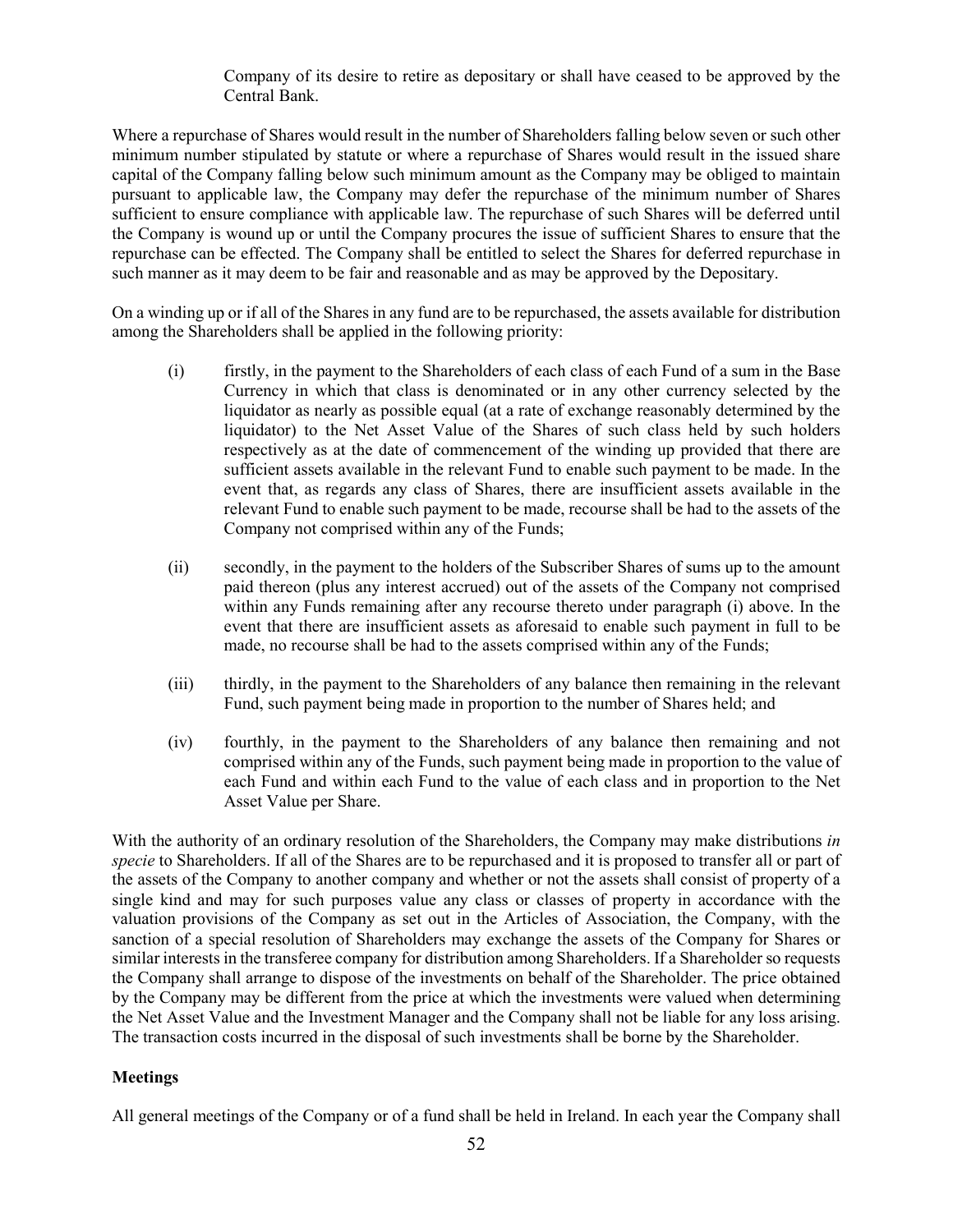hold a general meeting as its annual general meeting. Twenty-one clear days' notice shall be given in respect of each general meeting of the Company. The notice shall specify the venue and time of the meeting and the business to be transacted at the meeting. A proxy may attend on behalf of any Shareholder. The quorum for general meetings shall be two persons present in person or by proxy provided that in the event that there is only one Shareholder of a Fund or Share class, the quorum shall be one Shareholder present in person or by proxy at the meeting. Twenty-one days' notice (excluding the day of posting and the day of the meeting) shall be given in respect of each general meeting of the Company. The notice shall specify the venue and time of the meeting and the business to be transacted at the meeting. An ordinary resolution is a resolution passed by a majority of votes cast and a special resolution is a resolution passed by a majority of 75 per cent. or more of the votes cast. The Articles of Association provide that matters may be determined by a meeting of Shareholders on a show of hands unless a poll is requested by five Shareholders or by Shareholders holding 10 per cent or more of the Shares or unless the Chairman of the meeting requests a poll. Each Share (including the Subscriber Shares) gives the holder one vote in relation to any matters relating to the Company which are submitted to Shareholders for a vote by poll.

On a show of hands every Shareholder present in person or by proxy shall have one vote. On a poll a Shareholder present in person or by proxy shall be entitled to one vote in respect of each share held by him.

#### **Reports**

In each year, the Directors shall cause to be prepared an annual report and audited annual accounts for the Company. These will be made available to Shareholders (by electronic mail or other form of electronic communication, including by posting them on a website where the Shareholder has agreed to this and been notified of this fact) within four months of the end of the financial year and at least 21 days before the annual general meeting. In addition, the Company shall prepare and make available to Shareholders within two months of the end of the relevant period a semi-annual report and unaudited semi-annual accounts for the Company in the same manner.

Annual accounts shall be made up to 31 December in each year and unaudited half-yearly accounts shall be made up to 30 June in each year.

Audited annual reports and unaudited half-yearly reports incorporating financial statements will be made available to each Shareholder, or will be sent on request to any potential investors, and will be made available for inspection at the registered office of the Manager or the Company.

## **Miscellaneous**

- (i) The Company is not, and has not been since its incorporation, engaged in any legal or arbitration proceedings and no legal or arbitration proceedings are known to the Directors to be pending or threatened by or against the Company.
- (ii) Save as disclosed above, none of the Directors is interested in any contract or arrangement subsisting at the date hereof which is significant in relation to the business of the Company.
- (iii) Save as disclosed in the Company's annual and half year reports, neither the Directors nor their spouses nor their infant children have any direct or indirect interest in the share capital of the Funds or any options in respect of such capital.
- (iv) No share or loan capital of the Company is under option or is agreed conditionally or unconditionally to be put under option.
- (v) Save as disclosed herein in the section entitled "Fees and Expenses", no commissions, discounts, brokerage or other special terms have been granted by the Company in relation to Shares issued by the Company.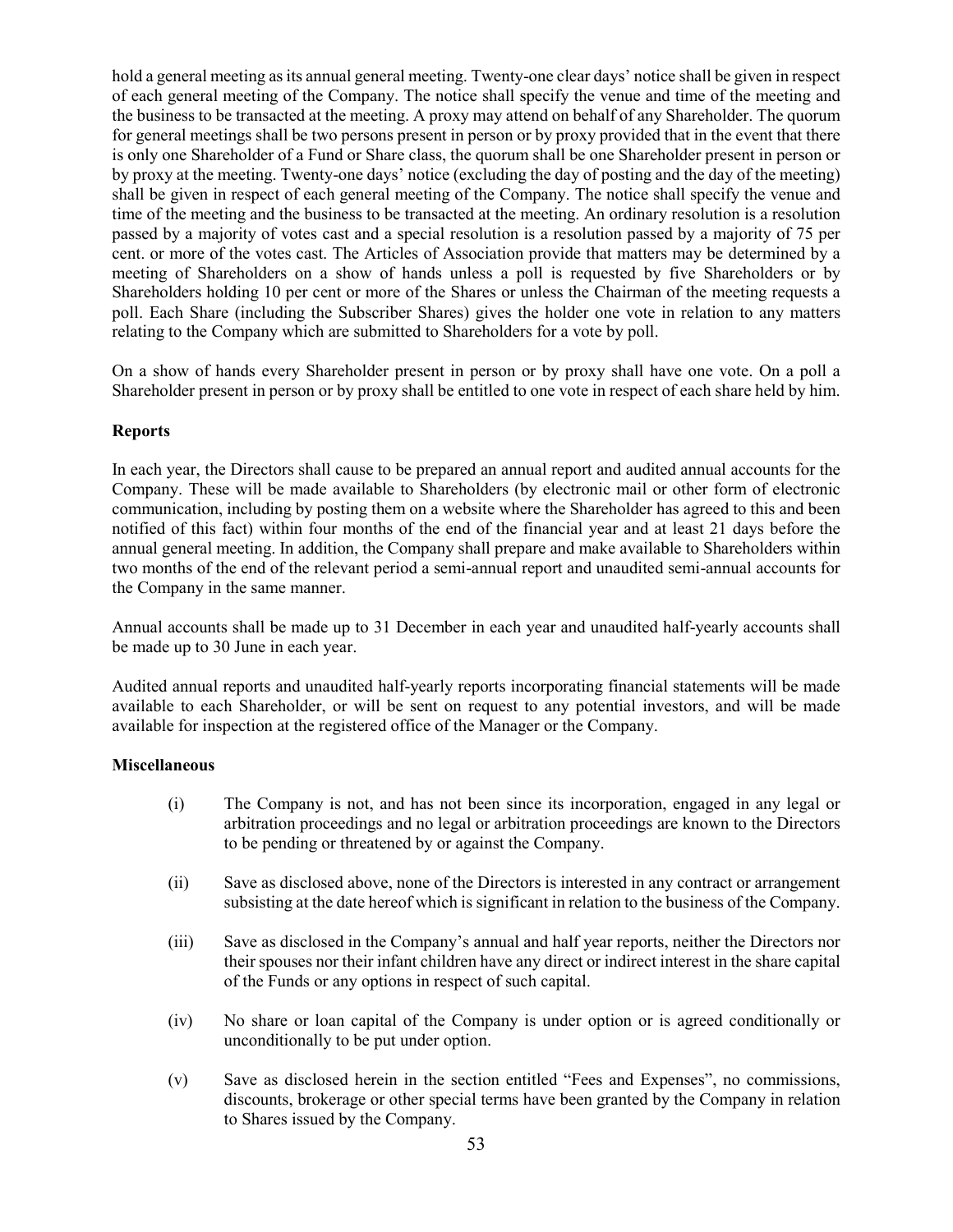(vi) The Company does not have, nor has it had since its incorporation, any employees or subsidiary companies.

## **Material Contracts**

The following contracts, details of which are set out in the section entitled "Management and Administration", have been entered into and are, or may be, material:

- (a) The Management Agreement dated 17 August 2000 as amended by supplemental agreement dated 30 May 2007 between the Company and the Manager pursuant to which the latter acts as Manager of the Company.
- (b) The Investment Management and Distribution Agreement dated 5 May 2011 between the Manager and the Investment Manager, as amended, pursuant to which the latter was appointed as investment manager and distributor in relation to the Company.
- (c) The Depositary Agreement dated 30 August 2016 between the Company and the Depositary and pursuant to which the latter acts as depositary in relation to the Company.
- (d) The Administration Agreement dated 21 December 2009 between the Company, the Manager and the Administrator pursuant to which the latter acts as administrator of the Company.

#### **Supply and Inspection of Documents**

The following documents are available for inspection free of charge during normal business hours on weekdays (Saturdays and public holidays excepted) at the registered office of the Company:

- (a) the certificate of incorporation and memorandum and articles of association of the Company;
- (b) the material contracts referred to above; and
- (c) the UCITS Rules.

Copies of the memorandum and articles of association of the Company (each as amended from time to time) and the latest financial reports of the Company, as appropriate, may be obtained, free of charge, upon request at the registered office of the Company.

Shareholders may contact the Administrator to find out what resolutions have been adopted by the Company at such general meetings and what business has been transacted thereat.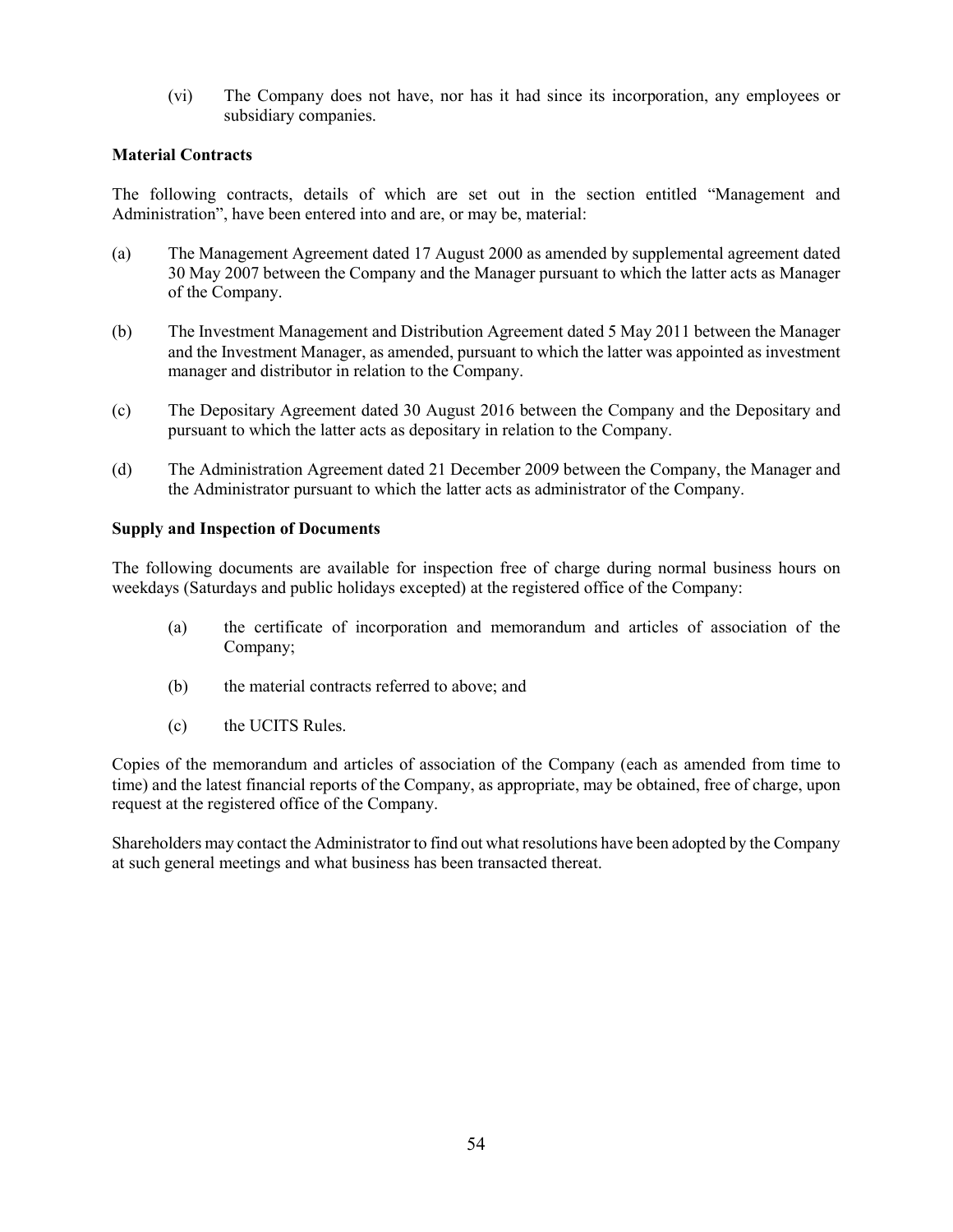#### **SCHEDULE 1 – The Regulated Markets**

With the exception of permitted investments, investment will be restricted to the following stock exchanges and markets. The Regulated Markets shall comprise any stock exchange in the EU and also any investments listed, quoted or dealt in on any stock exchange in the U.S., Australia, Canada, Japan, New Zealand, Norway, Switzerland or the U.K. which is a stock exchange within the meaning of the law of the country concerned relating to stock exchanges, the market organised by the International Capital Market Association which was created on 1 July 2005 following the merger of the International Primary Market Association with the International Securities Markets Association, NASDAQ, the market in U.S. government securities conducted by primary dealers regulated by the Federal Reserve Bank of New York, the over-the-counter market in the U.S. conducted by primary and secondary dealers regulated by the Securities and Exchange Commission and by the Financial Industry Regulatory Authority and by banking institutions regulated by the U.S. Comptroller of the Currency, the Federal Reserve System or Federal Deposit Insurance Corporation, the market conducted by listed money market institutions as described in the Bank of England publication entitled "The Regulation of the Wholesale Cash and OTC Derivatives Markets in Sterling, Foreign Currency and Bullion" dated April 1988 (as amended or revised from time to time), the over-the-counter market in Japan regulated by the Securities Dealers Association of Japan, AIM - the Alternative Investment Market in the U.K., regulated by the London Stock Exchange, the French market for Titres de Créance Négociables (over-the-counter market in negotiable debt instruments), EASDAQ (European Association of Securities Dealers Automated Quotation) and the over-the-counter market, in Canadian Governments bonds, regulated by the Investment Dealers Association of Canada and for financial derivative instruments ("**FDI**") investments the following exchanges and markets:

- (A) the market organised by the International Capital Market Association which was created on 1 July 2005 following the merger of the International Primary Market Association with the International Securities Markets Association; the over-the-counter market in the U.S. conducted by primary and secondary dealers regulated by the Securities and Exchange Commission and by the Financial Industry Regulatory Authority and by banking institutions regulated by the U.S. Comptroller of the Currency, the Federal Reserve System or Federal Deposit Insurance Corporation; the market conducted by listed money market institutions as described in the Bank of England publication entitled "The Regulation of the Wholesale Cash and OTC Derivatives Markets": "The Grey Paper" (as amended or revised from time to time); the over-the-counter market in Japan regulated by the Securities Dealers Association of Japan; AIM - the Alternative Investment Market in the U.K., regulated by the London Stock Exchange; the French Market for Titres de Créance Négociables (over-the-counter market in negotiable debt instruments); the over-the-counter market in Canadian government bonds regulated by the Investment Dealers Association of Canada; and
- (B) American Stock Exchange, Australian Stock Exchange, Bolsa Mexicana de Valores, Chicago Board of Trade, Chicago Board Options Exchange, Chicago Mercantile Exchange, Copenhagen Stock Exchange (including FUTOP), Eurex Deutschland, Euronext Amsterdam, OMX Exchange Helsinki, Hong Kong Stock Exchange, Kansas City Board of Trade, Euronext.liffe the (London International) Financial Futures and Options Exchange, MEFF Rent Fiji, MEFF Renta Variable, Montreal Stock Exchange, New York Futures Exchange, New York Mercantile Exchange, New York Stock Exchange, New Zealand Futures and Options Exchange, EDX London, OM Stockholm AB, Osaka Securities Exchange, Pacific Stock Exchange, Philadelphia Board of Trade, Philadelphia Stock Exchange, Singapore Stock Exchange, South Africa Futures Exchange (SAFEX), Sydney Futures Exchange, The National Association of Securities Dealers Automated Quotations System (NASDAQ); Tokyo Stock Exchange; Toronto Stock Exchange.

These exchanges and markets are listed in accordance with the requirements of the Central Bank which does not issue a list of approved exchanges and markets.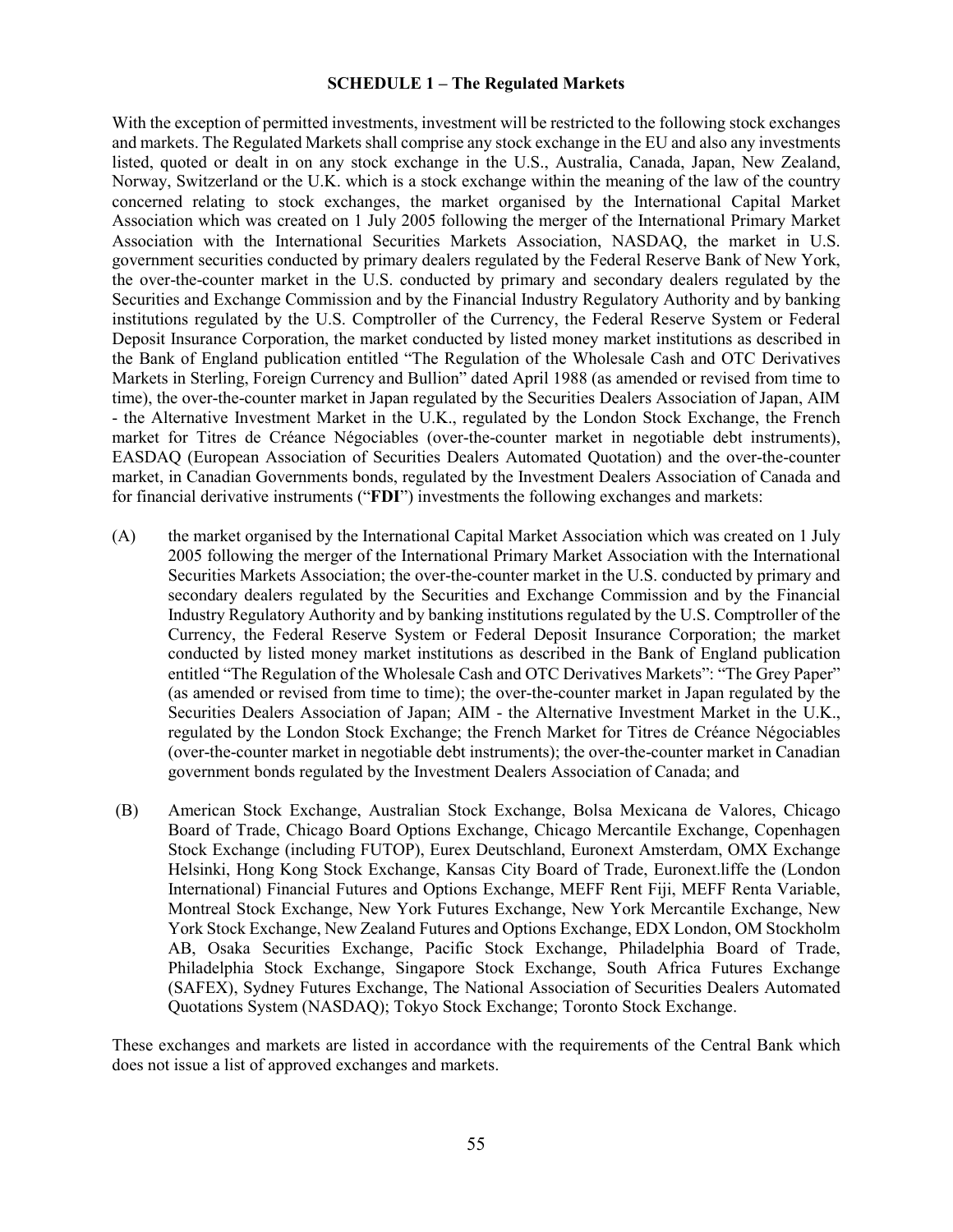#### **SCHEDULE 2 – Investment Techniques and Instruments**

A Fund may use derivative instruments traded on an organised exchange and on over-the-counter markets, whether such instruments are used for investment purposes or the purposes of the efficient portfolio management of the Fund. A Fund's ability to use these strategies may be limited by market conditions, regulatory limits and tax considerations and these strategies may be used only in accordance with the investment objectives of the Fund.

#### **Financial Derivative Instruments**

#### **Permitted financial derivative instruments ("FDI")**

- 1. The Company shall only invest assets of a Fund in an FDI if:
	- 1.1 the relevant reference items or indices consist of one or more of the following: instruments referred to in Regulation  $68(1)(a) - (f)$  and (h) of the Regulations, including financial instruments having one or several characteristics of those assets, financial indices, interest rates, foreign exchange rates or currencies;
	- 1.2 the FDI does not expose the Fund to risks which the Fund could not otherwise assume;
	- 1.3 the FDI does not cause the Fund to diverge from its investment objectives;
	- 1.4 the FDI is dealt in on a Regulated Market or alternatively the conditions in paragraph 6 are satisfied.
- 2 The reference in 1.1 above to financial indices shall be understood as a reference to indices which fulfil the following criteria:
	- 2.1 they are sufficiently diversified, in that the following criteria are fulfilled:
		- (a) the index is composed in such a way that price movements or trading activities regarding one component do not unduly influence the performance of the whole index;
		- (b) where the index is composed of assets referred to in Regulation 68(1) of the Regulations, its composition is at least diversified in accordance with Regulation 71 of the Regulations;
		- (c) where the index is composed of assets other than those referred to in Regulation 68(1) of the Regulations, it is diversified in a way which is equivalent to that provided for in Regulation 71(1) of the Regulations;
	- 2.2 they represent an adequate benchmark for the market to which they refer, in that the following criteria are fulfilled:
		- (a) the index measures the performance of a representative group of underlyings in a relevant and appropriate way;
		- (b) the index is revised or rebalanced periodically to ensure that it continues to reflect the markets to which it refers following criteria which are publicly available;
		- (c) the underlyings are sufficiently liquid, which allows users to replicate the index, if necessary;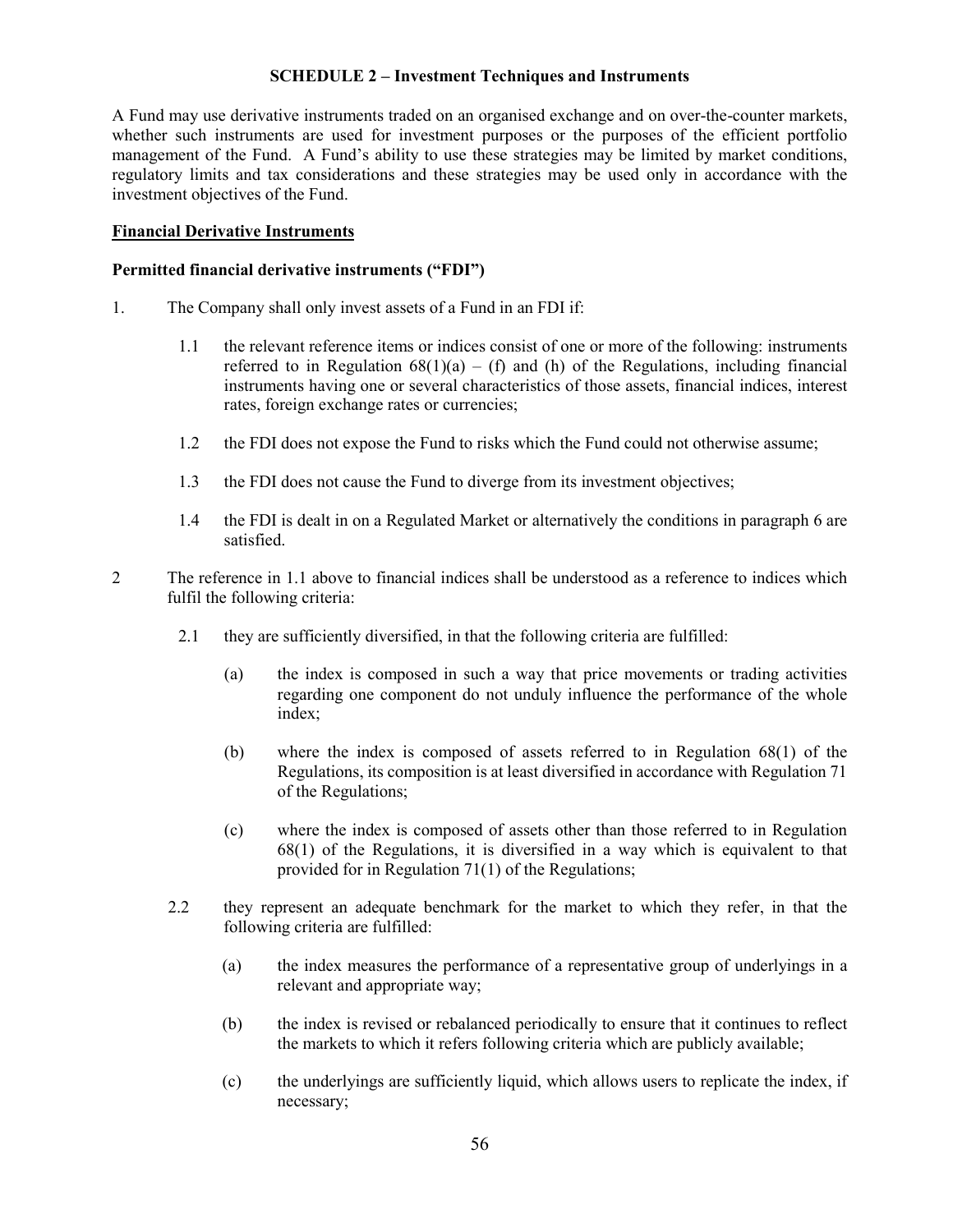- 2.3 they are published in an appropriate manner, in that the following criteria are fulfilled:
	- (a) their publication process relies on sound procedures to collect prices and to calculate and to subsequently publish the index value, including pricing procedures for components where a market price is not available;
	- (b) material information on matters such as index calculation, rebalancing methodologies, index changes or any operational difficulties in providing timely or accurate information is provided on a wide and timely basis.

Where the composition of assets which are used as underlyings by FDI does not fulfil the criteria set out in 2.1, 2.2 or 2.3 above, those FDI shall, where they comply with the criteria set out in Regulation  $68(1)(g)$  of the Regulations, be regarded as FDI on a combination of the assets referred to in Regulation  $68(1)(g)(i)$  of the Regulations, excluding financial indices.

- 3. A transferable security or money market instrument embedding an FDI shall be understood as a reference to financial instruments which fulfil the criteria for transferable securities or money market instruments set out in the Regulations and which contain a component which fulfils the following criteria:
	- 3.1 by virtue of that component some or all of the cash flows that otherwise would be required by the transferable security or money market instrument which functions as host contract can be modified according to a specified interest rate, financial instrument price, foreign exchange rate, index of prices or rates, credit rating or credit index, or other variable, and therefore vary in a way similar to a stand-alone FDI;
	- 3.2 its economic characteristics and risks are not closely related to the economic characteristics and risks of the host contract;
	- 3.3 it has a significant impact on the risk profile and pricing of the transferable security or money market instrument.
- 4. A transferable security or a money market instrument shall not be regarded as embedding a FDI where it contains a component which is contractually transferable independently of the transferable security or the money market instrument. Such a component shall be deemed to be a separate financial instrument.
- 5. Where the Company enters, on behalf of a Fund, into a total return swap or invests in other FDI with similar characteristics, the assets held by the Fund must comply with Regulations 70, 71, 72, 73 and 74 of the Regulations.

# **OTC FDI**

- 6. The Company shall only invest assets of a Fund in an OTC FDI if the FDI counterparty is within at least one of the following categories:
	- 6.1 a credit institution that is within any of the categories set out in Regulation 7 of the Central Bank Regulations;
	- 6.2 an investment firm authorised in accordance with MiFID; and
	- 6.3 a group company of an entity issued with a bank holding company licence from the Federal Reserve of the United States of America where that group company is subject to bank holding company consolidated supervision by that Federal Reserve.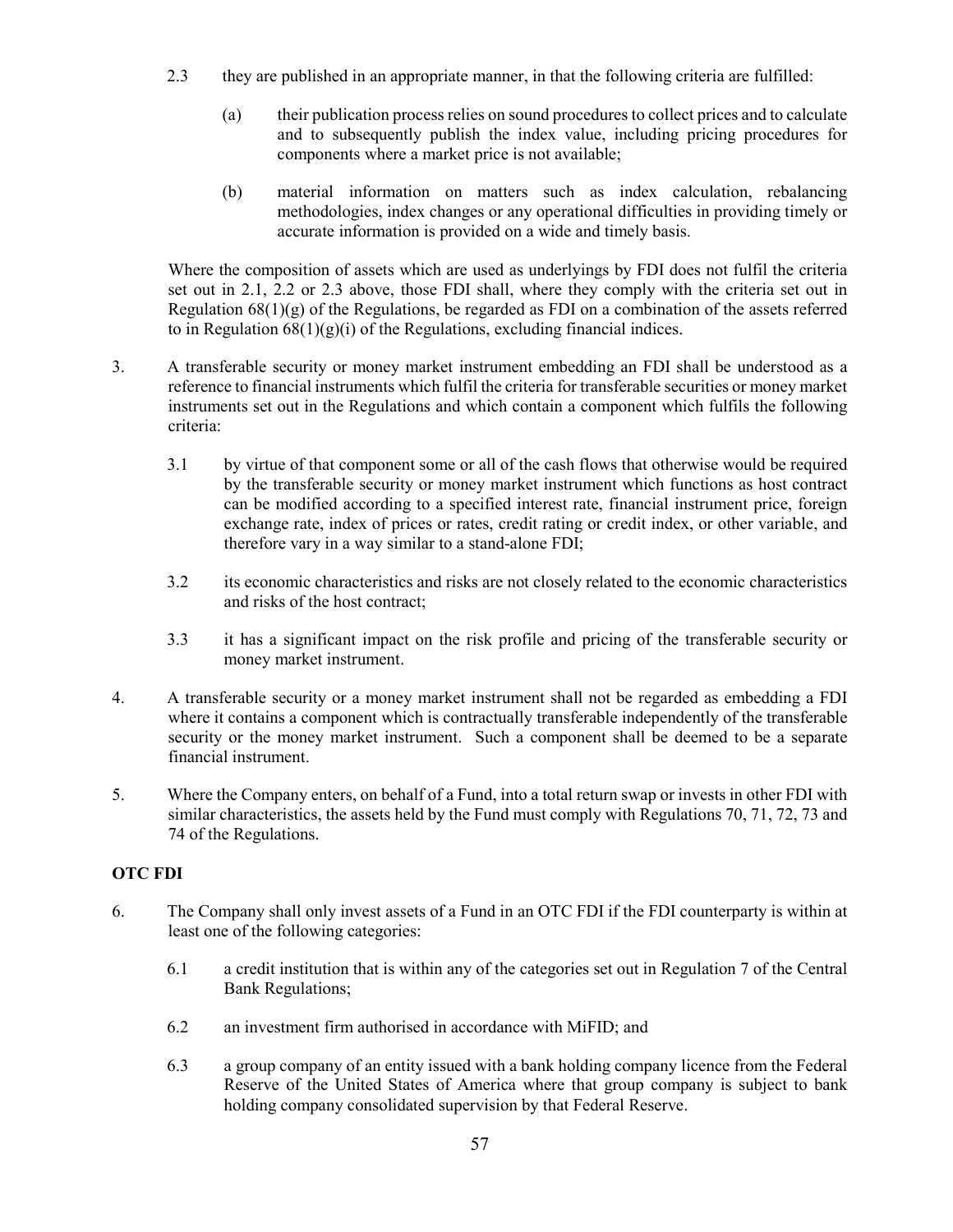- 7. Where a counterparty within paragraphs 6.2 or 6.3:
	- 7.1 was subject to a credit rating by an agency registered and supervised by ESMA that rating shall be taken into account by the Company in the credit assessment process; and
	- 7.2 where a counterparty is downgraded to A-2 or below (or comparable rating) by the credit rating agency referred to in paragraph 7.1 this shall result in a new credit assessment being conducted of the counterparty by the Company without delay.
- 8. Where an OTC FDI referred to in paragraph 6 is subject to a novation, the counterparty after the novation must be:
	- 8.1 an entity that is within any of the categories set out in paragraph 6; or
	- 8.2 a central counterparty that is:
		- (a) authorised or recognised under EMIR; or
		- (b) pending recognition by ESMA under Article 25 of EMIR, an entity classified:
			- (A) by the SEC as a clearing agency; or
			- (B) by the Commodity Futures Trading Commission as a derivatives clearing organisation.
- 9. 9.1 Risk exposure to the counterparty shall not exceed the limits set out in Regulation 70(1)(c) of the Regulations, assessed in accordance with paragraph 9.2.
	- 9.2 In assessing risk exposure to the counterparty to an OTC FDI for the purpose of Regulation 70(1)(c) of the Regulations:
		- (a) the Company shall calculate the exposure to the counterparty using the positive mark-to-market value of the OTC FDI with that counterparty;
		- (b) the Company may net FDI positions with the same counterparty, provided that the Fund is able to legally enforce netting arrangements with the counterparty. For this purpose netting is permissible only in respect of OTC FDI with the same counterparty and not in relation to any other exposures the Fund has with the same counterparty;
		- (c) the Company may take account of collateral received by the FDI in order to reduce the exposure to the counterparty, provided that the collateral meets with the requirements specified in paragraphs  $(3)$ ,  $(4)$ ,  $(5)$ ,  $(6)$ ,  $(7)$ ,  $(8)$ ,  $(9)$  and  $(10)$  of Regulation 24 of the Central Bank Regulations.
- 10. OTC FDI must be subject to reliable and verifiable valuation on a daily basis and sold, liquidated or closed by an offsetting transaction at any time at their fair value at the Fund's initiative.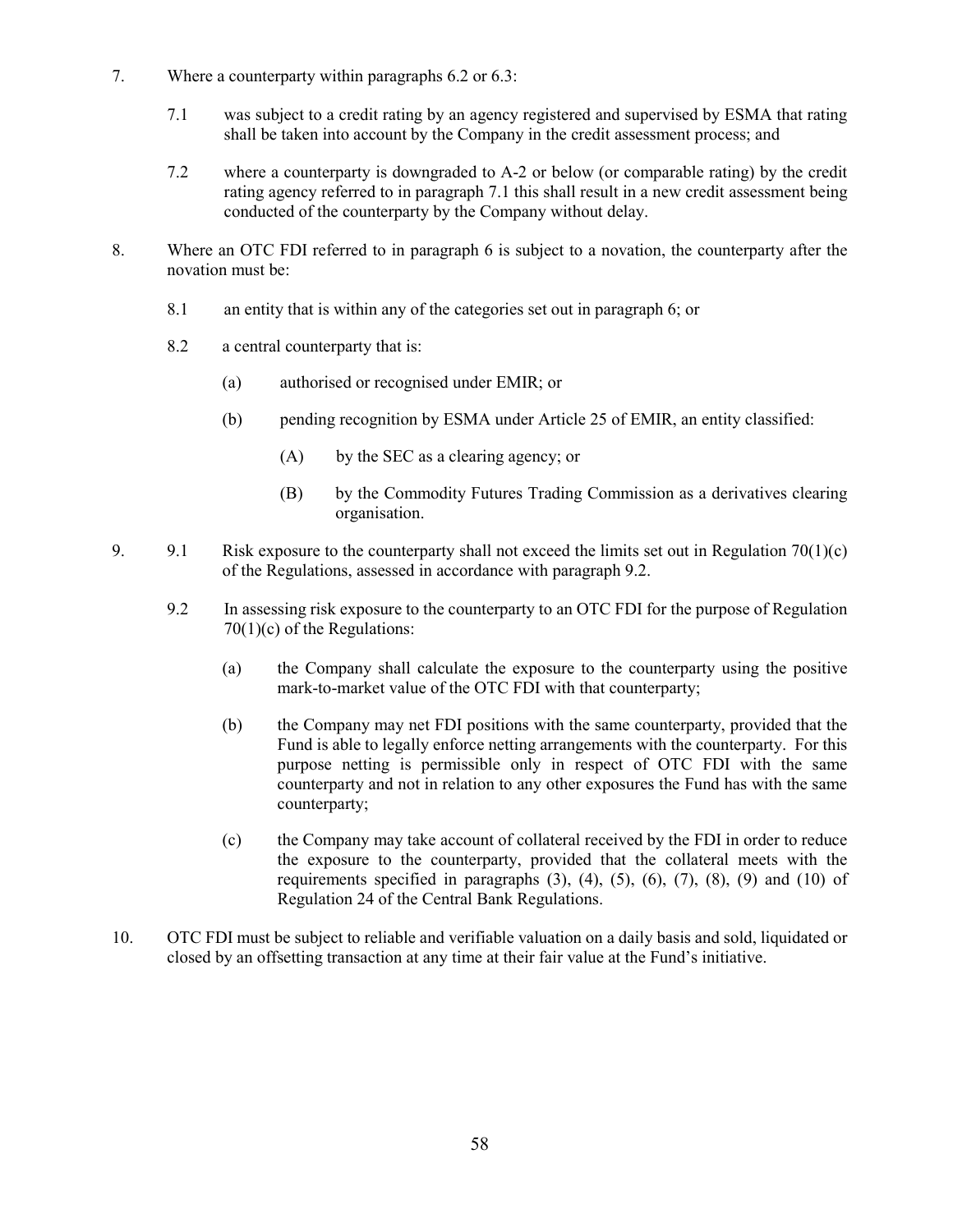#### **Issuer concentration limits**

- 11. For the purpose of Regulation 70 of the Regulations and the calculation of issuer concentration limits of a Fund, the Company shall:
	- 11.1 include any net exposure to a counterparty generated through a securities lending or repurchase agreement, where net exposure means the amount receivable by the Fund less any collateral provided by the Fund;
	- 11.2 include exposures created through the reinvestment of collateral; and
	- 11.3 establish whether the exposure of the Fund is to an OTC counterparty, a broker, a central counterparty or a clearing house.
- 12. The position exposure of the Fund, if any, to the underlying assets of an FDI, including an FDI that is embedded in transferable securities, money market instruments or investment funds, when combined with positions resulting from direct investments:
	- 12.1 shall be calculated in accordance with paragraph 13; and
	- 12.2 shall not exceed the investment limits set out in Regulations 70 and 73 of the Regulations.
- 13. For the purposes of paragraph 12:
	- 13.1 when calculating issuer-concentration risk, the FDI (including embedded FDI) must be looked through in determining the resultant position exposure and this position exposure shall be taken into account in the issuer concentration calculations;
	- 13.2 the Company shall calculate the position exposure of the Fund using the commitment approach or the maximum potential loss as a result of default by the issuer approach, whichever is greater; and
	- 13.3 the Company shall calculate the position exposure, regardless of whether the Fund uses VaR for global exposure purposes.
- 14. Paragraph 12 does not apply in the case of an index-based FDI provided the underlying index meets the criteria set out in Regulation 71(1) of the Regulations.
- 15. Collateral received must at all times meet with the requirements set out in paragraphs 30 to 38 below.
- 16. Collateral passed to an OTC FDI counterparty by or on behalf of a Fund must be taken into account in calculating exposure of the Fund to counterparty risk as referred to in Regulation  $70(1)(c)$  of the Regulations. Collateral passed may be taken into account on a net basis only if the Fund is able to legally enforce netting arrangements with this counterparty.
- 17. The risk exposures to a counterparty arising from OTC FDI transactions and efficient portfolio management techniques must be combined when calculating the OTC counterparty limit as referred to in Regulation 70(1)(c) of the Regulations.

#### **Cover requirements**

18. Where the initial margin posted to and variation margin receivable from a broker relating to an exchange-traded FDI or an OTC FDI is not protected by client money rules or other similar arrangements to protect the Fund in the event of the insolvency of the broker, the Company shall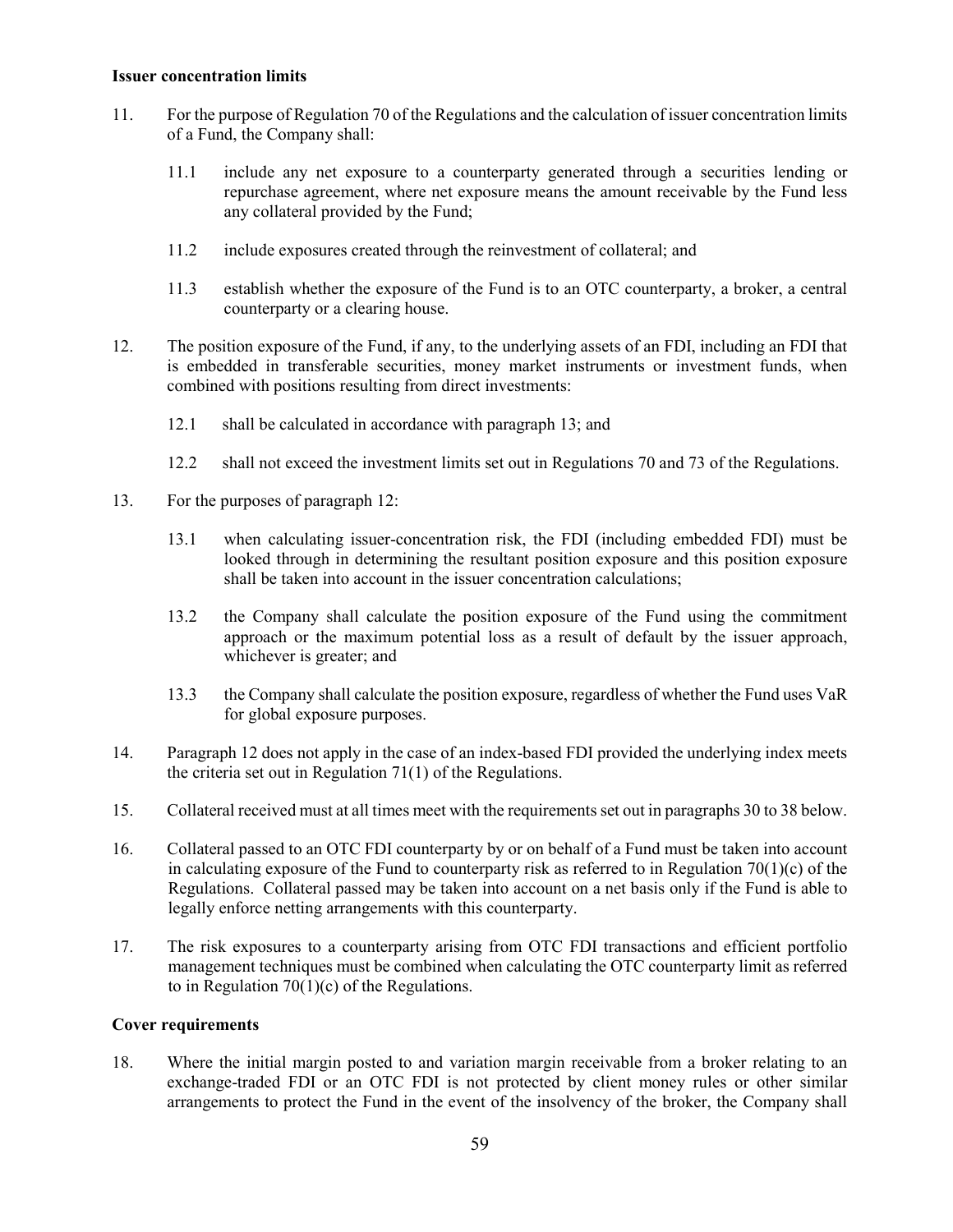calculate exposure of the Fund within the OTC counterparty limit as referred to in Regulation 70(1)(c) of the Regulations.

- 19. The Company shall ensure that, at all times:
	- 19.1 the Fund is capable of meeting all its payment and delivery obligations incurred by transactions involving FDI;
	- 19.2 the risk management process of the Company includes the monitoring of FDI transactions to ensure that every such transaction is covered adequately;
	- 19.3 a transaction in FDI which gives rise to, or could potentially give rise to, a future commitment on behalf of a Fund is covered in accordance with the conditions specified in paragraph 20.
- 20. The conditions to which paragraph 19.3 refers are:
	- 20.1 in the case of an FDI that is, automatically or at the discretion of the Fund, cash-settled, the Fund must, at all times, hold liquid assets that are sufficient to cover the exposure;
	- 20.2 in the case of an FDI that requires physical delivery of the underlying asset, either:
		- (a) the asset must at all times be held by a Fund; or
		- (b) where either or both of the conditions in paragraphs 21.1 and 21.2 applies, the Fund must cover the exposure with sufficient liquid assets.
- 21. The conditions to which paragraph 20.2(b) refers are:
	- 21.1 the underlying asset consists, or the underlying assets consist, of highly liquid fixed income securities;
	- 21.2 (a) the exposure can be covered without the need to hold the underlying assets;
		- (b) the specific FDI is addressed in the risk management process; and
		- (c) details of the exposure are provided in the prospectus.

In this regard, please note that in the case of the instruments referred to in the section entitled "Investment Techniques and Instruments", the Company considers that from time to time the exposure may be covered with sufficient liquid assets.

#### **Risk management process and reporting**

- 22. A Fund must provide the Central Bank with details of its proposed risk management process vis-àvis its FDI activity pursuant to Chapter 3 of Part 2 of the Central Bank Regulations. The initial filing is required to include information in relation to:
	- 22.1 permitted types of FDI, including embedded FDI in transferable securities and money market instruments;
	- 22.2 details of the underlying risks;
	- 22.3 relevant quantitative limits and how these will be monitored and enforced; and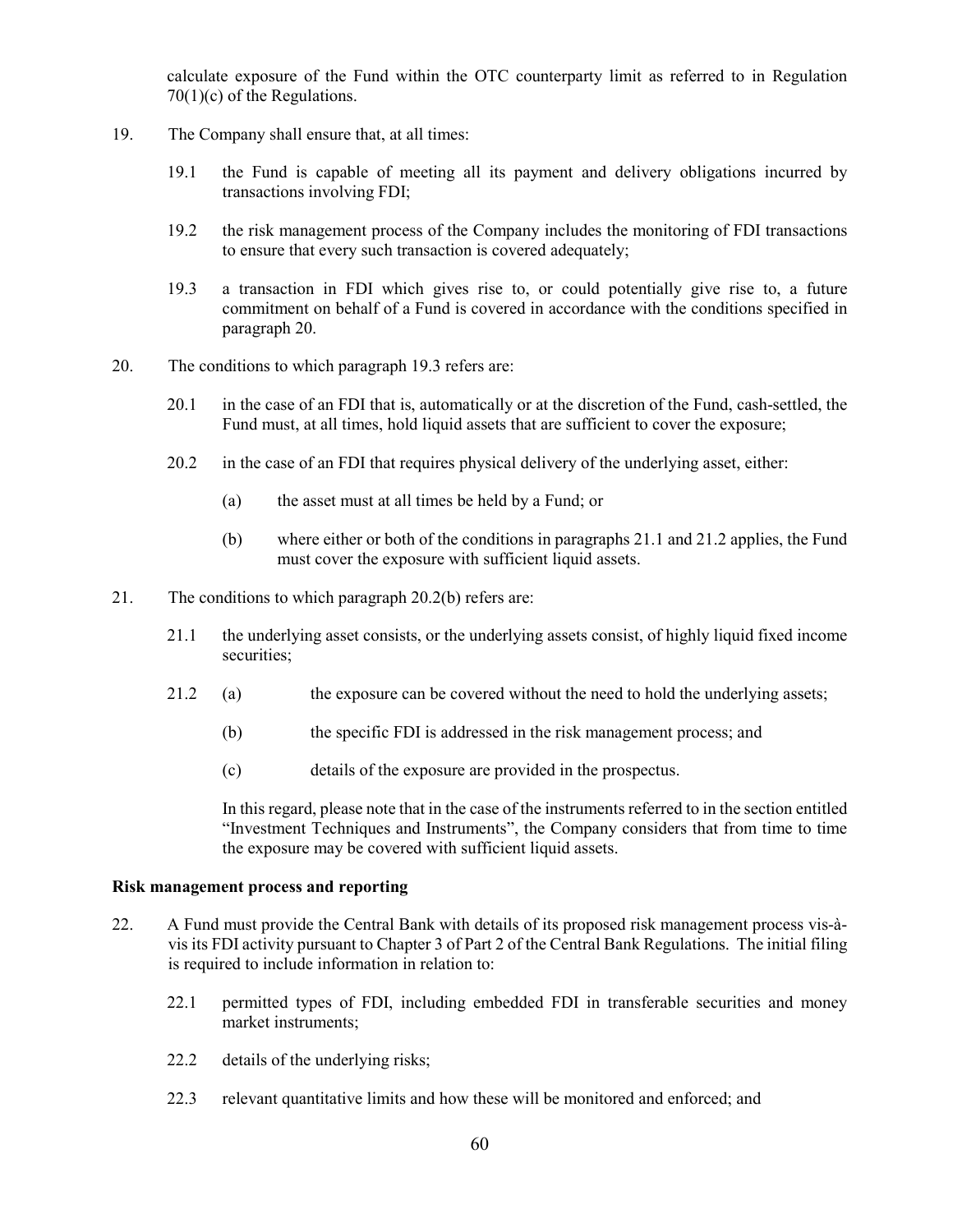- 22.4 methods for estimating risks.
- 23. 23.1 The Company shall in writing notify the Central Bank of material amendments to the initial filing of the risk management process of a Fund, in advance of the amendment being made.
	- 23.2 The Central Bank may object to the making of any proposed amendment that is notified to it under paragraph 23.1.
	- 23.3 (a) No proposed amendment to which the Bank has objected under paragraph 23.2 shall be made to the risk management process of a Fund.
		- (b) Where the Central Bank has objected under paragraph 23.2 to the making of a proposed amendment to the risk management process of a Fund.

The relevant Fund shall not engage in any activity that is associated with or which would derive from the proposed amendment to which the objection has been made.

24. The Company must submit a report to the Central Bank on the Funds' FDI positions on an annual basis. The report, which must include information which reflects a true and fair view of the types of FDI used by the Funds, the underlying risks, the quantitative limits and the methods used to estimate those risks, must be submitted with the annual report of the Company. The Company must, at the request of the Central Bank, provide this report at any time.

## **Calculation of global exposure**

- 25. The Company shall ensure that in the case of each Fund, at all times:
	- 25.1 the Fund complies with the limits on global exposure;
	- 25.2 the Fund establishes and implements appropriate internal risk management measures and limits, irrespective of whether the Fund uses a commitment approach or the VaR approach or any other methodology to calculate global exposure. For the purpose of subparagraph (1), paragraph 12 of Schedule 9 of the Regulations, a UCITS shall only select a methodology where ESMA has published guidelines on the selected methodology; and
	- 25.3 it calculates the global exposure in accordance with Schedule 2 to the Central Bank Regulations.

#### **Efficient Portfolio Management**

#### **Portfolio Management Techniques**

- 26. The Company shall only use efficient portfolio management techniques and instruments for the purposes of Regulation 69(2) of the Regulations where same are in the best interests of the relevant Fund.
- 27. The Company shall ensure that all the revenues arising from efficient portfolio management techniques and instruments, net of direct and indirect operational costs, are returned to the relevant Fund.
- 28. Techniques and instruments which relate to transferable securities or money market instruments and which are used for the purpose of efficient portfolio management shall be understood as a reference to techniques and instruments which fulfil the following criteria:
	- 28.1 they are economically appropriate in that they are realised in a cost-effective way;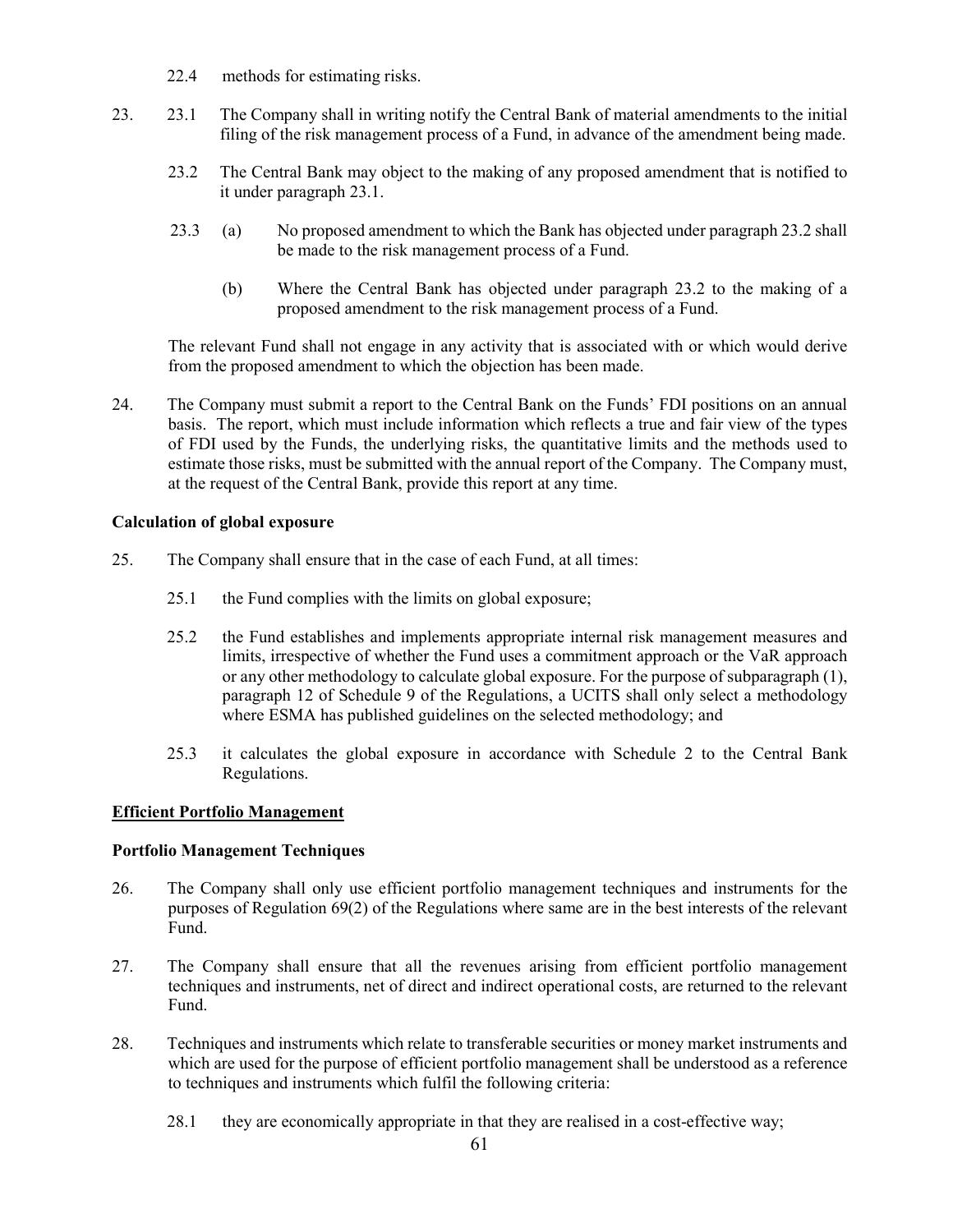- 28.2 they are entered into for one or more of the following specific aims:
	- (a) reduction of risk;
	- (b) reduction of cost;
	- (c) generation of additional capital or income for the Fund with a level of risk which is consistent with the risk profile of the Fund and the risk diversification rules set out in Regulations 70 and 71 of the Regulations; and
- 28.3 their risks are adequately captured by the risk management process of the Fund.
- 29. Repurchase/reverse repurchase agreements and securities lending (i.e., efficient portfolio management techniques) may only be effected in accordance with normal market practice.

## **Collateral**

- 30. The Company shall ensure, in engaging in efficient portfolio management techniques and instruments, that:
	- 30.1 every asset that is received by a Fund as a result of engaging in efficient portfolio management techniques and instruments is treated as collateral;
	- 30.2 such techniques comply with the criteria set down in paragraph 24(2) of the Central Bank Regulations;
	- 30.3 at all times, collateral that is received by a Fund meets the criteria specified in paragraph 31.
- 31. The conditions for the receipt of collateral by a Fund, to which paragraph 30 refers, are:
	- 31.1 **Liquidity**: Collateral received, other than cash, should be highly liquid and traded on a Regulated Market or multilateral trading facility with transparent pricing in order that it can be sold quickly at a price that is close to its pre-sale valuation. Collateral received should also comply with the provisions of Regulation 74 of the Regulations.
	- 31.2 **Valuation**: Collateral that is received should be valued on at least a daily basis and assets that exhibit high price volatility should not be accepted as collateral unless suitably conservative haircuts are in place.
	- 31.3 **Issuer credit quality**: Collateral received should be of high quality. The Company shall ensure that:
		- (a) where the issuer was subject to a credit rating by an agency registered and supervised by ESMA that rating shall be taken into account by the Company in the credit assessment process; and
		- (b) where an issuer is downgraded to A-2 or below (or comparable rating) by the credit rating agency referred to in sub-paragraph (a) this shall result in a new credit assessment being conducted of the issuer by the Company without delay.
	- 31.4 **Correlation**: Collateral received should be issued by an entity that is independent from the counterparty. There should be a reasonable ground for the Company to expect that it would not display a high correlation with the performance of the counterparty.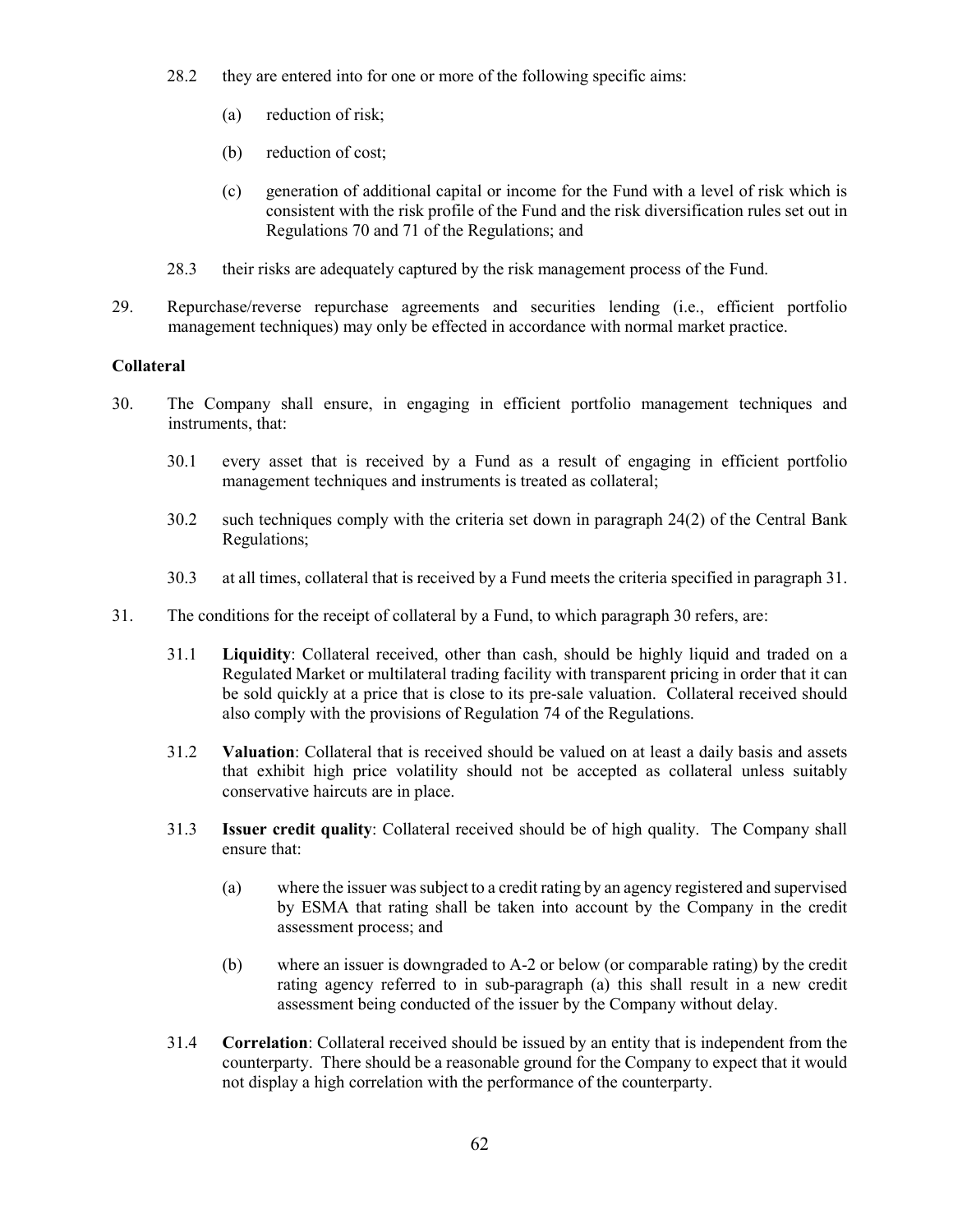## 31.5 **Diversification (asset concentration)**:

- (a) Subject to sub-paragraph (b) below, collateral received should be sufficiently diversified in terms of country, markets and issuers with a maximum exposure to a given issuer of 20 per cent. of the Net Asset Value of the Fund. When a Fund is exposed to different counterparties, the different baskets of collateral should be aggregated to calculate the 20 per cent. limit of exposure to a single issuer.
- (b) It is intended that a Fund may be fully collateralised in different transferable securities and money market instruments issued or guaranteed by a Member State, one or more of its local authorities, a third country, or a public international body to which one or more Member States belong. The Fund should receive securities from at least six different issues, but securities from any single issue should not account for more than 30 per cent. of the Fund's Net Asset Value. The Member States, local authorities, third countries, or public international bodies or issuing or guaranteeing securities which a Fund is able to accept as collateral for more than 20 per cent. of its Net Asset Value shall be drawn from the following list:

OECD Governments (provided the relevant issues are investment grade), the Government of Brazil, the Government of India and the Government of the People's Republic of China (provided the relevant issues are investment grade), the Government of Singapore, the EU, the Council of Europe, Eurofima, the European Investment Bank, Euratom, the Inter-American Development Bank, the Asian Development Bank, the International Bank for Reconstruction and Development (The World Bank), the African Development Bank, the European Central Bank, the European Bank for Reconstruction and Development, the International Monetary Fund, the International Finance Corporation, the Federal National Mortgage Association (Fannie Mae), the Federal Home Loan Mortgage Corporation (Freddie Mac), the Government National Mortgage Association (Ginnie Mae), the Student Loan Marketing Association (Sallie Mae), the Federal Home Loan Bank, the Federal Farm Credit Bank, the Tennessee Valley Authority, Straight A Funding LLC and issues backed by the full faith and credit of the U.S. government.

- 31.6 Immediately available: Collateral received should be capable of being fully enforced by the Fund at any time without reference to or approval from the counterparty.
- 32. The Company shall ensure that the Fund's risk management process identifies, manages and mitigates risks linked to the management of collateral, including operational risks and legal risks.
- 33. Where a Fund receives collateral on a title transfer basis, the Company shall ensure that the collateral is to be held by the Depositary. Where a Fund receives collateral on any basis other than a title transfer basis, that collateral may be held by a third party depositary, provided that that depositary is subject to prudential supervision and is unrelated and unconnected to the provider of the collateral.
- 34. The Company shall not sell, pledge or re-invest the non-cash collateral received by a Fund.
- 35. Where the Company invests cash collateral received by a Fund, such investments shall only be made in one or more of the following:
	- 35.1 a deposit with a credit institution referred to in Regulation 7 of the Central Bank Regulations;
	- 35.2 a high-quality government bond;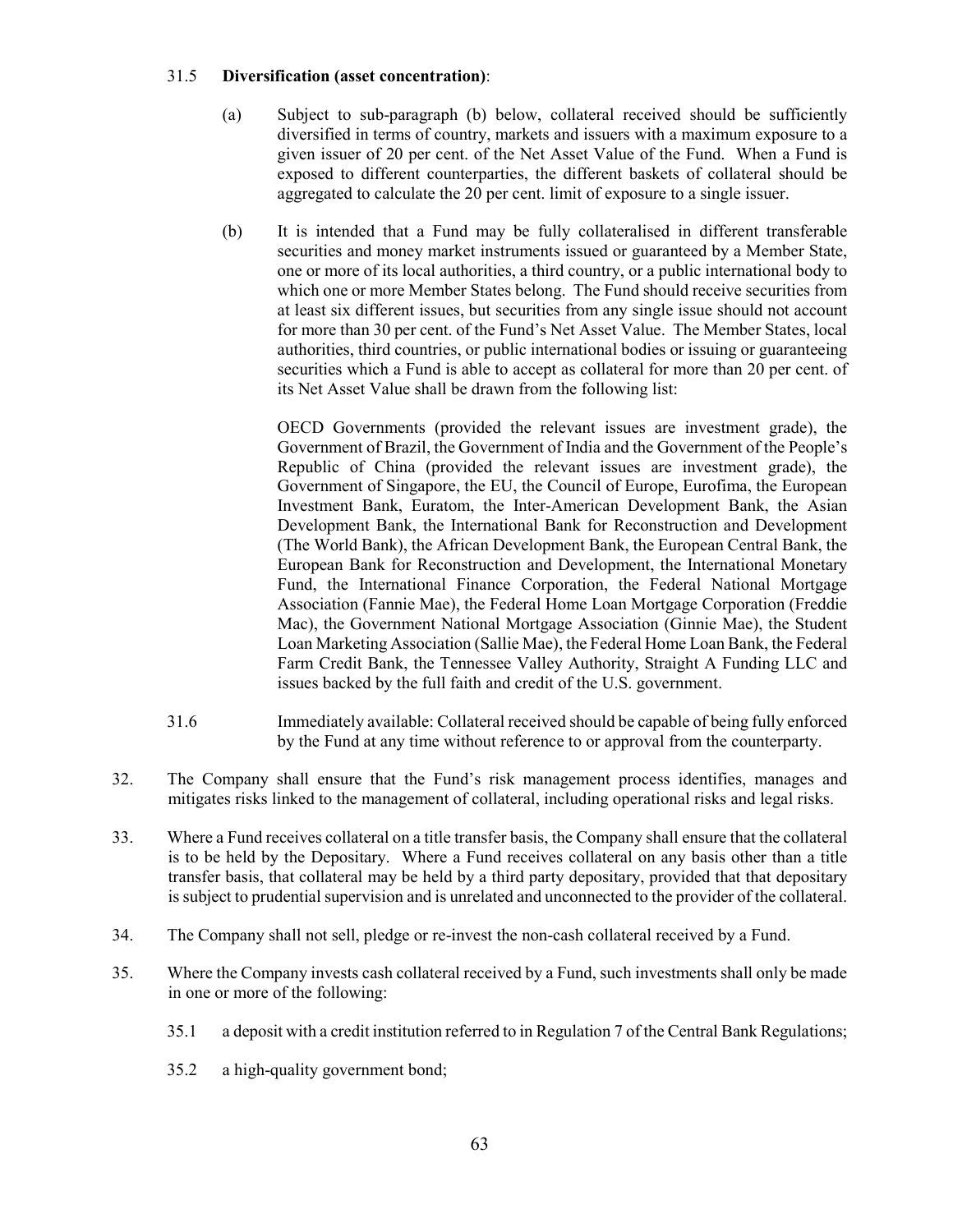- 35.3 a reverse repurchase agreement provided the transaction is with a credit institution referred to in Regulation 7 of the Central Bank Regulations and the Fund is able to recall at any time the full amount of cash on an accrued basis; or
- 35.4 short-term money market funds as defined in the ESMA Guidelines on a Common Definition of European Money Market Funds (Ref: CESR/10-049).
- 36. Where the Company invests cash collateral received by a Fund: (a) that investment shall comply with the diversification requirements applicable to non-cash collateral; and (b) invested cash collateral shall not be placed on deposit with the counterparty or with any entity that is related or connected to the counterparty.
- 37. The Company shall ensure that, where a Fund receives collateral for at least 30 per cent. of its assets, there is in place an appropriate stress testing policy and stress tests are carried out regularly under normal and exceptional liquidity conditions to enable the Company to assess the liquidity risk attached to the collateral. The stress testing policy should at least prescribe the following components:
	- 37.1 the design of stress test scenario analysis including calibration, certification and sensitivity analysis;
	- 37.2 the empirical approach to impact assessment, including back-testing of liquidity risk estimates;
	- 37.3 the reporting frequency and the threshold(s) for limits and losses; and
	- 37.4 the mitigation actions to reduce loss including haircut policy and gap risk protection.
- 38. The Company shall establish and ensure adherence to a haircut policy for a Fund, adapted for each class of assets received as collateral. When devising the haircut policy, the Company shall take into account the characteristics of the assets, such as the credit standing or the price volatility, as well as the outcome of the stress tests performed in accordance with Regulation 21 of the Central Bank Regulations. The Company shall document the haircut policy and the Company shall justify and document each decision to apply a specific haircut or to refrain from applying any haircut, to any specific class of assets.
- 39. Where a counterparty to a repurchase or a securities lending agreement which has been entered into by the Company on behalf of a Fund:
	- 39.1 was subject to a credit rating by an agency registered and supervised by ESMA that rating shall be taken into account by the Company in the credit assessment process; and
	- 39.2 where a counterparty is downgraded to A-2 or below (or comparable rating) by the credit rating agency referred to in sub-paragraph (a) this shall result in a new credit assessment being conducted of the counterparty by the Company without delay.
- 40. The Company shall ensure that it is at all times able to recall any security that has been lent out or to terminate any securities lending agreement to which it is party.

#### **Repurchase and reverse repurchase agreements**

41. Where the Company enters into a reverse repurchase agreement on behalf of a Fund it shall ensure that is the Fund is at all times able to recall the full amount of cash or to terminate the relevant agreement on either an accrued basis or a mark-to-market basis.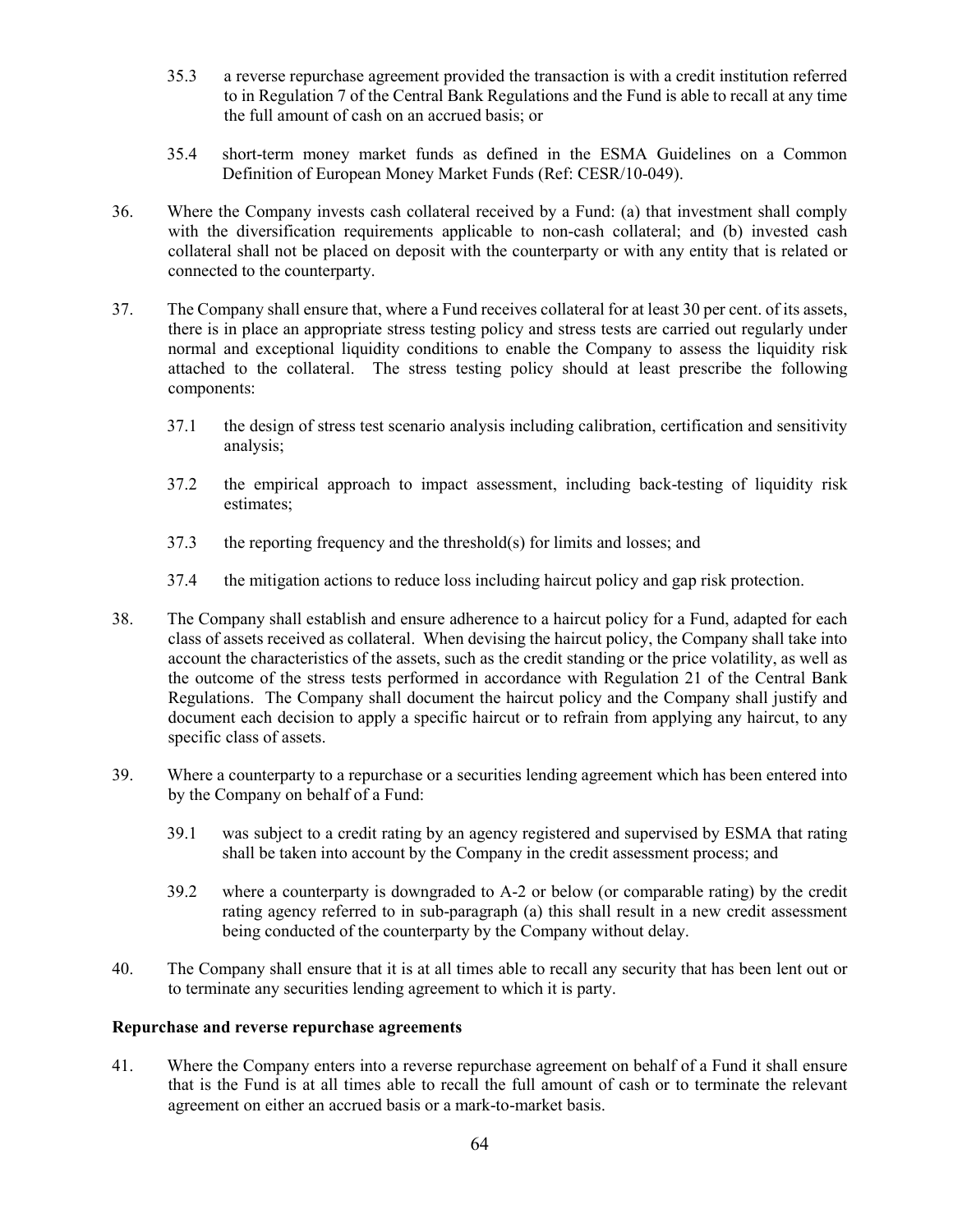- 42. In circumstances in which cash is, by virtue of the obligation under paragraph 41 recallable at any time on a mark-to-market basis, the Company shall use the mark-to-market value of the reverse repurchase agreement for the calculation of the Net Asset Value of the Fund.
- 43. Where the Company enters into a repurchase agreement on behalf of a Fund it shall ensure that the Fund is at all times able to recall any securities that are subject to the repurchase agreement or to terminate the repurchase agreement into which it has entered.
- 44. Repurchase/reverse repurchase agreements or securities lending do not constitute borrowing or lending for the purposes of Regulation 103 and Regulation 111 of the Regulations, respectively.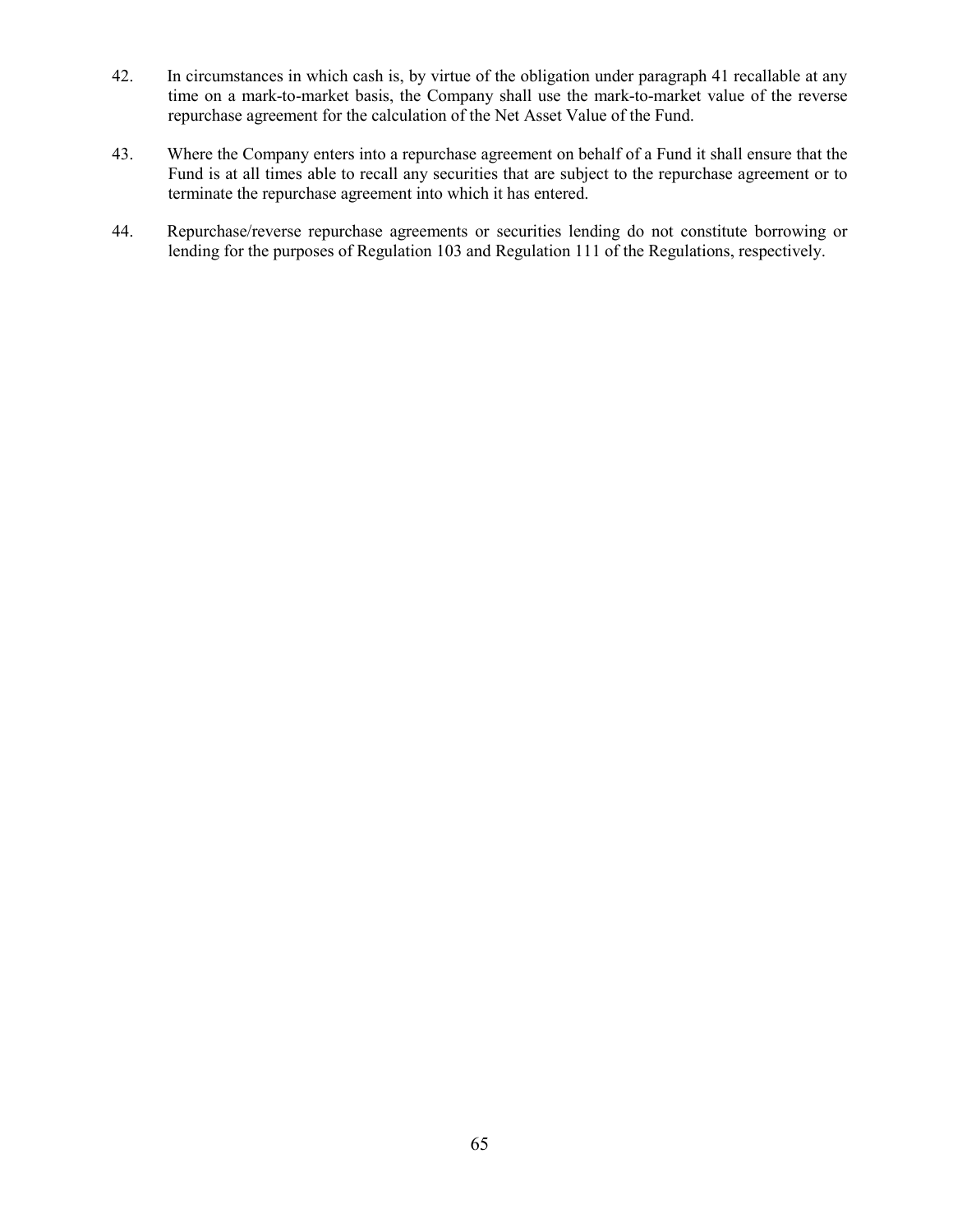## **SCHEDULE 3 – Investment Restrictions**

| $\mathbf{1}$   | <b>Permitted Investments</b>                                                                                                                                                                                                                                                                                                                                                        |  |  |  |  |  |  |  |
|----------------|-------------------------------------------------------------------------------------------------------------------------------------------------------------------------------------------------------------------------------------------------------------------------------------------------------------------------------------------------------------------------------------|--|--|--|--|--|--|--|
|                | Investments of a Fund are confined to:                                                                                                                                                                                                                                                                                                                                              |  |  |  |  |  |  |  |
| 1.1            | Transferable securities and money market instruments which are either admitted to<br>official listing on a stock exchange in a Member State or non-Member State or which<br>are dealt on a market which is regulated, operates regularly, is recognised and open to<br>the public in a Member State or non-Member State.                                                            |  |  |  |  |  |  |  |
| 1.2            | Recently issued transferable securities which will be admitted to official listing on a<br>stock exchange or other market (as described above) within a year.                                                                                                                                                                                                                       |  |  |  |  |  |  |  |
| 1.3            | Money market instruments other than those dealt on a Regulated Market.                                                                                                                                                                                                                                                                                                              |  |  |  |  |  |  |  |
| 1.4            | Units of UCITS.                                                                                                                                                                                                                                                                                                                                                                     |  |  |  |  |  |  |  |
| 1.5            | Units of alternative investment funds ("AIFs").                                                                                                                                                                                                                                                                                                                                     |  |  |  |  |  |  |  |
| 1.6            | Deposits with credit institutions.                                                                                                                                                                                                                                                                                                                                                  |  |  |  |  |  |  |  |
| 1.7            | Financial derivative instruments.                                                                                                                                                                                                                                                                                                                                                   |  |  |  |  |  |  |  |
| $\overline{2}$ | <b>Investment Restrictions</b>                                                                                                                                                                                                                                                                                                                                                      |  |  |  |  |  |  |  |
| 2.1            | A Fund may invest no more than 10 per cent. of net assets in transferable securities and<br>money market instruments other than those referred to in paragraph 1.                                                                                                                                                                                                                   |  |  |  |  |  |  |  |
| 2.2            | <b>Recently Issued Transferable Securities</b>                                                                                                                                                                                                                                                                                                                                      |  |  |  |  |  |  |  |
|                | (1)<br>Subject to paragraph $(2)$ , a responsible person shall not invest any more than 10<br>per cent. of assets of a UCITS in securities of the type to which Regulation 68(1)(d) of<br>the Regulations apply.                                                                                                                                                                    |  |  |  |  |  |  |  |
|                | Paragraph (1) does not apply to an investment by a responsible person in U.S.<br>(2)<br>securities known as "Rule 144A securities", provided that:                                                                                                                                                                                                                                  |  |  |  |  |  |  |  |
|                | the relevant securities have been issued with an undertaking to register the<br>(a)<br>securities with the SEC within one year of issue; and                                                                                                                                                                                                                                        |  |  |  |  |  |  |  |
|                | the securities are not illiquid securities i.e., they may be realised by the Fund<br>(b)<br>within seven days at the price, or approximately at the price, at which they are<br>valued by the Fund.                                                                                                                                                                                 |  |  |  |  |  |  |  |
| 2.3            | A Fund may invest no more than 10 per cent. of net assets in transferable securities or<br>money market instruments issued by the same body, provided that the total value of<br>transferable securities and money market instruments held in the issuing bodies in each<br>of which it invests more than 5 per cent. is less than 40 per cent.                                     |  |  |  |  |  |  |  |
| 2.4            | The limit of 10 per cent. (in $2.3$ ) is raised to $25$ per cent. in the case of bonds that are<br>issued by a credit institution which has its registered office in a Member State and is<br>subject by law to special public supervision designed to protect bond-holders. If a Fund<br>invests more than 5 per cent. of its Net Asset Value in these bonds issued by one issuer, |  |  |  |  |  |  |  |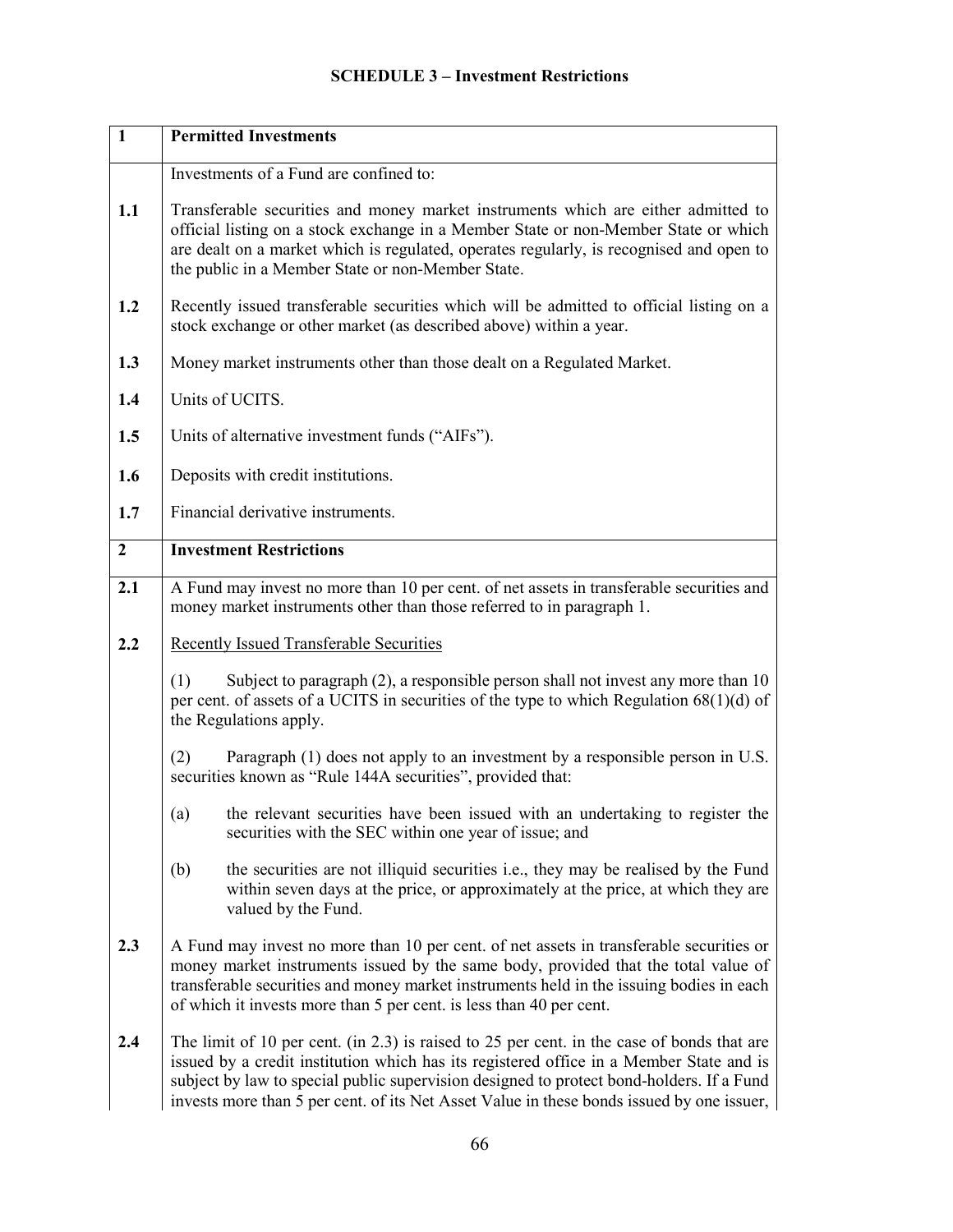the total value of these investments may not exceed 80 per cent. of the net assets of the Fund. A Fund will not avail of this without the prior approval of the Central Bank.

- **2.5** The limit of 10 per cent. (in 2.3) is raised to 35 per cent. if the transferable securities or money market instruments are issued or guaranteed by a Member State or its local authorities or by a non-Member State or public international body of which one or more Member States are members.
- **2.6** The transferable securities and money market instruments referred to in 2.4. and 2.5 shall not be taken into account for the purpose of applying the limit of 40 per cent. referred to in 2.3.
- **2.7** Cash booked in accounts and held as ancillary liquidity shall not exceed:
	- (a) 10 per cent. of the Net Asset Value of the Fund; or
	- (b) where the cash is booked in an account with the Depositary, 20% per cent. of the net assets of the Fund.
- **2.8** The risk exposure of a Fund to a counterparty to an OTC derivative may not exceed 5 per cent. of net assets.

This limit is raised to 10 per cent. in the case of a credit institution authorised in the EEA; a credit institution authorised within a signatory state (other than an EEA member state) to the Basle Capital Convergence Agreement of July 1988; or a credit institution authorised in Jersey, Guernsey, the Isle of Man, Australia or New Zealand.

- **2.9** Notwithstanding paragraphs 2.3, 2.7 and 2.8 above, a combination of two or more of the following issued by, or made or undertaken with, the same body may not exceed 20 per cent. of net assets:
	- (i) investments in transferable securities or money market instruments;
	- (ii) deposits; and/or
	- (iii) counterparty risk exposures arising from OTC derivatives transactions.
- **2.10** The limits referred to in 2.3, 2.4, 2.5, 2.7, 2.8 and 2.9 above may not be combined, so that exposure to a single body shall not exceed 35 per cent. of net assets.
- **2.11** Group companies are regarded as a single issuer for the purposes of 2.3, 2.4, 2.5, 2.7, 2.8 and 2.9. However, a limit of 20 per cent. of net assets may be applied to investment in transferable securities and money market instruments within the same group.
- **2.12** A Fund may invest up to 100 per cent of net assets in different transferable securities and money market instruments issued or guaranteed by any Member State, its local authorities, non-Member States or public international body of which one or more Member States are members.

The individual issuers must be listed in the prospectus and may be drawn from the following list:

OECD Governments (provided the relevant issues are investment grade), the Government of Brazil (provided the issues are of investment grade), the Government of India (provided the issues are of investment grade), the Government of the People's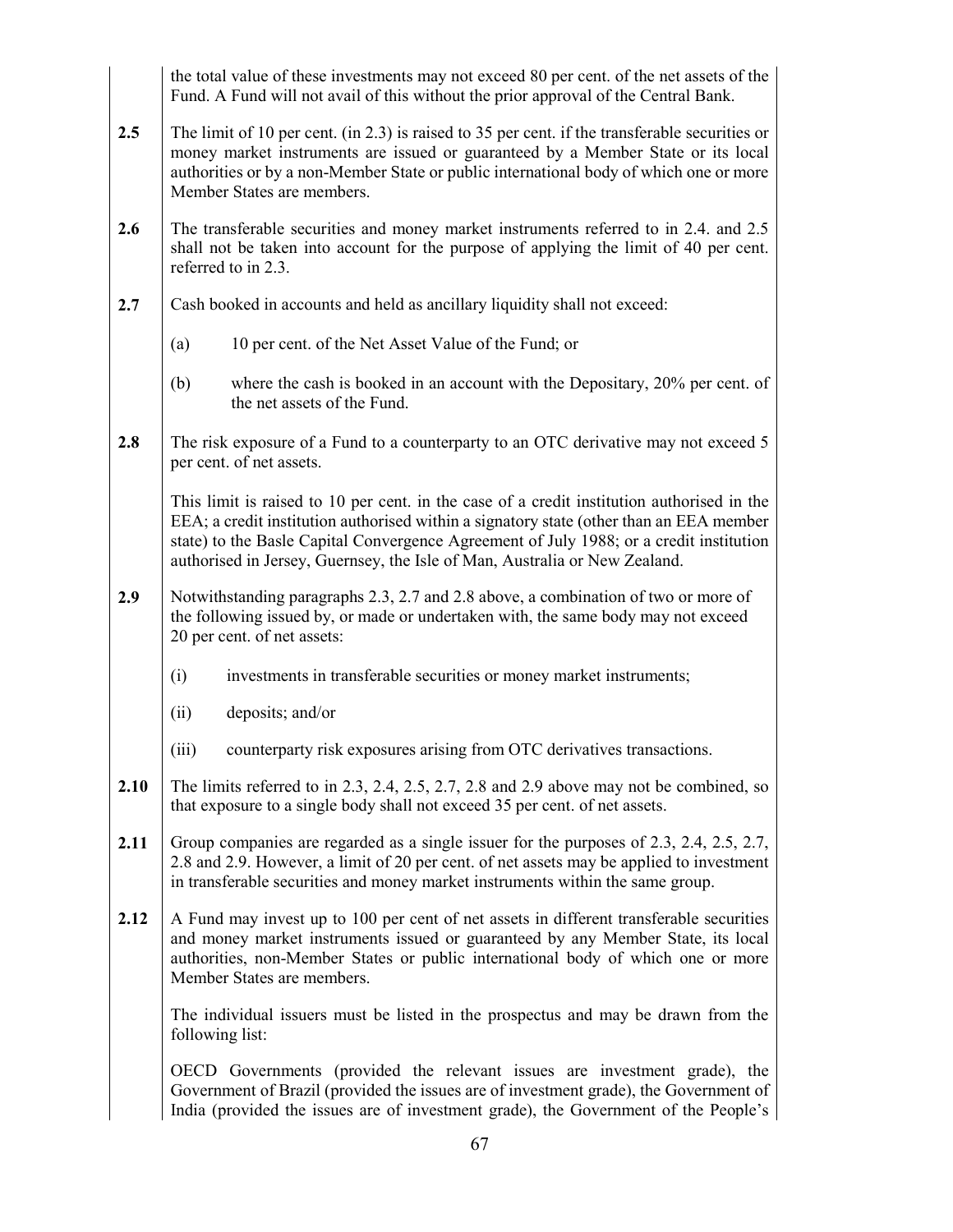|                         | Republic of China (provided the relevant issues are investment grade), the Government<br>of Singapore, the EU, the Council of Europe, Eurofima, the European Investment Bank,<br>Euratom, the Inter-American Development Bank, the Asian Development Bank, the<br>International Bank for Reconstruction and Development (The World Bank), the African<br>Development Bank, the European Central Bank, the European Bank for Reconstruction<br>and Development, the International Monetary Fund, the International Finance<br>Corporation, the Federal National Mortgage Association (Fannie Mae), the Federal<br>Home Loan Mortgage Corporation (Freddie Mac), the Government National Mortgage<br>Association (Ginnie Mae), the Student Loan Marketing Association (Sallie Mae), the<br>Federal Home Loan Bank, the Federal Farm Credit Bank, the Tennessee Valley<br>Authority and Straight A Funding LLC.<br>The Fund must hold securities from at least six different issues, with securities from any<br>one issue not exceeding 30 per cent. of net assets. |  |  |  |  |  |  |
|-------------------------|-------------------------------------------------------------------------------------------------------------------------------------------------------------------------------------------------------------------------------------------------------------------------------------------------------------------------------------------------------------------------------------------------------------------------------------------------------------------------------------------------------------------------------------------------------------------------------------------------------------------------------------------------------------------------------------------------------------------------------------------------------------------------------------------------------------------------------------------------------------------------------------------------------------------------------------------------------------------------------------------------------------------------------------------------------------------|--|--|--|--|--|--|
| $\mathbf{3}$            | <b>Investment in Collective Investment Schemes ("CIS")</b>                                                                                                                                                                                                                                                                                                                                                                                                                                                                                                                                                                                                                                                                                                                                                                                                                                                                                                                                                                                                        |  |  |  |  |  |  |
|                         |                                                                                                                                                                                                                                                                                                                                                                                                                                                                                                                                                                                                                                                                                                                                                                                                                                                                                                                                                                                                                                                                   |  |  |  |  |  |  |
| 3.1                     | A Fund may not invest more than 20 per cent. of net assets in any one CIS.                                                                                                                                                                                                                                                                                                                                                                                                                                                                                                                                                                                                                                                                                                                                                                                                                                                                                                                                                                                        |  |  |  |  |  |  |
| 3.2                     | Investment in AIFs may not, in aggregate, exceed 30 per cent. of net assets.                                                                                                                                                                                                                                                                                                                                                                                                                                                                                                                                                                                                                                                                                                                                                                                                                                                                                                                                                                                      |  |  |  |  |  |  |
| 3.3                     | The CIS are prohibited from investing more than 10 per cent. of net assets in other open-<br>ended CIS.                                                                                                                                                                                                                                                                                                                                                                                                                                                                                                                                                                                                                                                                                                                                                                                                                                                                                                                                                           |  |  |  |  |  |  |
| 3.4                     | When a Fund invests in the units of other CIS that are managed, directly or by delegation,<br>by the UCITS management company or by any other company with which the UCITS<br>management company is linked by common management or control, or by a substantial<br>direct or indirect holding, that management company or other company may not charge<br>subscription, conversion or redemption fees on account of the Fund's investment in the<br>units of such other CIS.                                                                                                                                                                                                                                                                                                                                                                                                                                                                                                                                                                                      |  |  |  |  |  |  |
| 3.5                     | Where by virtue of investment in the units of another investment fund, a responsible<br>person, an investment manager or an investment adviser receives a commission on<br>behalf of a Fund (including a rebated commission), the responsible person shall ensure<br>that the relevant commission is paid into the property of the Fund.                                                                                                                                                                                                                                                                                                                                                                                                                                                                                                                                                                                                                                                                                                                          |  |  |  |  |  |  |
| 4                       | <b>Index Tracking UCITS</b>                                                                                                                                                                                                                                                                                                                                                                                                                                                                                                                                                                                                                                                                                                                                                                                                                                                                                                                                                                                                                                       |  |  |  |  |  |  |
| 4.1                     | A Fund may invest up to 20 per cent. of net assets in shares and/or debt securities issued<br>by the same body where the investment policy of the Fund is to replicate an index which<br>satisfies the criteria set out in the Central Bank Regulations and is recognised by the<br>Central Bank.                                                                                                                                                                                                                                                                                                                                                                                                                                                                                                                                                                                                                                                                                                                                                                 |  |  |  |  |  |  |
| 4.2                     | The limit in 4.1 may be raised to 35 per cent., and applied to a single issuer, where this<br>is justified by exceptional market conditions.                                                                                                                                                                                                                                                                                                                                                                                                                                                                                                                                                                                                                                                                                                                                                                                                                                                                                                                      |  |  |  |  |  |  |
| $\overline{\mathbf{5}}$ | <b>General Provisions</b>                                                                                                                                                                                                                                                                                                                                                                                                                                                                                                                                                                                                                                                                                                                                                                                                                                                                                                                                                                                                                                         |  |  |  |  |  |  |
| 5.1                     | An investment company, Irish collective asset-management vehicle ("ICAV") or<br>management company acting in connection with all of the CIS it manages, may not<br>acquire any shares carrying voting rights which would enable it to exercise significant<br>influence over the management of an issuing body.                                                                                                                                                                                                                                                                                                                                                                                                                                                                                                                                                                                                                                                                                                                                                   |  |  |  |  |  |  |
| 5.2                     | A Fund may acquire no more than:                                                                                                                                                                                                                                                                                                                                                                                                                                                                                                                                                                                                                                                                                                                                                                                                                                                                                                                                                                                                                                  |  |  |  |  |  |  |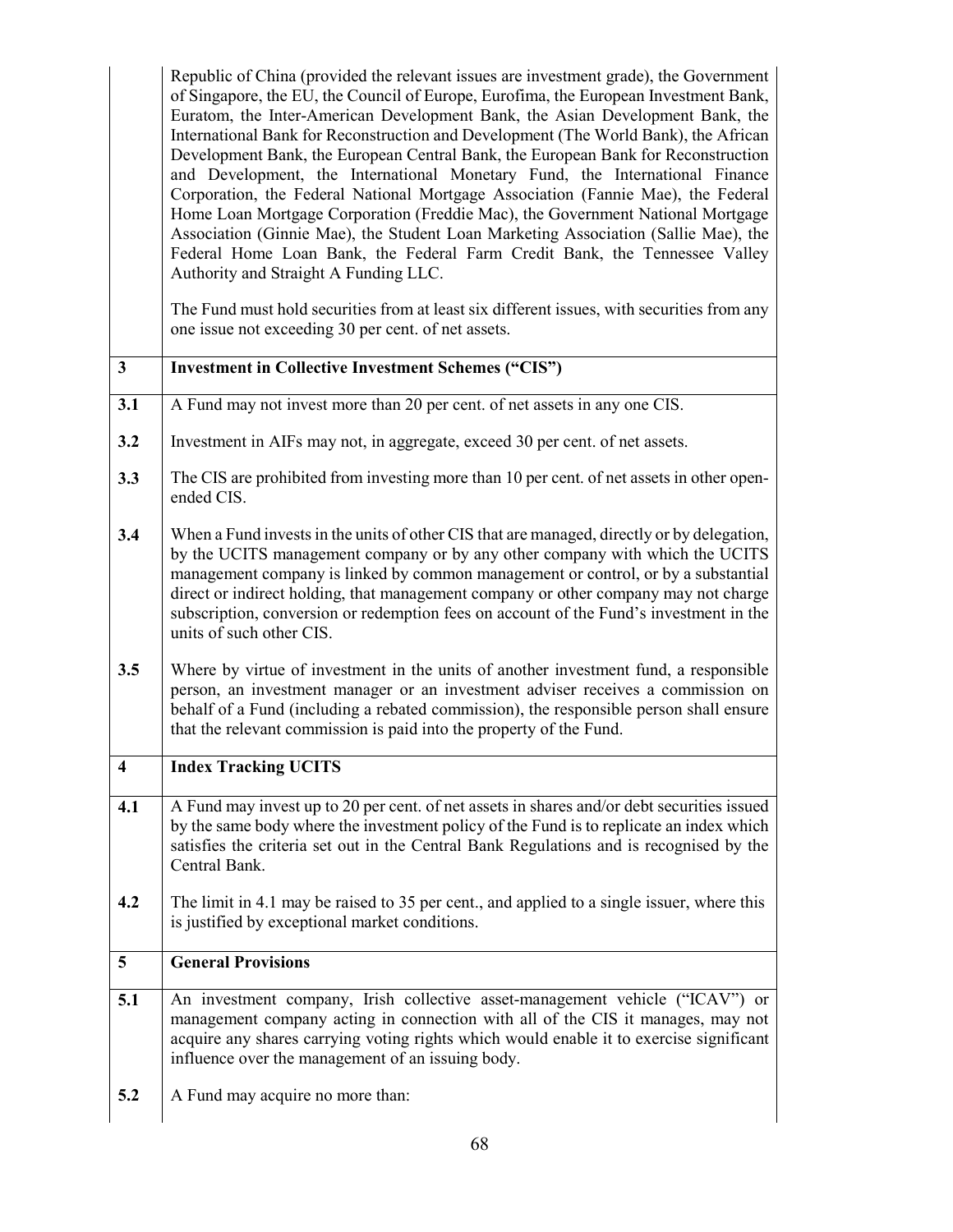- (i) 10 per cent. of the non-voting shares of any single issuing body;
- (ii) 10 per cent. of the debt securities of any single issuing body;
- (iii) 25 per cent. of the units of any single CIS;
- (iv) 10 per cent. of the money market instruments of any single issuing body.

NOTE: The limits laid down in (ii), (iii) and (iv) above may be disregarded at the time of acquisition if at that time the gross amount of the debt securities or of the money market instruments, or the net amount of the securities in issue cannot be calculated.

- **5.3** <br>**5.1** and 5.2 shall not be applicable to:
	- (i) transferable securities and money market instruments issued or guaranteed by a Member State or its local authorities;
	- (ii) transferable securities and money market instruments issued or guaranteed by a non-Member State;
	- (iii) transferable securities and money market instruments issued by public international bodies of which one or more Member States are members;
	- (iv) shares held by a Fund in the capital of a company incorporated in a non-Member State which invests its assets mainly in the securities of issuing bodies having their registered offices in that State, where under the legislation of that State such a holding represents the only way in which the Fund can invest in the securities of issuing bodies of that State. This waiver is applicable only if in its investment policies the company from the non-Member State complies with the limits laid down in 2.3 to 2.11, 3.1, 3.2, 5.1, 5.2, 5.4, 5.5 and 5.6, and provided that where these limits are exceeded, paragraphs 5.5 and 5.6 below are observed; and
	- (v) Shares held by an investment company or investment companies or ICAV or ICAVs in the capital of subsidiary companies carrying on only the business of management, advice or marketing in the country where the subsidiary is located, in regard to the repurchase of units at unit-holders' request exclusively on their behalf.
- **5.4** A Fund need not comply with the investment restrictions herein when exercising subscription rights attaching to transferable securities or money market instruments which form part of their assets.
- **5.5** The Central Bank may allow recently authorised Funds to derogate from the provisions of 2.3 to 2.12, 3.1, 3.2, 4.1 and 4.2 for six months following the date of their authorisation, provided they observe the principle of risk spreading.
- **5.6** If the limits laid down herein are exceeded for reasons beyond the control of a Fund or as a result of the exercise of subscription rights, the Fund must adopt as a priority objective for its sales transactions the remedying of that situation, taking due account of the interests of its unitholders.
- **5.7** Neither an investment company, ICAV nor a management company or a trustee acting on behalf of a unit trust or a management company of a common contractual fund, may carry out uncovered sales of:
	- (i) transferable securities;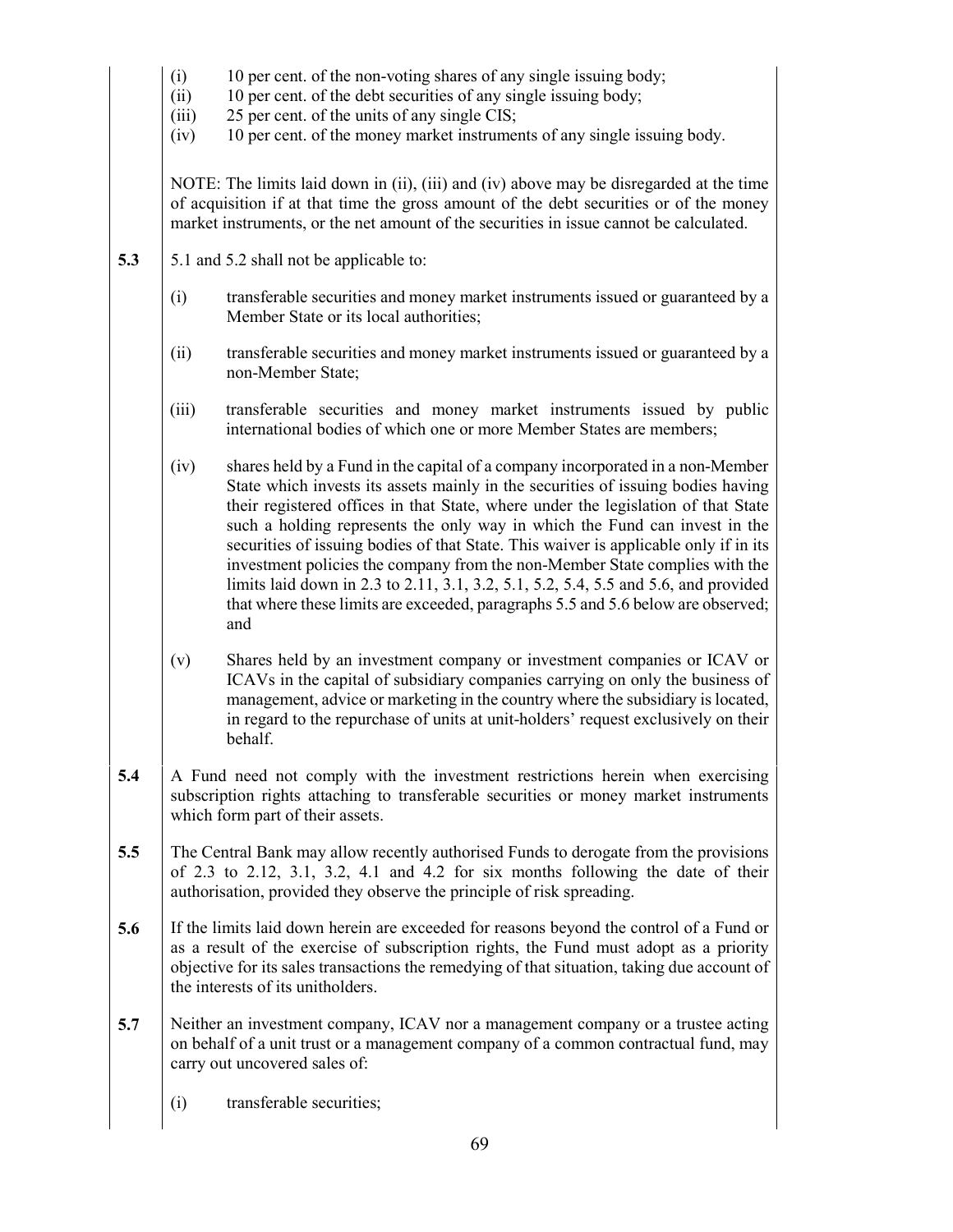- $(ii)$  money market instruments<sup>1</sup>;
- (iii) units of investment funds; or
- (iv) financial derivative instruments.
- **5.8** A Fund may hold ancillary liquid assets.

# **6 Financial Derivative Instruments ("FDIs")**

- **6.1** A Fund's global exposure relating to FDI must not exceed its total net asset value.
- **6.2** Position exposure to the underlying assets of FDIs, including embedded FDIs in transferable securities or money market instruments, when combined where relevant with positions resulting from direct investments, may not exceed the investment limits set out in the Central Bank Regulations/guidance. (This provision does not apply in the case of index-based FDI provided the underlying index is one which meets with the criteria set out in the Central Bank Regulations.)
- **6.3** A Fund may invest in FDIs dealt in over-the-counter (OTC), provided that the counterparties to over-the-counter transactions (OTCs) are institutions subject to prudential supervision and belonging to categories approved by the Central Bank.
- **6.4** Investment in FDI is subject to the conditions and limits laid down by the Central Bank.

 $\overline{a}$ 

<sup>1</sup> Any short selling of money market instruments by a Fund is prohibited.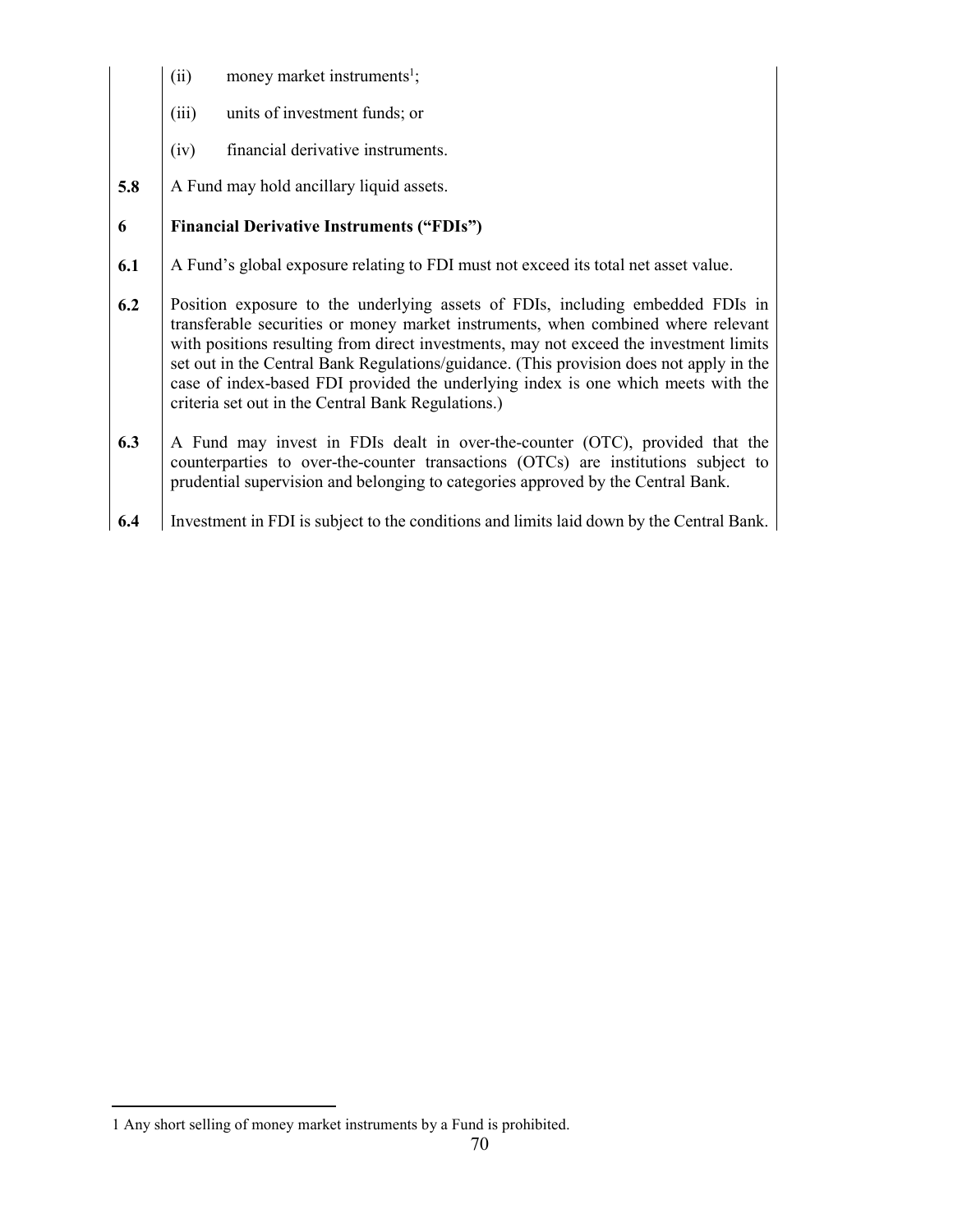# **SCHEDULE 4 - List of Sub-Custodians**

As at the date of this Prospectus, the Depositary has appointed the following sub-custodians:

| Market |  |  |
|--------|--|--|
|--------|--|--|

# Agent

| <b>ABU DHABI</b>      | HSBC Bank Middle East - Dubai      |  |  |
|-----------------------|------------------------------------|--|--|
| <b>ARGENTINA</b>      | Citibank                           |  |  |
| <b>AUSTRALIA</b>      | HSBC Bank Australia Ltd            |  |  |
| <b>AUSTRIA</b>        | UniCredit Bank Austria AG.         |  |  |
| <b>BELGIUM</b>        | <b>BNP</b>                         |  |  |
| <b>BRAZIL</b>         | Citibank                           |  |  |
| <b>CANADA</b>         | Royal Bank of Canada               |  |  |
| <b>CHILE</b>          | Citibank N.A.                      |  |  |
| <b>CHINA SHANGHAI</b> | Hong Kong & Shanghai Bank          |  |  |
| <b>CHINA SHENZHEN</b> | Hong Kong & Shanghai Bank          |  |  |
| <b>COLOMBIA</b>       | Cititrust                          |  |  |
| <b>CROATIA</b>        | Zagrebacka Banka                   |  |  |
| <b>CZECH REPUBLIC</b> | Citibank                           |  |  |
| <b>DENMARK</b>        | <b>SEB</b>                         |  |  |
| <b>DUBAI</b>          | HSBC Bank Middle East - Dubai      |  |  |
| <b>EGYPT</b>          | Citibank                           |  |  |
| <b>ESTONIA</b>        | Swedbank AS                        |  |  |
| <b>EUROCLEAR</b>      | Euroclear                          |  |  |
| <b>FINLAND</b>        | <b>SEB</b>                         |  |  |
| <b>FRANCE</b>         | <b>BNP</b> Paribas                 |  |  |
| <b>GERMANY</b>        | Deutsche Bank                      |  |  |
| <b>GREECE</b>         | <b>HSBC</b>                        |  |  |
| <b>HONG KONG</b>      | <b>Standard Chartered Bank</b>     |  |  |
| <b>HUNGARY</b>        | Unicredit Bank Hungary Zrt         |  |  |
| <b>INDIA</b>          | <b>CITIBANK NA INDIA</b>           |  |  |
| <b>INDONESIA</b>      | Citibank                           |  |  |
| <b>IRELAND</b>        | Citibank                           |  |  |
| <b>ISRAEL</b>         | Citibank Israel                    |  |  |
| <b>ITALY</b>          | <b>BNP</b> Paribas                 |  |  |
| <b>JAPAN</b>          | Bank of Tokyo - Mitsubishi UFJ Ltd |  |  |
| <b>KENYA</b>          | SCB Kenya                          |  |  |
| <b>LUXEMBOURG</b>     | Euroclear                          |  |  |
| <b>MALAYSIA</b>       | HSBC Bank Malaysia Berhard         |  |  |
| <b>MEXICO</b>         | Citibank                           |  |  |
| <b>NETHERLANDS</b>    | <b>BNP</b> Paribas                 |  |  |
| <b>NEW ZEALAND</b>    | <b>HSBC New Zealand</b>            |  |  |
| <b>NIGERIA</b>        | <b>STANBIC Nigeria</b>             |  |  |
| <b>NORWAY</b>         | Nordea Bank Norge ASA              |  |  |
| <b>PERU</b>           | Citibank                           |  |  |
| <b>PHILIPPINES</b>    | <b>HSBC</b>                        |  |  |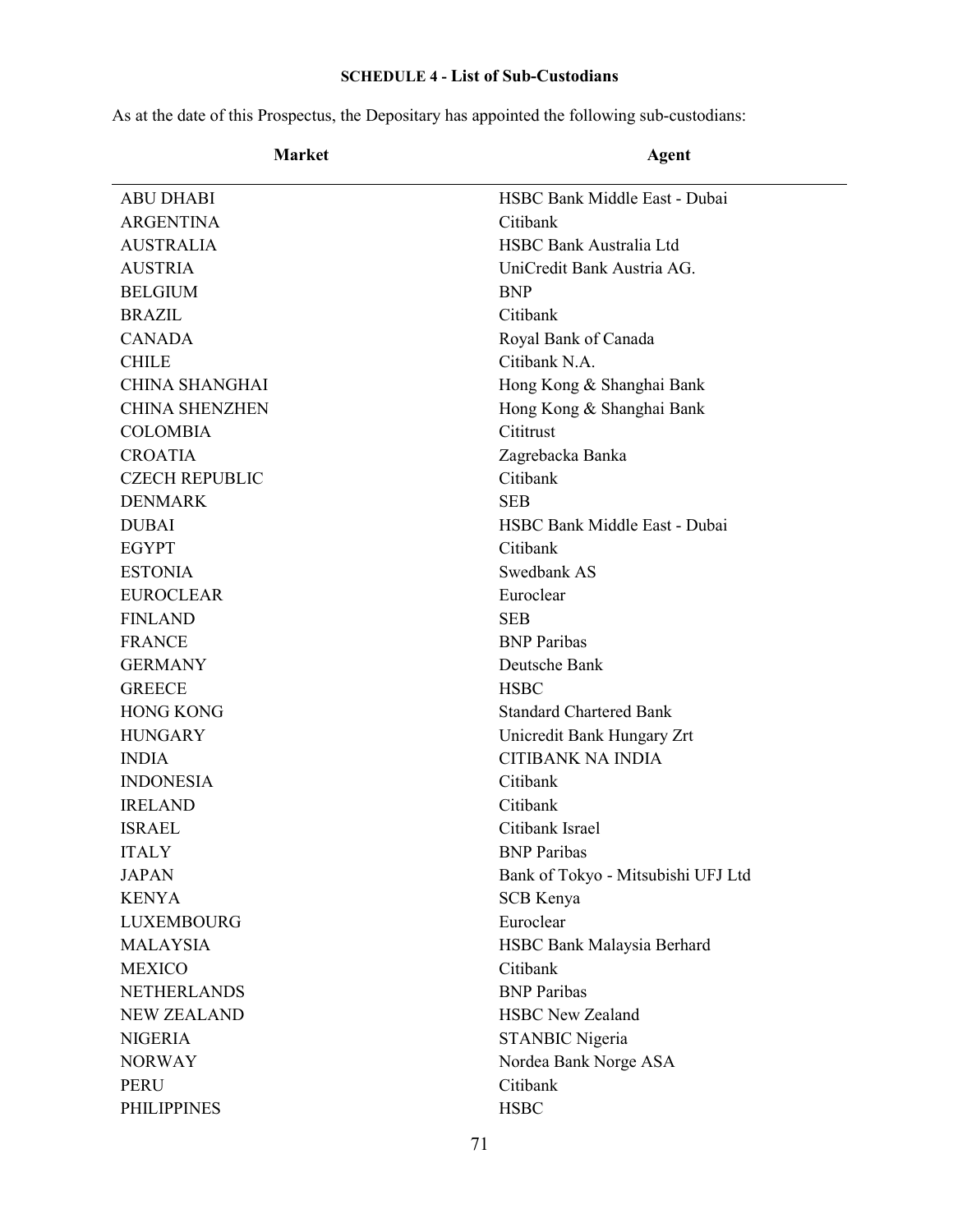PORTUGAL BNP Paribas Portugal QATAR HSBC Middle East SINGAPORE DBS Bank Ltd SLOVAKIA Citibank SOUTH KOREA CITIBANK N.A. SWEDEN SEB SWITZERLAND UBS AG THAILAND HSBC TURKEY Citibank UGANDA SCB Uganda ZAMBIA SCB Zambia

POLAND Bank Handlowy W Warszawie ROMANIA Citibank Europe PLC Romania SLOVENIA UniCredit Banka Slovenia SOUTH AFRICA Standard Chartered Bank SPAIN Banco Bilbao de Vizcaya TAIWAN Standard Chartered Bank UNITED KINGDOM Brown Brothers Harriman & Co UNITED STATES Brown Brothers Harriman & Co

A current list is available on the Manager's website at www.seilernfunds.com.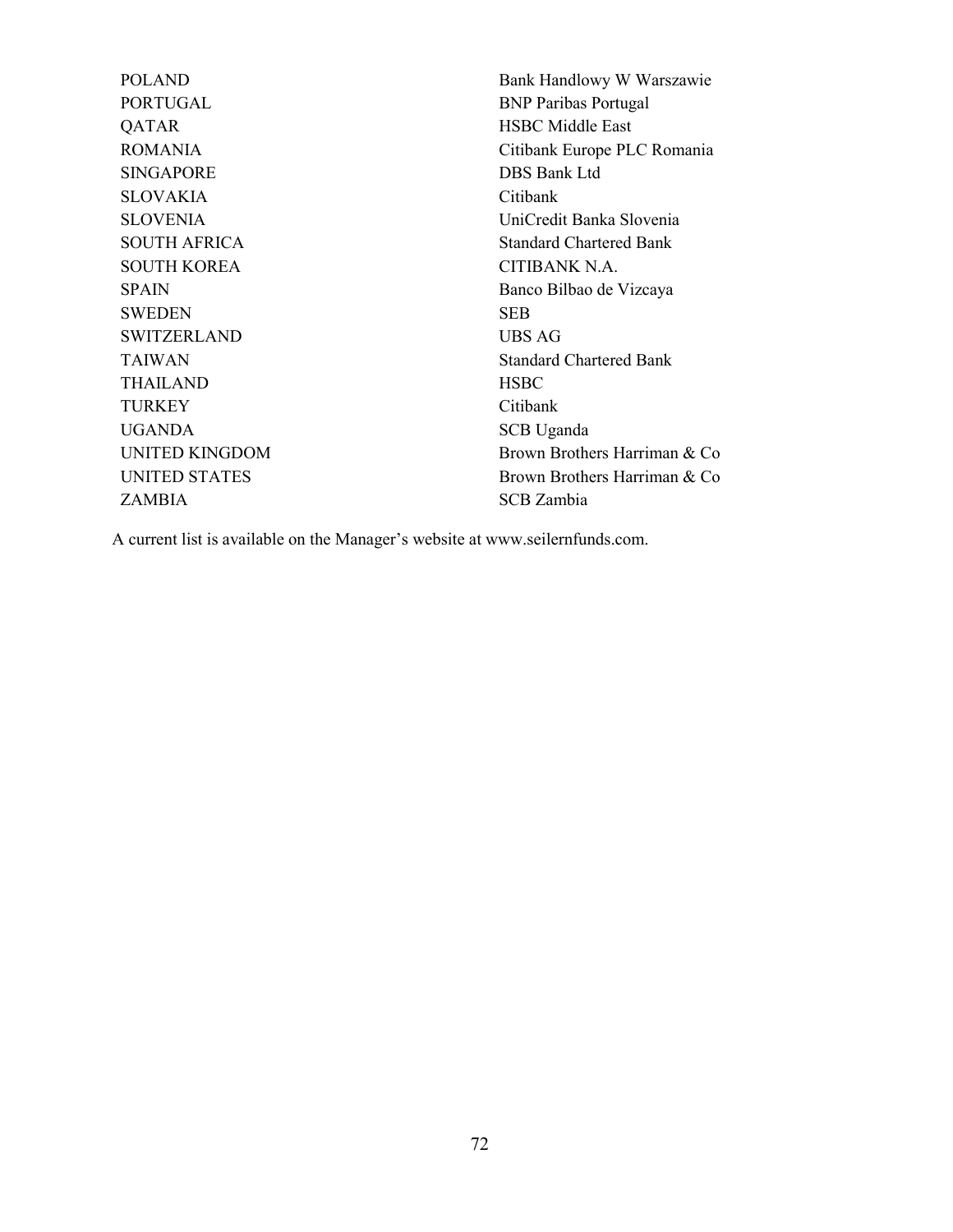#### **SCHEDULE 5 - Classes of Shares**

| <b>SEILERN WORLD GROWTH</b>       |                              |                                      |                                                                                    |            |                      |         |
|-----------------------------------|------------------------------|--------------------------------------|------------------------------------------------------------------------------------|------------|----------------------|---------|
| <b>Share Class</b><br><b>Type</b> | <b>Share Class</b>           | <b>Minimum Initial</b><br>Investment | <b>Management Fee as a</b><br>percentage of Net<br><b>Asset Value per</b><br>Annum | Currency   | Hedged /<br>Unhedged | Status* |
| Institutional                     | Seilern World Growth EUR U I | EUR2,000,000                         | $0.75$ per cent.                                                                   | <b>EUR</b> | Unhedged             | Funded  |
|                                   | Seilern World Growth USD U I | USD2,000,000                         | $0.75$ per cent.                                                                   | <b>USD</b> | Unhedged             | Funded  |
|                                   | Seilern World Growth GBP U I | GBP2,000,000                         | $0.75$ per cent.                                                                   | <b>GBP</b> | Unhedged             | Funded  |
|                                   | Seilern World Growth CHF U I | CHF2,000,000                         | $0.75$ per cent.                                                                   | <b>CHF</b> | Unhedged             | Funded  |
| Retail                            | Seilern World Growth USD H R | <b>USD500</b>                        | $1.50$ per cent.                                                                   | <b>USD</b> | Hedged               | Funded  |
|                                   | Seilern World Growth EUR U R | <b>EUR500</b>                        | $1.50$ per cent.                                                                   | <b>EUR</b> | Unhedged             | Funded  |
|                                   | Seilern World Growth EUR H R | <b>EUR500</b>                        | $1.50$ per cent.                                                                   | <b>EUR</b> | Hedged               | Funded  |
|                                   | Seilern World Growth GBP U R | <b>GBP500</b>                        | $1.50$ per cent.                                                                   | <b>GBP</b> | Unhedged             | Funded  |
|                                   | Seilern World Growth GBP H R | <b>GBP500</b>                        | $1.50$ per cent.                                                                   | <b>GBP</b> | Hedged               | Funded  |
|                                   | Seilern World Growth CHF H R | <b>CHF500</b>                        | $1.50$ per cent.                                                                   | <b>CHF</b> | Hedged               | Funded  |
| Clean                             | Seilern World Growth GBP H C | <b>GBP500</b>                        | $0.85$ per cent.                                                                   | <b>GBP</b> | Hedged               | Funded  |
|                                   | Seilern World Growth USD H C | <b>USD500</b>                        | $0.85$ per cent.                                                                   | <b>USD</b> | Hedged               | Funded  |
|                                   | Seilern World Growth EUR H C | <b>EUR500</b>                        | $0.85$ per cent.                                                                   | <b>EUR</b> | Hedged               | Funded  |
|                                   | Seilern World Growth GBP U C | <b>GBP500</b>                        | $0.85$ per cent.                                                                   | <b>GBP</b> | Unhedged             | Funded  |
|                                   | Seilern World Growth CHF H C | <b>CHF500</b>                        | $0.85$ per cent.                                                                   | <b>CHF</b> | Hedged               | Funded  |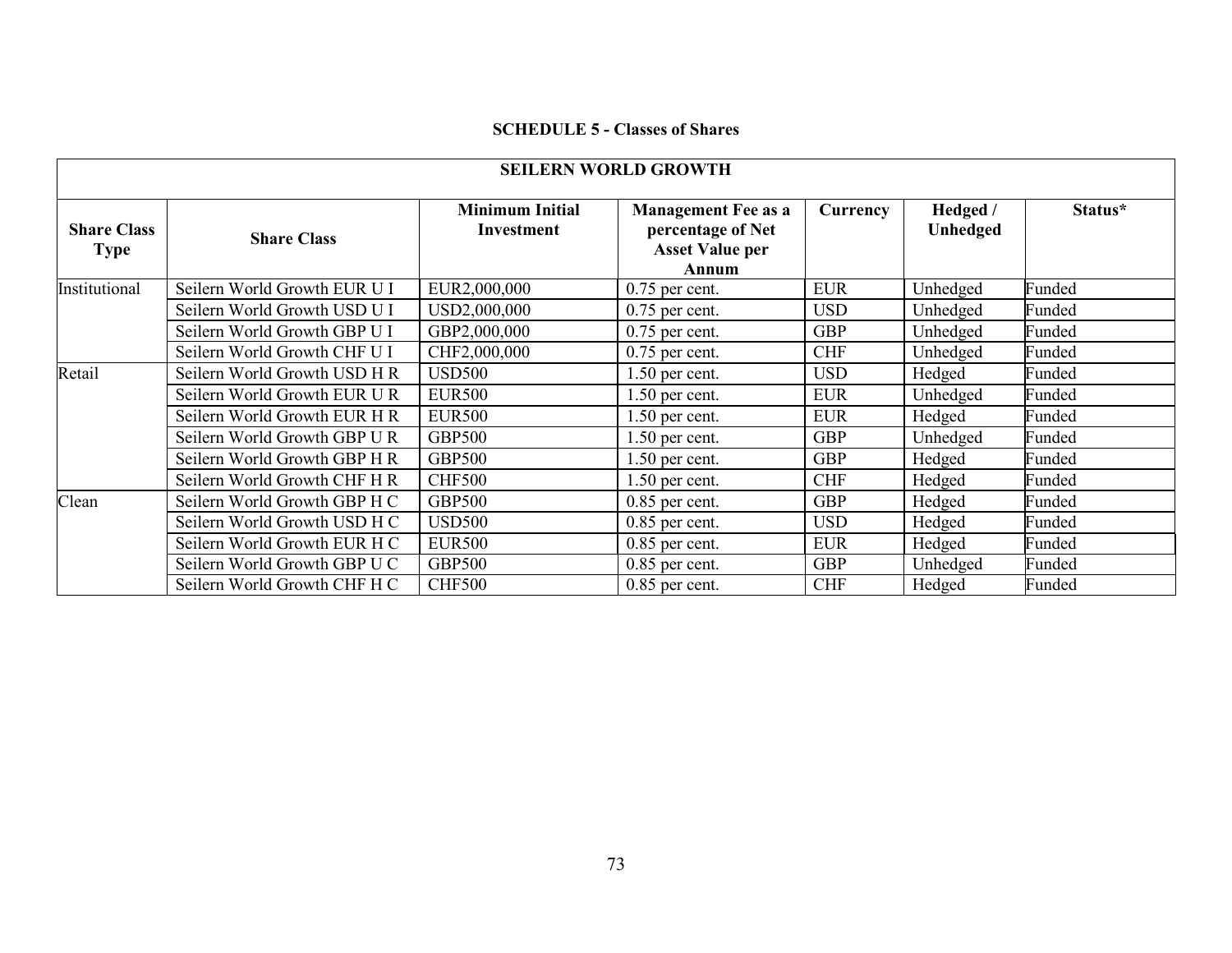| <b>SEILERN EUROPA</b>             |                                      |                                      |                                                                                    |            |                      |         |
|-----------------------------------|--------------------------------------|--------------------------------------|------------------------------------------------------------------------------------|------------|----------------------|---------|
| <b>Share Class</b><br><b>Type</b> | <b>Share Class</b>                   | <b>Minimum Initial</b><br>Investment | <b>Management Fee as a</b><br>percentage of Net<br><b>Asset Value per</b><br>Annum | Currency   | Hedged /<br>Unhedged | Status* |
| Institutional                     | Seilern Europa EUR U I               | EUR1,000,000                         | $0.75$ per cent.                                                                   | <b>EUR</b> | Unhedged             | Funded  |
|                                   | Seilern Europa CHF U I               | CHF1,000,000                         | $0.75$ per cent.                                                                   | <b>CHF</b> | Unhedged             | Funded  |
| Retail                            | Seilern Europa EUR U R               | <b>EUR500</b>                        | $1.50$ per cent.                                                                   | <b>EUR</b> | Unhedged             | Funded  |
|                                   | Seilern Europa EUR U R<br>(Founders) | Closed to new<br>subscriptions.      | $0.50$ per cent.                                                                   | <b>EUR</b> | Unhedged             | Closed  |
| Clean                             | Seilern Europa GBP H C               | Closed to new<br>subscriptions       | $0.85$ per cent.                                                                   | <b>GBP</b> | Hedged               | Closed  |
|                                   | Seilern Europa USD H C               | <b>USD500</b>                        | $0.85$ per cent.                                                                   | <b>USD</b> | Hedged               | Funded  |
|                                   | Seilern Europa EUR H C               | <b>EUR500</b>                        | $0.85$ per cent.                                                                   | <b>EUR</b> | Hedged               | Funded  |
|                                   | Seilern Europa GBP U C               | <b>GBP500</b>                        | $0.85$ per cent.                                                                   | <b>GBP</b> | Unhedged             | Funded  |
|                                   | Seilern Europa CHF H C               | <b>CHF500</b>                        | $0.85$ per cent.                                                                   | <b>CHF</b> | Hedged               | Funded  |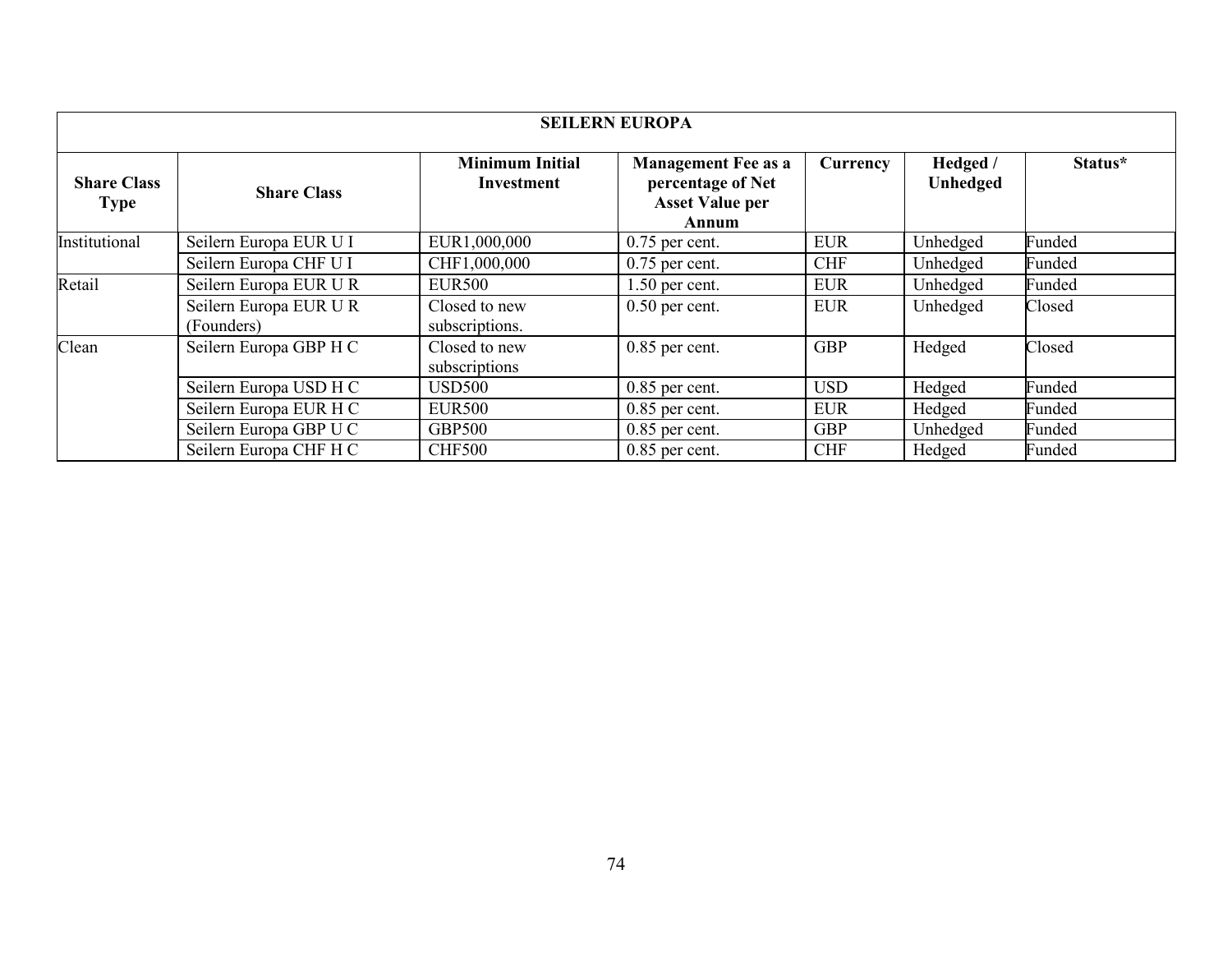| <b>SEILERN AMERICA</b>            |                         |                                             |                                                                                    |            |                             |         |
|-----------------------------------|-------------------------|---------------------------------------------|------------------------------------------------------------------------------------|------------|-----------------------------|---------|
| <b>Share Class</b><br><b>Type</b> | <b>Share Class</b>      | <b>Minimum Initial</b><br><b>Investment</b> | <b>Management Fee as a</b><br>percentage of Net<br><b>Asset Value per</b><br>Annum | Currency   | Hedged /<br><b>Unhedged</b> | Status* |
| Institutional                     | Seilern America USD U I | USD1,000,000                                | $0.75$ per cent.                                                                   | <b>USD</b> | Unhedged                    | Funded  |
|                                   | Seilern America EUR H I | EUR1,000,000                                | $0.75$ per cent.                                                                   | <b>EUR</b> | Hedged                      | Funded  |
|                                   | Seilern America EUR U I | EUR1,000,000                                | $0.75$ per cent.                                                                   | <b>EUR</b> | Unhedged                    | Funded  |
|                                   | Seilern America GBP H I | GBP1,000,000                                | $0.75$ per cent.                                                                   | <b>GBP</b> | Hedged                      | Funded  |
|                                   | Seilern America GBP U I | GBP1,000,000                                | $0.75$ per cent.                                                                   | <b>GBP</b> | Unhedged                    | Funded  |
|                                   | Seilern America CHF U I | CHF1,000,000                                | $0.75$ per cent.                                                                   | <b>CHF</b> | Unhedged                    | Funded  |
| Retail                            | Seilern America USD U R | <b>USD500</b>                               | $1.50$ per cent.                                                                   | <b>USD</b> | Unhedged                    | Funded  |
|                                   | Seilern America EUR H R | <b>EUR500</b>                               | $1.50$ per cent.                                                                   | <b>EUR</b> | Hedged                      | Funded  |
|                                   | Seilern America EUR U R | <b>EUR500</b>                               | $1.50$ per cent.                                                                   | <b>EUR</b> | Unhedged                    | Funded  |
|                                   | Seilern America GBP H R | <b>GBP500</b>                               | $1.50$ per cent.                                                                   | <b>GBP</b> | Hedged                      | Funded  |
|                                   | Seilern America GBP UR  | <b>GBP500</b>                               | $1.50$ per cent.                                                                   | <b>GBP</b> | Unhedged                    | Funded  |
| Clean                             | Seilern America GBP H C | <b>GBP500</b>                               | $0.85$ per cent.                                                                   | <b>GBP</b> | Hedged                      | Funded  |
|                                   | Seilern America USD H C | <b>USD500</b>                               | $0.85$ per cent.                                                                   | <b>USD</b> | Hedged                      | Funded  |
|                                   | Seilern America EUR H C | <b>EUR500</b>                               | $0.85$ per cent.                                                                   | <b>EUR</b> | Hedged                      | Funded  |
|                                   | Seilern America GBP U C | <b>GBP500</b>                               | $0.85$ per cent.                                                                   | <b>GBP</b> | Unhedged                    | Funded  |
|                                   | Seilern America EUR U C | <b>EUR500</b>                               | $0.85$ per cent.                                                                   | <b>EUR</b> | Unhedged                    | Funded  |
|                                   | Seilern America CHF H C | <b>CHF500</b>                               | $0.85$ per cent.                                                                   | <b>CHF</b> | Hedged                      | Funded  |

\*This column specifies "New" where a Share class is being offered for the first time, "Funded" where a Share class is in issue and "Extended" where a Share class has been offered, the Initial Offer Period has commenced and is continuing but no Shares are in issue.